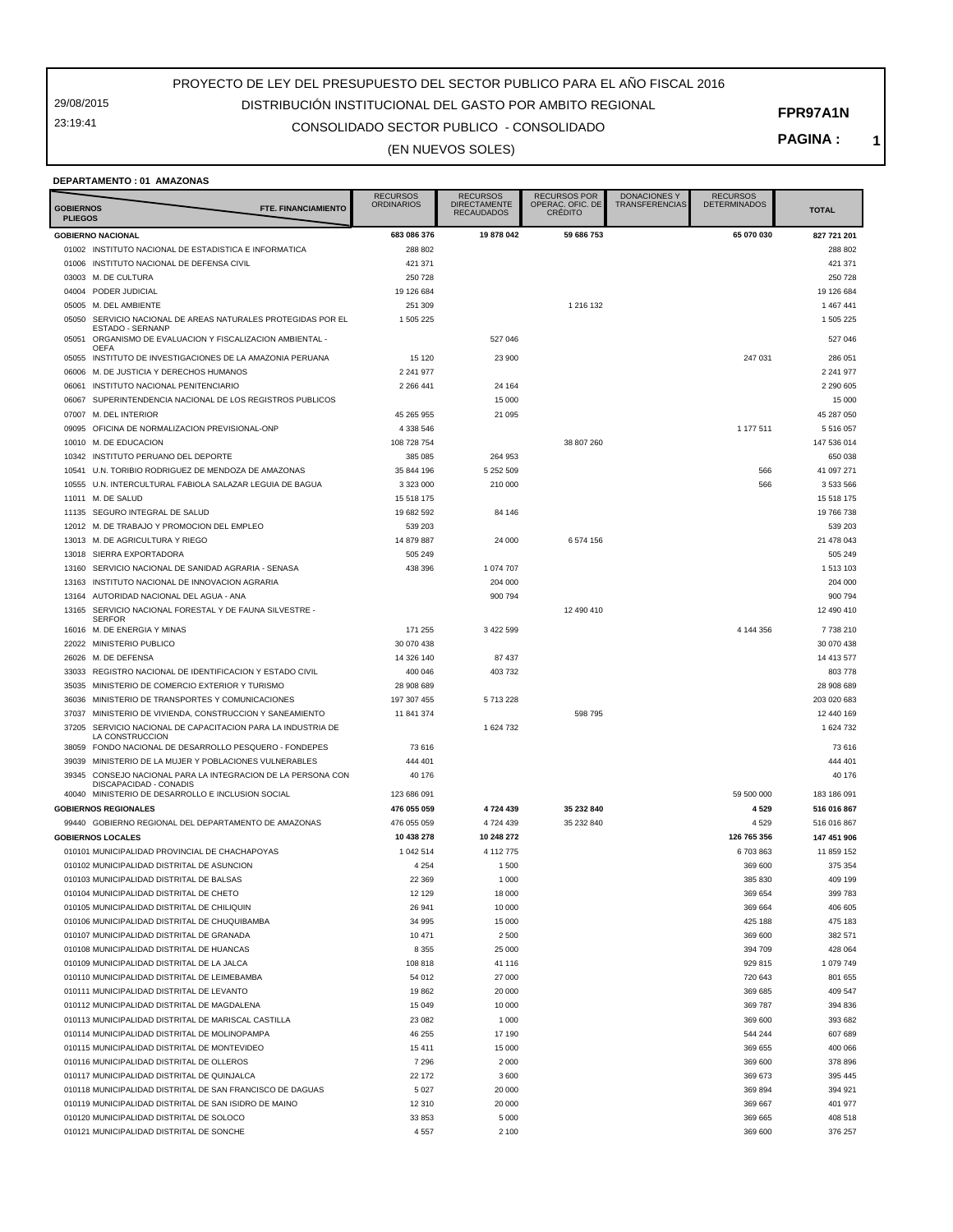29/08/2015 23:19:41

## CONSOLIDADO SECTOR PUBLICO - CONSOLIDADO DISTRIBUCIÓN INSTITUCIONAL DEL GASTO POR AMBITO REGIONAL

**PAGINA : 2**

#### (EN NUEVOS SOLES)

#### **DEPARTAMENTO : 01 AMAZONAS**

| <b>GOBIERNOS</b><br>FTE. FINANCIAMIENTO<br><b>PLIEGOS</b>                                 | <b>RECURSOS</b><br><b>ORDINARIOS</b> | <b>RECURSOS</b><br><b>DIRECTAMENTE</b><br><b>RECAUDADOS</b> | <b>RECURSOS POR</b><br>OPERAÇ. OFIC. DE<br><b>CRÉDITO</b> | <b>DONACIONES Y</b><br><b>TRANSFERENCIAS</b> | <b>RECURSOS</b><br><b>DETERMINADOS</b> | <b>TOTAL</b>           |
|-------------------------------------------------------------------------------------------|--------------------------------------|-------------------------------------------------------------|-----------------------------------------------------------|----------------------------------------------|----------------------------------------|------------------------|
| <b>GOBIERNOS LOCALES</b>                                                                  | 10 438 278                           | 10 248 272                                                  |                                                           |                                              | 126 765 356                            | 147 451 906            |
| 010201 MUNICIPALIDAD PROVINCIAL DE BAGUA                                                  | 730 419                              | 1 065 682                                                   |                                                           |                                              | 8 222 400                              | 10 018 501             |
| 010202 MUNICIPALIDAD DISTRITAL DE ARAMANGO                                                | 252 841                              | 57 400                                                      |                                                           |                                              | 2 874 593                              | 3 184 834              |
| 010203 MUNICIPALIDAD DISTRITAL DE COPALLIN                                                | 94 122                               | 206 000                                                     |                                                           |                                              | 1 506 124                              | 1 806 246              |
| 010204 MUNICIPALIDAD DISTRITAL DE EL PARCO                                                | 20 893                               | 70 000                                                      |                                                           |                                              | 491 463                                | 582 356                |
| 010205 MUNICIPALIDAD DISTRITAL DE IMAZA                                                   | 745 509                              | 20 000                                                      |                                                           |                                              | 6 009 294                              | 6774803                |
| 010206 MUNICIPALIDAD DISTRITAL LA PECA                                                    | 134 198                              | 50 044                                                      |                                                           |                                              | 1 626 132                              | 1810374                |
| 010301 MUNICIPALIDAD PROVINCIAL DE BONGARA -JUMBILLA                                      | 348 493                              | 48 000                                                      |                                                           |                                              | 2 062 404                              | 2 458 897              |
| 010302 MUNICIPALIDAD DISTRITAL DE CHISQUILLA                                              | 8 0 5 3                              | 5 0 0 0                                                     |                                                           |                                              | 369 600                                | 382 653                |
| 010303 MUNICIPALIDAD DISTRITAL DE CHURUJA                                                 | 4 0 3 3                              | 1 0 0 0                                                     |                                                           |                                              | 369 600                                | 374 633                |
| 010304 MUNICIPALIDAD DISTRITAL DE COROSHA<br>010305 MUNICIPALIDAD DISTRITAL DE CUISPES    | 8 2 4 1<br>13765                     | 5 0 0 0                                                     |                                                           |                                              | 369 600<br>369 600                     | 382 841<br>398 365     |
| 010306 MUNICIPALIDAD DISTRITAL DE FLORIDA                                                 | 69 900                               | 15 000<br>250 000                                           |                                                           |                                              | 1518515                                | 1838415                |
| 010307 MUNICIPALIDAD DISTRITAL DE JAZAN                                                   | 95 556                               | 312 651                                                     |                                                           |                                              | 1 422 191                              | 1830398                |
| 010308 MUNICIPALIDAD DISTRITAL DE RECTA                                                   | 4 7 3 1                              | 1500                                                        |                                                           |                                              | 369 600                                | 375 831                |
| 010309 MUNICIPALIDAD DISTRITAL DE SAN CARLOS                                              | 9647                                 | 5 0 0 0                                                     |                                                           |                                              | 369 600                                | 384 247                |
| 010310 MUNICIPALIDAD DISTRITAL DE SHIPASBAMBA                                             | 13 978                               | 6 0 0 0                                                     |                                                           |                                              | 376 728                                | 396 706                |
| 010311 MUNICIPALIDAD DISTRITAL DE VALERA                                                  | 22 839                               | 20 000                                                      |                                                           |                                              | 369 600                                | 412 439                |
| 010312 MUNICIPALIDAD DISTRITAL DE YAMBRASBAMBA                                            | 89 970                               | 3 2 0 0                                                     |                                                           |                                              | 1833862                                | 1 927 032              |
| 010401 MUNICIPALIDAD PROVINCIAL DE CONDORCANQUI -NIEVA                                    | 618 274                              | 300 000                                                     |                                                           |                                              | 12 486 927                             | 13 405 201             |
| 010402 MUNICIPALIDAD DISTRITAL DE EL CENEPA                                               | 184 169                              | 38 268                                                      |                                                           |                                              | 3 303 084                              | 3 525 521              |
| 010403 MUNICIPALIDAD DISTRITAL DE RIO SANTIAGO                                            | 194 540                              | 64 110                                                      |                                                           |                                              | 5 209 280                              | 5 467 930              |
| 010501 MUNICIPALIDAD PROVINCIAL DE LUYA -LAMUD                                            | 769 143                              | 250 000                                                     |                                                           |                                              | 3 398 810                              | 4 4 1 7 9 5 3          |
| 010502 MUNICIPALIDAD DISTRITAL DE CAMPORREDONDO                                           | 78 292                               | 25 000                                                      |                                                           |                                              | 1 299 155                              | 1 402 447              |
| 010503 MUNICIPALIDAD DISTRITAL DE COCABAMBA                                               | 41 694                               | 7 0 0 0                                                     |                                                           |                                              | 673 948                                | 722 642                |
| 010504 MUNICIPALIDAD DISTRITAL DE COLCAMAR                                                | 51 307                               | 10 000                                                      |                                                           |                                              | 461 792                                | 523 099                |
| 010505 MUNICIPALIDAD DISTRITAL DE CONILA                                                  | 35 991                               | 120 000                                                     |                                                           |                                              | 457 369                                | 613 360                |
| 010506 MUNICIPALIDAD DISTRITAL DE INGUILPATA                                              | 15 283                               | 5 0 0 0                                                     |                                                           |                                              | 369 600                                | 389 883                |
| 010507 MUNICIPALIDAD DISTRITAL DE LONGUITA                                                | 13 008                               | 6 0 0 0                                                     |                                                           |                                              | 369 600                                | 388 608                |
| 010508 MUNICIPALIDAD DISTRITAL DE LONYA CHICO                                             | 22 182                               | 3 0 0 0                                                     |                                                           |                                              | 489 600                                | 514 782                |
| 010509 MUNICIPALIDAD DISTRITAL DE LUYA                                                    | 55 088                               | 61 000                                                      |                                                           |                                              | 873722                                 | 989 810                |
| 010510 MUNICIPALIDAD DISTRITAL DE LUYA VIEJO                                              | 6 5 8 0                              | 15 000                                                      |                                                           |                                              | 369 600                                | 391 180                |
| 010511 MUNICIPALIDAD DISTRITAL DE MARIA                                                   | 13819                                | 2500                                                        |                                                           |                                              | 369 600                                | 385 919                |
| 010512 MUNICIPALIDAD DISTRITAL DE OCALLI<br>010513 MUNICIPALIDAD DISTRITAL DE OCUMAL      | 48 085<br>51 981                     | 40 000<br>2500                                              |                                                           |                                              | 914 334<br>1 031 653                   | 1 002 419<br>1 086 134 |
| 010514 MUNICIPALIDAD DISTRITAL DE PISUQUIA                                                | 83 262                               | 6 0 0 0                                                     |                                                           |                                              | 1 550 166                              | 1 639 428              |
| 010515 MUNICIPALIDAD DISTRITAL DE PROVIDENCIA                                             | 24 496                               | 2 0 0 0                                                     |                                                           |                                              | 416 241                                | 442 737                |
| 010516 MUNICIPALIDAD DISTRITAL DE SAN CRISTOBAL                                           | 16 359                               | 60 400                                                      |                                                           |                                              | 369 600                                | 446 359                |
| 010517 MUNICIPALIDAD DISTRITAL DE SAN FRANCISCO DEL YESO                                  | 13 967                               | 5 0 0 0                                                     |                                                           |                                              | 369 600                                | 388 567                |
| 010518 MUNICIPALIDAD DISTRITAL DE SAN JERONIMO                                            | 19 587                               | 15 000                                                      |                                                           |                                              | 369 600                                | 404 187                |
| 010519 MUNICIPALIDAD DISTRITAL DE SAN JUAN DE LOPECANCHA                                  | 17833                                | 2 0 0 0                                                     |                                                           |                                              | 369 600                                | 389 433                |
| 010520 MUNICIPALIDAD DISTRITAL DE SANTA CATALINA                                          | 28 561                               | 3 2 0 0                                                     |                                                           |                                              | 487 829                                | 519 590                |
| 010521 MUNICIPALIDAD DISTRITAL DE SANTO TOMAS                                             | 77 591                               | 12 000                                                      |                                                           |                                              | 806 979                                | 896 570                |
| 010522 MUNICIPALIDAD DISTRITAL DE TINGO                                                   | 21 366                               | 10 000                                                      |                                                           |                                              | 369 600                                | 400 966                |
| 010523 MUNICIPALIDAD DISTRITAL DE TRITA                                                   | 15 994                               | 15 000                                                      |                                                           |                                              | 369 600                                | 400 594                |
| 010601 MUNICIPALIDAD PROVINCIAL DE RODRIGUEZ DE MENDOZA -SAN<br><b>NICOLAS</b>            | 320 909                              | 500 000                                                     |                                                           |                                              | 2 379 619                              | 3 200 528              |
| 010602 MUNICIPALIDAD DISTRITAL DE CHIRIMOTO                                               | 26 938                               | 15 000                                                      |                                                           |                                              | 475 906                                | 517 844                |
| 010603 MUNICIPALIDAD DISTRITAL DE COCHAMAL                                                | 10 40 6                              | 3600                                                        |                                                           |                                              | 369 600                                | 383 606                |
| 010604 MUNICIPALIDAD DISTRITAL DE HUAMBO                                                  | 64 479                               | 80 000                                                      |                                                           |                                              | 527 492                                | 671 971                |
| 010605 MUNICIPALIDAD DISTRITAL DE LIMABAMBA                                               | 35 084                               | 70 000                                                      |                                                           |                                              | 630 364                                | 735 448                |
| 010606 MUNICIPALIDAD DISTRITAL DE LONGAR                                                  | 31 203                               | 7 200                                                       |                                                           |                                              | 369 600                                | 408 003                |
| 010607 MUNICIPALIDAD DISTRITAL DE MARISCAL BENAVIDES                                      | 26 963                               | 5 0 0 0                                                     |                                                           |                                              | 369 600                                | 401 563                |
| 010608 MUNICIPALIDAD DISTRITAL DE MILPUC                                                  | 14 279                               | 5 0 0 0                                                     |                                                           |                                              | 369 600                                | 388 879                |
| 010609 MUNICIPALIDAD DISTRITAL DE OMIA                                                    | 90 211                               | 35 000                                                      |                                                           |                                              | 1872952                                | 1 998 163              |
| 010610 MUNICIPALIDAD DISTRITAL DE SANTA ROSA                                              | 10 548                               | 15 000                                                      |                                                           |                                              | 369 600                                | 395 148                |
| 010611 MUNICIPALIDAD DISTRITAL DE TOTORA                                                  | 9 0 8 9                              | 3 0 0 0                                                     |                                                           |                                              | 369 600                                | 381 689                |
| 010612 MUNICIPALIDAD DISTRITAL DE VISTA ALEGRE                                            | 5 6 4 9                              | 10 000                                                      |                                                           |                                              | 836 120                                | 851 769                |
| 010701 MUNICIPALIDAD PROVINCIAL DE UTCUBAMBA -BAGUA GRANDE                                | 1894269                              | 1 500 000                                                   |                                                           |                                              | 17 147 409                             | 20 541 678             |
| 010702 MUNICIPALIDAD DISTRITAL DE CAJARURO                                                | 512 630                              | 69 000                                                      |                                                           |                                              | 6 943 061                              | 7 524 691              |
| 010703 MUNICIPALIDAD DISTRITAL DE CUMBA                                                   | 199 847                              | 150 000                                                     |                                                           |                                              | 2 293 003                              | 2 642 850              |
| 010704 MUNICIPALIDAD DISTRITAL DE EL MILAGRO<br>010705 MUNICIPALIDAD DISTRITAL DE JAMALCA | 98 707                               | 84 000                                                      |                                                           |                                              | 1 951 250                              | 2 133 957<br>2 638 930 |
| 010706 MUNICIPALIDAD DISTRITAL DE LONYA GRANDE                                            | 154 388<br>149 995                   | 50 000<br>35 236                                            |                                                           |                                              | 2 434 542<br>2659116                   | 2 844 347              |
| 010707 MUNICIPALIDAD DISTRITAL DE YAMON                                                   | 67 312                               | 20 000                                                      |                                                           |                                              | 1 029 491                              | 1 116 803              |
|                                                                                           |                                      |                                                             |                                                           |                                              |                                        |                        |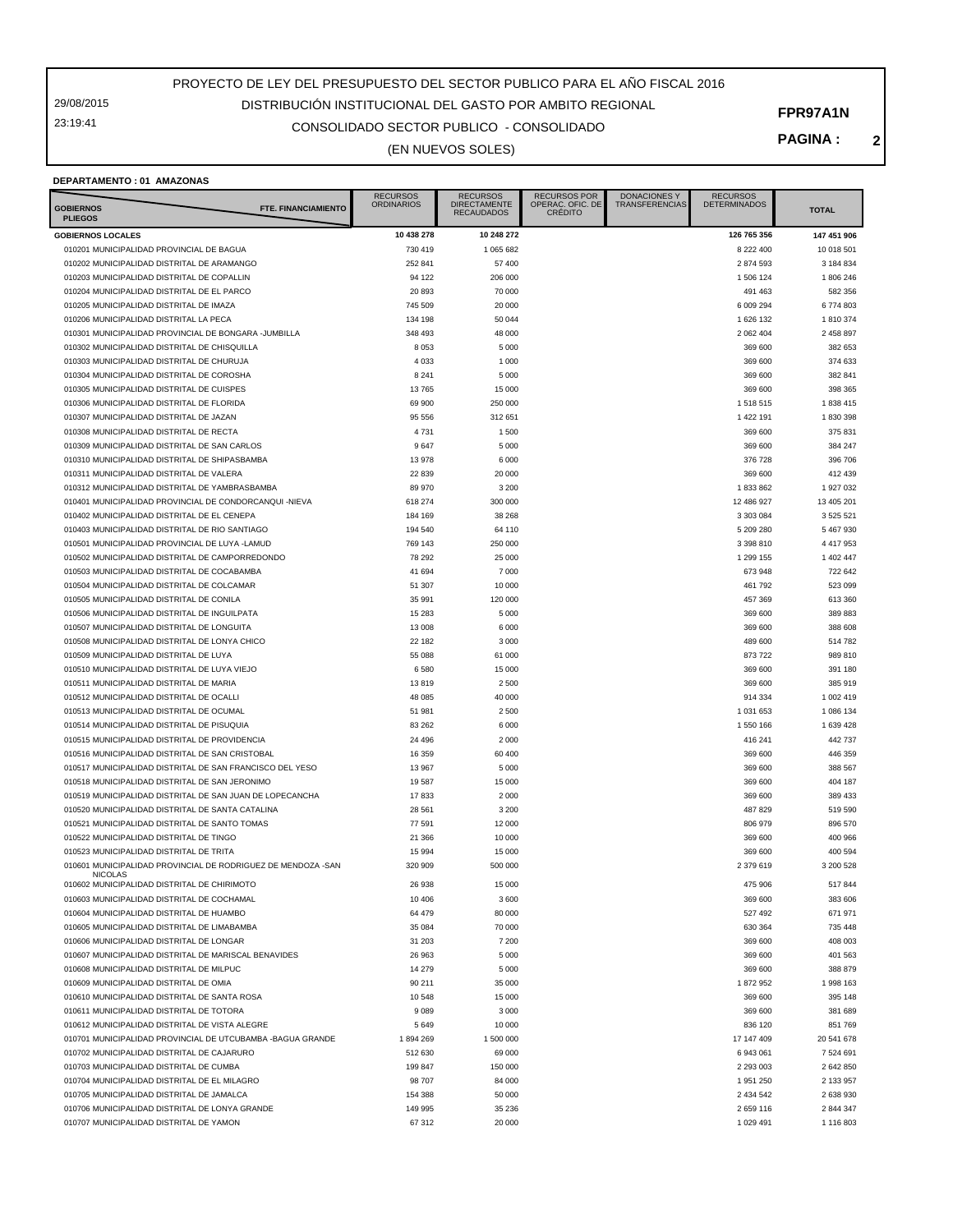29/08/2015 23:19:41

## CONSOLIDADO SECTOR PUBLICO - CONSOLIDADO DISTRIBUCIÓN INSTITUCIONAL DEL GASTO POR AMBITO REGIONAL

**PAGINA : 3 FPR97A1N**

(EN NUEVOS SOLES)

#### **DEPARTAMENTO : 01 AMAZONAS**

| <b>FTE. FINANCIAMIENTO</b><br><b>GOBIERNOS</b><br><b>PLIEGOS</b> | <b>RECURSOS</b><br><b>ORDINARIOS</b> | <b>RECURSOS</b><br><b>DIRECTAMENTE</b><br><b>RECAUDADOS</b> | <b>RECURSOS POR</b><br>OPERAC, OFIC, DE<br><b>CRÉDITO</b> | <b>DONACIONES Y</b><br><b>TRANSFERENCIAS</b> | <b>RECURSOS</b><br><b>DETERMINADOS</b> | <b>TOTAL</b> |
|------------------------------------------------------------------|--------------------------------------|-------------------------------------------------------------|-----------------------------------------------------------|----------------------------------------------|----------------------------------------|--------------|
| <b>TOTAL DEPARTAMENTO: 01 AMAZONAS</b>                           | 1 169 579 713                        | 34 850 753                                                  | 94 919 593                                                |                                              | 191 839 915                            | 1491189974   |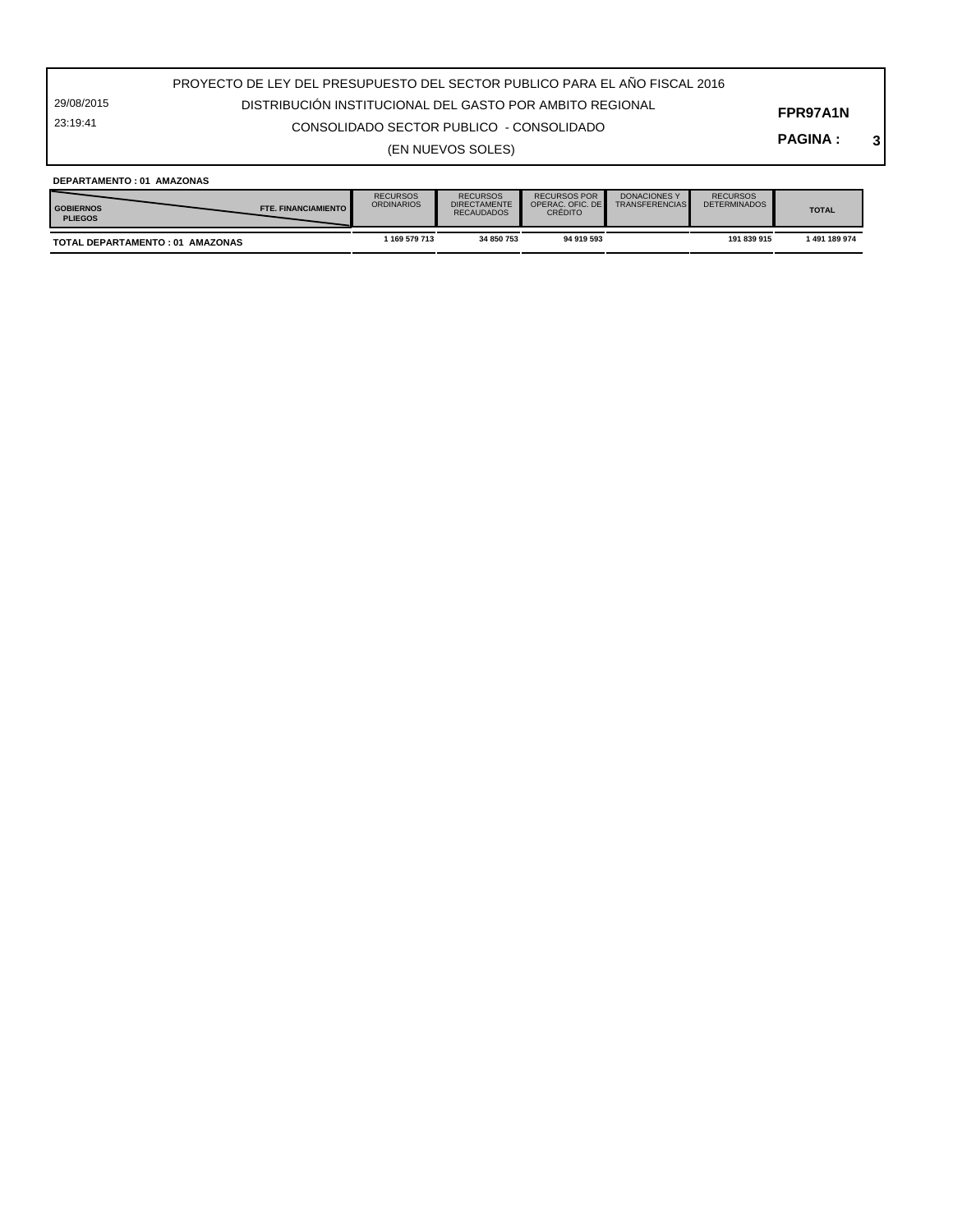29/08/2015 23:19:41

## CONSOLIDADO SECTOR PUBLICO - CONSOLIDADO DISTRIBUCIÓN INSTITUCIONAL DEL GASTO POR AMBITO REGIONAL

#### **PAGINA : 4**

(EN NUEVOS SOLES)

| <b>DEPARTAMENTO:02 ANCASH</b> |  |  |
|-------------------------------|--|--|
|-------------------------------|--|--|

| <b>GOBIERNOS</b><br><b>PLIEGOS</b> | FTE. FINANCIAMIENTO                                                                     | <b>RECURSOS</b><br><b>ORDINARIOS</b> | <b>RECURSOS</b><br><b>DIRECTAMENTE</b><br><b>RECAUDADOS</b> | <b>RECURSOS POR</b><br>OPERAC. OFIC. DE<br><b>CRÉDITO</b> | <b>DONACIONES Y</b><br><b>TRANSFERENCIAS</b> | <b>RECURSOS</b><br><b>DETERMINADOS</b> | <b>TOTAL</b>           |
|------------------------------------|-----------------------------------------------------------------------------------------|--------------------------------------|-------------------------------------------------------------|-----------------------------------------------------------|----------------------------------------------|----------------------------------------|------------------------|
|                                    | <b>GOBIERNO NACIONAL</b>                                                                | 1 162 799 116                        | 50 512 450                                                  | 518 403 148                                               |                                              | 218 644 571                            | 1950359285             |
|                                    | 01002 INSTITUTO NACIONAL DE ESTADISTICA E INFORMATICA                                   | 649 838                              |                                                             |                                                           |                                              |                                        | 649 838                |
|                                    | 01006 INSTITUTO NACIONAL DE DEFENSA CIVIL                                               | 366 848                              |                                                             |                                                           |                                              |                                        | 366 848                |
|                                    | 03003 M. DE CULTURA                                                                     | 445 560                              |                                                             |                                                           |                                              |                                        | 445 560                |
|                                    | 04004 PODER JUDICIAL                                                                    | 76 151 515                           |                                                             |                                                           |                                              |                                        | 76 151 515             |
| 05050                              | SERVICIO NACIONAL DE AREAS NATURALES PROTEGIDAS POR EL<br>ESTADO - SERNANP              | 1 333 086                            | 353 355                                                     |                                                           |                                              |                                        | 1 686 441              |
| 05051                              | ORGANISMO DE EVALUACION Y FISCALIZACION AMBIENTAL -                                     |                                      | 789 390                                                     |                                                           |                                              |                                        | 789 390                |
|                                    | <b>OEFA</b>                                                                             |                                      |                                                             |                                                           |                                              |                                        |                        |
| 05056                              | INSTITUTO NACIONAL DE INVESTIGACION EN GLACIARES Y<br>ECOSISTEMAS DE MONTANA            | 9800000                              |                                                             |                                                           |                                              |                                        | 9 800 000              |
| 06006                              | M. DE JUSTICIA Y DERECHOS HUMANOS                                                       | 9 246 188                            |                                                             |                                                           |                                              |                                        | 9 246 188              |
| 06061                              | INSTITUTO NACIONAL PENITENCIARIO                                                        | 6 111 861                            | 206 400                                                     |                                                           |                                              |                                        | 6 318 261              |
| 06067                              | SUPERINTENDENCIA NACIONAL DE LOS REGISTROS PUBLICOS                                     |                                      | 13 500 000                                                  |                                                           |                                              |                                        | 13 500 000             |
| 07007                              | M. DEL INTERIOR                                                                         | 133 498 863                          | 1 421 000                                                   |                                                           |                                              | 2 585 346                              | 137 505 209            |
|                                    | 07073 SUPERINTENDENCIA NACIONAL DE MIGRACIONES                                          | 3850                                 | 230 215                                                     |                                                           |                                              |                                        | 234 065                |
| 09057                              | SUPERINTENDENCIA NACIONAL DE ADUANAS Y DE<br>ADMINISTRACION TRIBUTARIA                  |                                      | 1 144 894                                                   |                                                           |                                              |                                        | 1 144 894              |
| 09059                              | ORGANISMO SUPERVISOR DE LAS CONTRATACIONES DEL                                          |                                      | 303 577                                                     |                                                           |                                              |                                        | 303 577                |
|                                    | <b>ESTADO</b><br>09095 OFICINA DE NORMALIZACION PREVISIONAL-ONP                         | 60 821 654                           |                                                             |                                                           |                                              | 135 947 185                            | 196 768 839            |
|                                    | 10010 M. DE EDUCACION                                                                   | 164 490 403                          |                                                             | 3983789                                                   |                                              |                                        | 168 474 192            |
|                                    | 10342 INSTITUTO PERUANO DEL DEPORTE                                                     | 1 391 687                            | 267 622                                                     |                                                           |                                              |                                        | 1 659 309              |
|                                    | 10532 U.N. SANTIAGO ANTUNEZ DE MAYOLO                                                   | 31 520 000                           | 10 842 559                                                  |                                                           |                                              | 9 166 775                              | 51 529 334             |
|                                    | 10536 U.N. DEL SANTA                                                                    | 17 162 600                           | 7 500 400                                                   |                                                           |                                              | 9 166 775                              | 33 829 775             |
|                                    | 11011 M. DE SALUD                                                                       | 35 021 486                           |                                                             | 500 000 000                                               |                                              |                                        | 535 021 486            |
|                                    | 11135 SEGURO INTEGRAL DE SALUD                                                          | 61 697 212                           | 75 084                                                      |                                                           |                                              |                                        | 61 772 296             |
|                                    | 12012 M. DE TRABAJO Y PROMOCION DEL EMPLEO                                              | 4 508 840                            |                                                             |                                                           |                                              |                                        | 4 508 840              |
| 12121                              | SUPERINTENDENCIA NACIONAL DE FISCALIZACION LABORAL                                      | 1 104 828                            |                                                             |                                                           |                                              |                                        | 1 104 828              |
|                                    | 13013 M. DE AGRICULTURA Y RIEGO                                                         | 12 253 027                           | 24 000                                                      | 276 921                                                   |                                              |                                        | 12 553 948             |
|                                    | 13018 SIERRA EXPORTADORA                                                                | 529 871                              |                                                             |                                                           |                                              |                                        | 529 871                |
| 13160                              | SERVICIO NACIONAL DE SANIDAD AGRARIA - SENASA                                           | 15 423 453                           | 863 384                                                     |                                                           |                                              |                                        | 16 286 837             |
|                                    | 13164 AUTORIDAD NACIONAL DEL AGUA - ANA                                                 |                                      | 2 571 894                                                   |                                                           |                                              |                                        | 2 571 894              |
|                                    | 13165 SERVICIO NACIONAL FORESTAL Y DE FAUNA SILVESTRE -<br><b>SERFOR</b>                | 616 968                              | 156 286                                                     |                                                           |                                              |                                        | 773 254                |
|                                    | 16016 M. DE ENERGIA Y MINAS                                                             | 172 710                              | 2 180 801                                                   |                                                           |                                              | 1778 490                               | 4 132 001              |
|                                    | 22022 MINISTERIO PUBLICO                                                                | 98 214 039                           | 241 942                                                     |                                                           |                                              |                                        | 98 455 981             |
|                                    | 26026 M. DE DEFENSA                                                                     | 3 247 120                            |                                                             |                                                           |                                              |                                        | 3 247 120              |
| 33033                              | REGISTRO NACIONAL DE IDENTIFICACION Y ESTADO CIVIL                                      | 487 248                              | 3 464 621                                                   |                                                           |                                              |                                        | 3 951 869              |
| 36036                              | MINISTERIO DE TRANSPORTES Y COMUNICACIONES                                              | 187 290 813                          | 4 0 57 4 03                                                 | 4 077 448                                                 |                                              |                                        | 195 425 664            |
| 37037                              | MINISTERIO DE VIVIENDA, CONSTRUCCION Y SANEAMIENTO                                      | 44 003 600                           |                                                             | 10 064 990                                                |                                              |                                        | 54 068 590             |
| 38059                              | FONDO NACIONAL DE DESARROLLO PESQUERO - FONDEPES                                        | 1 058 750                            | 317 623                                                     |                                                           |                                              |                                        | 1 376 373              |
| 38240                              | INSTITUTO DEL MAR DEL PERU - IMARPE                                                     | 1 633 132                            |                                                             |                                                           |                                              |                                        | 1 633 132              |
|                                    | 39039 MINISTERIO DE LA MUJER Y POBLACIONES VULNERABLES                                  | 1991988                              |                                                             |                                                           |                                              |                                        | 1 991 988              |
| 39345                              | CONSEJO NACIONAL PARA LA INTEGRACION DE LA PERSONA CON<br>DISCAPACIDAD - CONADIS        | 41 676                               |                                                             |                                                           |                                              |                                        | 41 676                 |
|                                    | 40040 MINISTERIO DE DESARROLLO E INCLUSION SOCIAL                                       | 180 508 402                          |                                                             |                                                           |                                              | 60 000 000                             | 240 508 402            |
|                                    | <b>GOBIERNOS REGIONALES</b>                                                             | 835 579 013                          | 19 984 024                                                  |                                                           |                                              | 73 237 796                             | 928 800 833            |
|                                    | 99441 GOBIERNO REGIONAL DEL DEPARTAMENTO DE ANCASH                                      | 835 579 013                          | 19 984 024                                                  |                                                           |                                              | 73 237 796                             | 928 800 833            |
|                                    | <b>GOBIERNOS LOCALES</b>                                                                | 27 827 413                           | 55 954 887                                                  |                                                           | 302 147                                      | 494 023 093                            | 578 107 540            |
|                                    | 020101 MUNICIPALIDAD PROVINCIAL DE HUARAZ                                               | 1712866                              | 4 721 625                                                   |                                                           |                                              | 19 258 688                             | 25 693 179             |
|                                    | 020102 MUNICIPALIDAD DISTRITAL DE COCHABAMBA                                            | 42 222                               |                                                             |                                                           |                                              | 887 442                                | 929 664                |
|                                    | 020103 MUNICIPALIDAD DISTRITAL DE COLCABAMBA                                            | 8 6 6 3                              | 5 0 0 0                                                     |                                                           |                                              | 517 402                                | 531 065                |
|                                    | 020104 MUNICIPALIDAD DISTRITAL DE HUANCHAY                                              | 62 845                               | 38 860                                                      |                                                           |                                              | 918 489                                | 1 020 194              |
|                                    | 020105 MUNICIPALIDAD DISTRITAL DE INDEPENDENCIA                                         | 612 157                              | 1 600 000                                                   |                                                           |                                              | 14 903 089                             | 17 115 246             |
|                                    | 020106 MUNICIPALIDAD DISTRITAL DE JANGAS                                                | 60 833                               | 100 000                                                     |                                                           |                                              | 1 580 990                              | 1 741 823              |
|                                    | 020107 MUNICIPALIDAD DISTRITAL DE LA LIBERTAD                                           | 27 864                               | 14 000                                                      |                                                           |                                              | 630 563                                | 672 427                |
|                                    | 020108 MUNICIPALIDAD DISTRITAL DE OLLEROS                                               | 56 303                               | 40 000                                                      |                                                           |                                              | 775 039                                | 871 342                |
|                                    | 020109 MUNICIPALIDAD DISTRITAL DE PAMPAS<br>020110 MUNICIPALIDAD DISTRITAL DE PARIACOTO | 25 40 6                              | 20 000                                                      |                                                           |                                              | 673 476                                | 718 882                |
|                                    | 020111 MUNICIPALIDAD DISTRITAL DE PIRA                                                  | 66 345<br>77 535                     | 98 007<br>100 000                                           |                                                           |                                              | 1 458 076<br>1 665 816                 | 1 622 428<br>1 843 351 |
|                                    | 020112 MUNICIPALIDAD DISTRITAL DE TARICA                                                | 90 822                               | 160 000                                                     |                                                           |                                              | 1761 146                               | 2 011 968              |
|                                    | 020201 MUNICIPALIDAD PROVINCIAL DE AIJA                                                 | 233 794                              | 32 550                                                      |                                                           |                                              | 1 141 201                              | 1 407 545              |
|                                    | 020202 MUNICIPALIDAD DISTRITAL DE CORIS                                                 | 39 637                               | 26 000                                                      |                                                           |                                              | 1 081 902                              | 1 147 539              |
|                                    | 020203 MUNICIPALIDAD DISTRITAL DE HUACLLAN                                              | 9 2 4 9                              | 22 400                                                      |                                                           |                                              | 557 210                                | 588 859                |
|                                    | 020204 MUNICIPALIDAD DISTRITAL DE LA MERCED                                             | 58 888                               | 46 766                                                      |                                                           |                                              | 1 210 020                              | 1 315 674              |
|                                    | 020205 MUNICIPALIDAD DISTRITAL DE SUCCHA                                                | 20 345                               | 38 000                                                      |                                                           |                                              | 563 345                                | 621 690                |
|                                    | 020301 MUNICIPALIDAD PROVINCIAL DE ANTONIO RAYMONDI -LLAMELLIN                          | 247 150                              | 11 200                                                      |                                                           |                                              | 1 639 209                              | 1897559                |
|                                    | 020302 MUNICIPALIDAD DISTRITAL DE ACZO                                                  | 52 514                               | 50 232                                                      |                                                           |                                              | 743 196                                | 845 942                |
|                                    | 020303 MUNICIPALIDAD DISTRITAL DE CHACCHO                                               | 37 574                               | 100 000                                                     |                                                           |                                              | 715 464                                | 853 038                |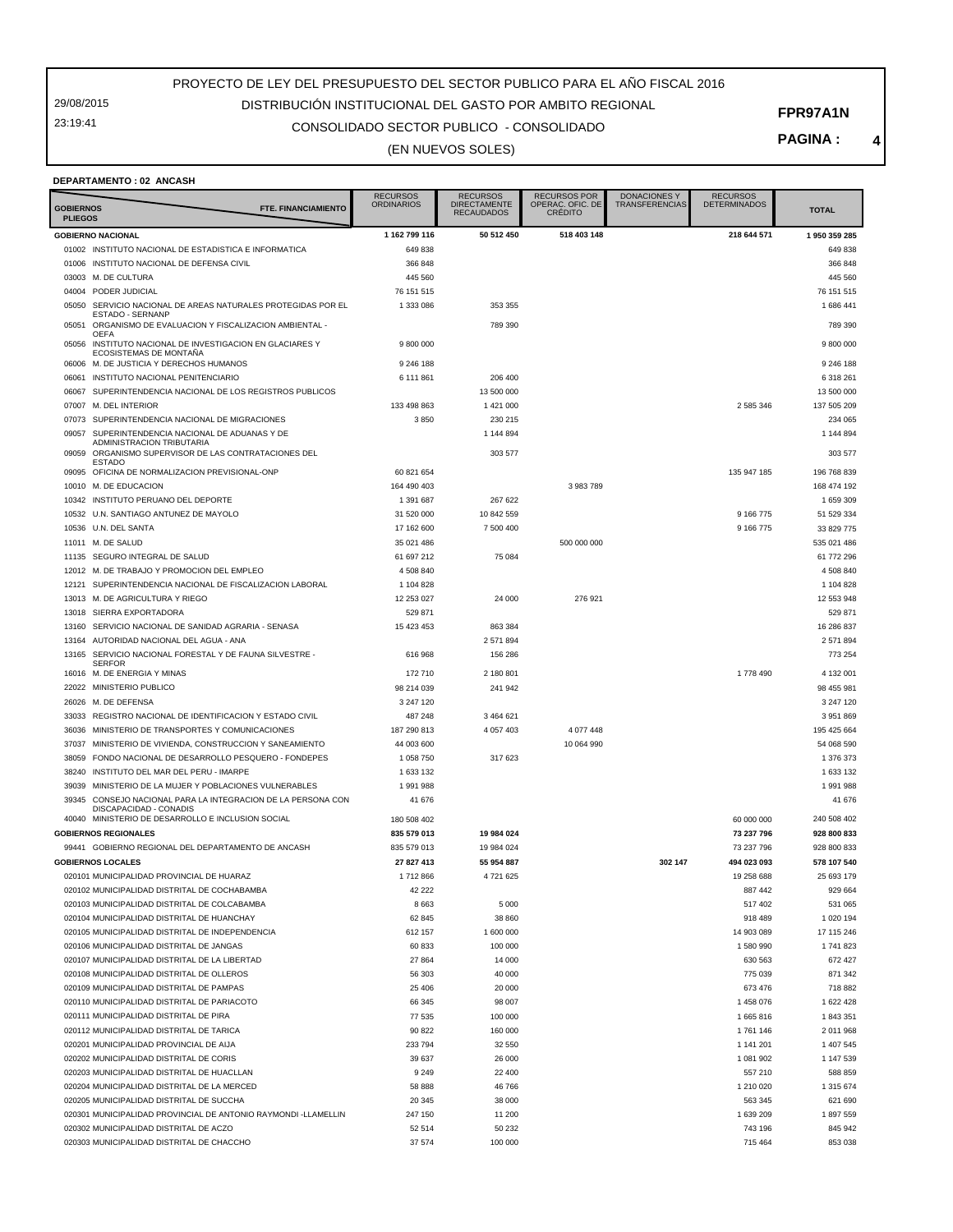29/08/2015 23:19:41

## CONSOLIDADO SECTOR PUBLICO - CONSOLIDADO DISTRIBUCIÓN INSTITUCIONAL DEL GASTO POR AMBITO REGIONAL

**PAGINA : 5 FPR97A1N**

## (EN NUEVOS SOLES)

#### **DEPARTAMENTO : 02 ANCASH**

| <b>FTE. FINANCIAMIENTO</b><br><b>GOBIERNOS</b><br><b>PLIEGOS</b>                                                | <b>RECURSOS</b><br><b>ORDINARIOS</b> | <b>RECURSOS</b><br><b>DIRECTAMENTE</b><br><b>RECAUDADOS</b> | <b>RECURSOS POR</b><br>OPERAÇ. OFIC. DE<br><b>CRÉDITO</b> | <b>DONACIONES Y</b><br><b>TRANSFERENCIAS</b> | <b>RECURSOS</b><br><b>DETERMINADOS</b> | <b>TOTAL</b>           |
|-----------------------------------------------------------------------------------------------------------------|--------------------------------------|-------------------------------------------------------------|-----------------------------------------------------------|----------------------------------------------|----------------------------------------|------------------------|
| <b>GOBIERNOS LOCALES</b>                                                                                        | 27 827 413                           | 55 954 887                                                  |                                                           | 302 147                                      | 494 023 093                            | 578 107 540            |
| 020304 MUNICIPALIDAD DISTRITAL DE CHINGAS                                                                       | 40 439                               | 150 000                                                     |                                                           |                                              | 700 560                                | 890 999                |
| 020305 MUNICIPALIDAD DISTRITAL DE MIRGAS                                                                        | 105 346                              | 50 800                                                      |                                                           |                                              | 1 949 719                              | 2 105 865              |
| 020306 MUNICIPALIDAD DISTRITAL DE SAN JUAN DE RONTOY                                                            | 24 745                               | 13 300                                                      |                                                           |                                              | 691 142                                | 729 187                |
| 020401 MUNICIPALIDAD PROVINCIAL DE ASUNCION -CHACAS                                                             | 262 831                              | 180 909                                                     |                                                           |                                              | 2 128 310                              | 2 572 050              |
| 020402 MUNICIPALIDAD DISTRITAL DE ACOCHACA                                                                      | 74 476                               | 25 000                                                      |                                                           |                                              | 1 299 169                              | 1 398 645              |
| 020501 MUNICIPALIDAD PROVINCIAL DE BOLOGNESI -CHIQUIAN                                                          | 606 710                              | 205 000                                                     |                                                           |                                              | 2 195 306                              | 3 007 016              |
| 020502 MUNICIPALIDAD DISTRITAL DE ABELARDO PARDO LEZAMETA<br>020503 MUNICIPALIDAD DISTRITAL DE ANTONIO RAYMONDI | 5 0 9 2<br>34 319                    | 500<br>18 000                                               |                                                           |                                              | 680 420<br>589 967                     | 686 012<br>642 286     |
| 020504 MUNICIPALIDAD DISTRITAL DE AQUIA                                                                         | 57 803                               | 157 500                                                     |                                                           |                                              | 961 698                                | 1 177 001              |
| 020505 MUNICIPALIDAD DISTRITAL DE CAJACAY                                                                       | 29 763                               | 28 853                                                      |                                                           |                                              | 705 458                                | 764 074                |
| 020506 MUNICIPALIDAD DISTRITAL DE CANIS                                                                         | 5 4 7 0                              | 60 000                                                      |                                                           |                                              | 688 884                                | 754 354                |
| 020507 MUNICIPALIDAD DISTRITAL DE COLQUIOC                                                                      | 28 4 69                              | 279 970                                                     |                                                           | 101 005                                      | 1 308 197                              | 1 717 641              |
| 020508 MUNICIPALIDAD DISTRITAL DE HUALLANCA                                                                     | 124 426                              | 400 000                                                     |                                                           |                                              | 3 047 356                              | 3 571 782              |
| 020509 MUNICIPALIDAD DISTRITAL DE HUASTA                                                                        | 49 090                               | 514 000                                                     |                                                           |                                              | 1 070 284                              | 1 633 374              |
| 020510 MUNICIPALIDAD DISTRITAL DE HUAYLLACAYAN                                                                  | 30 387                               | 40 000                                                      |                                                           |                                              | 643 245                                | 713 632                |
| 020511 MUNICIPALIDAD DISTRITAL DE LA PRIMAVERA                                                                  | 8 0 5 8                              | 12 000                                                      |                                                           |                                              | 541 978                                | 562 036                |
| 020512 MUNICIPALIDAD DISTRITAL DE MANGAS                                                                        | 12 167                               |                                                             |                                                           |                                              | 515 763                                | 527 930                |
| 020513 MUNICIPALIDAD DISTRITAL DE PACLLON<br>020514 MUNICIPALIDAD DISTRITAL DE SAN MIGUEL DE CORPANQUI          | 19 475<br>6652                       | 80 000<br>40 000                                            |                                                           |                                              | 772 467<br>616 688                     | 871 942<br>663 340     |
| 020515 MUNICIPALIDAD DISTRITAL DE TICLLOS                                                                       | 13 551                               | 7780                                                        |                                                           |                                              | 638 884                                | 660 215                |
| 020601 MUNICIPALIDAD PROVINCIAL DE CARHUAZ                                                                      | 632 249                              | 1 231 340                                                   |                                                           |                                              | 5 747 462                              | 7 611 051              |
| 020602 MUNICIPALIDAD DISTRITAL DE ACOPAMPA                                                                      | 31 042                               | 40 489                                                      |                                                           |                                              | 718 746                                | 790 277                |
| 020603 MUNICIPALIDAD DISTRITAL DE AMASHCA                                                                       | 32 954                               | 5 0 0 0                                                     |                                                           |                                              | 676 391                                | 714 345                |
| 020604 MUNICIPALIDAD DISTRITAL DE ANTA                                                                          | 37 378                               | 100 000                                                     |                                                           |                                              | 787 473                                | 924 851                |
| 020605 MUNICIPALIDAD DISTRITAL DE ATAQUERO                                                                      | 34 265                               | 39 651                                                      |                                                           |                                              | 648 378                                | 722 294                |
| 020606 MUNICIPALIDAD DISTRITAL DE MARCARA                                                                       | 120 748                              | 103733                                                      |                                                           |                                              | 2 952 844                              | 3 177 325              |
| 020607 MUNICIPALIDAD DISTRITAL DE PARIAHUANCA                                                                   | 20 104                               | 125 000                                                     |                                                           |                                              | 626 919                                | 772 023                |
| 020608 MUNICIPALIDAD DISTRITAL DE SAN MIGUEL DE ACO                                                             | 41 191                               | 5 0 0 0                                                     |                                                           |                                              | 786814                                 | 833 005                |
| 020609 MUNICIPALIDAD DISTRITAL DE SHILLA                                                                        | 64 898                               | 50 000                                                      |                                                           |                                              | 974 796                                | 1 089 694              |
| 020610 MUNICIPALIDAD DISTRITAL DE TINCO<br>020611 MUNICIPALIDAD DISTRITAL DE YUNGAR                             | 42 147<br>41 616                     | 22 200<br>30 000                                            |                                                           |                                              | 820 518<br>984 131                     | 884 865<br>1 055 747   |
| 020701 MUNICIPALIDAD PROVINCIAL DE CARLOS F. FITZCARRALD -SAN                                                   | 658 533                              | 105 081                                                     |                                                           | 53 868                                       | 7710177                                | 8 527 659              |
| LUIS<br>020702 MUNICIPALIDAD DISTRITAL DE SAN NICOLAS                                                           | 97 118                               | 20 000                                                      |                                                           |                                              | 2 093 460                              | 2 210 578              |
| 020703 MUNICIPALIDAD DISTRITAL DE YAUYA                                                                         | 96 568                               | 2 500                                                       |                                                           |                                              | 2 850 073                              | 2 949 141              |
| 020801 MUNICIPALIDAD PROVINCIAL DE CASMA                                                                        | 727 350                              | 1 925 414                                                   |                                                           |                                              | 9724083                                | 12 376 847             |
| 020802 MUNICIPALIDAD DISTRITAL DE BUENA VISTA ALTA                                                              | 53 776                               | 65 000                                                      |                                                           |                                              | 1 624 588                              | 1 743 364              |
| 020803 MUNICIPALIDAD DISTRITAL DE COMANDANTE NOEL                                                               | 34 046                               | 198 000                                                     |                                                           |                                              | 1 151 036                              | 1 383 082              |
| 020804 MUNICIPALIDAD DISTRITAL DE YAUTAN                                                                        | 108 476                              | 32 311                                                      |                                                           |                                              | 2 322 694                              | 2 463 481              |
| 020901 MUNICIPALIDAD PROVINCIAL DE CORONGO                                                                      | 402 796                              | 50 000                                                      |                                                           |                                              | 917 300                                | 1 370 096              |
| 020902 MUNICIPALIDAD DISTRITAL DE ACO                                                                           | 12 491                               | 4 0 0 0                                                     |                                                           |                                              | 479 944                                | 496 435                |
| 020903 MUNICIPALIDAD DISTRITAL DE BAMBAS                                                                        | 8 6 4 2                              | 90 000                                                      |                                                           |                                              | 495 390                                | 594 032                |
| 020904 MUNICIPALIDAD DISTRITAL DE CUSCA<br>020905 MUNICIPALIDAD DISTRITAL DE LA PAMPA                           | 53 056<br>24 392                     | 200 000<br>2 9 0 0                                          |                                                           |                                              | 1 034 042<br>491 951                   | 1 287 098<br>519 243   |
| 020906 MUNICIPALIDAD DISTRITAL DE YANAC                                                                         | 14 452                               | 5 0 0 0                                                     |                                                           |                                              | 472 995                                | 492 447                |
| 020907 MUNICIPALIDAD DISTRITAL DE YUPAN                                                                         | 8 2 8 3                              | 5 0 0 0                                                     |                                                           |                                              | 454 580                                | 467 863                |
| 021001 MUNICIPALIDAD PROVINCIAL DE HUARI                                                                        | 1 059 946                            | 500 000                                                     |                                                           |                                              | 14 773 581                             | 16 333 527             |
| 021002 MUNICIPALIDAD DISTRITAL DE ANRA                                                                          | 42 216                               | 131 500                                                     |                                                           |                                              | 2 696 117                              | 2 869 833              |
| 021003 MUNICIPALIDAD DISTRITAL DE CAJAY                                                                         | 77 431                               | 22 663                                                      |                                                           |                                              | 4 4 30 117                             | 4 530 211              |
| 021004 MUNICIPALIDAD DISTRITAL DE CHAVIN DE HUANTAR                                                             | 185 681                              | 80 599                                                      |                                                           |                                              | 14 166 214                             | 14 432 494             |
| 021005 MUNICIPALIDAD DISTRITAL DE HUACACHI                                                                      | 55 919                               | 200 000                                                     |                                                           |                                              | 3 061 799                              | 3 3 1 7 7 1 8          |
| 021006 MUNICIPALIDAD DISTRITAL DE HUACCHIS                                                                      | 40 550                               | 220 000                                                     |                                                           |                                              | 3 112 073                              | 3 372 623              |
| 021007 MUNICIPALIDAD DISTRITAL DE HUACHIS                                                                       | 83 559                               | 110 000                                                     |                                                           |                                              | 6 256 664                              | 6 450 223              |
| 021008 MUNICIPALIDAD DISTRITAL DE HUANTAR                                                                       | 53 583                               | 12 000                                                      |                                                           |                                              | 4 131 498                              | 4 197 081<br>3 153 179 |
| 021009 MUNICIPALIDAD DISTRITAL DE MASIN<br>021010 MUNICIPALIDAD DISTRITAL DE PAUCAS                             | 43 985<br>52 913                     | 300 000<br>71 106                                           |                                                           |                                              | 2 809 194<br>3 135 142                 | 3 259 161              |
| 021011 MUNICIPALIDAD DISTRITAL DE PONTO                                                                         | 75 417                               | 22 000                                                      |                                                           |                                              | 5 909 173                              | 6 006 590              |
| 021012 MUNICIPALIDAD DISTRITAL DE RAHUAPAMPA                                                                    | 11 206                               | 28 8 50                                                     |                                                           |                                              | 1 151 495                              | 1 191 551              |
| 021013 MUNICIPALIDAD DISTRITAL DE RAPAYAN                                                                       | 38 802                               | 61 000                                                      |                                                           |                                              | 3 098 080                              | 3 197 882              |
| 021014 MUNICIPALIDAD DISTRITAL DE SAN MARCOS                                                                    | 226 597                              | 250 000                                                     |                                                           |                                              | 48 571 989                             | 49 048 586             |
| 021015 MUNICIPALIDAD DISTRITAL DE SAN PEDRO DE CHANA                                                            | 54 927                               | 6402                                                        |                                                           |                                              | 4765809                                | 4 827 138              |
| 021016 MUNICIPALIDAD DISTRITAL DE UCO                                                                           | 33 125                               | 174 555                                                     |                                                           |                                              | 2 617 837                              | 2 825 517              |
| 021101 MUNICIPALIDAD PROVINCIAL DE HUARMEY                                                                      | 635 488                              | 1 677 154                                                   |                                                           |                                              | 7 927 942                              | 10 240 584             |
| 021102 MUNICIPALIDAD DISTRITAL DE COCHAPETI                                                                     | 21 3 26                              | 11 000                                                      |                                                           |                                              | 546 377                                | 578 703                |
| 021103 MUNICIPALIDAD DISTRITAL DE CULEBRAS                                                                      | 35 701                               | 313 365                                                     |                                                           |                                              | 1 595 574                              | 1 944 640              |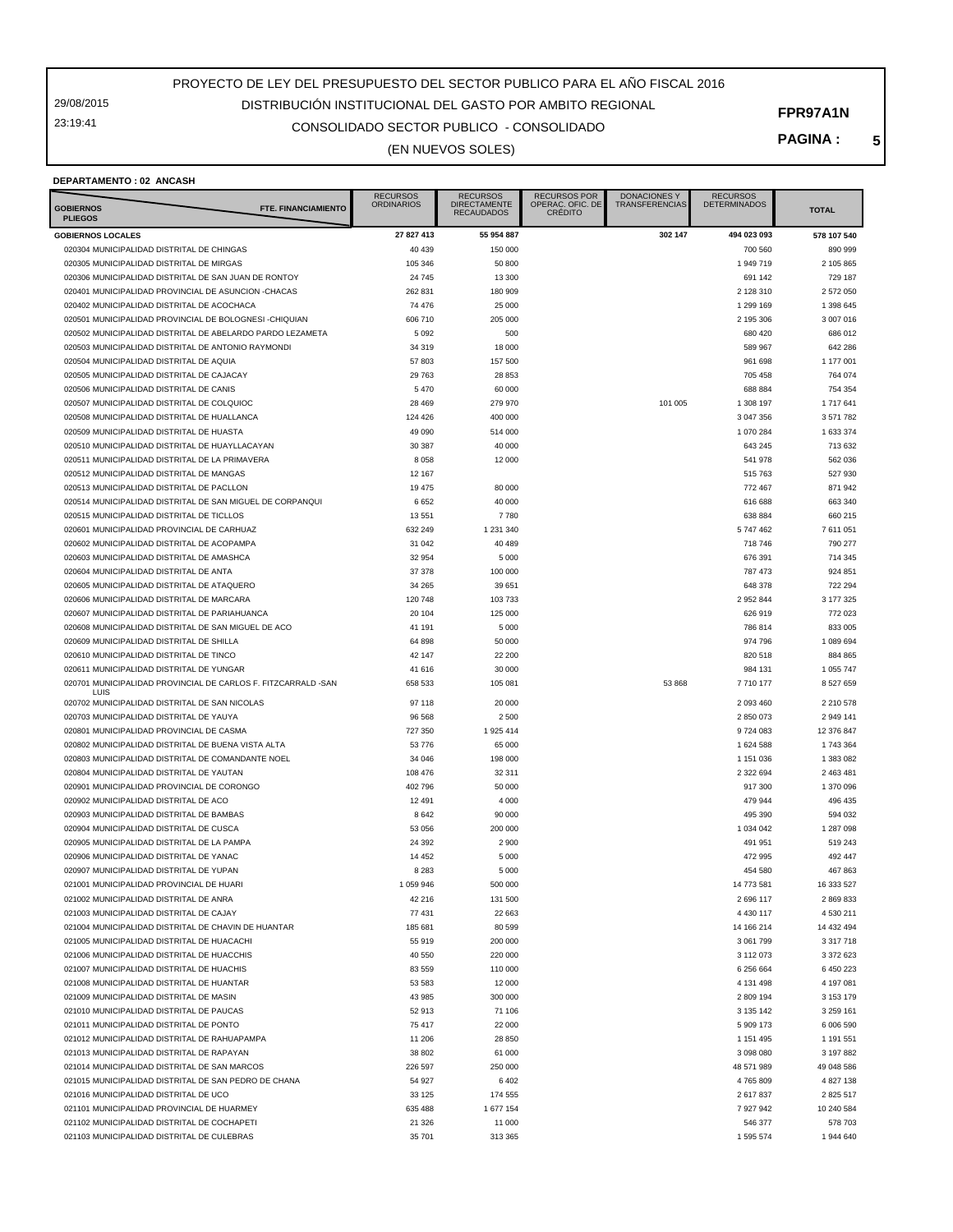29/08/2015 23:19:41

## CONSOLIDADO SECTOR PUBLICO - CONSOLIDADO DISTRIBUCIÓN INSTITUCIONAL DEL GASTO POR AMBITO REGIONAL

**PAGINA : 6**

#### (EN NUEVOS SOLES)

#### **DEPARTAMENTO : 02 ANCASH**

| <b>FTE. FINANCIAMIENTO</b><br><b>GOBIERNOS</b><br><b>PLIEGOS</b>                                        | <b>RECURSOS</b><br><b>ORDINARIOS</b> | <b>RECURSOS</b><br><b>DIRECTAMENTE</b><br><b>RECAUDADOS</b> | <b>RECURSOS POR</b><br>OPERAÇ. OFIC. DE<br>CRÉDITO | <b>DONACIONES Y</b><br><b>TRANSFERENCIAS</b> | <b>RECURSOS</b><br><b>DETERMINADOS</b> | <b>TOTAL</b>             |
|---------------------------------------------------------------------------------------------------------|--------------------------------------|-------------------------------------------------------------|----------------------------------------------------|----------------------------------------------|----------------------------------------|--------------------------|
| <b>GOBIERNOS LOCALES</b>                                                                                | 27 827 413                           | 55 954 887                                                  |                                                    | 302 147                                      | 494 023 093                            | 578 107 540              |
| 021104 MUNICIPALIDAD DISTRITAL DE HUAYAN                                                                | 22 158                               | 18 000                                                      |                                                    |                                              | 581 995                                | 622 153                  |
| 021105 MUNICIPALIDAD DISTRITAL DE MALVAS                                                                | 21 223                               | 90 000                                                      |                                                    |                                              | 554 248                                | 665 471                  |
| 021201 MUNICIPALIDAD PROVINCIAL DE HUAYLAS -CARAZ                                                       | 823 714                              | 1 680 000                                                   |                                                    |                                              | 11 773 792                             | 14 277 506               |
| 021202 MUNICIPALIDAD DISTRITAL DE HUALLANCA                                                             | 19876                                | 79 000                                                      |                                                    |                                              | 2 611 623                              | 2 710 499                |
| 021203 MUNICIPALIDAD DISTRITAL DE HUATA<br>021204 MUNICIPALIDAD DISTRITAL DE HUAYLAS                    | 25 211<br>36 548                     | 10 000<br>9496                                              |                                                    |                                              | 867 470<br>1 019 701                   | 902 681<br>1 0 6 7 7 4 5 |
| 021205 MUNICIPALIDAD DISTRITAL DE MATO                                                                  | 32 582                               | 103 000                                                     |                                                    |                                              | 889730                                 | 1 025 312                |
| 021206 MUNICIPALIDAD DISTRITAL DE PAMPAROMAS                                                            | 141 264                              | 100 000                                                     |                                                    |                                              | 4 952 692                              | 5 193 956                |
| 021207 MUNICIPALIDAD DISTRITAL DE PUEBLO LIBRE                                                          | 114828                               | 30 000                                                      |                                                    |                                              | 3 658 139                              | 3 802 967                |
| 021208 MUNICIPALIDAD DISTRITAL DE SANTA CRUZ                                                            | 80 034                               | 20 000                                                      |                                                    |                                              | 3 197 921                              | 3 297 955                |
| 021209 MUNICIPALIDAD DISTRITAL DE SANTO TORIBIO                                                         | 30 204                               | 78 883                                                      |                                                    |                                              | 827 086                                | 936 173                  |
| 021210 MUNICIPALIDAD DISTRITAL DE YURACMARCA                                                            | 33 720                               | 30 080                                                      |                                                    | 124                                          | 2 642 366                              | 2706290                  |
| 021301 MUNICIPALIDAD PROVINCIAL DE MARISCAL LUZURIAGA -<br>PISCOBAMBA                                   | 338 839                              | 43 208                                                      |                                                    |                                              | 3 049 556                              | 3 431 603                |
| 021302 MUNICIPALIDAD DISTRITAL DE CASCA                                                                 | 93 661                               | 20 000                                                      |                                                    |                                              | 2 187 646                              | 2 301 307                |
| 021303 MUNICIPALIDAD DISTRITAL DE ELEAZAR GUZMAN BARRON                                                 | 27 192                               | 20 000                                                      |                                                    |                                              | 725 914                                | 773 106                  |
| 021304 MUNICIPALIDAD DISTRITAL DE FIDEL OLIVAS ESCUDERO                                                 | 52 149                               | 50 000                                                      |                                                    |                                              | 1 150 810                              | 1 252 959                |
| 021305 MUNICIPALIDAD DISTRITAL DE LLAMA                                                                 | 35 899                               |                                                             |                                                    |                                              | 663 588                                | 699 487                  |
| 021306 MUNICIPALIDAD DISTRITAL DE LLUMPA<br>021307 MUNICIPALIDAD DISTRITAL DE LUCMA                     | 124 030<br>67 411                    | 100 000<br>4 2 5 0                                          |                                                    |                                              | 3 005 356<br>1 618 203                 | 3 229 386<br>1 689 864   |
| 021308 MUNICIPALIDAD DISTRITAL DE MUSGA                                                                 | 25 764                               | 10 000                                                      |                                                    |                                              | 609 477                                | 645 241                  |
| 021401 MUNICIPALIDAD PROVINCIAL DE OCROS                                                                | 489 131                              | 305 570                                                     |                                                    |                                              | 1 036 926                              | 1 831 627                |
| 021402 MUNICIPALIDAD DISTRITAL DE ACAS                                                                  | 7476                                 | 8 0 0 0                                                     |                                                    |                                              | 633 421                                | 648 897                  |
| 021403 MUNICIPALIDAD DISTRITAL DE CAJAMAROUILLA                                                         | 4816                                 | 7500                                                        |                                                    |                                              | 440 584                                | 452 900                  |
| 021404 MUNICIPALIDAD DISTRITAL DE CARHUAPAMPA                                                           | 8 4 9 6                              | 65 307                                                      |                                                    |                                              | 695 940                                | 769 743                  |
| 021405 MUNICIPALIDAD DISTRITAL DE COCHAS                                                                | 15 065                               | 210 000                                                     |                                                    |                                              | 653 872                                | 878 937                  |
| 021406 MUNICIPALIDAD DISTRITAL DE CONGAS                                                                | 21 162                               | 4 9 6 9                                                     |                                                    |                                              | 665 025                                | 691 156                  |
| 021407 MUNICIPALIDAD DISTRITAL DE LLIPA                                                                 | 4 8 8 4                              | 65 040                                                      |                                                    |                                              | 757 082                                | 827 006                  |
| 021408 MUNICIPALIDAD DISTRITAL DE SAN CRISTOBAL DE RAJAN<br>021409 MUNICIPALIDAD DISTRITAL DE SAN PEDRO | 11 959                               | 2 0 0 0                                                     |                                                    |                                              | 504 075                                | 518 034                  |
| 021410 MUNICIPALIDAD DISTRITAL DE SANTIAGO DE CHILCAS                                                   | 8 1 6 3<br>7829                      | 7480<br>3 0 0 0                                             |                                                    |                                              | 820 766<br>472 868                     | 836 409<br>483 697       |
| 021501 MUNICIPALIDAD PROVINCIAL DE PALLASCA -CABANA                                                     | 618 993                              | 167 334                                                     |                                                    |                                              | 3 213 521                              | 3 999 848                |
| 021502 MUNICIPALIDAD DISTRITAL DE BOLOGNESI                                                             | 27 371                               | 12 000                                                      |                                                    |                                              | 821 651                                | 861 022                  |
| 021503 MUNICIPALIDAD DISTRITAL DE CONCHUCOS                                                             | 159 367                              | 20 000                                                      |                                                    |                                              | 5 247 461                              | 5 426 828                |
| 021504 MUNICIPALIDAD DISTRITAL DE HUACASCHUQUE                                                          | 16 434                               | 10 000                                                      |                                                    |                                              | 572 804                                | 599 238                  |
| 021505 MUNICIPALIDAD DISTRITAL DE HUANDOVAL                                                             | 20 480                               | 23 000                                                      |                                                    |                                              | 701 341                                | 744 821                  |
| 021506 MUNICIPALIDAD DISTRITAL DE LACABAMBA                                                             | 14 725                               | 25 000                                                      |                                                    |                                              | 568 835                                | 608 560                  |
| 021507 MUNICIPALIDAD DISTRITAL DE LLAPO                                                                 | 11 025                               | 20 000                                                      |                                                    |                                              | 619 951                                | 650 976                  |
| 021508 MUNICIPALIDAD DISTRITAL DE PALLASCA                                                              | 49 521                               | 39 5 26                                                     |                                                    |                                              | 1 424 077                              | 1 513 124                |
| 021509 MUNICIPALIDAD DISTRITAL DE PAMPAS<br>021510 MUNICIPALIDAD DISTRITAL DE SANTA ROSA                | 94 139<br>17 523                     | 47 450<br>104 219                                           |                                                    |                                              | 5 401 312<br>534 559                   | 5 542 901<br>656 301     |
| 021511 MUNICIPALIDAD DISTRITAL DE TAUCA                                                                 | 49 843                               | 380 000                                                     |                                                    |                                              | 1 356 122                              | 1785 965                 |
| 021601 MUNICIPALIDAD PROVINCIAL DE POMABAMBA                                                            | 586 143                              | 220 000                                                     |                                                    |                                              | 7 823 243                              | 8 629 386                |
| 021602 MUNICIPALIDAD DISTRITAL DE HUAYLLAN                                                              | 73 039                               | 12 000                                                      |                                                    |                                              | 1 624 265                              | 1709304                  |
| 021603 MUNICIPALIDAD DISTRITAL DE PAROBAMBA                                                             | 131 859                              | 81 000                                                      |                                                    |                                              | 3 3 6 4 1 2 5                          | 3 576 984                |
| 021604 MUNICIPALIDAD DISTRITAL DE QUINUABAMBA                                                           | 52 848                               | 6915                                                        |                                                    |                                              | 1 277 822                              | 1 337 585                |
| 021701 MUNICIPALIDAD PROVINCIAL DE RECUAY                                                               | 639 464                              | 250 000                                                     |                                                    |                                              | 1 934 593                              | 2 824 057                |
| 021702 MUNICIPALIDAD DISTRITAL DE CATAC                                                                 | 66 287                               | 581 180                                                     |                                                    |                                              | 1 122 720                              | 1770 187                 |
| 021703 MUNICIPALIDAD DISTRITAL DE COTAPARACO                                                            | 10 005                               | 52 926                                                      |                                                    |                                              | 485 360                                | 548 291                  |
| 021704 MUNICIPALIDAD DISTRITAL DE HUAYLLAPAMPA<br>021705 MUNICIPALIDAD DISTRITAL DE LLACLLIN            | 16 056<br>16 513                     | 500<br>15 000                                               |                                                    |                                              | 680 153<br>770 229                     | 696 709<br>801 742       |
| 021706 MUNICIPALIDAD DISTRITAL DE MARCA                                                                 | 18 992                               | 2 0 0 0                                                     |                                                    |                                              | 539 383                                | 560 375                  |
| 021707 MUNICIPALIDAD DISTRITAL DE PAMPAS CHICO                                                          | 21 590                               | 500                                                         |                                                    |                                              | 771 304                                | 793 394                  |
| 021708 MUNICIPALIDAD DISTRITAL DE PARARIN                                                               | 20 794                               | 57 731                                                      |                                                    |                                              | 695 030                                | 773 555                  |
| 021709 MUNICIPALIDAD DISTRITAL DE TAPACOCHA                                                             | 12 579                               | 1 0 0 0                                                     |                                                    |                                              | 468 168                                | 481 747                  |
| 021710 MUNICIPALIDAD DISTRITAL DE TICAPAMPA                                                             | 38 485                               | 200 000                                                     |                                                    |                                              | 750 861                                | 989 346                  |
| 021801 MUNICIPALIDAD PROVINCIAL DE SANTA -CHIMBOTE                                                      | 6 483 837                            | 21 655 523                                                  |                                                    |                                              | 51 801 829                             | 79 941 189               |
| 021802 MUNICIPALIDAD DISTRITAL DE CACERES DEL PERU                                                      | 83 628                               | 104 500                                                     |                                                    |                                              | 2 116 787                              | 2 304 915                |
| 021803 MUNICIPALIDAD DISTRITAL DE COISHCO                                                               | 130 229                              | 1739818                                                     |                                                    | 81 525                                       | 3 926 866                              | 5 878 438                |
| 021804 MUNICIPALIDAD DISTRITAL DE MACATE<br>021805 MUNICIPALIDAD DISTRITAL DE MORO                      | 72 074<br>95 653                     | 145 000<br>365 500                                          |                                                    |                                              | 1 672 128<br>2 665 575                 | 1889 202<br>3 126 728    |
| 021806 MUNICIPALIDAD DISTRITAL DE NEPEÑA                                                                | 109 919                              | 293 000                                                     |                                                    |                                              | 6748870                                | 7 151 789                |
| 021807 MUNICIPALIDAD DISTRITAL DE SAMANCO                                                               | 51 744                               | 160 000                                                     |                                                    |                                              | 2 3 3 1 4 3                            | 2 544 887                |
| 021808 MUNICIPALIDAD DISTRITAL DE SANTA                                                                 | 167870                               | 930 000                                                     |                                                    |                                              | 4 623 223                              | 5 721 093                |
| 021809 MUNICIPALIDAD DISTRITAL DE NUEVO CHIMBOTE                                                        | 655 769                              | 4 345 150                                                   |                                                    | 65 625                                       | 27 820 605                             | 32 887 149               |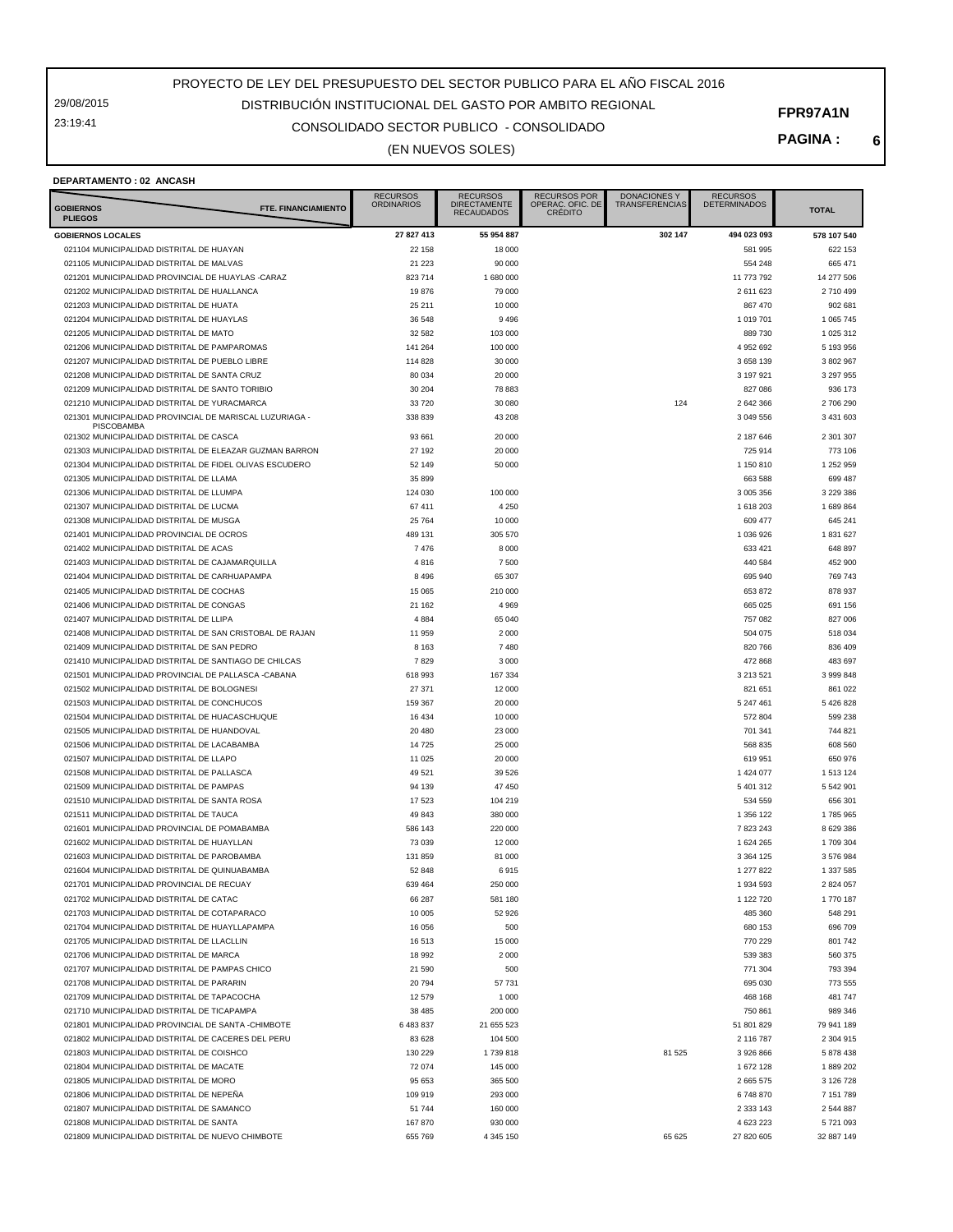29/08/2015 23:19:41

## CONSOLIDADO SECTOR PUBLICO - CONSOLIDADO DISTRIBUCIÓN INSTITUCIONAL DEL GASTO POR AMBITO REGIONAL

(EN NUEVOS SOLES)

#### **PAGINA : 7**

#### **DEPARTAMENTO : 02 ANCASH**

| FTE. FINANCIAMIENTO<br><b>GOBIERNOS</b><br><b>PLIEGOS</b> | <b>RECURSOS</b><br><b>ORDINARIOS</b> | <b>RECURSOS</b><br><b>DIRECTAMENTE</b><br><b>RECAUDADOS</b> | <b>RECURSOS POR</b><br>OPERAC, OFIC, DE<br><b>CRÉDITO</b> | <b>DONACIONES Y</b><br><b>TRANSFERENCIAS</b> | <b>RECURSOS</b><br><b>DETERMINADOS</b> | <b>TOTAL</b>  |
|-----------------------------------------------------------|--------------------------------------|-------------------------------------------------------------|-----------------------------------------------------------|----------------------------------------------|----------------------------------------|---------------|
| <b>GOBIERNOS LOCALES</b>                                  | 27 827 413                           | 55 954 887                                                  |                                                           | 302 147                                      | 494 023 093                            | 578 107 540   |
| 021901 MUNICIPALIDAD PROVINCIAL DE SIHUAS                 | 724 286                              | 209 160                                                     |                                                           |                                              | 3 229 664                              | 4 163 110     |
| 021902 MUNICIPALIDAD DISTRITAL DE ACOBAMBA                | 37 612                               | 10.000                                                      |                                                           |                                              | 1 044 071                              | 1 091 683     |
| 021903 MUNICIPALIDAD DISTRITAL DE ALFONSO UGARTE          | 21 179                               | 60 000                                                      |                                                           |                                              | 546 831                                | 628 010       |
| 021904 MUNICIPALIDAD DISTRITAL DE CASHAPAMPA              | 65 5 62                              | 250 000                                                     |                                                           |                                              | 1 350 632                              | 1666 194      |
| 021905 MUNICIPALIDAD DISTRITAL DE CHINGALPO               | 28 941                               | 5 0 0 0                                                     |                                                           |                                              | 481 243                                | 515 184       |
| 021906 MUNICIPALIDAD DISTRITAL DE HUAYLLABAMBA            | 91 561                               | 60 000                                                      |                                                           |                                              | 1 771 724                              | 1923285       |
| 021907 MUNICIPALIDAD DISTRITAL DE QUICHES                 | 58 485                               | 50 000                                                      |                                                           |                                              | 1 300 034                              | 1 408 519     |
| 021908 MUNICIPALIDAD DISTRITAL DE RAGASH                  | 64 807                               | 100 000                                                     |                                                           |                                              | 1 270 340                              | 1 435 147     |
| 021909 MUNICIPALIDAD DISTRITAL DE SAN JUAN                | 145 062                              | 50,000                                                      |                                                           |                                              | 3 022 594                              | 3 217 656     |
| 021910 MUNICIPALIDAD DISTRITAL DE SICSIBAMBA              | 37 152                               | 10 000                                                      |                                                           |                                              | 869720                                 | 916 872       |
| 022001 MUNICIPALIDAD PROVINCIAL DE YUNGAY                 | 1 2 9 4 3 4 7                        | 1 150 000                                                   |                                                           |                                              | 8 8 5 1 7 1 5                          | 11 296 062    |
| 022002 MUNICIPALIDAD DISTRITAL DE CASCAPARA               | 30 281                               | 200,000                                                     |                                                           |                                              | 968 277                                | 1 198 558     |
| 022003 MUNICIPALIDAD DISTRITAL DE MANCOS                  | 96 999                               | 80 000                                                      |                                                           |                                              | 2 0 24 1 95                            | 2 201 194     |
| 022004 MUNICIPALIDAD DISTRITAL DE MATACOTO                | 18 401                               | 100 000                                                     |                                                           |                                              | 642 587                                | 760 988       |
| 022005 MUNICIPALIDAD DISTRITAL DE QUILLO                  | 210764                               | 20 000                                                      |                                                           |                                              | 5 609 401                              | 5 840 165     |
| 022006 MUNICIPALIDAD DISTRITAL DE RANRAHIRCA              | 48 805                               | 28 300                                                      |                                                           |                                              | 893 269                                | 970 374       |
| 022007 MUNICIPALIDAD DISTRITAL DE SHUPLUY                 | 42 160                               | 183 000                                                     |                                                           |                                              | 991 559                                | 1 216 719     |
| 022008 MUNICIPALIDAD DISTRITAL DE YANAMA                  | 141 699                              | 8807                                                        |                                                           |                                              | 2 678 731                              | 2 829 237     |
| <b>TOTAL DEPARTAMENTO: 02 ANCASH</b>                      | 2026 205 542                         | 126 451 361                                                 | 518 403 148                                               | 302 147                                      | 785 905 460                            | 3 457 267 658 |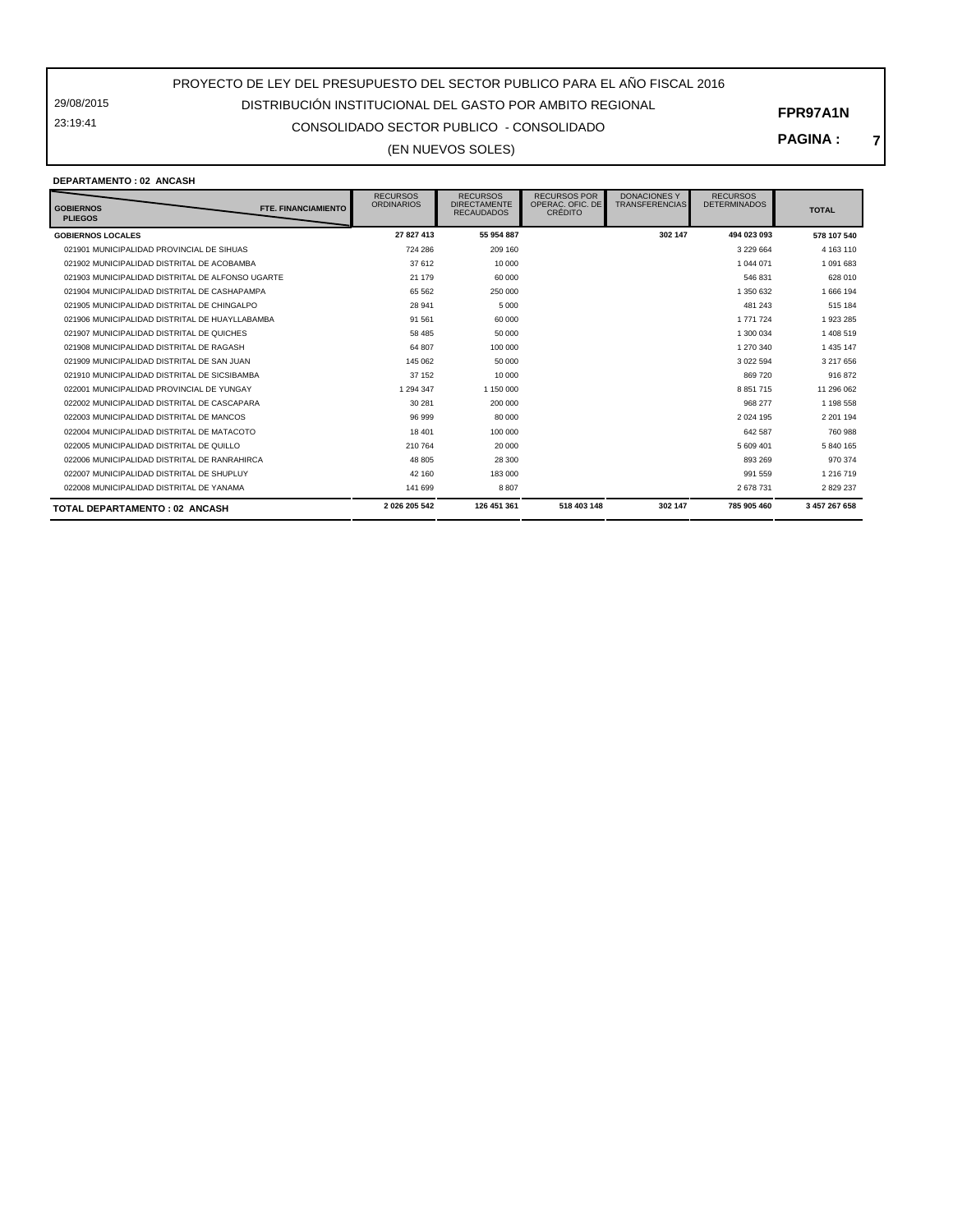29/08/2015 23:19:41

## CONSOLIDADO SECTOR PUBLICO - CONSOLIDADO DISTRIBUCIÓN INSTITUCIONAL DEL GASTO POR AMBITO REGIONAL

#### **PAGINA : 8**

(EN NUEVOS SOLES)

#### **DEPARTAMENTO : 03 APURIMAC**

| <b>GOBIERNOS</b><br><b>PLIEGOS</b> | FTE. FINANCIAMIENTO                                                                      | <b>RECURSOS</b><br><b>ORDINARIOS</b> | <b>RECURSOS</b><br><b>DIRECTAMENTE</b><br><b>RECAUDADOS</b> | <b>RECURSOS POR</b><br>OPERAÇ. OFIC. DE<br><b>CRÉDITO</b> | <b>DONACIONES Y</b><br>TRANSFERENCIAS | <b>RECURSOS</b><br><b>DETERMINADOS</b> | <b>TOTAL</b>       |
|------------------------------------|------------------------------------------------------------------------------------------|--------------------------------------|-------------------------------------------------------------|-----------------------------------------------------------|---------------------------------------|----------------------------------------|--------------------|
|                                    | <b>GOBIERNO NACIONAL</b>                                                                 | 816 486 905                          | 17 319 349                                                  | 18 602 173                                                |                                       | 65 394 781                             | 917 803 208        |
|                                    | 01002 INSTITUTO NACIONAL DE ESTADISTICA E INFORMATICA                                    | 339 475                              |                                                             |                                                           |                                       |                                        | 339 475            |
| 01006                              | INSTITUTO NACIONAL DE DEFENSA CIVIL                                                      | 404 510                              |                                                             |                                                           |                                       |                                        | 404 510            |
| 03003                              | M. DE CULTURA                                                                            | 556 168                              | 2 000 000                                                   |                                                           |                                       |                                        | 2 556 168          |
|                                    | 04004 PODER JUDICIAL                                                                     | 27 046 492                           |                                                             |                                                           |                                       |                                        | 27 046 492         |
| 05005                              | M. DEL AMBIENTE                                                                          | 176 931                              |                                                             | 2 0 2 2 4 7 6                                             |                                       |                                        | 2 199 407          |
| 05050                              | SERVICIO NACIONAL DE AREAS NATURALES PROTEGIDAS POR EL                                   | 413 384                              | 9490                                                        |                                                           |                                       |                                        | 422 874            |
| 05051                              | ESTADO - SERNANP<br>ORGANISMO DE EVALUACION Y FISCALIZACION AMBIENTAL -                  |                                      | 593 510                                                     |                                                           |                                       |                                        | 593 510            |
|                                    | <b>OEFA</b>                                                                              |                                      |                                                             |                                                           |                                       |                                        |                    |
| 06006                              | M. DE JUSTICIA Y DERECHOS HUMANOS                                                        | 4 109 957                            |                                                             |                                                           |                                       |                                        | 4 109 957          |
| 06061                              | INSTITUTO NACIONAL PENITENCIARIO                                                         | 985 496                              | 75 500                                                      |                                                           |                                       |                                        | 1 060 996          |
| 07007                              | M. DEL INTERIOR                                                                          | 58 627 811                           | 360 000                                                     |                                                           |                                       | 1 583 646                              | 60 571 457         |
| 09059                              | ORGANISMO SUPERVISOR DE LAS CONTRATACIONES DEL<br><b>ESTADO</b>                          |                                      | 96 255                                                      |                                                           |                                       |                                        | 96 255             |
| 09095                              | OFICINA DE NORMALIZACION PREVISIONAL-ONP                                                 | 5916772                              |                                                             |                                                           |                                       | 2 197 728                              | 8 114 500          |
| 10010                              | M. DE EDUCACION                                                                          | 89 578 153                           |                                                             | 6 185 008                                                 |                                       |                                        | 95 763 161         |
| 10342                              | INSTITUTO PERUANO DEL DEPORTE                                                            | 207 053                              | 333 215                                                     |                                                           |                                       |                                        | 540 268            |
| 10539                              | U.N. MICAELA BASTIDAS DE APURIMAC                                                        | 13 887 000                           | 4 092 334                                                   |                                                           |                                       | 11 515                                 | 17 990 849         |
| 10544                              | U.N. JOSE MARIA ARGUEDAS                                                                 | 17 865 587                           | 1 390 000                                                   |                                                           |                                       | 11 515                                 | 19 267 102         |
| 11011                              | M. DE SALUD                                                                              | 32 328 135                           |                                                             |                                                           |                                       |                                        | 32 328 135         |
| 11135                              | SEGURO INTEGRAL DE SALUD                                                                 | 48 605 806                           | 23 1 20                                                     |                                                           |                                       |                                        | 48 628 926         |
| 12012                              | M. DE TRABAJO Y PROMOCION DEL EMPLEO                                                     | 1 227 911                            |                                                             |                                                           |                                       |                                        | 1 227 911          |
| 13013                              | M. DE AGRICULTURA Y RIEGO                                                                | 5 847 268                            | 24 000                                                      | 3659928                                                   |                                       |                                        | 9 531 196          |
| 13018                              | SIERRA EXPORTADORA                                                                       | 621 512                              |                                                             |                                                           |                                       |                                        | 621 512            |
| 13160                              | SERVICIO NACIONAL DE SANIDAD AGRARIA - SENASA                                            | 655 425                              | 1 081 958                                                   |                                                           |                                       |                                        | 1 737 383          |
| 13163                              | INSTITUTO NACIONAL DE INNOVACION AGRARIA                                                 | 271 957                              | 145 000                                                     |                                                           |                                       |                                        | 416 957            |
| 13164                              | AUTORIDAD NACIONAL DEL AGUA - ANA                                                        |                                      | 4 908 109                                                   |                                                           |                                       |                                        | 4 908 109          |
| 13165                              | SERVICIO NACIONAL FORESTAL Y DE FAUNA SILVESTRE -<br><b>SERFOR</b>                       | 423 072                              | 140 650                                                     |                                                           |                                       |                                        | 563 722            |
|                                    | 16016 M. DE ENERGIA Y MINAS                                                              | 33 891                               | 201 675                                                     |                                                           |                                       | 90 377                                 | 325 943            |
|                                    | 22022 MINISTERIO PUBLICO                                                                 | 25 433 525                           | 74 065                                                      |                                                           |                                       |                                        | 25 507 590         |
| 26026                              | M. DE DEFENSA                                                                            | 3 483 817                            |                                                             |                                                           |                                       |                                        | 3 483 817          |
| 33033                              | REGISTRO NACIONAL DE IDENTIFICACION Y ESTADO CIVIL                                       | 257 292                              |                                                             |                                                           |                                       |                                        | 257 292            |
| 36036                              | MINISTERIO DE TRANSPORTES Y COMUNICACIONES                                               | 188 065 070                          | 1 113 665                                                   |                                                           |                                       |                                        | 189 178 735        |
| 37037                              | MINISTERIO DE VIVIENDA, CONSTRUCCION Y SANEAMIENTO                                       | 118 207 191                          |                                                             | 6734761                                                   |                                       |                                        | 124 941 952        |
| 37205                              | SERVICIO NACIONAL DE CAPACITACION PARA LA INDUSTRIA DE                                   |                                      | 386 803                                                     |                                                           |                                       |                                        | 386 803            |
|                                    | LA CONSTRUCCION<br>38059 FONDO NACIONAL DE DESARROLLO PESQUERO - FONDEPES                | 79 538                               | 270 000                                                     |                                                           |                                       |                                        | 349 538            |
| 39039                              | MINISTERIO DE LA MUJER Y POBLACIONES VULNERABLES                                         | 279 148                              |                                                             |                                                           |                                       |                                        | 279 148            |
| 39345                              | CONSEJO NACIONAL PARA LA INTEGRACION DE LA PERSONA CON                                   | 41 423                               |                                                             |                                                           |                                       |                                        | 41 423             |
|                                    | DISCAPACIDAD - CONADIS                                                                   |                                      |                                                             |                                                           |                                       |                                        |                    |
| 40040                              | MINISTERIO DE DESARROLLO E INCLUSION SOCIAL                                              | 170 510 135                          |                                                             |                                                           |                                       | 61 500 000                             | 232 010 135        |
|                                    | <b>GOBIERNOS REGIONALES</b>                                                              | 571 852 729                          | 10 085 637                                                  | 33 499 180                                                |                                       | 69 376                                 | 615 506 922        |
|                                    | 99442 GOBIERNO REGIONAL DEL DEPARTAMENTO DE APURIMAC                                     | 571 852 729                          | 10 085 637                                                  | 33 499 180                                                |                                       | 69 376                                 | 615 506 922        |
|                                    | <b>GOBIERNOS LOCALES</b>                                                                 | 18 174 764                           | 14 137 730                                                  | 140 845 000                                               |                                       | 122 042 118                            | 295 199 612        |
|                                    | 030101 MUNICIPALIDAD PROVINCIAL DE ABANCAY<br>030102 MUNICIPALIDAD DISTRITAL DE CHACOCHE | 3 4 2 5 3 4 4                        | 4 082 210                                                   | 5726000                                                   |                                       | 12 603 061                             | 25 836 615         |
|                                    | 030103 MUNICIPALIDAD DISTRITAL DE CIRCA                                                  | 34 326<br>72 715                     | 1 0 0 0<br>28 700                                           |                                                           |                                       | 370 303<br>819 169                     | 405 629<br>920 584 |
|                                    | 030104 MUNICIPALIDAD DISTRITAL DE CURAHUASI                                              | 373 027                              | 353 223                                                     |                                                           |                                       | 3 672 423                              | 4 398 673          |
|                                    | 030105 MUNICIPALIDAD DISTRITAL DE HUANIPACA                                              | 120 486                              | 50 000                                                      |                                                           |                                       | 1 211 091                              | 1 381 577          |
|                                    | 030106 MUNICIPALIDAD DISTRITAL DE LAMBRAMA                                               | 112 960                              | 110 483                                                     |                                                           |                                       | 1 311 855                              | 1 535 298          |
|                                    | 030107 MUNICIPALIDAD DISTRITAL DE PICHIRHUA                                              | 120 953                              | 25 000                                                      |                                                           |                                       | 1 041 806                              | 1 187 759          |
|                                    | 030108 MUNICIPALIDAD DISTRITAL DE SAN PEDRO DE CACHORA                                   | 91 431                               | 30 000                                                      |                                                           |                                       | 902 262                                | 1 023 693          |
|                                    | 030109 MUNICIPALIDAD DISTRITAL DE TAMBURCO                                               | 105 086                              | 462 200                                                     |                                                           |                                       | 1 630 784                              | 2 198 070          |
|                                    | 030201 MUNICIPALIDAD PROVINCIAL DE ANDAHUAYLAS                                           | 3 088 339                            | 3787729                                                     | 39 689 000                                                |                                       | 14 905 967                             | 61 471 035         |
|                                    | 030202 MUNICIPALIDAD DISTRITAL DE ANDARAPA                                               | 143 324                              | 60 500                                                      |                                                           |                                       | 1 406 646                              | 1 610 470          |
|                                    | 030203 MUNICIPALIDAD DISTRITAL DE CHIARA                                                 | 46 415                               | 10 000                                                      |                                                           |                                       | 376 752                                | 433 167            |
|                                    | 030204 MUNICIPALIDAD DISTRITAL DE HUANCARAMA                                             | 162 581                              | 62 600                                                      |                                                           |                                       | 1 341 431                              | 1566612            |
|                                    | 030205 MUNICIPALIDAD DISTRITAL DE HUANCARAY                                              | 103 601                              | 13 1 24                                                     |                                                           |                                       | 1 078 829                              | 1 195 554          |
|                                    | 030206 MUNICIPALIDAD DISTRITAL DE HUAYANA                                                | 20 698                               | 25 000                                                      |                                                           |                                       | 370 210                                | 415 908            |
|                                    | 030207 MUNICIPALIDAD DISTRITAL DE KISHUARA                                               | 161 909                              | 40 000                                                      |                                                           |                                       | 1 972 172                              | 2 174 081          |
|                                    | 030208 MUNICIPALIDAD DISTRITAL DE PACOBAMBA                                              | 115 000                              | 15 000                                                      |                                                           |                                       | 1 129 105                              | 1 259 105          |
|                                    | 030209 MUNICIPALIDAD DISTRITAL DE PACUCHA                                                | 223 824                              | 50 000                                                      |                                                           |                                       | 2 048 056                              | 2 321 880          |
|                                    | 030210 MUNICIPALIDAD DISTRITAL DE PAMPACHIRI                                             | 50 213                               | 20 000                                                      |                                                           |                                       | 879 237                                | 949 450            |
|                                    | 030211 MUNICIPALIDAD DISTRITAL DE POMACOCHA                                              | 20 168                               | 10 000                                                      |                                                           |                                       | 370 189                                | 400 357            |
|                                    | 030212 MUNICIPALIDAD DISTRITAL DE SAN ANTONIO DE CACHI                                   | 78 483                               | 30 000                                                      |                                                           |                                       | 756 248                                | 864 731            |
|                                    | 030213 MUNICIPALIDAD DISTRITAL DE SAN JERONIMO                                           | 262 815                              | 215 451                                                     |                                                           |                                       | 4 570 738                              | 5 049 004          |
|                                    | 030214 MUNICIPALIDAD DISTRITAL DE SAN MIGUEL DE CHACCRAMPA                               | 47 310                               | 5 0 0 0                                                     |                                                           |                                       | 549 483                                | 601 793            |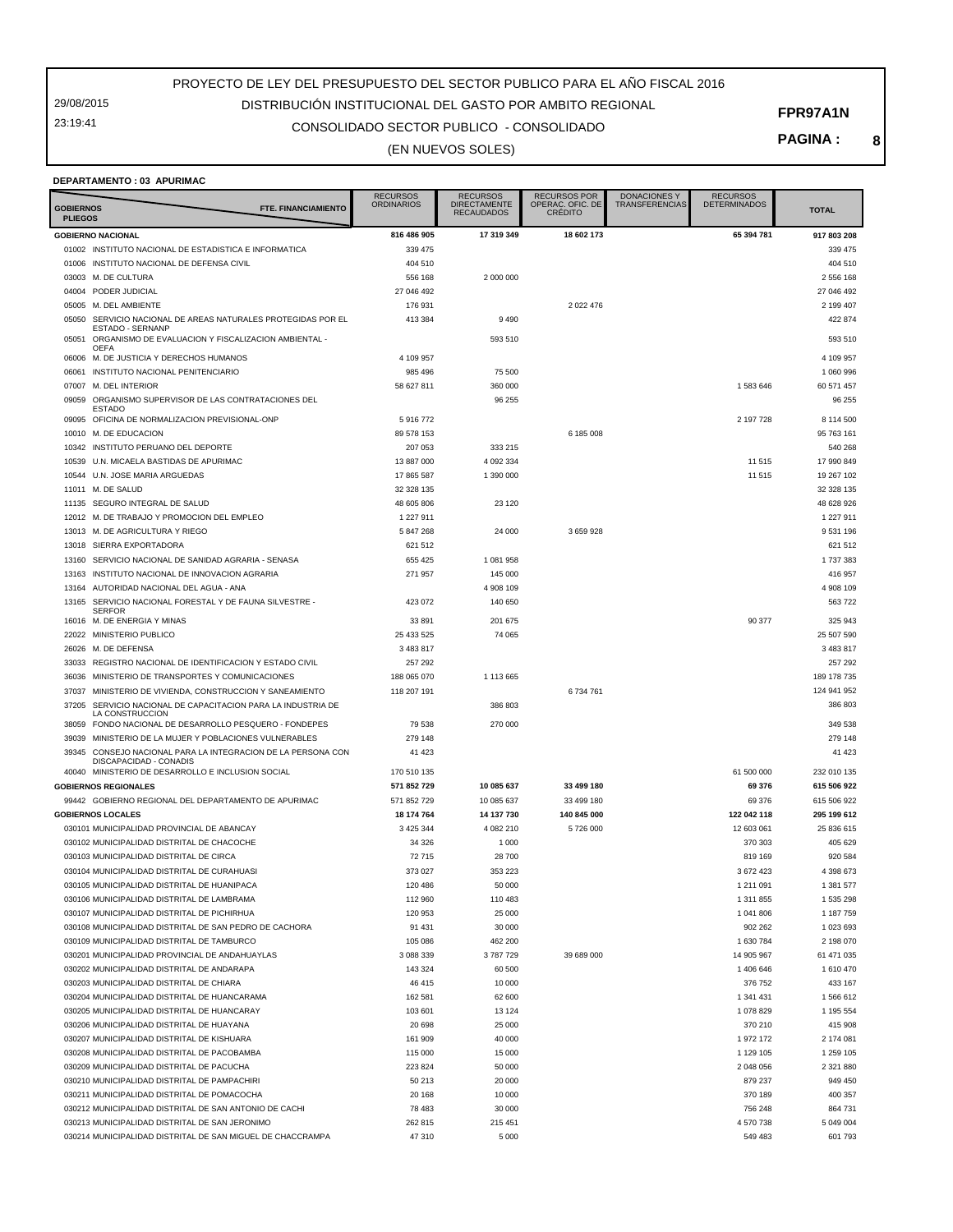29/08/2015 23:19:41

## CONSOLIDADO SECTOR PUBLICO - CONSOLIDADO DISTRIBUCIÓN INSTITUCIONAL DEL GASTO POR AMBITO REGIONAL

**PAGINA : 9**

#### (EN NUEVOS SOLES)

#### **DEPARTAMENTO : 03 APURIMAC**

| <b>FTE. FINANCIAMIENTO</b><br><b>GOBIERNOS</b><br><b>PLIEGOS</b>                                     | <b>RECURSOS</b><br><b>ORDINARIOS</b> | <b>RECURSOS</b><br><b>DIRECTAMENTE</b><br><b>RECAUDADOS</b> | <b>RECURSOS POR</b><br>OPERAÇ. OFIC. DE<br><b>CRÉDITO</b> | <b>DONACIONES Y</b><br><b>TRANSFERENCIAS</b> | <b>RECURSOS</b><br><b>DETERMINADOS</b> | <b>TOTAL</b>           |
|------------------------------------------------------------------------------------------------------|--------------------------------------|-------------------------------------------------------------|-----------------------------------------------------------|----------------------------------------------|----------------------------------------|------------------------|
| <b>GOBIERNOS LOCALES</b>                                                                             | 18 174 764                           | 14 137 730                                                  | 140 845 000                                               |                                              | 122 042 118                            | 295 199 612            |
| 030215 MUNICIPALIDAD DISTRITAL DE SANTA MARIA DE CHICMO                                              | 229 118                              | 25 000                                                      |                                                           |                                              | 1 691 950                              | 1 946 068              |
| 030216 MUNICIPALIDAD DISTRITAL DE TALAVERA                                                           | 352 489                              | 315 000                                                     |                                                           |                                              | 3 078 723                              | 3746212                |
| 030217 MUNICIPALIDAD DISTRITAL DE TUMAY HUARACA                                                      | 51 479                               | 5 100                                                       |                                                           |                                              | 738 832                                | 795 411                |
| 030218 MUNICIPALIDAD DISTRITAL DE TURPO                                                              | 109 379                              | 30 000                                                      |                                                           |                                              | 894 867                                | 1 0 34 2 46            |
| 030219 MUNICIPALIDAD DISTRITAL DE KAQUIABAMBA                                                        | 37 422                               | 5 0 0 0                                                     |                                                           |                                              | 626 565                                | 668 987                |
| 030220 MUNICIPALIDAD DISTRITAL DE JOSE MARÍA ARGUEDAS                                                |                                      | 5 0 0 0                                                     |                                                           |                                              | 930 377                                | 935 377                |
| 030301 MUNICIPALIDAD PROVINCIAL DE ANTABAMBA                                                         | 340 941                              | 409 000                                                     |                                                           |                                              | 1 577 060                              | 2 327 001              |
| 030302 MUNICIPALIDAD DISTRITAL DE EL ORO                                                             | 27 392                               | 78 965                                                      |                                                           |                                              | 369 921                                | 476 278                |
| 030303 MUNICIPALIDAD DISTRITAL DE HUAQUIRCA                                                          | 31 695                               | 51 000                                                      |                                                           |                                              | 379 730                                | 462 425                |
| 030304 MUNICIPALIDAD DISTRITAL DE JUAN ESPINOZA MEDRANO<br>030305 MUNICIPALIDAD DISTRITAL DE OROPESA | 63 025<br>56 360                     | 10 000<br>39 000                                            |                                                           |                                              | 456 696<br>805 878                     | 529 721<br>901 238     |
| 030306 MUNICIPALIDAD DISTRITAL DE PACHACONAS                                                         | 25 4 85                              | 44 244                                                      |                                                           |                                              | 370 195                                | 439 924                |
| 030307 MUNICIPALIDAD DISTRITAL DE SABAINO                                                            | 30 984                               | 9 0 0 0                                                     |                                                           |                                              | 393 308                                | 433 292                |
| 030401 MUNICIPALIDAD PROVINCIAL DE AYMARAES -CHALHUANCA                                              | 1 284 690                            | 331 000                                                     |                                                           |                                              | 2 697 420                              | 4 313 110              |
| 030402 MUNICIPALIDAD DISTRITAL DE CAPAYA                                                             | 15 949                               | 1 0 0 0                                                     |                                                           |                                              | 373 403                                | 390 352                |
| 030403 MUNICIPALIDAD DISTRITAL DE CARAYBAMBA                                                         | 25 742                               | 2 0 0 0                                                     |                                                           |                                              | 374 134                                | 401 876                |
| 030404 MUNICIPALIDAD DISTRITAL DE CHAPIMARCA                                                         | 48 231                               | 45 823                                                      |                                                           |                                              | 457 291                                | 551 345                |
| 030405 MUNICIPALIDAD DISTRITAL DE COLCABAMBA                                                         | 16 502                               | 48 691                                                      |                                                           |                                              | 373 263                                | 438 456                |
| 030406 MUNICIPALIDAD DISTRITAL DE COTARUSE                                                           | 81 204                               | 50 000                                                      |                                                           |                                              | 1 441 020                              | 1 572 224              |
| 030407 MUNICIPALIDAD DISTRITAL DE HUAYLLO                                                            | 14 400                               | 13 093                                                      |                                                           |                                              | 372 458                                | 399 951                |
| 030408 MUNICIPALIDAD DISTRITAL DE JUSTO APU SAHUARAURA                                               | 25 322                               | 9 0 0 0                                                     |                                                           |                                              | 376 658                                | 410 980                |
| 030409 MUNICIPALIDAD DISTRITAL DE LUCRE                                                              | 58 096                               | 1 0 0 0                                                     |                                                           |                                              | 508 919                                | 568 015                |
| 030410 MUNICIPALIDAD DISTRITAL DE POCOHUANCA                                                         | 30 047                               | 2 0 0 0                                                     |                                                           |                                              | 374 201                                | 406 248                |
| 030411 MUNICIPALIDAD DISTRITAL DE SAN JUAN DE CHACÑA                                                 | 22 683                               | 3 0 0 0                                                     |                                                           |                                              | 372 661                                | 398 344                |
| 030412 MUNICIPALIDAD DISTRITAL DE SAÑAYCA                                                            | 25 672                               | 2741                                                        |                                                           |                                              | 373 859                                | 402 272                |
| 030413 MUNICIPALIDAD DISTRITAL DE SORAYA                                                             | 14 730                               | 10 000                                                      |                                                           |                                              | 374 839                                | 399 569                |
| 030414 MUNICIPALIDAD DISTRITAL DE TAPAIRIHUA                                                         | 56 972                               | 169 000                                                     |                                                           |                                              | 569 495                                | 795 467                |
| 030415 MUNICIPALIDAD DISTRITAL DE TINTAY                                                             | 71 695                               | 52 552                                                      |                                                           |                                              | 750 044                                | 874 291                |
| 030416 MUNICIPALIDAD DISTRITAL DE TORAYA                                                             | 37 960                               | 30 800                                                      |                                                           |                                              | 455 222                                | 523 982                |
| 030417 MUNICIPALIDAD DISTRITAL DE YANACA                                                             | 24 8 95                              | 48 4 26                                                     |                                                           |                                              | 373 291                                | 446 612                |
| 030501 MUNICIPALIDAD PROVINCIAL DE COTABAMBAS -TAMBOBAMBA                                            | 1 149 211                            | 350 000                                                     |                                                           |                                              | 6 621 729                              | 8 120 940              |
| 030502 MUNICIPALIDAD DISTRITAL DE COTABAMBAS                                                         | 115 481                              | 403 000                                                     |                                                           |                                              | 1 257 575                              | 1776 056               |
| 030503 MUNICIPALIDAD DISTRITAL DE COYLLURQUI                                                         | 153 507                              | 267 171                                                     | 19 219 618                                                |                                              | 2 397 880                              | 22 038 176             |
| 030504 MUNICIPALIDAD DISTRITAL DE HAQUIRA                                                            | 245 856                              | 200 000                                                     | 25 000 000                                                |                                              | 2 938 046                              | 28 383 902             |
| 030505 MUNICIPALIDAD DISTRITAL DE MARA                                                               | 170 019                              | 12 200                                                      |                                                           |                                              | 1 959 796                              | 2 142 015              |
| 030506 MUNICIPALIDAD DISTRITAL DE CHALLHUAHUACHO                                                     | 110 287                              | 300 000                                                     | 3780382                                                   |                                              | 2 635 458                              | 6 826 127              |
| 030601 MUNICIPALIDAD PROVINCIAL DE CHINCHEROS                                                        | 1 204 105                            | 230 000                                                     | 11 739 000                                                |                                              | 4 902 037                              | 18 075 142             |
| 030602 MUNICIPALIDAD DISTRITAL DE ANCO-HUALLO                                                        | 241 225                              | 532 658                                                     |                                                           |                                              | 2 059 677                              | 2 833 560              |
| 030603 MUNICIPALIDAD DISTRITAL DE COCHARCAS                                                          | 57 293                               | 842                                                         |                                                           |                                              | 742 263                                | 800 398                |
| 030604 MUNICIPALIDAD DISTRITAL DE HUACCANA<br>030605 MUNICIPALIDAD DISTRITAL DE OCOBAMBA             | 186 028<br>341 540                   | 107 500<br>50 000                                           |                                                           |                                              | 2 484 004<br>1 994 748                 | 2 777 532<br>2 386 288 |
| 030606 MUNICIPALIDAD DISTRITAL DE ONGOY                                                              | 158 129                              |                                                             |                                                           |                                              | 2 2 9 5 7 7                            | 2 457 706              |
| 030607 MUNICIPALIDAD DISTRITAL DE URANMARCA                                                          | 62 050                               | 20 800                                                      |                                                           |                                              | 981 736                                | 1 0 64 5 86            |
| 030608 MUNICIPALIDAD DISTRITAL DE RANRACANCHA                                                        | 161 096                              | 37 500                                                      |                                                           |                                              | 1 258 715                              | 1 457 311              |
| 030701 MUNICIPALIDAD PROVINCIAL DE GRAU -CHUQUIBAMBILLA                                              | 1 095 890                            | 37 630                                                      | 35 691 000                                                |                                              | 2 850 379                              | 39 674 899             |
| 030702 MUNICIPALIDAD DISTRITAL DE CURPAHUASI                                                         | 50 248                               | 2000                                                        |                                                           |                                              | 641 353                                | 693 601                |
| 030703 MUNICIPALIDAD DISTRITAL DE GAMARRA                                                            | 86 359                               | 12 000                                                      |                                                           |                                              | 1 073 014                              | 1 171 373              |
| 030704 MUNICIPALIDAD DISTRITAL DE HUAYLLATI                                                          | 47 179                               | 11 930                                                      |                                                           |                                              | 436 604                                | 495 713                |
| 030705 MUNICIPALIDAD DISTRITAL DE MAMARA                                                             | 27 438                               | 5 0 0 0                                                     |                                                           |                                              | 370 170                                | 402 608                |
| 030706 MUNICIPALIDAD DISTRITAL DE MICAELA BASTIDAS                                                   | 49 812                               | 1 0 0 1                                                     |                                                           |                                              | 414 265                                | 465 078                |
| 030707 MUNICIPALIDAD DISTRITAL DE PATAYPAMPA                                                         | 21 090                               | 14 650                                                      |                                                           |                                              | 372 251                                | 407 991                |
| 030708 MUNICIPALIDAD DISTRITAL DE PROGRESO                                                           | 46 947                               | 114 948                                                     |                                                           |                                              | 825 811                                | 987 706                |
| 030709 MUNICIPALIDAD DISTRITAL DE SAN ANTONIO                                                        | 14 806                               | 18 28 6                                                     |                                                           |                                              | 369 813                                | 402 905                |
| 030710 MUNICIPALIDAD DISTRITAL DE SANTA ROSA                                                         | 35 509                               | 9959                                                        |                                                           |                                              | 369 986                                | 415 454                |
| 030711 MUNICIPALIDAD DISTRITAL DE TURPAY                                                             | 36 993                               | 47 500                                                      |                                                           |                                              | 370 047                                | 454 540                |
| 030712 MUNICIPALIDAD DISTRITAL DE VILCABAMBA                                                         | 28 130                               | 2 0 0 0                                                     |                                                           |                                              | 370 311                                | 400 441                |
| 030713 MUNICIPALIDAD DISTRITAL DE VIRUNDO                                                            | 36 641                               | 5 0 0 0                                                     |                                                           |                                              | 370 321                                | 411 962                |
| 030714 MUNICIPALIDAD DISTRITAL DE CURASCO                                                            | 50 328                               | 10 500                                                      |                                                           |                                              | 424 455                                | 485 283                |
| TOTAL DEPARTAMENTO : 03 APURIMAC                                                                     | 1 406 514 398                        | 41 542 716                                                  | 192 946 353                                               |                                              | 187 506 275                            | 1828 509 742           |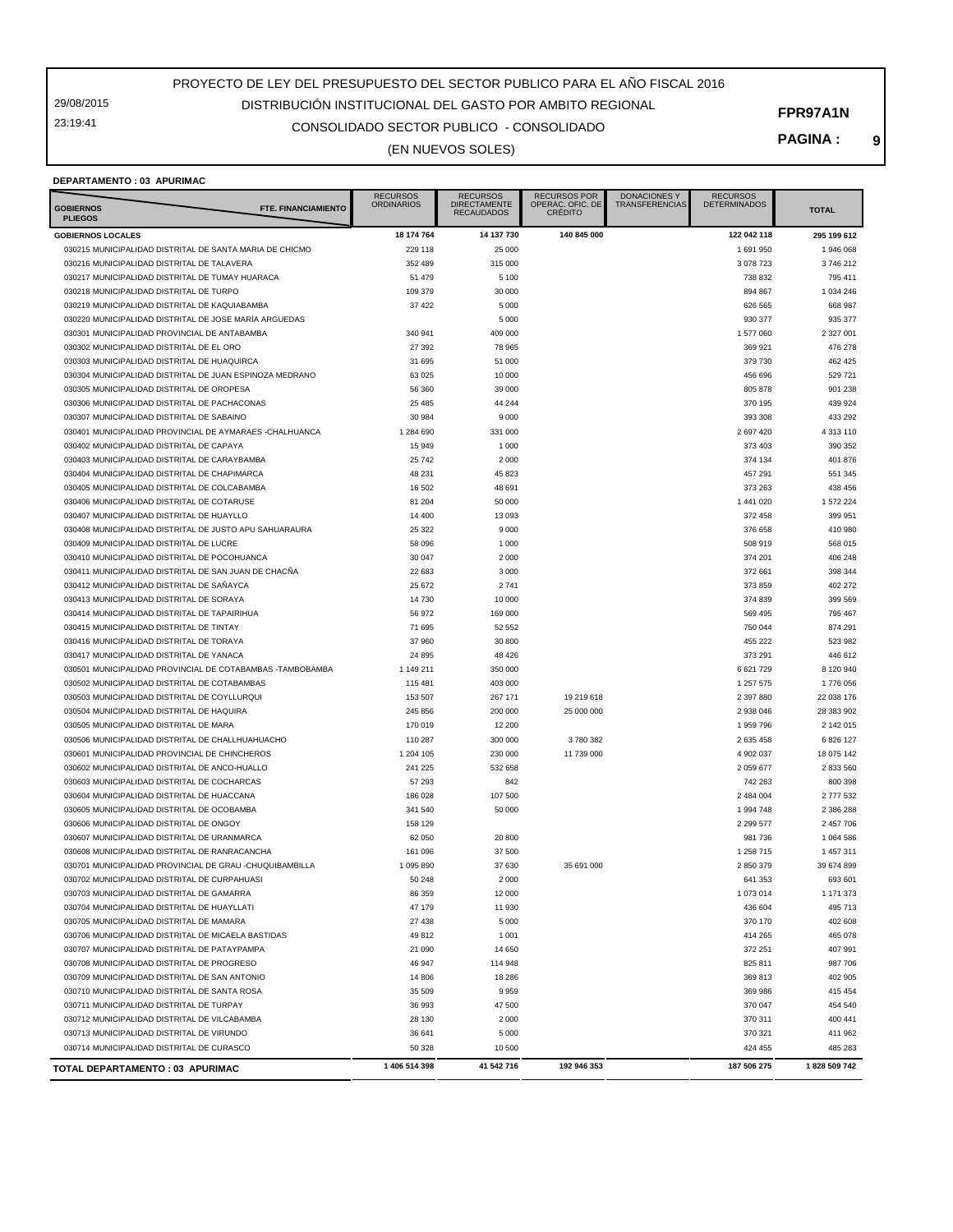29/08/2015 23:19:41

## CONSOLIDADO SECTOR PUBLICO - CONSOLIDADO DISTRIBUCIÓN INSTITUCIONAL DEL GASTO POR AMBITO REGIONAL

**PAGINA : 10**

#### (EN NUEVOS SOLES)

#### **DEPARTAMENTO : 04 AREQUIPA**

| <b>GOBIERNOS</b><br><b>PLIEGOS</b> | FTE. FINANCIAMIENTO                                                                         | <b>RECURSOS</b><br>ORDINARIOS | <b>RECURSOS</b><br><b>DIRECTAMENTE</b><br><b>RECAUDADOS</b> | <b>RECURSOS POR</b><br>OPERAÇ. OFIC. DE<br><b>CRÉDITO</b> | <b>DONACIONES Y</b><br><b>TRANSFERENCIAS</b> | <b>RECURSOS</b><br><b>DETERMINADOS</b> | <b>TOTAL</b>              |
|------------------------------------|---------------------------------------------------------------------------------------------|-------------------------------|-------------------------------------------------------------|-----------------------------------------------------------|----------------------------------------------|----------------------------------------|---------------------------|
|                                    | <b>GOBIERNO NACIONAL</b>                                                                    | 1 532 707 772                 | 121 242 806                                                 | 26 433 403                                                | 465 000                                      | 290 554 828                            | 1971 403 809              |
|                                    | 01002 INSTITUTO NACIONAL DE ESTADISTICA E INFORMATICA                                       | 465 692                       |                                                             |                                                           |                                              |                                        | 465 692                   |
| 01006                              | INSTITUTO NACIONAL DE DEFENSA CIVIL                                                         | 852 871                       |                                                             |                                                           |                                              |                                        | 852 871                   |
| 01021                              | SUPERINTENDENCIA NACIONAL DE SERVICIOS DE SANEAMIENTO                                       |                               | 101 288                                                     |                                                           |                                              |                                        | 101 288                   |
| 03003                              | M. DE CULTURA                                                                               | 1 323 016                     |                                                             |                                                           |                                              |                                        | 1 323 016                 |
| 04004                              | PODER JUDICIAL                                                                              | 65 056 514                    |                                                             |                                                           |                                              |                                        | 65 056 514                |
| 05050                              | SERVICIO NACIONAL DE AREAS NATURALES PROTEGIDAS POR EL<br>ESTADO - SERNANP                  | 841 085                       | 73 658                                                      |                                                           |                                              |                                        | 914 743                   |
| 05051                              | ORGANISMO DE EVALUACION Y FISCALIZACION AMBIENTAL -<br><b>OEFA</b>                          |                               | 675 160                                                     |                                                           |                                              |                                        | 675 160                   |
| 05112                              | INSTITUTO GEOFISICO DEL PERU                                                                | 162 000                       |                                                             |                                                           |                                              |                                        | 162 000                   |
| 05331                              | SERVICIO NACIONAL DE METEOROLOGIA E HIDROLOGIA                                              | 144 688                       |                                                             |                                                           |                                              |                                        | 144 688                   |
| 06006                              | M. DE JUSTICIA Y DERECHOS HUMANOS                                                           | 214 500 551                   |                                                             |                                                           |                                              |                                        | 214 500 551               |
| 06061                              | INSTITUTO NACIONAL PENITENCIARIO                                                            | 20 328 191                    | 493 814                                                     |                                                           |                                              |                                        | 20 822 005                |
| 06067<br>07007                     | SUPERINTENDENCIA NACIONAL DE LOS REGISTROS PUBLICOS<br>M. DEL INTERIOR                      | 286 314 928                   | 27 180 000<br>979 370                                       |                                                           |                                              | 5 783 084                              | 27 180 000<br>293 077 382 |
| 07073                              | SUPERINTENDENCIA NACIONAL DE MIGRACIONES                                                    | 7800                          | 527 123                                                     |                                                           |                                              |                                        | 534 923                   |
| 09059                              | ORGANISMO SUPERVISOR DE LAS CONTRATACIONES DEL                                              |                               | 296 752                                                     |                                                           |                                              |                                        | 296 752                   |
|                                    | <b>ESTADO</b>                                                                               |                               |                                                             |                                                           |                                              |                                        |                           |
| 09095                              | OFICINA DE NORMALIZACION PREVISIONAL-ONP                                                    | 54 980 955                    |                                                             |                                                           |                                              | 271 664 689                            | 326 645 644               |
| 10010                              | M. DE EDUCACION                                                                             | 107 362 030                   |                                                             | 23 703 425                                                |                                              |                                        | 131 065 455               |
| 10342                              | INSTITUTO PERUANO DEL DEPORTE                                                               | 1 1 1 5 7 3 9                 | 410 845                                                     |                                                           |                                              |                                        | 1 526 584                 |
| 10513                              | U.N. DE SAN AGUSTIN                                                                         | 131 397 000                   | 63 426 823                                                  |                                                           | 465 000                                      | 12 209 706                             | 207 498 529               |
| 11011<br>11135                     | M. DE SALUD<br>SEGURO INTEGRAL DE SALUD                                                     | 26 274 495<br>41 726 767      | 62 867                                                      |                                                           |                                              |                                        | 26 274 495<br>41 789 634  |
| 12012                              | M. DE TRABAJO Y PROMOCION DEL EMPLEO                                                        | 3859277                       |                                                             |                                                           |                                              |                                        | 3 859 277                 |
| 13013                              | M. DE AGRICULTURA Y RIEGO                                                                   | 10 965 665                    | 24 000                                                      | 2729978                                                   |                                              |                                        | 13 719 643                |
| 13018                              | SIERRA EXPORTADORA                                                                          | 519828                        |                                                             |                                                           |                                              |                                        | 519828                    |
| 13160                              | SERVICIO NACIONAL DE SANIDAD AGRARIA - SENASA                                               | 5 372 853                     | 1785 545                                                    |                                                           |                                              |                                        | 7 158 398                 |
| 13163                              | INSTITUTO NACIONAL DE INNOVACION AGRARIA                                                    | 465 899                       | 570 000                                                     |                                                           |                                              |                                        | 1 035 899                 |
| 13164                              | AUTORIDAD NACIONAL DEL AGUA - ANA                                                           |                               | 6 630 205                                                   |                                                           |                                              |                                        | 6 630 205                 |
| 13165                              | SERVICIO NACIONAL FORESTAL Y DE FAUNA SILVESTRE -                                           | 395 472                       | 161 987                                                     |                                                           |                                              |                                        | 557 459                   |
| 16016                              | <b>SERFOR</b><br>M. DE ENERGIA Y MINAS                                                      |                               | 1 441 538                                                   |                                                           |                                              | 897 349                                | 2 338 887                 |
|                                    | 22022 MINISTERIO PUBLICO                                                                    | 47 676 836                    |                                                             |                                                           |                                              |                                        | 47 676 836                |
|                                    | 26026 M. DE DEFENSA                                                                         | 89 416 708                    | 1 419 256                                                   |                                                           |                                              |                                        | 90 835 964                |
| 27027                              | FUERO MILITAR POLICIAL                                                                      | 796 692                       |                                                             |                                                           |                                              |                                        | 796 692                   |
| 33033                              | REGISTRO NACIONAL DE IDENTIFICACION Y ESTADO CIVIL                                          | 469 263                       | 4 331 098                                                   |                                                           |                                              |                                        | 4 800 361                 |
| 36036                              | MINISTERIO DE TRANSPORTES Y COMUNICACIONES                                                  | 196 309 574                   | 5 678 693                                                   |                                                           |                                              |                                        | 201 988 267               |
| 37037                              | MINISTERIO DE VIVIENDA, CONSTRUCCION Y SANEAMIENTO                                          | 131 474 950                   |                                                             |                                                           |                                              |                                        | 131 474 950               |
| 37205                              | SERVICIO NACIONAL DE CAPACITACION PARA LA INDUSTRIA DE                                      |                               | 4 385 655                                                   |                                                           |                                              |                                        | 4 385 655                 |
| 38059                              | LA CONSTRUCCION<br>FONDO NACIONAL DE DESARROLLO PESQUERO - FONDEPES                         | 16 380 011                    | 587 129                                                     |                                                           |                                              |                                        | 16 967 140                |
| 38240                              | INSTITUTO DEL MAR DEL PERU - IMARPE                                                         | 1 339 080                     |                                                             |                                                           |                                              |                                        | 1 339 080                 |
| 38241                              | INSTITUTO TECNOLOGICO DE LA PRODUCCION - ITP                                                | 2870491                       |                                                             |                                                           |                                              |                                        | 2 870 491                 |
| 39039                              | MINISTERIO DE LA MUJER Y POBLACIONES VULNERABLES                                            | 6 0 68 3 41                   |                                                             |                                                           |                                              |                                        | 6 068 341                 |
| 39345                              | CONSEJO NACIONAL PARA LA INTEGRACION DE LA PERSONA CON                                      | 47816                         |                                                             |                                                           |                                              |                                        | 47816                     |
| 40040                              | DISCAPACIDAD - CONADIS<br>MINISTERIO DE DESARROLLO E INCLUSION SOCIAL                       | 65 424 694                    |                                                             |                                                           |                                              |                                        | 65 424 694                |
|                                    | <b>GOBIERNOS REGIONALES</b>                                                                 | 942 303 221                   | 50 997 502                                                  | 142 914 580                                               |                                              | 46 358 968                             | 1 182 574 271             |
|                                    | 99443 GOBIERNO REGIONAL DEL DEPARTAMENTO DE AREQUIPA                                        | 942 303 221                   | 50 997 502                                                  | 142 914 580                                               |                                              | 46 358 968                             | 1 182 574 271             |
|                                    | <b>GOBIERNOS LOCALES</b>                                                                    | 14 912 823                    | 117 267 786                                                 |                                                           | 864 351                                      | 470 877 195                            | 603 922 155               |
|                                    | 040101 MUNICIPALIDAD PROVINCIAL DE AREQUIPA                                                 | 2 934 394                     | 38 713 420                                                  |                                                           |                                              | 62 434 901                             | 104 082 715               |
|                                    | 040102 MUNICIPALIDAD DISTRITAL DE ALTO SELVA ALEGRE                                         | 596 218                       | 2 188 000                                                   |                                                           |                                              | 13 200 507                             | 15 984 725                |
|                                    | 040103 MUNICIPALIDAD DISTRITAL DE CAYMA                                                     | 576 168                       | 3 809 369                                                   |                                                           |                                              | 21 401 833                             | 25 787 370                |
|                                    | 040104 MUNICIPALIDAD DISTRITAL DE CERRO COLORADO                                            | 637 454                       | 5 074 113                                                   |                                                           |                                              | 48 115 494                             | 53 827 061                |
|                                    | 040105 MUNICIPALIDAD DISTRITAL DE CHARACATO                                                 | 30 844                        | 586 573                                                     |                                                           |                                              | 3 056 045                              | 3 673 462                 |
|                                    | 040106 MUNICIPALIDAD DISTRITAL DE CHIGUATA                                                  | 31 153                        | 145 500                                                     |                                                           |                                              | 1 463 419                              | 1 640 072                 |
|                                    | 040107 MUNICIPALIDAD DISTRITAL DE JACOBO HUNTER                                             | 361 895                       | 3510829                                                     |                                                           |                                              | 7 991 311                              | 11 864 035                |
|                                    | 040108 MUNICIPALIDAD DISTRITAL DE LA JOYA                                                   | 152 770                       | 610 560                                                     |                                                           |                                              | 11 585 414                             | 12 348 744                |
|                                    | 040109 MUNICIPALIDAD DISTRITAL DE MARIANO MELGAR                                            | 454 665                       | 1 333 558                                                   |                                                           |                                              | 9 276 882                              | 11 065 105                |
|                                    | 040110 MUNICIPALIDAD DISTRITAL DE MIRAFLORES<br>040111 MUNICIPALIDAD DISTRITAL DE MOLLEBAYA | 476 243<br>11 218             | 3 001 500<br>97 215                                         |                                                           |                                              | 8 215 8 24                             | 11 693 567<br>1 205 014   |
|                                    | 040112 MUNICIPALIDAD DISTRITAL DE PAUCARPATA                                                | 1 291 874                     | 2 306 522                                                   |                                                           |                                              | 1 096 581<br>22 756 102                | 26 354 498                |
|                                    | 040113 MUNICIPALIDAD DISTRITAL DE POCSI                                                     | 10 431                        | 26 000                                                      |                                                           |                                              | 530 657                                | 567 088                   |
|                                    | 040114 MUNICIPALIDAD DISTRITAL DE POLOBAYA                                                  | 19 124                        | 12 000                                                      |                                                           |                                              | 821 923                                | 853 047                   |
|                                    | 040115 MUNICIPALIDAD DISTRITAL DE QUEQUEÑA                                                  | 13816                         | 34 000                                                      |                                                           |                                              | 718 248                                | 766 064                   |
|                                    | 040116 MUNICIPALIDAD DISTRITAL DE SABANDIA                                                  | 30 105                        | 272 502                                                     |                                                           |                                              | 1793718                                | 2 096 325                 |
|                                    | 040117 MUNICIPALIDAD DISTRITAL DE SACHACA                                                   | 144 337                       | 2 243 830                                                   |                                                           |                                              | 8 695 626                              | 11 083 793                |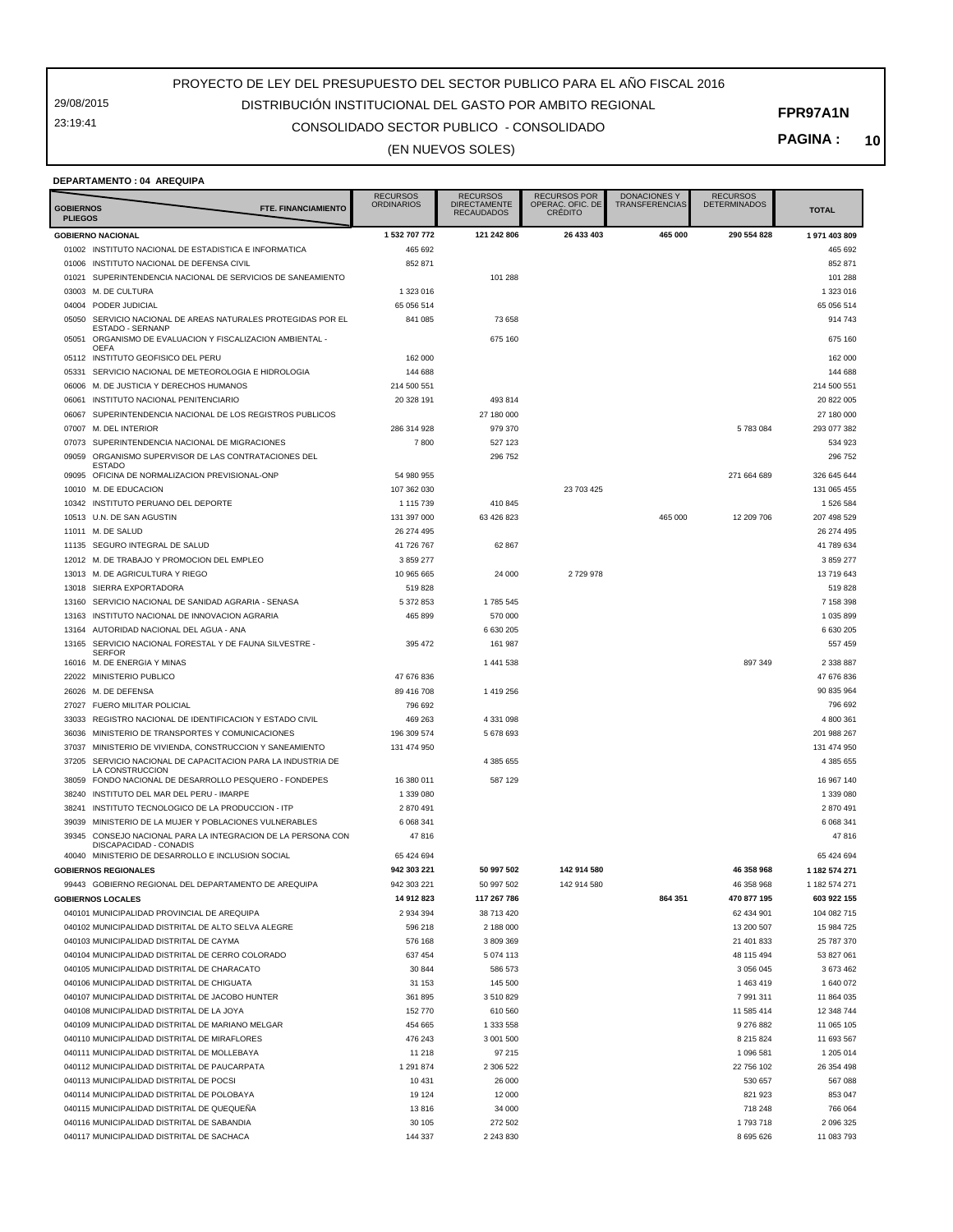29/08/2015 23:19:41

## CONSOLIDADO SECTOR PUBLICO - CONSOLIDADO DISTRIBUCIÓN INSTITUCIONAL DEL GASTO POR AMBITO REGIONAL

**PAGINA : 11**

#### (EN NUEVOS SOLES)

#### **DEPARTAMENTO : 04 AREQUIPA**

| <b>GOBIERNOS</b><br>FTE. FINANCIAMIENTO<br><b>PLIEGOS</b>                                            | <b>RECURSOS</b><br><b>ORDINARIOS</b> | <b>RECURSOS</b><br><b>DIRECTAMENTE</b><br><b>RECAUDADOS</b> | <b>RECURSOS POR</b><br>OPERAC, OFIC, DE<br><b>CRÉDITO</b> | <b>DONACIONES Y</b><br><b>TRANSFERENCIAS</b> | <b>RECURSOS</b><br><b>DETERMINADOS</b> | <b>TOTAL</b>            |
|------------------------------------------------------------------------------------------------------|--------------------------------------|-------------------------------------------------------------|-----------------------------------------------------------|----------------------------------------------|----------------------------------------|-------------------------|
| <b>GOBIERNOS LOCALES</b>                                                                             | 14 912 823                           | 117 267 786                                                 |                                                           | 864 351                                      | 470 877 195                            | 603 922 155             |
| 040118 MUNICIPALIDAD DISTRITAL DE SAN JUAN DE SIGUAS                                                 | 23 617                               | 46 830                                                      |                                                           |                                              | 912 010                                | 982 457                 |
| 040119 MUNICIPALIDAD DISTRITAL DE SAN JUAN DE TARUCANI                                               | 27 312                               | 5 0 0 0                                                     |                                                           |                                              | 2 087 465                              | 2 119 777               |
| 040120 MUNICIPALIDAD DISTRITAL DE SANTA ISABEL DE SIGUAS                                             | 33 930                               | 72 201                                                      |                                                           |                                              | 836 427                                | 942 558                 |
| 040121 MUNICIPALIDAD DISTRITAL DE SANTA RITA DE SIGUAS<br>040122 MUNICIPALIDAD DISTRITAL DE SOCABAYA | 35 928<br>414 608                    | 339 336<br>2 286 653                                        |                                                           |                                              | 2 517 848<br>14 699 857                | 2 893 112<br>17 401 118 |
| 040123 MUNICIPALIDAD DISTRITAL DE TIABAYA                                                            | 149 199                              | 764 000                                                     |                                                           | 100 000                                      | 10 672 530                             | 11 685 729              |
| 040124 MUNICIPALIDAD DISTRITAL DE UCHUMAYO                                                           | 75 746                               | 828 200                                                     |                                                           |                                              | 10 234 886                             | 11 138 832              |
| 040125 MUNICIPALIDAD DISTRITAL DE VITOR                                                              | 40 769                               | 425 500                                                     |                                                           |                                              | 1813547                                | 2 279 816               |
| 040126 MUNICIPALIDAD DISTRITAL DE YANAHUARA                                                          | 156 184                              | 3 000 000                                                   |                                                           |                                              | 8 296 780                              | 11 452 964              |
| 040127 MUNICIPALIDAD DISTRITAL DE YARABAMBA                                                          | 12816                                | 121 575                                                     |                                                           |                                              | 11 626 499                             | 11 760 890              |
| 040128 MUNICIPALIDAD DISTRITAL DE YURA                                                               | 128 025                              | 1 150 000                                                   |                                                           |                                              | 11 927 584                             | 13 205 609              |
| 040129 MUNICIPALIDAD DISTRITAL DE JOSE LUIS BUSTAMANTE Y RIVERO                                      | 568 005                              | 5722811                                                     |                                                           |                                              | 16 885 971                             | 23 176 787              |
| 040201 MUNICIPALIDAD PROVINCIAL DE CAMANA                                                            | 651 730                              | 4 431 221                                                   |                                                           | 745 859                                      | 5 214 479                              | 11 043 289              |
| 040202 MUNICIPALIDAD DISTRITAL DE JOSE MARIA QUIMPER                                                 | 36 960                               | 120 000                                                     |                                                           |                                              | 1 219 532                              | 1 376 492               |
| 040203 MUNICIPALIDAD DISTRITAL DE MARIANO NICOLAS VALCARCEL                                          | 78 434                               | 102 000                                                     |                                                           |                                              | 2 610 108                              | 2 790 542               |
| 040204 MUNICIPALIDAD DISTRITAL DE MARISCAL CACERES                                                   | 43 4 95                              | 159 094                                                     |                                                           |                                              | 1942816                                | 2 145 405               |
| 040205 MUNICIPALIDAD DISTRITAL DE NICOLAS DE PIEROLA<br>040206 MUNICIPALIDAD DISTRITAL DE OCOÑA      | 66 042<br>44 749                     | 304 440<br>352 950                                          |                                                           |                                              | 1 539 080                              | 1 909 562<br>2 034 002  |
| 040207 MUNICIPALIDAD DISTRITAL DE QUILCA                                                             | 37 017                               | 100 000                                                     |                                                           |                                              | 1 636 303<br>543 913                   | 680 930                 |
| 040208 MUNICIPALIDAD DISTRITAL DE SAMUEL PASTOR                                                      | 119 968                              | 530 000                                                     |                                                           |                                              | 3731170                                | 4 381 138               |
| 040301 MUNICIPALIDAD PROVINCIAL DE CARAVELI                                                          | 193 599                              | 393 570                                                     |                                                           | 12 4 9 2                                     | 2 619 745                              | 3 219 406               |
| 040302 MUNICIPALIDAD DISTRITAL DE ACARI                                                              | 70 039                               | 294 824                                                     |                                                           |                                              | 1 238 772                              | 1 603 635               |
| 040303 MUNICIPALIDAD DISTRITAL DE ATICO                                                              | 37 992                               | 79 718                                                      |                                                           |                                              | 1727142                                | 1844852                 |
| 040304 MUNICIPALIDAD DISTRITAL DE ATIQUIPA                                                           | 9769                                 | 8 0 0 0                                                     |                                                           |                                              | 610 905                                | 628 674                 |
| 040305 MUNICIPALIDAD DISTRITAL DE BELLA UNION                                                        | 15 4 18                              | 55 587                                                      |                                                           |                                              | 2972879                                | 3 043 884               |
| 040306 MUNICIPALIDAD DISTRITAL DE CAHUACHO                                                           | 12 570                               | 312 000                                                     |                                                           |                                              | 572 043                                | 896 613                 |
| 040307 MUNICIPALIDAD DISTRITAL DE CHALA                                                              | 31 086                               | 600 000                                                     |                                                           |                                              | 2 749 229                              | 3 380 315               |
| 040308 MUNICIPALIDAD DISTRITAL DE CHAPARRA                                                           | 23 35 6                              | 170 942                                                     |                                                           |                                              | 2 414 739                              | 2 609 037               |
| 040309 MUNICIPALIDAD DISTRITAL DE HUANUHUANU                                                         | 30 4 23                              | 241 000                                                     |                                                           |                                              | 2 112 646                              | 2 384 069               |
| 040310 MUNICIPALIDAD DISTRITAL DE JAQUI                                                              | 33 525                               | 40 000                                                      |                                                           |                                              | 637 299                                | 710 824                 |
| 040311 MUNICIPALIDAD DISTRITAL DE LOMAS                                                              | 14 956                               | 104 688                                                     |                                                           |                                              | 766 355                                | 885 999                 |
| 040312 MUNICIPALIDAD DISTRITAL DE QUICACHA                                                           | 27 414                               | 50 000                                                      |                                                           |                                              | 783 076                                | 860 490                 |
| 040313 MUNICIPALIDAD DISTRITAL DE YAUCA<br>040401 MUNICIPALIDAD PROVINCIAL DE CASTILLA -APLAO        | 20 160<br>417 273                    | 162 878<br>412 682                                          |                                                           | 5 0 0 0                                      | 648 497<br>4 302 301                   | 831 535<br>5 137 256    |
| 040402 MUNICIPALIDAD DISTRITAL DE ANDAGUA                                                            | 27 323                               | 70 000                                                      |                                                           |                                              | 674 961                                | 772 284                 |
| 040403 MUNICIPALIDAD DISTRITAL DE AYO                                                                | 6 0 4 1                              | 10 000                                                      |                                                           |                                              | 482 098                                | 498 139                 |
| 040404 MUNICIPALIDAD DISTRITAL DE CHACHAS                                                            | 39 886                               | 20 000                                                      |                                                           |                                              | 831 096                                | 890 982                 |
| 040405 MUNICIPALIDAD DISTRITAL DE CHILCAYMARCA                                                       | 7 4 9 1                              | 50 000                                                      |                                                           |                                              | 1 917 473                              | 1 974 964               |
| 040406 MUNICIPALIDAD DISTRITAL DE CHOCO                                                              | 21 095                               | 10 500                                                      |                                                           |                                              | 652 952                                | 684 547                 |
| 040407 MUNICIPALIDAD DISTRITAL DE HUANCARQUI                                                         | 26 991                               | 55 000                                                      |                                                           |                                              | 632 546                                | 714 537                 |
| 040408 MUNICIPALIDAD DISTRITAL DE MACHAGUAY                                                          | 16 838                               | 41 000                                                      |                                                           |                                              | 492 514                                | 550 352                 |
| 040409 MUNICIPALIDAD DISTRITAL DE ORCOPAMPA                                                          | 75 127                               | 575 356                                                     |                                                           |                                              | 3 030 046                              | 3 680 529               |
| 040410 MUNICIPALIDAD DISTRITAL DE PAMPACOLCA                                                         | 53 375                               | 52 870                                                      |                                                           |                                              | 843 641                                | 949 886                 |
| 040411 MUNICIPALIDAD DISTRITAL DE TIPAN                                                              | 6 3 9 7                              | 15 000                                                      |                                                           |                                              | 426 425                                | 447 822                 |
| 040412 MUNICIPALIDAD DISTRITAL DE UNON                                                               | 3 1 8 3                              | 85 850                                                      |                                                           |                                              | 492 268                                | 581 301                 |
| 040413 MUNICIPALIDAD DISTRITAL DE URACA                                                              | 70 217                               | 215 000                                                     |                                                           |                                              | 2 348 685                              | 2 633 902               |
| 040414 MUNICIPALIDAD DISTRITAL DE VIRACO                                                             | 28 27 2                              | 134 000                                                     |                                                           |                                              | 621 290                                | 783 562                 |
| 040501 MUNICIPALIDAD PROVINCIAL DE CAYLLOMA -CHIVAY<br>040502 MUNICIPALIDAD DISTRITAL DE ACHOMA      | 490 856<br>20 29 5                   | 10 069 235<br>50 000                                        |                                                           |                                              | 6 619 923<br>497 824                   | 17 180 014<br>568 119   |
| 040503 MUNICIPALIDAD DISTRITAL DE CABANACONDE                                                        | 48 634                               | 50 000                                                      |                                                           |                                              | 774 458                                | 873 092                 |
| 040504 MUNICIPALIDAD DISTRITAL DE CALLALLI                                                           | 44 921                               | 453 900                                                     |                                                           |                                              | 1 017 894                              | 1 516 715               |
| 040505 MUNICIPALIDAD DISTRITAL DE CAYLLOMA                                                           | 85 823                               | 442 121                                                     |                                                           |                                              | 2 196 405                              | 2 724 349               |
| 040506 MUNICIPALIDAD DISTRITAL DE COPORAQUE                                                          | 19 630                               | 18 000                                                      |                                                           |                                              | 643 459                                | 681 089                 |
| 040507 MUNICIPALIDAD DISTRITAL DE HUAMBO                                                             | 20 350                               | 36 578                                                      |                                                           |                                              | 463 826                                | 520 754                 |
| 040508 MUNICIPALIDAD DISTRITAL DE HUANCA                                                             | 37 131                               | 89 115                                                      |                                                           |                                              | 874 560                                | 1 000 806               |
| 040509 MUNICIPALIDAD DISTRITAL DE ICHUPAMPA                                                          | 12 606                               | 33 000                                                      |                                                           |                                              | 465 321                                | 510 927                 |
| 040510 MUNICIPALIDAD DISTRITAL DE LARI                                                               | 20 771                               | 106 100                                                     |                                                           |                                              | 552 800                                | 679 671                 |
| 040511 MUNICIPALIDAD DISTRITAL DE LLUTA                                                              | 50 086                               | 80 000                                                      |                                                           |                                              | 711 999                                | 842 085                 |
| 040512 MUNICIPALIDAD DISTRITAL DE MACA                                                               | 16 849                               | 5 0 0 0                                                     |                                                           |                                              | 492 725                                | 514 574                 |
| 040513 MUNICIPALIDAD DISTRITAL DE MADRIGAL                                                           | 14 662                               | 30 000                                                      |                                                           |                                              | 458 757                                | 503 419                 |
| 040514 MUNICIPALIDAD DISTRITAL DE SAN ANTONIO DE CHUCA                                               | 13 574                               | 50 000                                                      |                                                           |                                              | 1 120 335                              | 1 183 909               |
| 040515 MUNICIPALIDAD DISTRITAL DE SIBAYO<br>040516 MUNICIPALIDAD DISTRITAL DE TAPAY                  | 14 987                               | 15 000                                                      |                                                           |                                              | 475 636                                | 505 623                 |
| 040517 MUNICIPALIDAD DISTRITAL DE TISCO                                                              | 14 3 68<br>43 911                    | 28 700<br>225 000                                           |                                                           |                                              | 510 243<br>787 289                     | 553 311<br>1 056 200    |
|                                                                                                      |                                      |                                                             |                                                           |                                              |                                        |                         |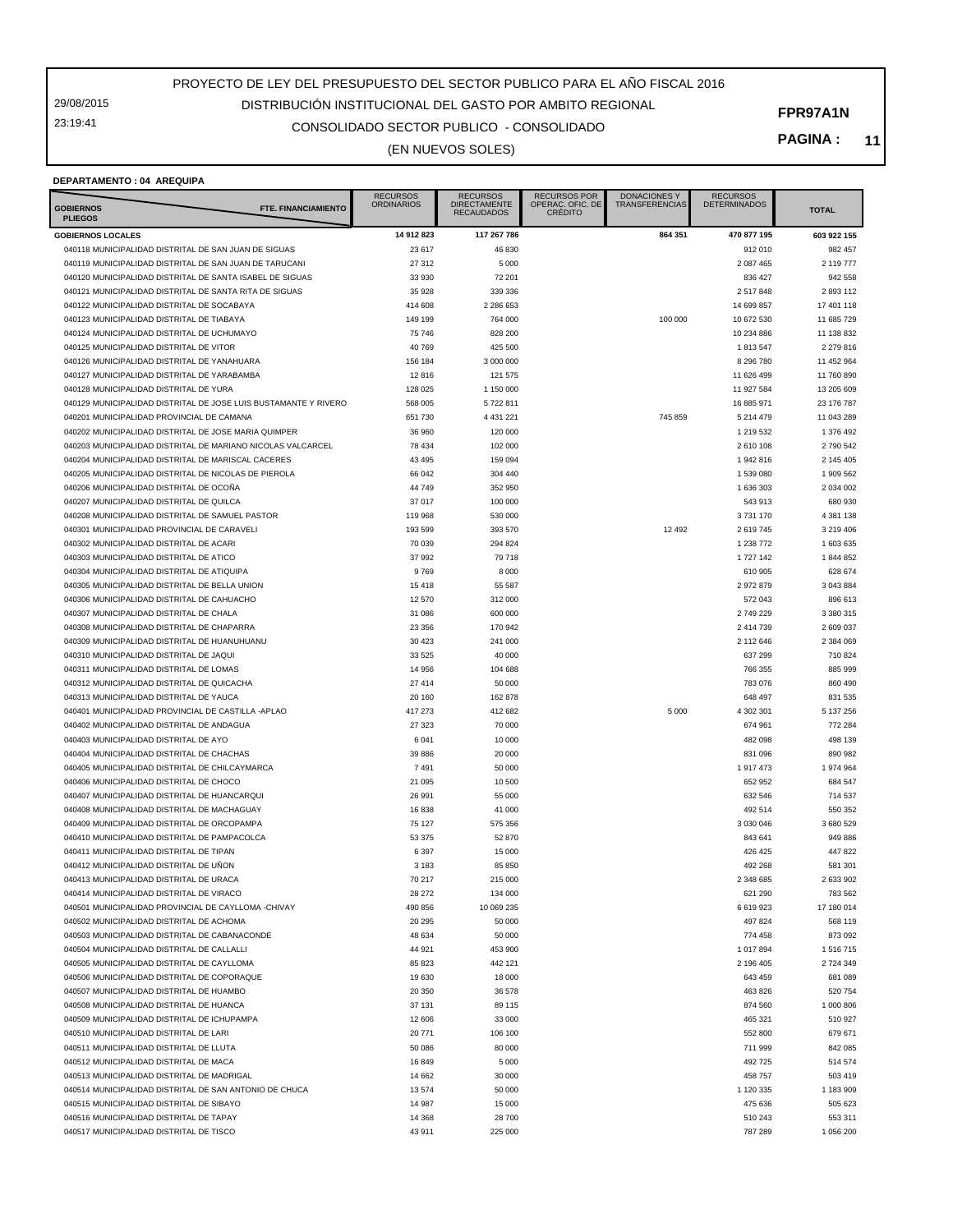29/08/2015 23:19:41

## CONSOLIDADO SECTOR PUBLICO - CONSOLIDADO

**PAGINA : 12**

**FPR97A1N**

#### (EN NUEVOS SOLES)

#### **DEPARTAMENTO : 04 AREQUIPA**

| <b>GOBIERNOS</b><br><b>PLIEGOS</b>                         | <b>FTE. FINANCIAMIENTO</b> | <b>RECURSOS</b><br><b>ORDINARIOS</b> | <b>RECURSOS</b><br><b>DIRECTAMENTE</b><br><b>RECAUDADOS</b> | <b>RECURSOS POR</b><br>OPERAC. OFIC. DE<br><b>CRÉDITO</b> | <b>DONACIONES Y</b><br><b>TRANSFERENCIAS</b> | <b>RECURSOS</b><br><b>DETERMINADOS</b> | <b>TOTAL</b>  |
|------------------------------------------------------------|----------------------------|--------------------------------------|-------------------------------------------------------------|-----------------------------------------------------------|----------------------------------------------|----------------------------------------|---------------|
| <b>GOBIERNOS LOCALES</b>                                   |                            | 14 912 823                           | 117 267 786                                                 |                                                           | 864 351                                      | 470 877 195                            | 603 922 155   |
| 040518 MUNICIPALIDAD DISTRITAL DE TUTI                     |                            | 20 316                               | 58 600                                                      |                                                           |                                              | 471 376                                | 550 292       |
| 040519 MUNICIPALIDAD DISTRITAL DE YANQUE                   |                            | 31 247                               | 98 143                                                      |                                                           |                                              | 816 806                                | 946 196       |
| 040520 MUNICIPALIDAD DISTRITAL DE MAJES                    |                            | 178 466                              | 4 699 911                                                   |                                                           |                                              | 22 326 072                             | 27 204 449    |
| 040601 MUNICIPALIDAD PROVINCIAL DE CONDESUYOS -CHUQUIBAMBA |                            | 365 746                              | 255 000                                                     |                                                           |                                              | 2 0 29 5 94                            | 2 650 340     |
| 040602 MUNICIPALIDAD DISTRITAL DE ANDARAY                  |                            | 12 083                               | 302 000                                                     |                                                           |                                              | 524 035                                | 838 118       |
| 040603 MUNICIPALIDAD DISTRITAL DE CAYARANI                 |                            | 69 447                               | 35 000                                                      |                                                           |                                              | 2 179 821                              | 2 2 8 4 2 6 8 |
| 040604 MUNICIPALIDAD DISTRITAL DE CHICHAS                  |                            | 18725                                | 15 000                                                      |                                                           |                                              | 542 429                                | 576 154       |
| 040605 MUNICIPALIDAD DISTRITAL DE IRAY                     |                            | 9 2 1 7                              | 20 000                                                      |                                                           |                                              | 457 136                                | 486 353       |
| 040606 MUNICIPALIDAD DISTRITAL DE RIO GRANDE               |                            | 69 861                               | 110 000                                                     |                                                           |                                              | 939 941                                | 1 119 802     |
| 040607 MUNICIPALIDAD DISTRITAL DE SALAMANCA                |                            | 23 287                               | 80 000                                                      |                                                           |                                              | 603 251                                | 706 538       |
| 040608 MUNICIPALIDAD DISTRITAL DE YANAQUIHUA               |                            | 56 146                               | 60 000                                                      |                                                           |                                              | 2 837 598                              | 2 953 744     |
| 040701 MUNICIPALIDAD PROVINCIAL DE ISLAY -MOLLENDO         |                            | 516 663                              | 6 144 183                                                   |                                                           |                                              | 12 637 724                             | 19 298 570    |
| 040702 MUNICIPALIDAD DISTRITAL DE COCACHACRA               |                            | 82 229                               | 550 176                                                     |                                                           |                                              | 6 832 823                              | 7 465 228     |
| 040703 MUNICIPALIDAD DISTRITAL DE DEAN VALDIVIA            |                            | 57 850                               | 752 000                                                     |                                                           |                                              | 4 820 392                              | 5 630 242     |
| 040704 MUNICIPALIDAD DISTRITAL DE ISLAY                    |                            | 20 132                               | 651 500                                                     |                                                           |                                              | 5 707 191                              | 6 378 823     |
| 040705 MUNICIPALIDAD DISTRITAL DE MEJIA                    |                            | 11 545                               | 964 500                                                     |                                                           |                                              | 4 019 332                              | 4 995 377     |
| 040706 MUNICIPALIDAD DISTRITAL DE PUNTA DE BOMBON          |                            | 50 527                               | 1 067 485                                                   |                                                           |                                              | 4 990 596                              | 6 108 608     |
| 040801 MUNICIPALIDAD PROVINCIAL DE LA UNION -COTAHUASI     |                            | 259 120                              | 139 772                                                     |                                                           |                                              | 1 718 750                              | 2 117 642     |
| 040802 MUNICIPALIDAD DISTRITAL DE ALCA                     |                            | 39 909                               | 45 000                                                      |                                                           |                                              | 762 342                                | 847 251       |
| 040803 MUNICIPALIDAD DISTRITAL DE CHARCANA                 |                            | 14 017                               | 2000                                                        |                                                           |                                              | 447 243                                | 463 260       |
| 040804 MUNICIPALIDAD DISTRITAL DE HUAYNACOTAS              |                            | 50 994                               | 198 000                                                     |                                                           |                                              | 837 499                                | 1 086 493     |
| 040805 MUNICIPALIDAD DISTRITAL DE PAMPAMARCA               |                            | 32 504                               | 55 000                                                      |                                                           | 1 0 0 0                                      | 592 607                                | 681 111       |
| 040806 MUNICIPALIDAD DISTRITAL DE PUYCA                    |                            | 56 328                               | 18 000                                                      |                                                           |                                              | 1 177 579                              | 1 251 907     |
| 040807 MUNICIPALIDAD DISTRITAL DE QUECHUALLA               |                            | 6 1 3 4                              | 2000                                                        |                                                           |                                              | 406 229                                | 414 363       |
| 040808 MUNICIPALIDAD DISTRITAL DE SAYLA                    |                            | 7 7 8 1                              | 5 0 0 0                                                     |                                                           |                                              | 469 905                                | 482 686       |
| 040809 MUNICIPALIDAD DISTRITAL DE TAURIA                   |                            | 6924                                 | 15 000                                                      |                                                           |                                              | 434 154                                | 456 078       |
| 040810 MUNICIPALIDAD DISTRITAL DE TOMEPAMPA                |                            | 14 762                               | 20 000                                                      |                                                           |                                              | 432 310                                | 467 072       |
| 040811 MUNICIPALIDAD DISTRITAL DE TORO                     |                            | 24 350                               | 35 000                                                      |                                                           |                                              | 494 093                                | 553 443       |
| TOTAL DEPARTAMENTO: 04 AREQUIPA                            |                            | 2 489 923 816                        | 289 508 094                                                 | 169 347 983                                               | 1 329 351                                    | 807 790 991                            | 3757900235    |

# DISTRIBUCIÓN INSTITUCIONAL DEL GASTO POR AMBITO REGIONAL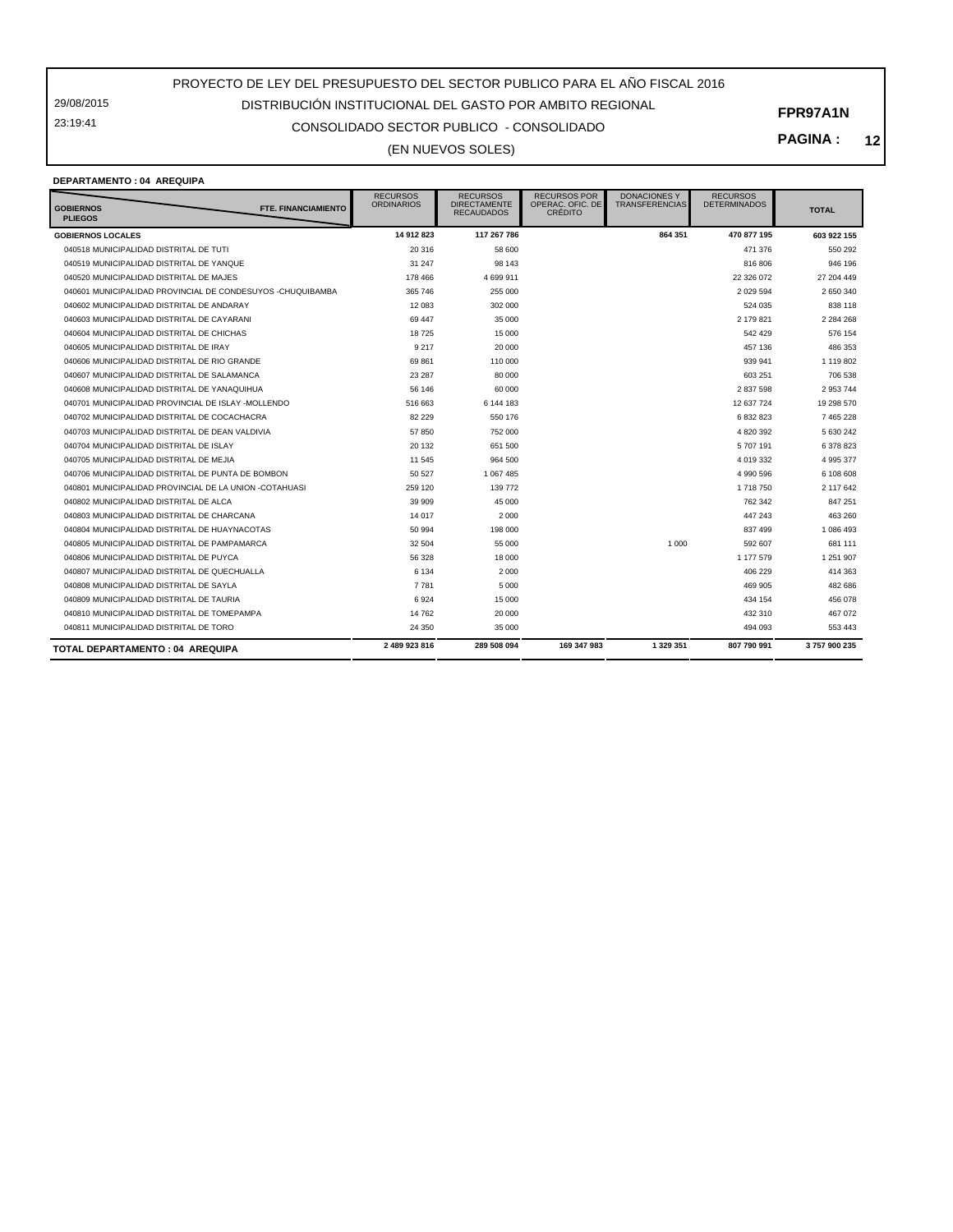29/08/2015 23:19:41

## CONSOLIDADO SECTOR PUBLICO - CONSOLIDADO DISTRIBUCIÓN INSTITUCIONAL DEL GASTO POR AMBITO REGIONAL

#### **PAGINA : 13**

#### (EN NUEVOS SOLES)

#### **DEPARTAMENTO : 05 AYACUCHO**

| <b>GOBIERNOS</b><br><b>PLIEGOS</b> | FTE. FINANCIAMIENTO                                                              | <b>RECURSOS</b><br><b>ORDINARIOS</b> | <b>RECURSOS</b><br><b>DIRECTAMENTE</b><br><b>RECAUDADOS</b> | <b>RECURSOS POR</b><br>OPERAC, OFIC, DE<br><b>CRÉDITO</b> | <b>DONACIONES Y</b><br><b>TRANSFERENCIAS</b> | <b>RECURSOS</b><br><b>DETERMINADOS</b> | <b>TOTAL</b>  |
|------------------------------------|----------------------------------------------------------------------------------|--------------------------------------|-------------------------------------------------------------|-----------------------------------------------------------|----------------------------------------------|----------------------------------------|---------------|
|                                    | <b>GOBIERNO NACIONAL</b>                                                         | 986 642 510                          | 26 480 993                                                  | 61 760 171                                                | 464 415                                      | 22 374 448                             | 1 097 722 537 |
|                                    | 01002 INSTITUTO NACIONAL DE ESTADISTICA E INFORMATICA                            | 269 232                              |                                                             |                                                           |                                              |                                        | 269 232       |
|                                    | 01006 INSTITUTO NACIONAL DE DEFENSA CIVIL                                        | 408 863                              |                                                             |                                                           |                                              |                                        | 408 863       |
|                                    | 01012 COMISION NACIONAL PARA EL DESARROLLO Y VIDA SIN DROGAS                     | 1 522 635                            |                                                             |                                                           | 464 415                                      |                                        | 1 987 050     |
|                                    | - DEVIDA                                                                         |                                      |                                                             |                                                           |                                              |                                        |               |
| 01021                              | SUPERINTENDENCIA NACIONAL DE SERVICIOS DE SANEAMIENTO                            |                                      | 79 640                                                      |                                                           |                                              |                                        | 79 640        |
|                                    | 03003 M. DE CULTURA                                                              | 314 292                              | 3 000 000                                                   |                                                           |                                              |                                        | 3 3 1 4 2 9 2 |
| 04004                              | PODER JUDICIAL                                                                   | 35 045 992                           |                                                             |                                                           |                                              |                                        | 35 045 992    |
| 05005                              | M. DEL AMBIENTE                                                                  |                                      |                                                             | 1938 247                                                  |                                              |                                        | 1 938 247     |
| 05050                              | SERVICIO NACIONAL DE AREAS NATURALES PROTEGIDAS POR EL<br>ESTADO - SERNANP       | 360 923                              |                                                             |                                                           |                                              |                                        | 360 923       |
| 05051                              | ORGANISMO DE EVALUACION Y FISCALIZACION AMBIENTAL -                              |                                      | 576 510                                                     |                                                           |                                              |                                        | 576 510       |
| 06006                              | <b>OEFA</b><br>M. DE JUSTICIA Y DERECHOS HUMANOS                                 | 4 977 460                            |                                                             |                                                           |                                              |                                        | 4 977 460     |
| 06061                              | INSTITUTO NACIONAL PENITENCIARIO                                                 | 4510253                              | 80 499                                                      |                                                           |                                              |                                        | 4 590 752     |
| 07007                              | M. DEL INTERIOR                                                                  | 42 015 019                           | 37 000                                                      |                                                           |                                              |                                        | 42 052 019    |
| 09059                              | ORGANISMO SUPERVISOR DE LAS CONTRATACIONES DEL                                   |                                      | 333 099                                                     |                                                           |                                              |                                        | 333 099       |
|                                    | <b>ESTADO</b>                                                                    |                                      |                                                             |                                                           |                                              |                                        |               |
| 09095                              | OFICINA DE NORMALIZACION PREVISIONAL-ONP                                         | 10 375 499                           |                                                             |                                                           |                                              | 3 132 305                              | 13 507 804    |
| 10010                              | M. DE EDUCACION                                                                  | 148 441 506                          |                                                             | 50 015 901                                                |                                              |                                        | 198 457 407   |
| 10342                              | INSTITUTO PERUANO DEL DEPORTE                                                    | 379 100                              | 350 441                                                     |                                                           |                                              |                                        | 729 541       |
| 10516                              | U.N. SAN CRISTOBAL DE HUAMANGA                                                   | 50 253 000                           | 6 980 000                                                   |                                                           |                                              | 3 317 196                              | 60 550 196    |
| 10554                              | U.N. AUTÓNOMA DE HUANTA                                                          | 3 5 6 5 0 0 0                        | 230 500                                                     |                                                           |                                              | 3 317 196                              | 7 112 696     |
| 11011                              | M. DE SALUD                                                                      | 31 400 979                           |                                                             |                                                           |                                              |                                        | 31 400 979    |
| 11135                              | SEGURO INTEGRAL DE SALUD                                                         | 78 188 850                           | 73 053                                                      |                                                           |                                              |                                        | 78 261 903    |
|                                    | 12012 M. DE TRABAJO Y PROMOCION DEL EMPLEO                                       | 2 184 415                            |                                                             |                                                           |                                              |                                        | 2 184 415     |
| 13013                              | M. DE AGRICULTURA Y RIEGO                                                        | 30 501 846                           | 274 000                                                     | 5 691 397                                                 |                                              |                                        | 36 467 243    |
| 13018                              | SIERRA EXPORTADORA                                                               | 535 862                              |                                                             |                                                           |                                              |                                        | 535 862       |
| 13160                              | SERVICIO NACIONAL DE SANIDAD AGRARIA - SENASA                                    | 4 877 498                            | 1858807                                                     |                                                           |                                              |                                        | 6 736 305     |
| 13163                              | INSTITUTO NACIONAL DE INNOVACION AGRARIA                                         | 1 377 635                            | 445 000                                                     |                                                           |                                              |                                        | 1822635       |
| 13164                              | AUTORIDAD NACIONAL DEL AGUA - ANA                                                |                                      | 611 521                                                     |                                                           |                                              |                                        | 611 521       |
| 16016                              | M. DE ENERGIA Y MINAS                                                            | 172 698                              | 3 313 722                                                   | 226 613                                                   |                                              | 2 607 751                              | 6 320 784     |
| 22022                              | MINISTERIO PUBLICO                                                               | 38 815 397                           | 283 830                                                     |                                                           |                                              |                                        | 39 099 227    |
| 26026                              | M. DE DEFENSA                                                                    | 10 607 130                           | 150 233                                                     | 3774739                                                   |                                              |                                        | 14 532 102    |
| 33033                              | REGISTRO NACIONAL DE IDENTIFICACION Y ESTADO CIVIL                               | 653 051                              | 2 345 164                                                   |                                                           |                                              |                                        | 2 998 215     |
| 36036                              | MINISTERIO DE TRANSPORTES Y COMUNICACIONES                                       | 246 697 885                          | 4 842 829                                                   |                                                           |                                              |                                        | 251 540 714   |
| 37037                              | MINISTERIO DE VIVIENDA, CONSTRUCCION Y SANEAMIENTO                               | 43 434 671                           |                                                             | 113 274                                                   |                                              |                                        | 43 547 945    |
| 37205                              | SERVICIO NACIONAL DE CAPACITACION PARA LA INDUSTRIA DE                           |                                      | 469 745                                                     |                                                           |                                              |                                        | 469 745       |
|                                    | LA CONSTRUCCION                                                                  |                                      |                                                             |                                                           |                                              |                                        |               |
| 38059                              | FONDO NACIONAL DE DESARROLLO PESQUERO - FONDEPES                                 | 968733                               | 145 400                                                     |                                                           |                                              |                                        | 1 114 133     |
| 39039                              | MINISTERIO DE LA MUJER Y POBLACIONES VULNERABLES                                 | 1 286 376                            |                                                             |                                                           |                                              |                                        | 1 286 376     |
| 39345                              | CONSEJO NACIONAL PARA LA INTEGRACION DE LA PERSONA CON<br>DISCAPACIDAD - CONADIS | 49 611                               |                                                             |                                                           |                                              |                                        | 49 611        |
| 40040                              | MINISTERIO DE DESARROLLO E INCLUSION SOCIAL                                      | 192 451 099                          |                                                             |                                                           |                                              | 10 000 000                             | 202 451 099   |
|                                    | <b>GOBIERNOS REGIONALES</b>                                                      | 788 341 584                          | 10 604 296                                                  |                                                           |                                              | 25 095 715                             | 824 041 595   |
|                                    | 99444 GOBIERNO REGIONAL DEL DEPARTAMENTO DE AYACUCHO                             | 788 341 584                          | 10 604 296                                                  |                                                           |                                              | 25 095 715                             | 824 041 595   |
|                                    | <b>GOBIERNOS LOCALES</b>                                                         | 20 227 525                           | 21 882 100                                                  |                                                           | 142 323                                      | 222 964 326                            | 265 216 274   |
|                                    | 050101 MUNICIPALIDAD PROVINCIAL DE HUAMANGA -AYACUCHO                            | 3 0 21 0 05                          | 9 4 2 6 1 1 5                                               |                                                           |                                              | 32 445 448                             | 44 892 568    |
|                                    | 050102 MUNICIPALIDAD DISTRITAL DE ACOCRO                                         | 143 239                              | 103 000                                                     |                                                           |                                              | 4 017 251                              | 4 263 490     |
|                                    |                                                                                  |                                      |                                                             |                                                           |                                              |                                        |               |
|                                    | 050103 MUNICIPALIDAD DISTRITAL DE ACOS VINCHOS                                   | 83 449                               | 24 000                                                      |                                                           |                                              | 1828722                                | 1 936 171     |
|                                    | 050104 MUNICIPALIDAD DISTRITAL DE CARMEN ALTO                                    | 186 787                              | 345 000                                                     |                                                           |                                              | 2 755 087                              | 3 286 874     |
|                                    | 050105 MUNICIPALIDAD DISTRITAL DE CHIARA                                         | 103 592                              | 25 000                                                      |                                                           |                                              | 3 178 895                              | 3 307 487     |
|                                    | 050106 MUNICIPALIDAD DISTRITAL DE OCROS                                          | 128 787                              | 24 000                                                      |                                                           |                                              | 1571656                                | 1 724 443     |
|                                    | 050107 MUNICIPALIDAD DISTRITAL DE PACAYCASA                                      | 41 834                               | 15 000                                                      |                                                           |                                              | 810 804                                | 867 638       |
|                                    | 050108 MUNICIPALIDAD DISTRITAL DE QUINUA                                         | 104 234                              | 76 689                                                      |                                                           |                                              | 1 397 744                              | 1578 667      |
|                                    | 050109 MUNICIPALIDAD DISTRITAL DE SAN JOSE DE TICLLAS                            | 40 30 2                              | 15 000                                                      |                                                           |                                              | 733 214                                | 788 516       |
|                                    | 050110 MUNICIPALIDAD DISTRITAL DE SAN JUAN BAUTISTA                              | 355 389                              | 1 386 946                                                   |                                                           |                                              | 6 272 739                              | 8 0 1 5 0 7 4 |
|                                    | 050111 MUNICIPALIDAD DISTRITAL DE SANTIAGO DE PISCHA                             | 25 998                               | 14 900                                                      |                                                           |                                              | 546 678                                | 587 576       |
|                                    | 050112 MUNICIPALIDAD DISTRITAL DE SOCOS                                          | 128 366                              | 50 000                                                      |                                                           |                                              | 2 187 177                              | 2 365 543     |
|                                    | 050113 MUNICIPALIDAD DISTRITAL DE TAMBILLO                                       | 93 243                               | 30 000                                                      |                                                           |                                              | 1 528 051                              | 1 651 294     |
|                                    | 050114 MUNICIPALIDAD DISTRITAL DE VINCHOS                                        | 250 124                              | 50 000                                                      |                                                           |                                              | 7 155 598                              | 7 455 722     |
|                                    | 050115 MUNICIPALIDAD DISTRITAL DE JESUS NAZARENO                                 | 157 660                              | 700 076                                                     |                                                           |                                              | 2 497 461                              | 3 3 5 1 9 7   |
|                                    | 050116 MUNICIPALIDAD DISTRITAL DE ANDRES AVELINO CACERES                         | 184 826                              | 100 000                                                     |                                                           |                                              | 2 715 174                              | 3 000 000     |
|                                    | DORREGARAY<br>050201 MUNICIPALIDAD PROVINCIAL DE CANGALLO                        | 676 652                              | 205 000                                                     |                                                           |                                              | 4 831 305                              | 5712957       |
|                                    | 050202 MUNICIPALIDAD DISTRITAL DE CHUSCHI                                        | 173 305                              | 60 000                                                      |                                                           |                                              | 2 049 521                              | 2 2 8 2 8 2 6 |
|                                    | 050203 MUNICIPALIDAD DISTRITAL DE LOS MOROCHUCOS                                 | 146 743                              | 223 500                                                     |                                                           |                                              | 2 2 1 8 1 8 4                          | 2 588 427     |
|                                    | 050204 MUNICIPALIDAD DISTRITAL DE MARIA PARADO DE BELLIDO                        | 80 167                               | 65 000                                                      |                                                           |                                              | 830 075                                | 975 242       |
|                                    | 050205 MUNICIPALIDAD DISTRITAL DE PARAS                                          | 107 265                              | 52 600                                                      |                                                           |                                              | 2 2 9 3 9 8 1                          | 2 453 846     |
|                                    | 050206 MUNICIPALIDAD DISTRITAL DE TOTOS                                          | 111 762                              | 6400                                                        |                                                           |                                              | 1 040 170                              | 1 158 332     |
|                                    |                                                                                  |                                      |                                                             |                                                           |                                              |                                        |               |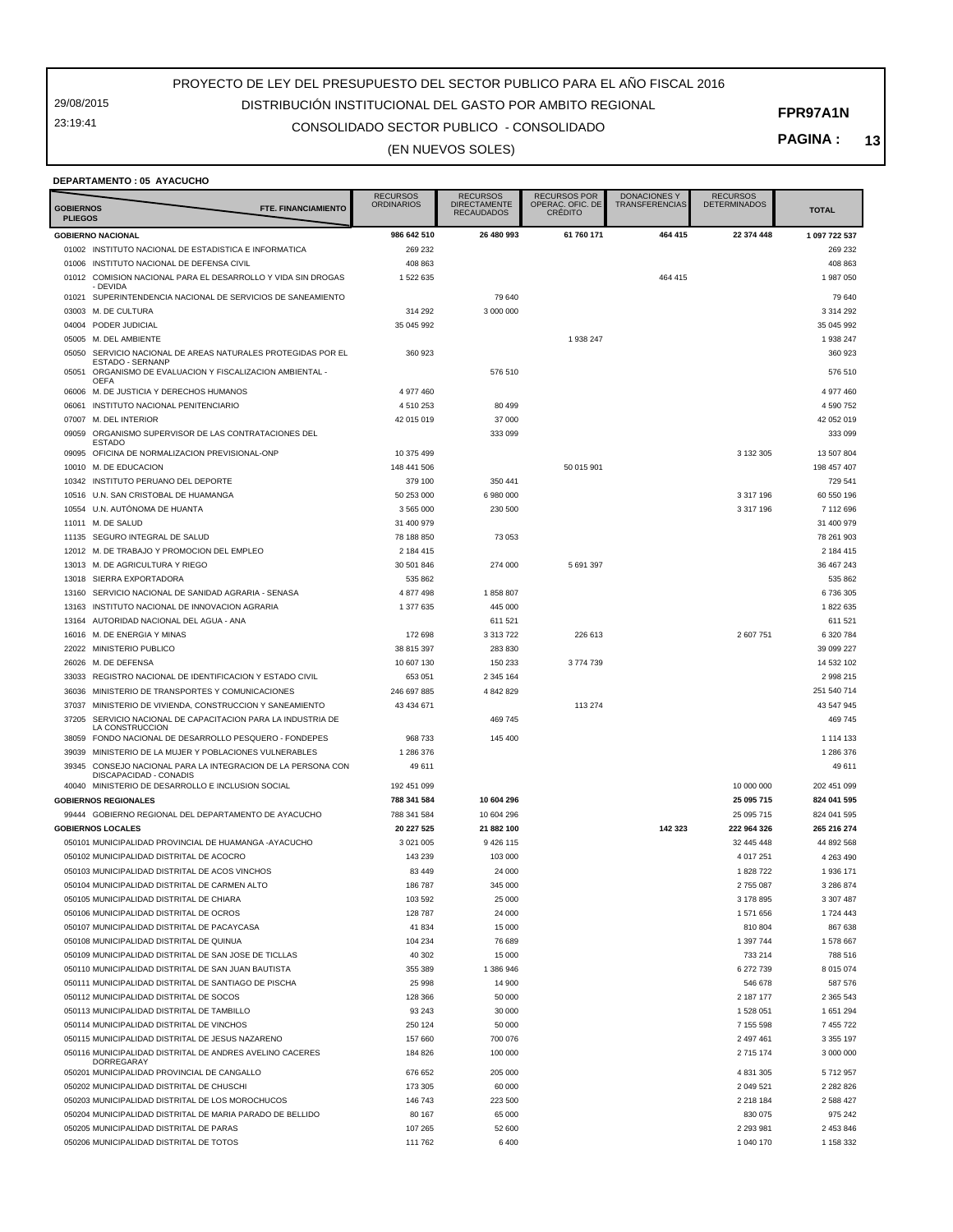#### PROYECTO DE LEY DEL PRESUPUESTO DEL SECTOR PUBLICO PARA EL AÑO FISCAL 2016 DISTRIBUCIÓN INSTITUCIONAL DEL GASTO POR AMBITO REGIONAL

29/08/2015 23:19:41

## CONSOLIDADO SECTOR PUBLICO - CONSOLIDADO

**PAGINA : 14**

#### (EN NUEVOS SOLES)

#### **DEPARTAMENTO : 05 AYACUCHO**

| <b>GOBIERNOS</b><br>FTE. FINANCIAMIENTO<br><b>PLIEGOS</b>                                       | <b>RECURSOS</b><br><b>ORDINARIOS</b> | <b>RECURSOS</b><br><b>DIRECTAMENTE</b><br><b>RECAUDADOS</b> | <b>RECURSOS POR</b><br>OPERAC, OFIC, DE<br><b>CRÉDITO</b> | <b>DONACIONES Y</b><br><b>TRANSFERENCIAS</b> | <b>RECURSOS</b><br><b>DETERMINADOS</b> | <b>TOTAL</b>         |
|-------------------------------------------------------------------------------------------------|--------------------------------------|-------------------------------------------------------------|-----------------------------------------------------------|----------------------------------------------|----------------------------------------|----------------------|
| <b>GOBIERNOS LOCALES</b>                                                                        | 20 227 525                           | 21 882 100                                                  |                                                           | 142 323                                      | 222 964 326                            | 265 216 274          |
| 050301 MUNICIPALIDAD PROVINCIAL DE HUANCA SANCOS -SANCOS                                        | 353 422                              | 234 310                                                     |                                                           |                                              | 1792758                                | 2 380 490            |
| 050302 MUNICIPALIDAD DISTRITAL DE CARAPO                                                        | 60 958                               | 21 651                                                      |                                                           |                                              | 640 083                                | 722 692              |
| 050303 MUNICIPALIDAD DISTRITAL DE SACSAMARCA                                                    | 37 733                               | 16 969                                                      |                                                           |                                              | 532 355                                | 587 057              |
| 050304 MUNICIPALIDAD DISTRITAL DE SANTIAGO DE LUCANAMARCA                                       | 67 309                               | 55 000                                                      |                                                           |                                              | 825 662                                | 947 971              |
| 050401 MUNICIPALIDAD PROVINCIAL DE HUANTA                                                       | 1822 143                             | 1 500 000                                                   |                                                           |                                              | 15 926 705                             | 19 248 848           |
| 050402 MUNICIPALIDAD DISTRITAL DE AYAHUANCO<br>050403 MUNICIPALIDAD DISTRITAL DE HUAMANGUILLA   |                                      | 1 0 0 0                                                     |                                                           |                                              | 1809308                                | 1810308<br>1586877   |
| 050404 MUNICIPALIDAD DISTRITAL DE IGUAIN                                                        | 111 636<br>75 697                    | 35 000<br>50 000                                            |                                                           |                                              | 1 440 241<br>1 037 084                 | 1 162 781            |
| 050405 MUNICIPALIDAD DISTRITAL DE LURICOCHA                                                     | 82 963                               | 80 000                                                      |                                                           |                                              | 1 480 427                              | 1 643 390            |
| 050406 MUNICIPALIDAD DISTRITAL DE SANTILLANA                                                    | 125 571                              | 20 000                                                      |                                                           |                                              | 2 187 088                              | 2 332 659            |
| 050407 MUNICIPALIDAD DISTRITAL DE SIVIA                                                         | 287 618                              | 285 796                                                     |                                                           |                                              | 3792946                                | 4 366 360            |
| 050408 MUNICIPALIDAD DISTRITAL DE LLOCHEGUA                                                     | 148 527                              | 50 000                                                      |                                                           |                                              | 2 795 156                              | 2 993 683            |
| 050409 MUNICIPALIDAD DISTRITAL DE CANAYRE                                                       | 48 025                               | 36 000                                                      |                                                           |                                              | 872 598                                | 956 623              |
| 050410 MUNICIPALIDAD DISTRITAL DE UCHURACCAY                                                    |                                      |                                                             |                                                           |                                              | 1584629                                | 1584629              |
| 050501 MUNICIPALIDAD PROVINCIAL DE LA MAR -SAN MIGUEL                                           | 1728 174                             | 343 545                                                     |                                                           |                                              | 12 199 353                             | 14 271 072           |
| 050502 MUNICIPALIDAD DISTRITAL DE ANCO                                                          | 207 504                              | 180 000                                                     |                                                           |                                              | 5765678                                | 6 153 182            |
| 050503 MUNICIPALIDAD DISTRITAL DE AYNA                                                          | 192 709                              | 370 000                                                     |                                                           |                                              | 2 750 737                              | 3 313 446            |
| 050504 MUNICIPALIDAD DISTRITAL DE CHILCAS                                                       | 45 570                               | 25 000                                                      |                                                           |                                              | 1 684 321                              | 1754891              |
| 050505 MUNICIPALIDAD DISTRITAL DE CHUNGUI                                                       | 135 847                              | 20 000                                                      |                                                           |                                              | 2 741 578                              | 2 897 425            |
| 050506 MUNICIPALIDAD DISTRITAL DE LUIS CARRANZA                                                 | 35 829                               | 12 000                                                      |                                                           |                                              | 656 233                                | 704 062              |
| 050507 MUNICIPALIDAD DISTRITAL DE SANTA ROSA                                                    | 176 673                              | 280 814                                                     |                                                           |                                              | 3 048 539                              | 3 506 026            |
| 050508 MUNICIPALIDAD DISTRITAL DE TAMBO                                                         | 325 898                              | 21 000                                                      |                                                           |                                              | 5 406 848                              | 5 753 746            |
| 050509 MUNICIPALIDAD DISTRITAL DE SAMUGARI                                                      | 169 381                              | 160 000                                                     |                                                           |                                              | 2 2 3 7 4 4 7                          | 2 566 828            |
| 050510 MUNICIPALIDAD DISTRITAL DE ANCHIHUAY                                                     | 139 048                              |                                                             |                                                           |                                              | 2 597 805                              | 2 736 853            |
| 050601 MUNICIPALIDAD PROVINCIAL DE LUCANAS -PUQUIO                                              | 1 152 771                            | 1 147 052                                                   |                                                           |                                              | 7 632 264                              | 9 9 3 2 0 8 7        |
| 050602 MUNICIPALIDAD DISTRITAL DE AUCARA                                                        | 42 896                               | 48 000                                                      |                                                           |                                              | 1 217 411                              | 1 308 307            |
| 050603 MUNICIPALIDAD DISTRITAL DE CABANA<br>050604 MUNICIPALIDAD DISTRITAL DE CARMEN SALCEDO    | 40 193                               | 11 000                                                      |                                                           |                                              | 840 952                                | 892 145              |
| 050605 MUNICIPALIDAD DISTRITAL DE CHAVIÑA                                                       | 48 285<br>51 977                     | 16 964                                                      |                                                           |                                              | 729 429                                | 794 678<br>1 308 214 |
| 050606 MUNICIPALIDAD DISTRITAL DE CHIPAO                                                        | 70 602                               | 13 000<br>179 417                                           |                                                           |                                              | 1 243 237<br>999 981                   | 1 250 000            |
| 050607 MUNICIPALIDAD DISTRITAL DE HUAC-HUAS                                                     | 44 269                               | 58 000                                                      |                                                           |                                              | 780 009                                | 882 278              |
| 050608 MUNICIPALIDAD DISTRITAL DE LARAMATE                                                      | 67 370                               | 120 400                                                     |                                                           |                                              | 477813                                 | 665 583              |
| 050609 MUNICIPALIDAD DISTRITAL DE LEONCIO PRADO                                                 | 32 391                               | 140 000                                                     |                                                           |                                              | 485 946                                | 658 337              |
| 050610 MUNICIPALIDAD DISTRITAL DE LLAUTA                                                        | 38 998                               | 60 000                                                      |                                                           |                                              | 431 724                                | 530 722              |
| 050611 MUNICIPALIDAD DISTRITAL DE LUCANAS                                                       | 51 919                               | 64 142                                                      |                                                           |                                              | 1 042 274                              | 1 158 335            |
| 050612 MUNICIPALIDAD DISTRITAL DE OCAÑA                                                         | 81 959                               | 126 500                                                     |                                                           |                                              | 869 233                                | 1 077 692            |
| 050613 MUNICIPALIDAD DISTRITAL DE OTOCA                                                         | 54 740                               | 183 103                                                     |                                                           |                                              | 877 278                                | 1 115 121            |
| 050614 MUNICIPALIDAD DISTRITAL DE SAISA                                                         | 12 832                               | 32 280                                                      |                                                           |                                              | 430 071                                | 475 183              |
| 050615 MUNICIPALIDAD DISTRITAL DE SAN CRISTOBAL                                                 | 45 473                               | 5790                                                        |                                                           |                                              | 577 641                                | 628 904              |
| 050616 MUNICIPALIDAD DISTRITAL DE SAN JUAN                                                      | 40 495                               | 6 0 0 0                                                     |                                                           |                                              | 462 309                                | 508 804              |
| 050617 MUNICIPALIDAD DISTRITAL DE SAN PEDRO                                                     | 75 573                               | 13 000                                                      |                                                           |                                              | 822 321                                | 910 894              |
| 050618 MUNICIPALIDAD DISTRITAL DE SAN PEDRO DE PALCO                                            | 39 133                               | 33 600                                                      |                                                           |                                              | 469 575                                | 542 308              |
| 050619 MUNICIPALIDAD DISTRITAL DE SANCOS                                                        | 60 381                               | 3 0 0 0                                                     |                                                           |                                              | 2 245 455                              | 2 308 836            |
| 050620 MUNICIPALIDAD DISTRITAL DE SANTA ANA DE HUAYCAHUACHO                                     | 15 603                               | 3 4 7 4                                                     |                                                           |                                              | 419 234                                | 438 311              |
| 050621 MUNICIPALIDAD DISTRITAL DE SANTA LUCIA                                                   | 27 482                               | 96 127                                                      |                                                           |                                              | 422 774                                | 546 383              |
| 050701 MUNICIPALIDAD PROVINCIAL DE PARINACOCHAS -CORACORA                                       | 1 162 180                            | 270 000                                                     |                                                           |                                              | 4 938 684                              | 6 370 864            |
| 050702 MUNICIPALIDAD DISTRITAL DE CHUMPI<br>050703 MUNICIPALIDAD DISTRITAL DE CORONEL CASTAÑEDA | 50 661                               | 442 951                                                     |                                                           |                                              | 865 969                                | 1 359 581            |
| 050704 MUNICIPALIDAD DISTRITAL DE PACAPAUSA                                                     | 35 624<br>32 939                     | 10 000<br>80 000                                            |                                                           |                                              | 914 182<br>729 069                     | 959 806<br>842 008   |
| 050705 MUNICIPALIDAD DISTRITAL DE PULLO                                                         | 65 942                               | 100 000                                                     |                                                           |                                              | 1 118 662                              | 1 284 604            |
| 050706 MUNICIPALIDAD DISTRITAL DE PUYUSCA                                                       | 58 307                               | 15 000                                                      |                                                           |                                              | 627 264                                | 700 571              |
| 050707 MUNICIPALIDAD DISTRITAL DE SAN FRANCISCO DE RAVACAYCO                                    | 12 543                               | 4890                                                        |                                                           |                                              | 420 460                                | 437 893              |
| 050708 MUNICIPALIDAD DISTRITAL DE UPAHUACHO                                                     | 49 956                               | 136 611                                                     |                                                           |                                              | 768 244                                | 954 811              |
| 050801 MUNICIPALIDAD PROVINCIAL DE PAUCAR DEL SARA SARA -PAUSA                                  | 700 460                              | 140 000                                                     |                                                           |                                              | 1 201 795                              | 2 042 255            |
| 050802 MUNICIPALIDAD DISTRITAL DE COLTA                                                         | 7 2 8 2                              | 12 500                                                      |                                                           |                                              | 415 587                                | 435 369              |
| 050803 MUNICIPALIDAD DISTRITAL DE CORCULLA                                                      | 9688                                 | 15 000                                                      |                                                           |                                              | 389 238                                | 413 926              |
| 050804 MUNICIPALIDAD DISTRITAL DE LAMPA                                                         | 43 341                               | 16 200                                                      |                                                           |                                              | 465 172                                | 524 713              |
| 050805 MUNICIPALIDAD DISTRITAL DE MARCABAMBA                                                    | 9 9 6 5                              | 14 200                                                      |                                                           |                                              | 390 631                                | 414 796              |
| 050806 MUNICIPALIDAD DISTRITAL DE OYOLO                                                         | 22 922                               | 14 600                                                      |                                                           |                                              | 420 317                                | 457 839              |
| 050807 MUNICIPALIDAD DISTRITAL DE PARARCA                                                       | 10 613                               | 5 5 0 0                                                     |                                                           |                                              | 397 345                                | 413 458              |
| 050808 MUNICIPALIDAD DISTRITAL DE SAN JAVIER DE ALPABAMBA                                       | 8 6 3 7                              | 14 200                                                      |                                                           |                                              | 388 472                                | 411 309              |
| 050809 MUNICIPALIDAD DISTRITAL DE SAN JOSE DE USHUA                                             | 4 3 3 0                              | 8800                                                        |                                                           |                                              | 377 772                                | 390 902              |
| 050810 MUNICIPALIDAD DISTRITAL DE SARA SARA                                                     | 17 200                               | 15 000                                                      |                                                           |                                              | 401 204                                | 433 404              |
| 050901 MUNICIPALIDAD PROVINCIAL DE SUCRE - QUEROBAMBA                                           | 367 108                              | 156 600                                                     |                                                           | 142 323                                      | 1 480 737                              | 2 146 768            |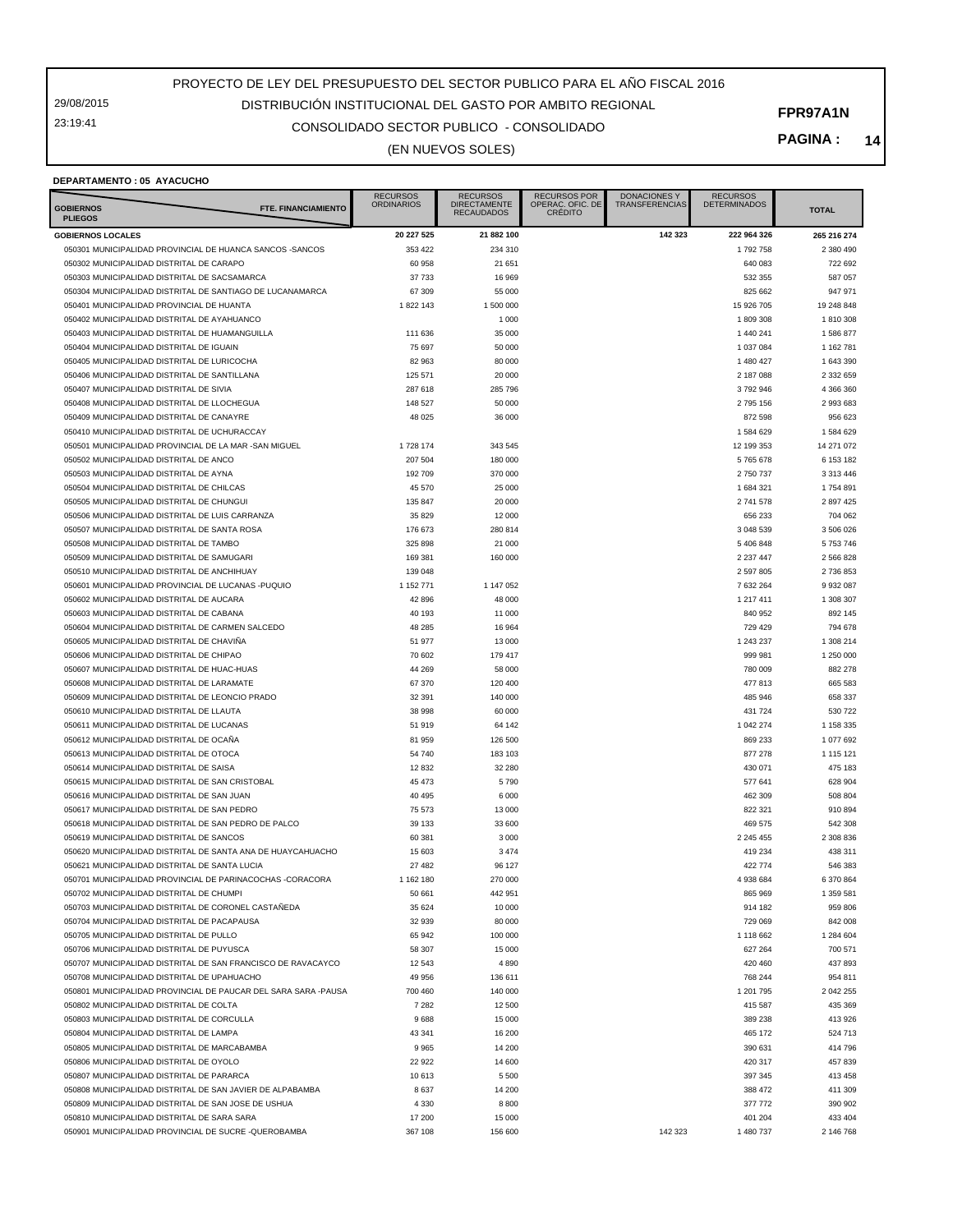#### PROYECTO DE LEY DEL PRESUPUESTO DEL SECTOR PUBLICO PARA EL AÑO FISCAL 2016 DISTRIBUCIÓN INSTITUCIONAL DEL GASTO POR AMBITO REGIONAL

29/08/2015 23:19:41

## CONSOLIDADO SECTOR PUBLICO - CONSOLIDADO

(EN NUEVOS SOLES)

**PAGINA : 15**

#### **DEPARTAMENTO : 05 AYACUCHO**

| <b>GOBIERNOS</b><br><b>FTE. FINANCIAMIENTO</b><br><b>PLIEGOS</b> | <b>RECURSOS</b><br><b>ORDINARIOS</b> | <b>RECURSOS</b><br><b>DIRECTAMENTE</b><br><b>RECAUDADOS</b> | <b>RECURSOS POR</b><br>OPERAC. OFIC. DE<br><b>CRÉDITO</b> | <b>DONACIONES Y</b><br><b>TRANSFERENCIAS</b> | <b>RECURSOS</b><br><b>DETERMINADOS</b> | <b>TOTAL</b>  |
|------------------------------------------------------------------|--------------------------------------|-------------------------------------------------------------|-----------------------------------------------------------|----------------------------------------------|----------------------------------------|---------------|
| <b>GOBIERNOS LOCALES</b>                                         | 20 227 525                           | 21 882 100                                                  |                                                           | 142 323                                      | 222 964 326                            | 265 216 274   |
| 050902 MUNICIPALIDAD DISTRITAL DE BELEN                          | 28 900                               | 6000                                                        |                                                           |                                              | 398 560                                | 433 460       |
| 050903 MUNICIPALIDAD DISTRITAL DE CHALCOS                        | 15 908                               | 14 000                                                      |                                                           |                                              | 391 332                                | 421 240       |
| 050904 MUNICIPALIDAD DISTRITAL DE CHILCAYOC                      | 27 837                               | 17 000                                                      |                                                           |                                              | 391 017                                | 435 854       |
| 050905 MUNICIPALIDAD DISTRITAL DE HUACAÑA                        | 11 891                               | 10 000                                                      |                                                           |                                              | 396 871                                | 418 762       |
| 050906 MUNICIPALIDAD DISTRITAL DE MORCOLLA                       | 37 832                               | 110 000                                                     |                                                           |                                              | 412 169                                | 560 001       |
| 050907 MUNICIPALIDAD DISTRITAL DE PAICO                          | 20 482                               | 20 100                                                      |                                                           |                                              | 403 685                                | 444 267       |
| 050908 MUNICIPALIDAD DISTRITAL DE SAN PEDRO DE LARCAY            | 15 368                               | 10 000                                                      |                                                           |                                              | 398 373                                | 423 741       |
| 050909 MUNICIPALIDAD DISTRITAL DE SAN SALVADOR DE QUIJE          | 33 056                               | 23 000                                                      |                                                           |                                              | 430 629                                | 486 685       |
| 050910 MUNICIPALIDAD DISTRITAL DE SANTIAGO DE PAUCARAY           | 34 452                               | 2000                                                        |                                                           |                                              | 402 671                                | 439 123       |
| 050911 MUNICIPALIDAD DISTRITAL DE SORAS                          | 21 196                               | 4 0 0 0                                                     |                                                           |                                              | 418 134                                | 443 330       |
| 051001 MUNICIPALIDAD PROVINCIAL DE VICTOR FAJARDO -HUANCAPI      | 557 298                              | 173 556                                                     |                                                           |                                              | 2 203 070                              | 2 933 924     |
| 051002 MUNICIPALIDAD DISTRITAL DE ALCAMENCA                      | 49 822                               | 3 0 0 0                                                     |                                                           |                                              | 571 902                                | 624 724       |
| 051003 MUNICIPALIDAD DISTRITAL DE APONGO                         | 37 049                               | 88 000                                                      |                                                           |                                              | 865 991                                | 991 040       |
| 051004 MUNICIPALIDAD DISTRITAL DE ASQUIPATA                      | 8 4 4 6                              | 5 2 0 0                                                     |                                                           |                                              | 410 631                                | 424 277       |
| 051005 MUNICIPALIDAD DISTRITAL DE CANARIA                        | 76 985                               | 112 620                                                     |                                                           |                                              | 828 918                                | 1 018 523     |
| 051006 MUNICIPALIDAD DISTRITAL DE CAYARA                         | 54 925                               | 12 000                                                      |                                                           |                                              | 411 831                                | 478 756       |
| 051007 MUNICIPALIDAD DISTRITAL DE COLCA                          | 26 832                               | 10 000                                                      |                                                           |                                              | 408 488                                | 445 320       |
| 051008 MUNICIPALIDAD DISTRITAL DE HUAMANQUIQUIA                  | 40 802                               | 10 000                                                      |                                                           |                                              | 440 881                                | 491 683       |
| 051009 MUNICIPALIDAD DISTRITAL DE HUANCARAYLLA                   | 82 640                               | 20 000                                                      |                                                           |                                              | 622 252                                | 724 892       |
| 051010 MUNICIPALIDAD DISTRITAL DE HUAYA                          | 61 489                               | 94 206                                                      |                                                           |                                              | 644 377                                | 800 072       |
| 051011 MUNICIPALIDAD DISTRITAL DE SARHUA                         | 87 506                               | 18 9 25                                                     |                                                           |                                              | 611 457                                | 717888        |
| 051012 MUNICIPALIDAD DISTRITAL DE VILCANCHOS                     | 69779                                | 38 588                                                      |                                                           |                                              | 879 273                                | 987 640       |
| 051101 MUNICIPALIDAD PROVINCIAL DE VILCAS HUAMAN                 | 969 794                              | 290 000                                                     |                                                           |                                              | 4 292 201                              | 5 551 995     |
| 051102 MUNICIPALIDAD DISTRITAL DE ACCOMARCA                      | 32 324                               | 36873                                                       |                                                           |                                              | 406 186                                | 475 383       |
| 051103 MUNICIPALIDAD DISTRITAL DE CARHUANCA                      | 35 898                               | 24 3 26                                                     |                                                           |                                              | 409 280                                | 469 504       |
| 051104 MUNICIPALIDAD DISTRITAL DE CONCEPCION                     | 70 798                               | 20 000                                                      |                                                           |                                              | 988 785                                | 1 079 583     |
| 051105 MUNICIPALIDAD DISTRITAL DE HUAMBALPA                      | 50 536                               | 10 000                                                      |                                                           |                                              | 689 360                                | 749 896       |
| 051106 MUNICIPALIDAD DISTRITAL DE INDEPENDENCIA                  | 68 129                               | 20 000                                                      |                                                           |                                              | 526 710                                | 614 839       |
| 051107 MUNICIPALIDAD DISTRITAL DE SAURAMA                        | 37 177                               | 4 9 9 4                                                     |                                                           |                                              | 451 240                                | 493 411       |
| 051108 MUNICIPALIDAD DISTRITAL DE VISCHONGO                      | 74 370                               | 44 500                                                      |                                                           |                                              | 1 359 803                              | 1 478 673     |
| TOTAL DEPARTAMENTO : 05 AYACUCHO                                 | 1795 211 619                         | 58 967 389                                                  | 61 760 171                                                | 606 738                                      | 270 434 489                            | 2 186 980 406 |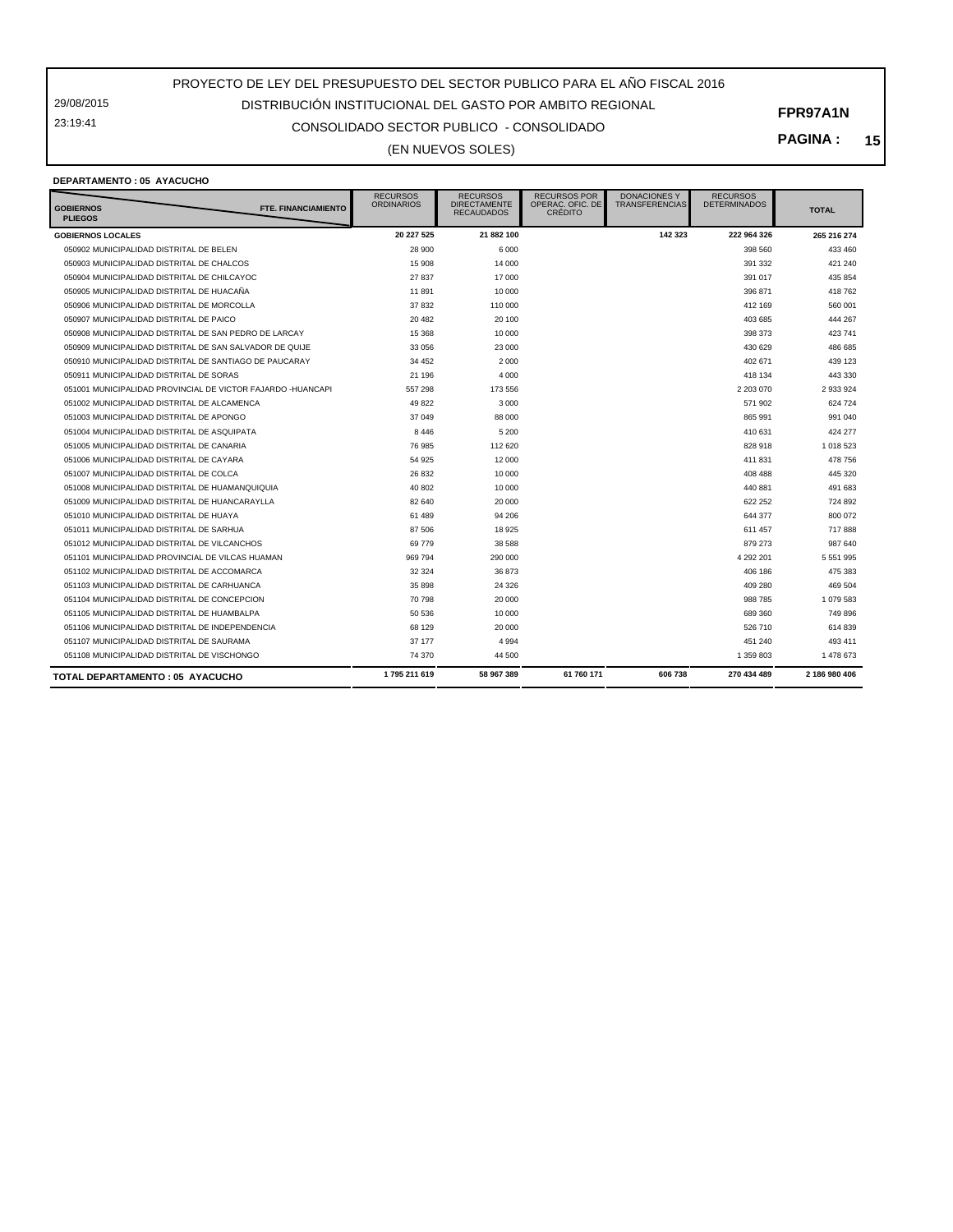29/08/2015 23:19:41

## CONSOLIDADO SECTOR PUBLICO - CONSOLIDADO DISTRIBUCIÓN INSTITUCIONAL DEL GASTO POR AMBITO REGIONAL

**PAGINA : 16**

**FPR97A1N**

#### (EN NUEVOS SOLES)

#### **DEPARTAMENTO : 06 CAJAMARCA**

| <b>GOBIERNOS</b><br><b>PLIEGOS</b> | FTE. FINANCIAMIENTO                                                                     | <b>RECURSOS</b><br><b>ORDINARIOS</b> | <b>RECURSOS</b><br><b>DIRECTAMENTE</b><br><b>RECAUDADOS</b> | <b>RECURSOS POR</b><br>OPERAC. OFIC. DE<br><b>CRÉDITO</b> | <b>DONACIONES Y</b><br>TRANSFERENCIAS | <b>RECURSOS</b><br>DETERMINADOS | <b>TOTAL</b>           |
|------------------------------------|-----------------------------------------------------------------------------------------|--------------------------------------|-------------------------------------------------------------|-----------------------------------------------------------|---------------------------------------|---------------------------------|------------------------|
|                                    | <b>GOBIERNO NACIONAL</b>                                                                | 1 362 653 142                        | 82 586 671                                                  | 328 233 693                                               |                                       | 92 496 951                      | 1865970457             |
|                                    | 01002 INSTITUTO NACIONAL DE ESTADISTICA E INFORMATICA                                   | 323 583                              |                                                             |                                                           |                                       |                                 | 323 583                |
| 01006                              | INSTITUTO NACIONAL DE DEFENSA CIVIL                                                     | 446732                               |                                                             |                                                           |                                       |                                 | 446 732                |
| 01021                              | SUPERINTENDENCIA NACIONAL DE SERVICIOS DE SANEAMIENTO                                   |                                      | 70 245                                                      |                                                           |                                       |                                 | 70 245                 |
| 03003                              | M. DE CULTURA                                                                           | 1 0 9 0 1 5 6                        |                                                             |                                                           |                                       |                                 | 1 090 156              |
| 04004                              | PODER JUDICIAL                                                                          | 41 011 612                           |                                                             |                                                           |                                       |                                 | 41 011 612             |
| 05050                              | SERVICIO NACIONAL DE AREAS NATURALES PROTEGIDAS POR EL                                  | 1 177 278                            |                                                             |                                                           |                                       |                                 | 1 177 278              |
| 05051                              | ESTADO - SERNANP<br>ORGANISMO DE EVALUACION Y FISCALIZACION AMBIENTAL -                 |                                      | 576 510                                                     |                                                           |                                       |                                 | 576 510                |
|                                    | <b>OEFA</b>                                                                             |                                      |                                                             |                                                           |                                       |                                 |                        |
| 05331                              | SERVICIO NACIONAL DE METEOROLOGIA E HIDROLOGIA                                          | 163 228                              |                                                             |                                                           |                                       |                                 | 163 228                |
| 06006                              | M. DE JUSTICIA Y DERECHOS HUMANOS                                                       | 3891056                              |                                                             |                                                           |                                       |                                 | 3 891 056              |
| 06061                              | INSTITUTO NACIONAL PENITENCIARIO                                                        | 3509653                              | 192816                                                      |                                                           |                                       |                                 | 3702469                |
| 07007                              | M. DEL INTERIOR                                                                         | 85 747 408                           | 600 000                                                     |                                                           |                                       | 2 889 327                       | 89 236 735             |
| 09057                              | SUPERINTENDENCIA NACIONAL DE ADUANAS Y DE<br>ADMINISTRACION TRIBUTARIA                  |                                      | 346 346                                                     |                                                           |                                       |                                 | 346 346                |
| 09059                              | ORGANISMO SUPERVISOR DE LAS CONTRATACIONES DEL                                          |                                      | 289 371                                                     |                                                           |                                       |                                 | 289 371                |
|                                    | <b>ESTADO</b><br>09095 OFICINA DE NORMALIZACION PREVISIONAL-ONP                         | 16 644 156                           |                                                             |                                                           |                                       | 7 258 298                       | 23 902 454             |
|                                    | 10010 M. DE EDUCACION                                                                   | 190 315 577                          |                                                             | 54 198 147                                                |                                       |                                 | 244 513 724            |
|                                    | 10342 INSTITUTO PERUANO DEL DEPORTE                                                     | 274 944                              | 221 039                                                     |                                                           |                                       |                                 | 495 983                |
|                                    | 10522 U.N. DE CAJAMARCA                                                                 | 51 350 000                           | 18 893 860                                                  |                                                           |                                       | 4 703 594                       | 74 947 454             |
|                                    | 10546 U.N. DE JAEN                                                                      | 15 580 000                           | 1 000 000                                                   |                                                           |                                       | 4 703 594                       | 21 283 594             |
|                                    | 10550 U.N. AUTONOMA DE CHOTA                                                            | 6 558 226                            | 1844850                                                     |                                                           |                                       | 4 703 594                       | 13 106 670             |
|                                    | 11011 M. DE SALUD                                                                       | 73 086 674                           |                                                             |                                                           |                                       |                                 | 73 086 674             |
|                                    | 11135 SEGURO INTEGRAL DE SALUD                                                          | 76 400 500                           | 34 870                                                      |                                                           |                                       |                                 | 76 435 370             |
|                                    | 12012 M. DE TRABAJO Y PROMOCION DEL EMPLEO                                              | 2 3 3 4 4 8 5                        |                                                             |                                                           |                                       |                                 | 2 338 485              |
| 12121                              | SUPERINTENDENCIA NACIONAL DE FISCALIZACION LABORAL                                      | 661762                               |                                                             |                                                           |                                       |                                 | 661 762                |
|                                    | 13013 M. DE AGRICULTURA Y RIEGO                                                         | 34 844 488                           | 1 339 000                                                   | 36 636 008                                                |                                       |                                 | 72 819 496             |
|                                    | 13018 SIERRA EXPORTADORA                                                                | 558 512                              |                                                             |                                                           |                                       |                                 | 558 512                |
| 13160                              | SERVICIO NACIONAL DE SANIDAD AGRARIA - SENASA                                           | 1631396                              | 2 155 565                                                   |                                                           |                                       |                                 | 3786961                |
| 13163                              | INSTITUTO NACIONAL DE INNOVACION AGRARIA                                                | 2 407 848                            | 850 000                                                     |                                                           |                                       |                                 | 3 257 848              |
|                                    | 13164 AUTORIDAD NACIONAL DEL AGUA - ANA                                                 | 2 062 620                            | 3 563 368                                                   |                                                           |                                       |                                 | 5 625 988              |
| 13165                              | SERVICIO NACIONAL FORESTAL Y DE FAUNA SILVESTRE -                                       | 660768                               | 193 207                                                     |                                                           |                                       |                                 | 853 975                |
|                                    | <b>SERFOR</b><br>16016 M. DE ENERGIA Y MINAS                                            | 25 081                               | 43 162 593                                                  |                                                           |                                       | 56 738 544                      | 99 926 218             |
|                                    | 22022 MINISTERIO PUBLICO                                                                | 42 402 523                           | 149 041                                                     |                                                           |                                       |                                 | 42 551 564             |
| 26026                              | M. DE DEFENSA                                                                           | 4 2 9 4 2 2 1                        |                                                             |                                                           |                                       |                                 | 4 2 9 4 2 2 1          |
| 33033                              | REGISTRO NACIONAL DE IDENTIFICACION Y ESTADO CIVIL                                      | 1615489                              | 62 691                                                      |                                                           |                                       |                                 | 1 678 180              |
| 35180                              | CENTRO DE FORMACION EN TURISMO                                                          | 678 390                              | 156 299                                                     |                                                           |                                       |                                 | 834 689                |
| 36036                              | MINISTERIO DE TRANSPORTES Y COMUNICACIONES                                              | 251 092 177                          | 6 142 926                                                   | 235 084 067                                               |                                       |                                 | 492 319 170            |
| 37037                              | MINISTERIO DE VIVIENDA, CONSTRUCCION Y SANEAMIENTO                                      | 81 949 382                           |                                                             | 2 3 1 5 4 7 1                                             |                                       |                                 | 84 264 853             |
|                                    | 37205 SERVICIO NACIONAL DE CAPACITACION PARA LA INDUSTRIA DE                            |                                      | 625 897                                                     |                                                           |                                       |                                 | 625 897                |
|                                    | LA CONSTRUCCION<br>38059 FONDO NACIONAL DE DESARROLLO PESQUERO - FONDEPES               | 48 432                               | 116 177                                                     |                                                           |                                       |                                 | 164 609                |
| 39039                              | MINISTERIO DE LA MUJER Y POBLACIONES VULNERABLES                                        | 460 377                              |                                                             |                                                           |                                       |                                 | 460 377                |
| 39345                              | CONSEJO NACIONAL PARA LA INTEGRACION DE LA PERSONA CON                                  | 48 811                               |                                                             |                                                           |                                       |                                 | 48 811                 |
|                                    | DISCAPACIDAD - CONADIS                                                                  |                                      |                                                             |                                                           |                                       |                                 |                        |
|                                    | 40040 MINISTERIO DE DESARROLLO E INCLUSION SOCIAL                                       | 367 301 597                          |                                                             |                                                           |                                       | 11 500 000                      | 378 801 597            |
|                                    | <b>GOBIERNOS REGIONALES</b>                                                             | 1 023 898 383                        | 15 908 662                                                  |                                                           |                                       | 82 594 067                      | 1 122 401 112          |
|                                    | 99445 GOBIERNO REGIONAL DEL DEPARTAMENTO DE CAJAMARCA                                   | 1 020 990 133                        | 14 251 772                                                  |                                                           |                                       | 82 594 067                      | 1 117 835 972          |
|                                    | 99452 GOBIERNO REGIONAL DEL DEPARTAMENTO DE LAMBAYEQUE                                  | 2 908 250                            | 1 656 890                                                   |                                                           |                                       |                                 | 4 5 65 140             |
|                                    | <b>GOBIERNOS LOCALES</b>                                                                | 35 168 560                           | 32 854 216                                                  |                                                           | 683 897                               | 640 706 650                     | 709 413 323            |
|                                    | 060101 MUNICIPALIDAD PROVINCIAL DE CAJAMARCA                                            | 3 3 2 1 0 9 7                        | 14 343 821                                                  |                                                           |                                       | 92 206 642                      | 109 871 560            |
|                                    | 060102 MUNICIPALIDAD DISTRITAL DE ASUNCION                                              | 163 307                              | 50 000                                                      |                                                           |                                       | 5 222 961                       | 5 436 268              |
|                                    | 060103 MUNICIPALIDAD DISTRITAL DE CHETILLA                                              | 86 640                               | 55 000                                                      |                                                           |                                       | 2 196 921                       | 2 338 561              |
|                                    | 060104 MUNICIPALIDAD DISTRITAL DE COSPAN                                                | 109 500                              | 21 500                                                      |                                                           |                                       | 4 341 042                       | 4 472 042              |
|                                    | 060105 MUNICIPALIDAD DISTRITAL DE ENCAÑADA                                              | 461 084                              | 77945                                                       |                                                           |                                       | 12 692 371                      | 13 231 400             |
|                                    | 060106 MUNICIPALIDAD DISTRITAL DE JESUS                                                 | 240 129                              | 118 533                                                     |                                                           |                                       | 5 646 928                       | 6 005 590              |
|                                    | 060107 MUNICIPALIDAD DISTRITAL DE LLACANORA                                             | 84 817                               | 150 000                                                     |                                                           |                                       | 2 306 959                       | 2 541 776              |
|                                    | 060108 MUNICIPALIDAD DISTRITAL DE LOS BAÑOS DEL INCA                                    | 421 108                              | 1 662 370                                                   |                                                           |                                       | 17 800 346                      | 19 883 824             |
|                                    | 060109 MUNICIPALIDAD DISTRITAL DE MAGDALENA<br>060110 MUNICIPALIDAD DISTRITAL DE MATARA | 170 977                              | 62 503<br>25 000                                            |                                                           |                                       | 3 884 193                       | 4 117 673              |
|                                    | 060111 MUNICIPALIDAD DISTRITAL DE NAMORA                                                | 72 793<br>159 617                    | 40 000                                                      |                                                           |                                       | 1 550 451<br>4 656 496          | 1 648 244<br>4 856 113 |
|                                    | 060112 MUNICIPALIDAD DISTRITAL DE SAN JUAN                                              | 79 875                               | 40 000                                                      |                                                           |                                       | 2 338 308                       | 2 458 183              |
|                                    | 060201 MUNICIPALIDAD PROVINCIAL DE CAJABAMBA                                            | 1 142 946                            | 1 471 954                                                   |                                                           |                                       | 12 276 236                      | 14 891 136             |
|                                    | 060202 MUNICIPALIDAD DISTRITAL DE CACHACHI                                              | 409 009                              | 200 000                                                     |                                                           |                                       | 8 8 25 1 8 2                    | 9 434 191              |
|                                    | 060203 MUNICIPALIDAD DISTRITAL DE CONDEBAMBA                                            | 231 636                              | 100 000                                                     |                                                           |                                       | 4 316 403                       | 4 648 039              |
|                                    | 060204 MUNICIPALIDAD DISTRITAL DE SITACOCHA                                             | 158 508                              | 35 230                                                      |                                                           |                                       | 3 207 071                       | 3 400 809              |
|                                    | 060301 MUNICIPALIDAD PROVINCIAL DE CELENDIN                                             | 1 063 387                            | 858 000                                                     |                                                           |                                       | 12 645 212                      | 14 566 599             |
|                                    |                                                                                         |                                      |                                                             |                                                           |                                       |                                 |                        |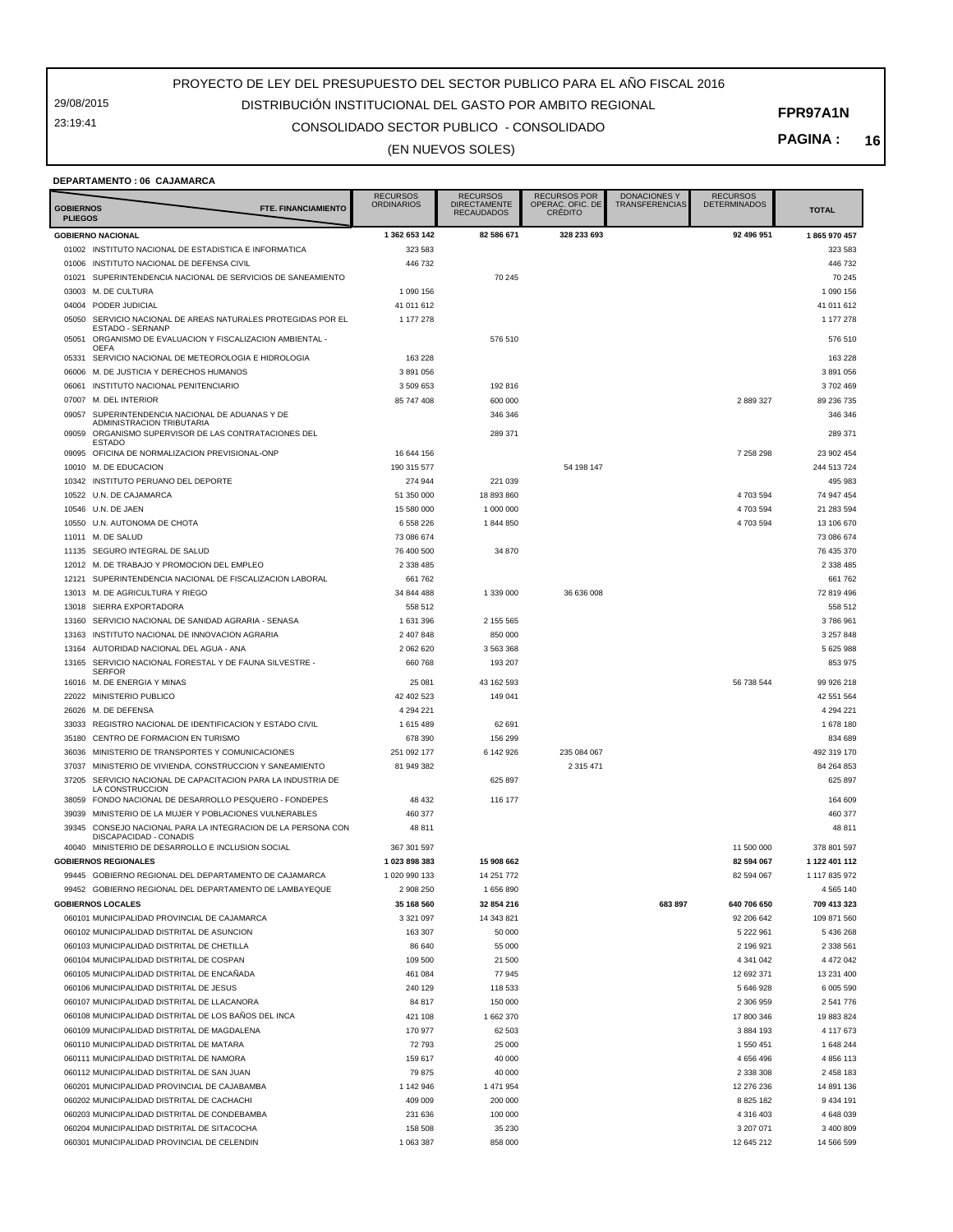29/08/2015 23:19:41

## CONSOLIDADO SECTOR PUBLICO - CONSOLIDADO DISTRIBUCIÓN INSTITUCIONAL DEL GASTO POR AMBITO REGIONAL

**PAGINA : 17**

#### (EN NUEVOS SOLES)

#### **DEPARTAMENTO : 06 CAJAMARCA**

| FTE. FINANCIAMIENTO<br><b>GOBIERNOS</b><br><b>PLIEGOS</b>                                            | <b>RECURSOS</b><br><b>ORDINARIOS</b> | <b>RECURSOS</b><br><b>DIRECTAMENTE</b><br><b>RECAUDADOS</b> | <b>RECURSOS POR</b><br>OPERAC. OFIC. DE<br><b>CRÉDITO</b> | <b>DONACIONES Y</b><br><b>TRANSFERENCIAS</b> | <b>RECURSOS</b><br><b>DETERMINADOS</b> | <b>TOTAL</b>           |
|------------------------------------------------------------------------------------------------------|--------------------------------------|-------------------------------------------------------------|-----------------------------------------------------------|----------------------------------------------|----------------------------------------|------------------------|
| <b>GOBIERNOS LOCALES</b>                                                                             | 35 168 560                           | 32 854 216                                                  |                                                           | 683 897                                      | 640 706 650                            | 709 413 323            |
| 060302 MUNICIPALIDAD DISTRITAL DE CHUMUCH                                                            | 68 415                               |                                                             |                                                           |                                              | 1 452 306                              | 1 520 721              |
| 060303 MUNICIPALIDAD DISTRITAL DE CORTEGANA                                                          | 172 497                              | 500                                                         |                                                           |                                              | 3 630 859                              | 3 803 856              |
| 060304 MUNICIPALIDAD DISTRITAL DE HUASMIN                                                            | 280 653                              | 5 0 0 0                                                     |                                                           |                                              | 6 398 804                              | 6 684 457              |
| 060305 MUNICIPALIDAD DISTRITAL DE JORGE CHAVEZ                                                       | 12 2 8 4                             |                                                             |                                                           |                                              | 480 877                                | 493 161                |
| 060306 MUNICIPALIDAD DISTRITAL DE JOSE GALVEZ                                                        | 63 393                               | 8 0 8 0                                                     |                                                           |                                              | 973 017                                | 1 044 490              |
| 060307 MUNICIPALIDAD DISTRITAL DE MIGUEL IGLESIAS                                                    | 119 318                              | 10 000                                                      |                                                           |                                              | 2 126 063                              | 2 255 381              |
| 060308 MUNICIPALIDAD DISTRITAL DE OXAMARCA<br>060309 MUNICIPALIDAD DISTRITAL DE SOROCHUCO            | 125 373<br>210 399                   | 6864<br>10 000                                              |                                                           |                                              | 2 993 051<br>3 696 076                 | 3 125 288<br>3916475   |
| 060310 MUNICIPALIDAD DISTRITAL DE SUCRE                                                              | 99 661                               | 160 000                                                     |                                                           |                                              | 2 213 339                              | 2 473 000              |
| 060311 MUNICIPALIDAD DISTRITAL DE UTCO                                                               | 22 861                               | 1 0 0 0                                                     |                                                           |                                              | 651 522                                | 675 383                |
| 060312 MUNICIPALIDAD DISTRITAL DE LA LIBERTAD DE PALLAN                                              | 86 776                               |                                                             |                                                           |                                              | 3 5 5 7 1 5 3                          | 3 643 929              |
| 060401 MUNICIPALIDAD PROVINCIAL DE CHOTA                                                             | 2 146 115                            | 1 133 621                                                   |                                                           |                                              | 23 004 943                             | 26 284 679             |
| 060402 MUNICIPALIDAD DISTRITAL DE ANGUIA                                                             | 83 632                               | 3 2 0 0                                                     |                                                           |                                              | 1 689 454                              | 1776 286               |
| 060403 MUNICIPALIDAD DISTRITAL DE CHADIN                                                             | 118 045                              | 32 286                                                      |                                                           |                                              | 1 505 708                              | 1656039                |
| 060404 MUNICIPALIDAD DISTRITAL DE CHIGUIRIP                                                          | 94 821                               | 13 000                                                      |                                                           |                                              | 1 599 920                              | 1 707 741              |
| 060405 MUNICIPALIDAD DISTRITAL DE CHIMBAN                                                            | 79 671                               |                                                             |                                                           |                                              | 1 385 644                              | 1 465 315              |
| 060406 MUNICIPALIDAD DISTRITAL DE CHOROPAMPA                                                         | 119653                               | 150 000                                                     |                                                           |                                              | 1 091 386                              | 1 361 039              |
| 060407 MUNICIPALIDAD DISTRITAL DE COCHABAMBA                                                         | 148 669                              | 16 300                                                      |                                                           |                                              | 2 2 8 2 7 2 4                          | 2 447 693              |
| 060408 MUNICIPALIDAD DISTRITAL DE CONCHAN                                                            | 113818                               | 57 300                                                      |                                                           |                                              | 2 543 057                              | 2 714 175              |
| 060409 MUNICIPALIDAD DISTRITAL DE HUAMBOS                                                            | 186 514                              | 41 500                                                      |                                                           |                                              | 3 544 037                              | 3772051                |
| 060410 MUNICIPALIDAD DISTRITAL DE LAJAS                                                              | 284 293                              | 54 586                                                      |                                                           |                                              | 4 009 150                              | 4 348 029              |
| 060411 MUNICIPALIDAD DISTRITAL DE LLAMA                                                              | 141768                               | 188 014                                                     |                                                           |                                              | 3 971 014                              | 4 300 796              |
| 060412 MUNICIPALIDAD DISTRITAL DE MIRACOSTA                                                          | 72 357                               | 12 500                                                      |                                                           |                                              | 1 698 812                              | 1783669                |
| 060413 MUNICIPALIDAD DISTRITAL DE PACCHA                                                             | 135 517                              | 5 0 0 0                                                     |                                                           |                                              | 1 650 203                              | 1790720                |
| 060414 MUNICIPALIDAD DISTRITAL DE PION                                                               | 38 592                               | 500                                                         |                                                           |                                              | 696 498                                | 735 590                |
| 060415 MUNICIPALIDAD DISTRITAL DE QUEROCOTO<br>060416 MUNICIPALIDAD DISTRITAL DE SAN JUAN DE LICUPIS | 191721<br>25 012                     | 66 684<br>16 000                                            |                                                           |                                              | 3 088 269<br>693 065                   | 3 346 674<br>734 077   |
| 060417 MUNICIPALIDAD DISTRITAL DE TACABAMBA                                                          | 370 166                              | 26 900                                                      |                                                           |                                              | 6 397 203                              | 6794269                |
| 060418 MUNICIPALIDAD DISTRITAL DE TOCMOCHE                                                           | 19 143                               | 6 0 0 0                                                     |                                                           |                                              | 566 556                                | 591 699                |
| 060419 MUNICIPALIDAD DISTRITAL DE CHALAMARCA                                                         | 194 451                              | 17 000                                                      |                                                           |                                              | 3771785                                | 3 983 236              |
| 060501 MUNICIPALIDAD PROVINCIAL DE CONTUMAZA                                                         | 578 506                              |                                                             |                                                           |                                              | 4 247 622                              | 4 826 128              |
| 060502 MUNICIPALIDAD DISTRITAL DE CHILETE                                                            | 66 999                               | 142 000                                                     |                                                           |                                              | 721 579                                | 930 578                |
| 060503 MUNICIPALIDAD DISTRITAL DE CUPISNIQUE                                                         | 30 0 20                              | 38 000                                                      |                                                           |                                              | 595 666                                | 663 686                |
| 060504 MUNICIPALIDAD DISTRITAL DE GUZMANGO                                                           | 51 275                               | 3500                                                        |                                                           |                                              | 1 272 005                              | 1 326 780              |
| 060505 MUNICIPALIDAD DISTRITAL DE SAN BENITO                                                         | 49 965                               | 34 000                                                      |                                                           |                                              | 1 602 852                              | 1 686 817              |
| 060506 MUNICIPALIDAD DISTRITAL DE SANTA CRUZ DE TOLEDO                                               | 23 506                               |                                                             |                                                           |                                              | 506 069                                | 529 575                |
| 060507 MUNICIPALIDAD DISTRITAL DE TANTARICA                                                          | 44 880                               | 40 800                                                      |                                                           |                                              | 1 125 390                              | 1 211 070              |
| 060508 MUNICIPALIDAD DISTRITAL DE YONAN                                                              | 81 303                               | 44 580                                                      |                                                           |                                              | 2 640 211                              | 2 766 094              |
| 060601 MUNICIPALIDAD PROVINCIAL DE CUTERVO                                                           | 1988301                              | 928 000                                                     |                                                           |                                              | 25 786 370                             | 28 702 671             |
| 060602 MUNICIPALIDAD DISTRITAL DE CALLAYUC                                                           | 247 096                              | 200 717                                                     |                                                           |                                              | 4 006 510                              | 4 4 5 4 3 2 3          |
| 060603 MUNICIPALIDAD DISTRITAL DE CHOROS                                                             | 74 036                               | 15 5 6 9                                                    |                                                           |                                              | 1 523 099                              | 1 612 704              |
| 060604 MUNICIPALIDAD DISTRITAL DE CUJILLO<br>060605 MUNICIPALIDAD DISTRITAL DE LA RAMADA             | 68 332                               | 9 0 0 0                                                     |                                                           |                                              | 1 275 952                              | 1 353 284              |
| 060606 MUNICIPALIDAD DISTRITAL DE PIMPINGOS                                                          | 103 443<br>163 597                   | 34 000<br>60 000                                            |                                                           |                                              | 1786 605<br>2 373 778                  | 1924 048<br>2 597 375  |
| 060607 MUNICIPALIDAD DISTRITAL DE QUEROCOTILLO                                                       | 351 572                              | 16 144                                                      |                                                           |                                              | 6 605 590                              | 6 973 306              |
| 060608 MUNICIPALIDAD DISTRITAL DE SAN ANDRES DE CUTERVO                                              | 119 508                              | 30 000                                                      |                                                           |                                              | 1830915                                | 1 980 423              |
| 060609 MUNICIPALIDAD DISTRITAL DE SAN JUAN DE CUTERVO                                                | 56 864                               | 35 500                                                      |                                                           |                                              | 919 580                                | 1 011 944              |
| 060610 MUNICIPALIDAD DISTRITAL DE SAN LUIS DE LUCMA                                                  | 88 4 20                              | 30 000                                                      |                                                           |                                              | 1 556 014                              | 1 674 434              |
| 060611 MUNICIPALIDAD DISTRITAL DE SANTA CRUZ                                                         | 89 018                               | 50 000                                                      |                                                           |                                              | 1 395 997                              | 1 535 015              |
| 060612 MUNICIPALIDAD DISTRITAL DE SANTO DOMINGO DE LA CAPILLA                                        | 123 942                              |                                                             |                                                           |                                              | 2 068 368                              | 2 192 310              |
| 060613 MUNICIPALIDAD DISTRITAL DE SANTO TOMAS                                                        | 194 571                              | 20 000                                                      |                                                           |                                              | 3 094 503                              | 3 309 074              |
| 060614 MUNICIPALIDAD DISTRITAL DE SOCOTA                                                             | 229 979                              | 44 000                                                      |                                                           |                                              | 3 679 678                              | 3 953 657              |
| 060615 MUNICIPALIDAD DISTRITAL DE TORIBIO CASANOVA                                                   | 38 268                               | 5 0 0 0                                                     |                                                           |                                              | 621 578                                | 664 846                |
| 060701 MUNICIPALIDAD PROVINCIAL DE HUALGAYOC -BAMBAMARCA                                             | 1817525                              | 698 806                                                     |                                                           |                                              | 45 361 480                             | 47 877 811             |
| 060702 MUNICIPALIDAD DISTRITAL DE CHUGUR                                                             | 69 179                               | 3500                                                        |                                                           |                                              | 4 538 126                              | 4 610 805              |
| 060703 MUNICIPALIDAD DISTRITAL DE HUALGAYOC                                                          | 342 530                              | 562 400                                                     |                                                           | 683 897                                      | 17 306 037                             | 18 894 864             |
| 060801 MUNICIPALIDAD PROVINCIAL DE JAEN                                                              | 2 164 906                            | 2 984 896                                                   |                                                           |                                              | 33 131 430                             | 38 281 232             |
| 060802 MUNICIPALIDAD DISTRITAL DE BELLAVISTA                                                         | 363 200                              | 60 888                                                      |                                                           |                                              | 4 433 280                              | 4 857 368              |
| 060803 MUNICIPALIDAD DISTRITAL DE CHONTALI<br>060804 MUNICIPALIDAD DISTRITAL DE COLASAY              | 216 437                              | 12 000                                                      |                                                           |                                              | 3 558 828                              | 3787265                |
| 060805 MUNICIPALIDAD DISTRITAL DE HUABAL                                                             | 255 972                              | 100 300<br>82 000                                           |                                                           |                                              | 3 743 537<br>2 613 692                 | 4 099 809<br>2 997 175 |
| 060806 MUNICIPALIDAD DISTRITAL DE LAS PIRIAS                                                         | 301 483<br>124 951                   | 25 200                                                      |                                                           |                                              | 1 388 876                              | 1 539 027              |
| 060807 MUNICIPALIDAD DISTRITAL DE POMAHUACA                                                          | 161768                               | 46 000                                                      |                                                           |                                              | 3 690 338                              | 3 898 106              |
| 060808 MUNICIPALIDAD DISTRITAL DE PUCARA                                                             | 105 253                              | 205 600                                                     |                                                           |                                              | 2 538 815                              | 2 849 668              |
|                                                                                                      |                                      |                                                             |                                                           |                                              |                                        |                        |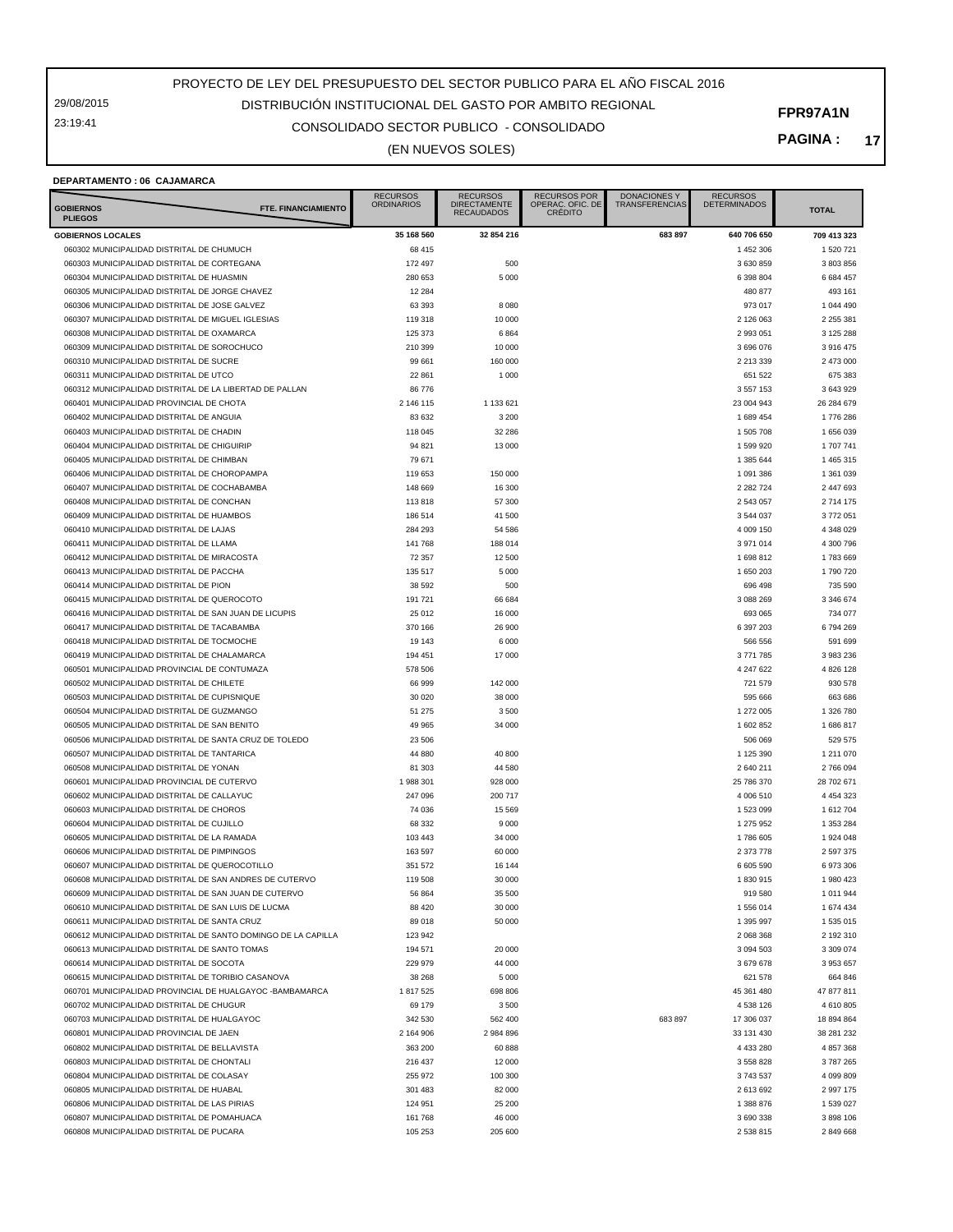29/08/2015 23:19:41

## CONSOLIDADO SECTOR PUBLICO - CONSOLIDADO DISTRIBUCIÓN INSTITUCIONAL DEL GASTO POR AMBITO REGIONAL

**PAGINA : 18**

## (EN NUEVOS SOLES)

#### **DEPARTAMENTO : 06 CAJAMARCA**

| FTE. FINANCIAMIENTO<br><b>GOBIERNOS</b>                     | <b>RECURSOS</b><br><b>ORDINARIOS</b> | <b>RECURSOS</b><br><b>DIRECTAMENTE</b><br><b>RECAUDADOS</b> | <b>RECURSOS POR</b><br>OPERAC. OFIC. DE<br><b>CREDITO</b> | <b>DONACIONES Y</b><br><b>TRANSFERENCIAS</b> | <b>RECURSOS</b><br><b>DETERMINADOS</b> | <b>TOTAL</b>  |
|-------------------------------------------------------------|--------------------------------------|-------------------------------------------------------------|-----------------------------------------------------------|----------------------------------------------|----------------------------------------|---------------|
| <b>PLIEGOS</b>                                              |                                      |                                                             |                                                           |                                              |                                        |               |
| <b>GOBIERNOS LOCALES</b>                                    | 35 168 560                           | 32 854 216                                                  |                                                           | 683 897                                      | 640 706 650                            | 709 413 323   |
| 060809 MUNICIPALIDAD DISTRITAL DE SALLIQUE                  | 160 638                              | 7 0 0 0                                                     |                                                           |                                              | 3 244 647                              | 3 412 285     |
| 060810 MUNICIPALIDAD DISTRITAL DE SAN FELIPE                | 107 725                              | 75 000                                                      |                                                           |                                              | 2 395 721                              | 2 578 446     |
| 060811 MUNICIPALIDAD DISTRITAL DE SAN JOSE DEL ALTO         | 131 889                              | 8 0 0 0                                                     |                                                           |                                              | 2 928 857                              | 3 068 746     |
| 060812 MUNICIPALIDAD DISTRITAL DE SANTA ROSA                | 272 821                              | 191 000                                                     |                                                           |                                              | 3781702                                | 4 245 523     |
| 060901 MUNICIPALIDAD PROVINCIAL DE SAN IGNACIO              | 1 651 271                            | 616 000                                                     |                                                           |                                              | 19 773 168                             | 22 040 439    |
| 060902 MUNICIPALIDAD DISTRITAL DE CHIRINOS                  | 257 789                              | 36 000                                                      |                                                           |                                              | 4 970 429                              | 5 264 218     |
| 060903 MUNICIPALIDAD DISTRITAL DE HUARANGO                  | 459 195                              | 120 000                                                     |                                                           |                                              | 7 211 277                              | 7790472       |
| 060904 MUNICIPALIDAD DISTRITAL DE LA COIPA                  | 336 423                              | 15 000                                                      |                                                           |                                              | 6709852                                | 7 061 275     |
| 060905 MUNICIPALIDAD DISTRITAL DE NAMBALLE                  | 240 726                              | 60 000                                                      |                                                           |                                              | 4 030 433                              | 4 3 3 1 1 5 9 |
| 060906 MUNICIPALIDAD DISTRITAL DE SAN JOSE DE LOURDES       | 357 395                              | 10 000                                                      |                                                           |                                              | 7 732 570                              | 8 0 9 9 9 6 5 |
| 060907 MUNICIPALIDAD DISTRITAL DE TABACONAS                 | 315 030                              | 5 0 0 0                                                     |                                                           |                                              | 7 694 556                              | 8 0 14 5 8 6  |
| 061001 MUNICIPALIDAD PROVINCIAL DE SAN MARCOS -PEDRO GALVEZ | 816 136                              | 552 304                                                     |                                                           |                                              | 7786926                                | 9 155 366     |
| 061002 MUNICIPALIDAD DISTRITAL DE CHANCAY                   | 65 867                               | 12 000                                                      |                                                           |                                              | 1 066 160                              | 1 144 027     |
| 061003 MUNICIPALIDAD DISTRITAL DE EDUARDO VILLANUEVA        | 36 681                               | 10 000                                                      |                                                           |                                              | 773 474                                | 820 155       |
| 061004 MUNICIPALIDAD DISTRITAL DE GREGORIO PITA             | 137 107                              | 22 000                                                      |                                                           |                                              | 2 2 3 1 8 6 2                          | 2 390 969     |
| 061005 MUNICIPALIDAD DISTRITAL DE ICHOCAN                   | 41 162                               | 48 000                                                      |                                                           |                                              | 588 838                                | 678 000       |
| 061006 MUNICIPALIDAD DISTRITAL DE JOSE MANUEL QUIROZ        | 79 182                               | 12 577                                                      |                                                           |                                              | 1 332 241                              | 1 424 000     |
| 061007 MUNICIPALIDAD DISTRITAL DE JOSE SABOGAL              | 254 469                              | 17421                                                       |                                                           |                                              | 4 945 398                              | 5 217 288     |
| 061101 MUNICIPALIDAD PROVINCIAL DE SAN MIGUEL               | 1 097 276                            | 858 000                                                     |                                                           |                                              | 9714728                                | 11 670 004    |
| 061102 MUNICIPALIDAD DISTRITAL DE BOLIVAR                   | 32 433                               | 6 300                                                       |                                                           |                                              | 677 226                                | 715 959       |
| 061103 MUNICIPALIDAD DISTRITAL DE CALQUIS                   | 97 072                               | 550 000                                                     |                                                           |                                              | 2 361 843                              | 3 008 915     |
| 061104 MUNICIPALIDAD DISTRITAL DE CATILLUC                  | 65 355                               |                                                             |                                                           |                                              | 3 128 249                              | 3 193 604     |
| 061105 MUNICIPALIDAD DISTRITAL DE EL PRADO                  | 77 545                               | 75 000                                                      |                                                           |                                              | 695 135                                | 847 680       |
| 061106 MUNICIPALIDAD DISTRITAL DE LA FLORIDA                | 45 477                               | 25 000                                                      |                                                           |                                              | 943 865                                | 1 014 342     |
| 061107 MUNICIPALIDAD DISTRITAL DE LLAPA                     | 70 543                               |                                                             |                                                           |                                              | 2 351 003                              | 2 421 546     |
| 061108 MUNICIPALIDAD DISTRITAL DE NANCHOC                   | 18 850                               | 85 860                                                      |                                                           |                                              | 761 074                                | 865 784       |
| 061109 MUNICIPALIDAD DISTRITAL DE NIEPOS                    | 106 412                              | 6 100                                                       |                                                           |                                              | 1929 360                               | 2 041 872     |
| 061110 MUNICIPALIDAD DISTRITAL DE SAN GREGORIO              | 54 873                               | 3 0 0 0                                                     |                                                           |                                              | 1 105 606                              | 1 163 479     |
| 061111 MUNICIPALIDAD DISTRITAL DE SAN SILVESTRE DE COCHAN   | 95 573                               | 8 0 0 0                                                     |                                                           |                                              | 1 973 881                              | 2 077 454     |
| 061112 MUNICIPALIDAD DISTRITAL DE TONGOD                    | 69 154                               |                                                             |                                                           |                                              | 2 503 328                              | 2 572 482     |
| 061113 MUNICIPALIDAD DISTRITAL DE UNION AGUA BLANCA         | 73 487                               | 16 000                                                      |                                                           |                                              | 1 643 125                              | 1732612       |
| 061201 MUNICIPALIDAD PROVINCIAL DE SAN PABLO                | 816817                               | 605 500                                                     |                                                           |                                              | 6 157 200                              | 7579517       |
| 061202 MUNICIPALIDAD DISTRITAL DE SAN BERNARDINO            | 92 098                               | 221 000                                                     |                                                           |                                              | 1 982 708                              | 2 2 9 5 8 0 6 |
| 061203 MUNICIPALIDAD DISTRITAL DE SAN LUIS                  | 28 885                               | 12 000                                                      |                                                           |                                              | 646 369                                | 687 254       |
| 061204 MUNICIPALIDAD DISTRITAL DE TUMBADEN                  | 81 4 20                              | 10 000                                                      |                                                           |                                              | 1 938 796                              | 2 030 216     |
| 061301 MUNICIPALIDAD PROVINCIAL DE SANTA CRUZ               | 819 028                              | 180 000                                                     |                                                           |                                              | 8 452 828                              | 9 451 856     |
| 061302 MUNICIPALIDAD DISTRITAL DE ANDABAMBA                 | 45 542                               |                                                             |                                                           |                                              | 817065                                 | 862 607       |
| 061303 MUNICIPALIDAD DISTRITAL DE CATACHE                   | 183 662                              | 203 735                                                     |                                                           |                                              | 5 696 382                              | 6 083 779     |
| 061304 MUNICIPALIDAD DISTRITAL DE CHANCAYBAÑOS              | 86 845                               | 2500                                                        |                                                           |                                              | 2 033 010                              | 2 122 355     |
| 061305 MUNICIPALIDAD DISTRITAL DE LA ESPERANZA              | 66 022                               | 60 000                                                      |                                                           |                                              | 1 373 667                              | 1 499 689     |
| 061306 MUNICIPALIDAD DISTRITAL DE NINABAMBA                 | 68 649                               |                                                             |                                                           |                                              | 2 159 531                              | 2 2 2 8 1 8 0 |
| 061307 MUNICIPALIDAD DISTRITAL DE PULAN                     | 109 168                              | 56 256                                                      |                                                           |                                              | 3 083 141                              | 3 248 565     |
| 061308 MUNICIPALIDAD DISTRITAL DE SAUCEPAMPA                | 42 239                               |                                                             |                                                           |                                              | 988 840                                | 1 031 079     |
| 061309 MUNICIPALIDAD DISTRITAL DE SEXI                      | 7839                                 | 31 000                                                      |                                                           |                                              | 927 077                                | 965 916       |
| 061310 MUNICIPALIDAD DISTRITAL DE UTICYACU                  | 34 376                               | 96 572                                                      |                                                           |                                              | 836 749                                | 967 697       |
| 061311 MUNICIPALIDAD DISTRITAL DE YAUYUCAN                  | 71 791                               | 9 0 0 0                                                     |                                                           |                                              | 1 610 166                              | 1 690 957     |
| TOTAL DEPARTAMENTO: 06 CAJAMARCA                            | 2 421 720 085                        | 131 349 549                                                 | 328 233 693                                               | 683 897                                      | 815 797 668                            | 3 697 784 892 |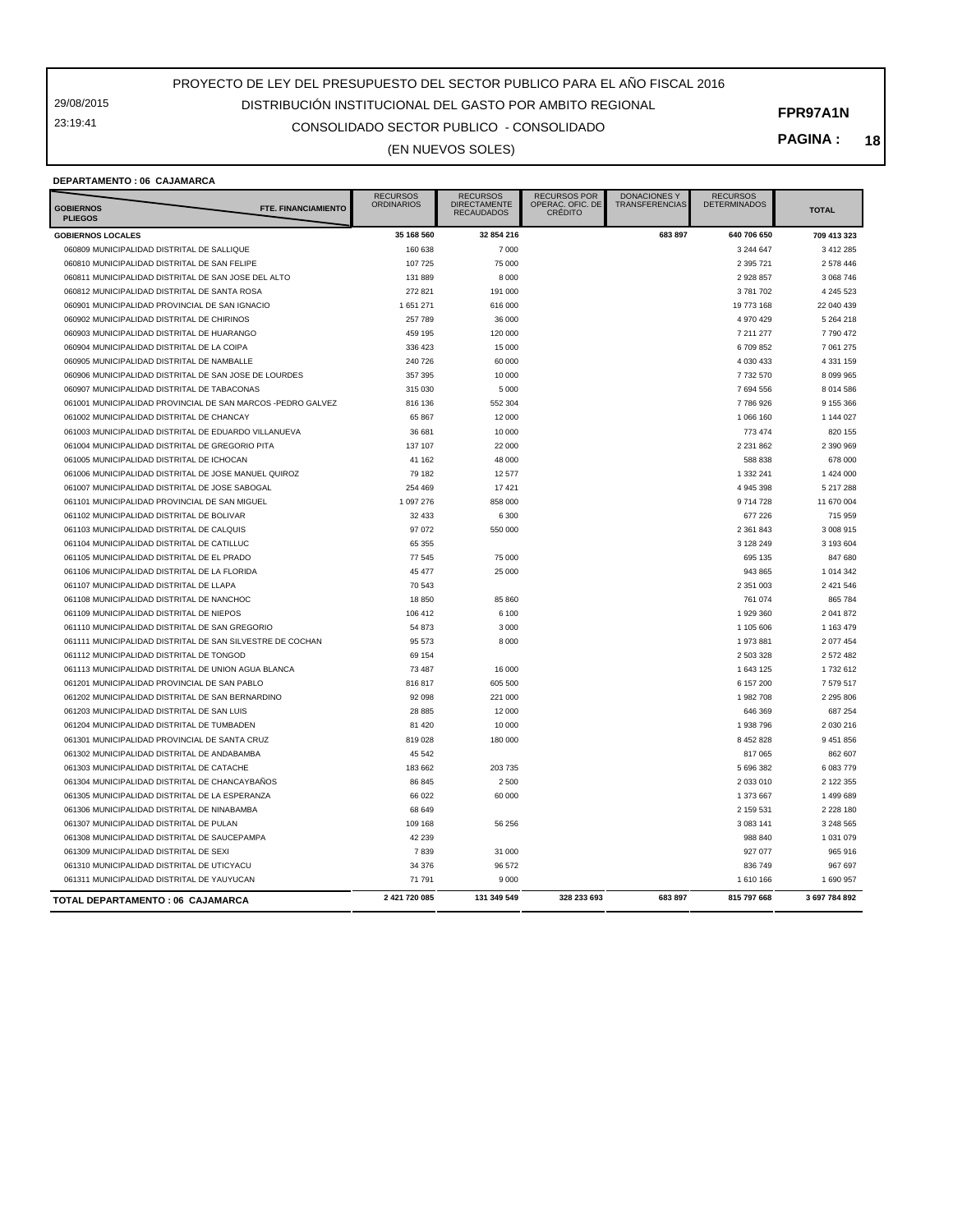29/08/2015 23:19:41

## CONSOLIDADO SECTOR PUBLICO - CONSOLIDADO DISTRIBUCIÓN INSTITUCIONAL DEL GASTO POR AMBITO REGIONAL

#### **PAGINA : 19**

(EN NUEVOS SOLES)

| DEPARTAMENTO : 07  PROV.CONSTITUCIONAL DEL CALLAO |  |
|---------------------------------------------------|--|

| <b>GOBIERNOS</b><br><b>PLIEGOS</b> | FTE. FINANCIAMIENTO                                                              | <b>RECURSOS</b><br><b>ORDINARIOS</b> | <b>RECURSOS</b><br><b>DIRECTAMENTE</b><br><b>RECAUDADOS</b> | <b>RECURSOS POR</b><br>OPERAC. OFIC. DE<br><b>CRÉDITO</b> | <b>DONACIONES Y</b><br><b>TRANSFERENCIAS</b> | <b>RECURSOS</b><br><b>DETERMINADOS</b> | <b>TOTAL</b>  |
|------------------------------------|----------------------------------------------------------------------------------|--------------------------------------|-------------------------------------------------------------|-----------------------------------------------------------|----------------------------------------------|----------------------------------------|---------------|
|                                    | <b>GOBIERNO NACIONAL</b>                                                         | 1 688 249 336                        | 226 399 719                                                 | 625 946 342                                               |                                              | 319 075                                | 2 540 914 472 |
|                                    | 03003 M. DE CULTURA                                                              | 471 612                              |                                                             |                                                           |                                              |                                        | 471 612       |
|                                    | 04004 PODER JUDICIAL                                                             | 63 176 929                           |                                                             |                                                           |                                              |                                        | 63 176 929    |
|                                    | 06006 M. DE JUSTICIA Y DERECHOS HUMANOS                                          | 1508269                              |                                                             |                                                           |                                              |                                        | 1 508 269     |
| 06061                              | INSTITUTO NACIONAL PENITENCIARIO                                                 | 7794214                              | 192 220                                                     |                                                           |                                              |                                        | 7 986 434     |
|                                    | 07007 M. DEL INTERIOR                                                            | 158 311 955                          | 392 632                                                     |                                                           |                                              |                                        | 158 704 587   |
|                                    | 09057 SUPERINTENDENCIA NACIONAL DE ADUANAS Y DE<br>ADMINISTRACION TRIBUTARIA     |                                      | 2 5 2 2 2 7 4                                               |                                                           |                                              |                                        | 2522274       |
|                                    | 10010 M. DE EDUCACION                                                            | 53 802 901                           |                                                             | 119 132                                                   |                                              |                                        | 53 922 033    |
|                                    | 10342 INSTITUTO PERUANO DEL DEPORTE                                              | 153 642                              | 131 006                                                     |                                                           |                                              |                                        | 284 648       |
| 10529                              | U.N. DEL CALLAO                                                                  | 39 779 000                           | 37 658 809                                                  |                                                           |                                              | 319 075                                | 77 756 884    |
| 11011                              | M. DE SALUD                                                                      | 17 068 907                           |                                                             | 9548                                                      |                                              |                                        | 17 078 455    |
| 11135                              | SEGURO INTEGRAL DE SALUD                                                         | 35 293 140                           | 2600                                                        |                                                           |                                              |                                        | 35 295 740    |
|                                    | 12012 M. DE TRABAJO Y PROMOCION DEL EMPLEO                                       | 1660811                              |                                                             |                                                           |                                              |                                        | 1 660 811     |
| 13160                              | SERVICIO NACIONAL DE SANIDAD AGRARIA - SENASA                                    | 14 609 791                           | 12 931 130                                                  |                                                           |                                              |                                        | 27 540 921    |
|                                    | 22022 MINISTERIO PUBLICO                                                         | 27 989 039                           | 207 848                                                     |                                                           |                                              |                                        | 28 196 887    |
|                                    | 26026 M. DE DEFENSA                                                              | 1 112 706 355                        | 158 763 022                                                 | 507 810 638                                               |                                              |                                        | 1779 280 015  |
| 33033                              | REGISTRO NACIONAL DE IDENTIFICACION Y ESTADO CIVIL                               | 919 275                              |                                                             |                                                           |                                              |                                        | 919 275       |
| 36036                              | MINISTERIO DE TRANSPORTES Y COMUNICACIONES                                       | 14 500 000                           |                                                             | 118 007 024                                               |                                              |                                        | 132 507 024   |
| 36214                              | AUTORIDAD PORTUARIA NACIONAL                                                     | 6 253 000                            | 6 129 636                                                   |                                                           |                                              |                                        | 12 382 636    |
| 38038                              | MINISTERIO DE LA PRODUCCION                                                      | 3 539 638                            |                                                             |                                                           |                                              |                                        | 3 539 638     |
| 38059                              | FONDO NACIONAL DE DESARROLLO PESQUERO - FONDEPES                                 | 1 122 125                            | 335 990                                                     |                                                           |                                              |                                        | 1 458 115     |
| 38240                              | INSTITUTO DEL MAR DEL PERU - IMARPE                                              | 73 508 121                           | 668 900                                                     |                                                           |                                              |                                        | 74 177 021    |
| 38241                              | INSTITUTO TECNOLOGICO DE LA PRODUCCION - ITP                                     | 35 047 695                           | 4 4 6 3 6 5 2                                               |                                                           |                                              |                                        | 39 511 347    |
| 38243                              | ORGANISMO NACIONAL DE SANIDAD PESQUERA - SANIPES                                 | 2 2 2 6 0 6                          | 2 000 000                                                   |                                                           |                                              |                                        | 4 226 606     |
| 39039                              | MINISTERIO DE LA MUJER Y POBLACIONES VULNERABLES                                 | 6 086 532                            |                                                             |                                                           |                                              |                                        | 6 086 532     |
| 39345                              | CONSEJO NACIONAL PARA LA INTEGRACION DE LA PERSONA CON<br>DISCAPACIDAD - CONADIS | 368 031                              |                                                             |                                                           |                                              |                                        | 368 031       |
|                                    | 40040 MINISTERIO DE DESARROLLO E INCLUSION SOCIAL                                | 10 351 748                           |                                                             |                                                           |                                              |                                        | 10 351 748    |
|                                    | <b>GOBIERNOS REGIONALES</b>                                                      | 540 935 885                          | 43 222 721                                                  |                                                           |                                              | 220 284 464                            | 804 443 070   |
|                                    | 99464 GOBIERNO REGIONAL DE LA PROVINCIA CONSTITUCIONAL DEL<br>CALLAO             | 540 935 885                          | 43 222 721                                                  |                                                           |                                              | 220 284 464                            | 804 443 070   |
|                                    | <b>GOBIERNOS LOCALES</b>                                                         | 13 578 464                           | 146 606 335                                                 |                                                           |                                              | 355 376 924                            | 515 561 723   |
|                                    | 070101 MUNICIPALIDAD PROVINCIAL DE CALLAO                                        | 10 205 901                           | 112 359 243                                                 |                                                           |                                              | 145 089 892                            | 267 655 036   |
|                                    | 070102 MUNICIPALIDAD DISTRITAL DE BELLAVISTA                                     | 486 581                              | 8 8 6 1 6 9 5                                               |                                                           |                                              | 25 848 298                             | 35 196 574    |
|                                    | 070103 MUNICIPALIDAD DISTRITAL DE CARMEN DE LA LEGUA REYNOSO                     | 540 348                              | 4 590 044                                                   |                                                           |                                              | 21 042 719                             | 26 173 111    |
|                                    | 070104 MUNICIPALIDAD DISTRITAL DE LA PERLA                                       | 318 063                              | 3745000                                                     |                                                           |                                              | 21 692 746                             | 25 755 809    |
|                                    | 070105 MUNICIPALIDAD DISTRITAL DE LA PUNTA                                       | 20742                                | 2 159 738                                                   |                                                           |                                              | 17 271 802                             | 19 452 282    |
|                                    | 070106 MUNICIPALIDAD DISTRITAL DE VENTANILLA                                     | 1716 525                             | 14 346 615                                                  |                                                           |                                              | 101 403 610                            | 117 466 750   |
|                                    | 070107 MUNICIPALIDAD DISTRITAL DE MI PERÚ                                        | 290 304                              | 544 000                                                     |                                                           |                                              | 23 027 857                             | 23 862 161    |
|                                    | TOTAL DEPARTAMENTO : 07 PROV.CONSTITUCIONAL DEL                                  | 2 242 763 685                        | 416 228 775                                                 | 625 946 342                                               |                                              | 575 980 463                            | 3860919265    |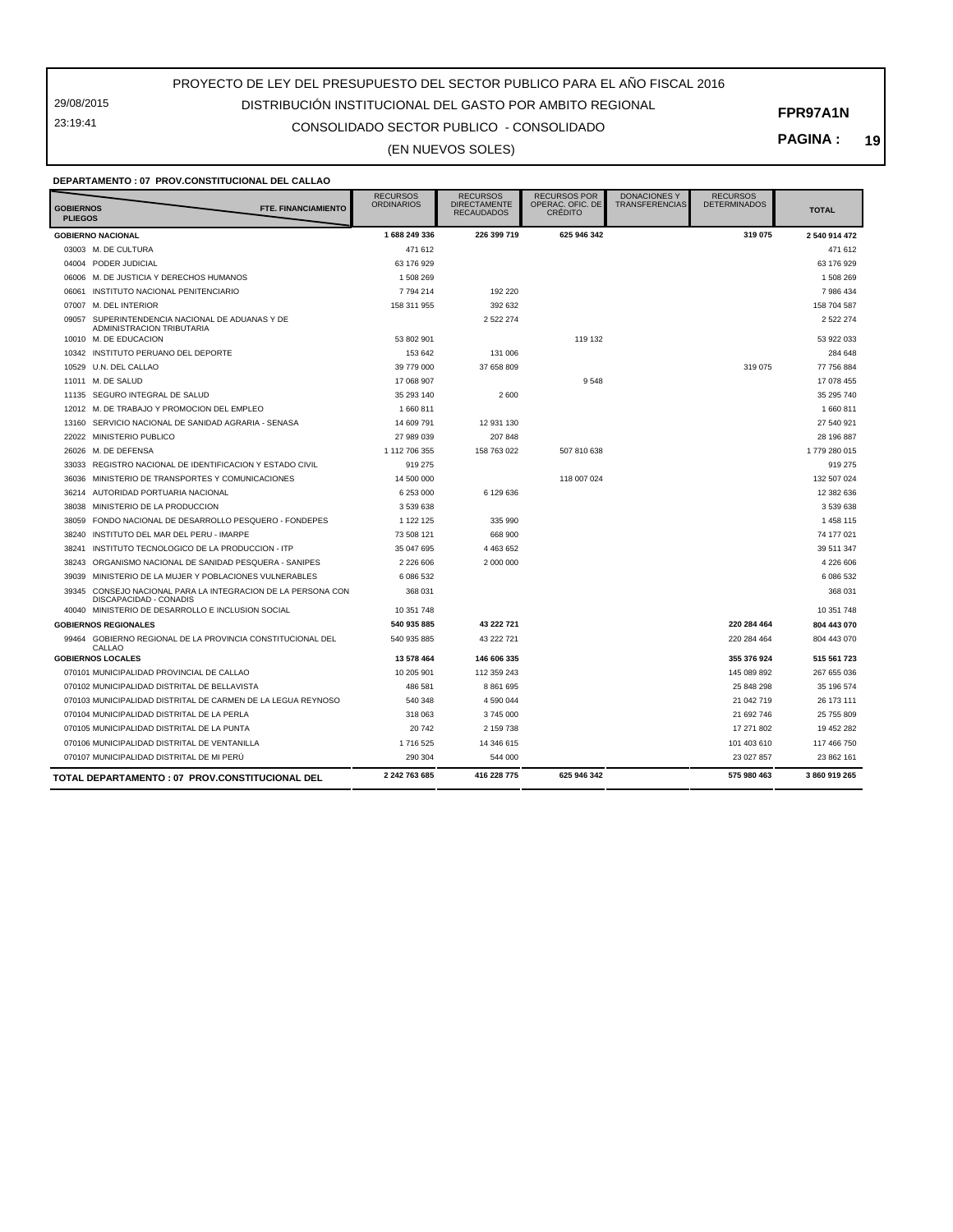29/08/2015 23:19:41

## CONSOLIDADO SECTOR PUBLICO - CONSOLIDADO DISTRIBUCIÓN INSTITUCIONAL DEL GASTO POR AMBITO REGIONAL

#### **PAGINA : 20**

**FPR97A1N**

(EN NUEVOS SOLES)

| <b>DEPARTAMENTO:08 CUSCO</b> |  |  |
|------------------------------|--|--|
|------------------------------|--|--|

| <b>GOBIERNOS</b><br><b>PLIEGOS</b> | <b>FTE. FINANCIAMIENTO</b>                                                | <b>RECURSOS</b><br><b>ORDINARIOS</b> | <b>RECURSOS</b><br><b>DIRECTAMENTE</b><br><b>RECAUDADOS</b> | <b>RECURSOS POR</b><br>OPERAÇ. OFIC. DE<br><b>CREDITO</b> | DONACIONES Y<br><b>TRANSFERENCIAS</b> | <b>RECURSOS</b><br><b>DETERMINADOS</b> | <b>TOTAL</b>  |
|------------------------------------|---------------------------------------------------------------------------|--------------------------------------|-------------------------------------------------------------|-----------------------------------------------------------|---------------------------------------|----------------------------------------|---------------|
|                                    | <b>GOBIERNO NACIONAL</b>                                                  | 2 248 901 810                        | 213 516 996                                                 | 71 545 747                                                | 1 130 723                             | 117 758 268                            | 2 652 853 544 |
|                                    | 01002 INSTITUTO NACIONAL DE ESTADISTICA E INFORMATICA                     | 443 919                              |                                                             |                                                           |                                       |                                        | 443 919       |
|                                    |                                                                           |                                      |                                                             |                                                           |                                       |                                        |               |
|                                    | 01006 INSTITUTO NACIONAL DE DEFENSA CIVIL                                 | 692 365                              |                                                             |                                                           |                                       |                                        | 692 365       |
|                                    | 01012 COMISION NACIONAL PARA EL DESARROLLO Y VIDA SIN DROGAS<br>- DEVIDA  | 1 072 058                            |                                                             |                                                           | 129 327                               |                                        | 1 201 385     |
| 01021                              | SUPERINTENDENCIA NACIONAL DE SERVICIOS DE SANEAMIENTO                     |                                      | 86 310                                                      |                                                           |                                       |                                        | 86 310        |
| 03003                              | M. DE CULTURA                                                             | 4 981 637                            | 115 242 207                                                 |                                                           |                                       |                                        | 120 223 844   |
|                                    | 04004 PODER JUDICIAL                                                      | 54 550 209                           |                                                             |                                                           |                                       |                                        | 54 550 209    |
| 05050                              | SERVICIO NACIONAL DE AREAS NATURALES PROTEGIDAS POR EL                    | 5850652                              | 1 901 163                                                   |                                                           |                                       |                                        | 7 7 5 1 8 1 5 |
|                                    | ESTADO - SERNANP                                                          |                                      |                                                             |                                                           |                                       |                                        |               |
| 05051                              | ORGANISMO DE EVALUACION Y FISCALIZACION AMBIENTAL -<br><b>OEFA</b>        |                                      | 1 559 644                                                   |                                                           |                                       |                                        | 1 559 644     |
| 05331                              | SERVICIO NACIONAL DE METEOROLOGIA E HIDROLOGIA                            | 198 984                              |                                                             |                                                           |                                       |                                        | 198 984       |
| 06006                              | M. DE JUSTICIA Y DERECHOS HUMANOS                                         | 3703122                              |                                                             |                                                           |                                       |                                        | 3 703 122     |
| 06061                              | INSTITUTO NACIONAL PENITENCIARIO                                          | 8 5 5 4 4 1 1                        | 545 500                                                     |                                                           |                                       |                                        | 9 0 9 9 9 1 1 |
| 06067                              | SUPERINTENDENCIA NACIONAL DE LOS REGISTROS PUBLICOS                       |                                      | 17 940 000                                                  |                                                           |                                       |                                        | 17 940 000    |
| 07007                              | M. DEL INTERIOR                                                           | 297 597 634                          | 1 051 160                                                   |                                                           |                                       | 7 603 986                              | 306 252 780   |
| 07073                              | SUPERINTENDENCIA NACIONAL DE MIGRACIONES                                  | 18 370                               | 454 320                                                     |                                                           |                                       |                                        | 472 690       |
| 09059                              | ORGANISMO SUPERVISOR DE LAS CONTRATACIONES DEL                            |                                      | 324 896                                                     |                                                           |                                       |                                        | 324 896       |
|                                    | <b>ESTADO</b>                                                             |                                      |                                                             |                                                           |                                       |                                        |               |
| 09095                              | OFICINA DE NORMALIZACION PREVISIONAL-ONP                                  | 37 533 145                           |                                                             |                                                           |                                       | 15 649 575                             | 53 182 720    |
| 10010                              | M. DE EDUCACION                                                           | 159 237 744                          |                                                             | 30 513 017                                                |                                       |                                        | 189 750 761   |
| 10342                              | INSTITUTO PERUANO DEL DEPORTE                                             | 714 004                              | 437 092                                                     |                                                           |                                       |                                        | 1 151 096     |
| 10511                              | U.N. DE SAN ANTONIO ABAD DEL CUSCO                                        | 87 366 000                           | 39 763 057                                                  |                                                           |                                       | 39 261 272                             | 166 390 329   |
| 10556                              | U.N. INTERCULTURAL DE QUILLABAMBA                                         | 3 650 000                            | 248 920                                                     |                                                           |                                       | 39 652 377                             | 43 551 297    |
|                                    | 11011 M. DE SALUD                                                         | 66 649 749                           |                                                             |                                                           |                                       |                                        | 66 649 749    |
| 11135                              | SEGURO INTEGRAL DE SALUD                                                  | 74 356 923                           | 35 920                                                      |                                                           |                                       |                                        | 74 392 843    |
| 12012                              | M. DE TRABAJO Y PROMOCION DEL EMPLEO                                      | 3 219 810                            |                                                             |                                                           |                                       |                                        | 3 219 810     |
| 13013                              | M. DE AGRICULTURA Y RIEGO                                                 | 87 981 588                           | 24 000                                                      | 231 057                                                   |                                       |                                        | 88 236 645    |
| 13018                              | SIERRA EXPORTADORA                                                        | 589709                               |                                                             |                                                           |                                       |                                        | 589 709       |
| 13160                              | SERVICIO NACIONAL DE SANIDAD AGRARIA - SENASA                             | 799 968                              | 1 398 058                                                   |                                                           |                                       |                                        | 2 198 026     |
| 13163                              | INSTITUTO NACIONAL DE INNOVACION AGRARIA                                  | 4 943 787                            | 1 200 000                                                   |                                                           |                                       |                                        | 6 143 787     |
|                                    |                                                                           |                                      |                                                             |                                                           |                                       |                                        |               |
| 13164                              | AUTORIDAD NACIONAL DEL AGUA - ANA                                         |                                      | 4779337                                                     |                                                           |                                       |                                        | 4 779 337     |
| 13165                              | SERVICIO NACIONAL FORESTAL Y DE FAUNA SILVESTRE -<br><b>SERFOR</b>        | 515 976                              | 230 164                                                     |                                                           |                                       |                                        | 746 140       |
|                                    | 16016 M. DE ENERGIA Y MINAS                                               | 7883                                 | 6 267 440                                                   |                                                           |                                       | 5 091 058                              | 11 366 381    |
|                                    | 22022 MINISTERIO PUBLICO                                                  | 44 559 244                           |                                                             |                                                           |                                       |                                        | 44 559 244    |
| 26026                              | M. DE DEFENSA                                                             | 349 319 465                          | 1 004 420                                                   | 31 766 660                                                |                                       |                                        | 382 090 545   |
| 27027                              | <b>FUERO MILITAR POLICIAL</b>                                             | 801 519                              |                                                             |                                                           |                                       |                                        | 801 519       |
| 33033                              | REGISTRO NACIONAL DE IDENTIFICACION Y ESTADO CIVIL                        | 528 378                              | 4 014 712                                                   |                                                           |                                       |                                        | 4 543 090     |
| 35180                              | CENTRO DE FORMACION EN TURISMO                                            | 881 837                              | 489 832                                                     |                                                           |                                       |                                        | 1 371 669     |
| 36036                              | MINISTERIO DE TRANSPORTES Y COMUNICACIONES                                | 640 385 696                          | 11 268 663                                                  |                                                           |                                       |                                        | 651 654 359   |
| 37037                              |                                                                           |                                      |                                                             | 9 0 3 5 0 1 3                                             | 1 001 396                             |                                        |               |
|                                    | MINISTERIO DE VIVIENDA, CONSTRUCCION Y SANEAMIENTO                        | 56 454 685                           |                                                             |                                                           |                                       |                                        | 66 491 094    |
| 37205                              | SERVICIO NACIONAL DE CAPACITACION PARA LA INDUSTRIA DE<br>LA CONSTRUCCION |                                      | 3 250 181                                                   |                                                           |                                       |                                        | 3 250 181     |
| 38059                              | FONDO NACIONAL DE DESARROLLO PESQUERO - FONDEPES                          | 400 036                              |                                                             |                                                           |                                       |                                        | 400 036       |
| 39039                              | MINISTERIO DE LA MUJER Y POBLACIONES VULNERABLES                          | 6971809                              |                                                             |                                                           |                                       |                                        | 6 971 809     |
| 39345                              | CONSEJO NACIONAL PARA LA INTEGRACION DE LA PERSONA CON                    | 49 611                               |                                                             |                                                           |                                       |                                        | 49 611        |
|                                    | DISCAPACIDAD - CONADIS                                                    |                                      |                                                             |                                                           |                                       |                                        |               |
|                                    | 40040 MINISTERIO DE DESARROLLO E INCLUSION SOCIAL                         | 243 319 883                          |                                                             |                                                           |                                       | 10 500 000                             | 253 819 883   |
|                                    | <b>GOBIERNOS REGIONALES</b>                                               | 841 016 761                          | 33 532 443                                                  | 171 345 040                                               | 240 000                               | 314 638 754                            | 1 360 772 998 |
|                                    | 99446 GOBIERNO REGIONAL DEL DEPARTAMENTO DE CUSCO                         | 841 016 761                          | 33 532 443                                                  | 171 345 040                                               | 240 000                               | 314 638 754                            | 1 360 772 998 |
|                                    | <b>GOBIERNOS LOCALES</b>                                                  | 37 070 251                           | 94 260 528                                                  |                                                           |                                       | 1 513 255 855                          | 1 644 586 634 |
|                                    | 080101 MUNICIPALIDAD PROVINCIAL DE CUSCO                                  | 9 5 9 2 5 6 0                        | 26 444 000                                                  |                                                           |                                       | 52 927 002                             | 88 963 562    |
|                                    | 080102 MUNICIPALIDAD DISTRITAL DE CCORCA                                  | 56 896                               | 27 000                                                      |                                                           |                                       | 2 974 766                              | 3 058 662     |
|                                    | 080103 MUNICIPALIDAD DISTRITAL DE POROY                                   | 32 191                               | 160 000                                                     |                                                           |                                       | 7 192 754                              | 7 384 945     |
|                                    | 080104 MUNICIPALIDAD DISTRITAL DE SAN JERONIMO                            | 212 493                              | 3 534 900                                                   |                                                           |                                       | 20 112 456                             | 23 859 849    |
|                                    | 080105 MUNICIPALIDAD DISTRITAL DE SAN SEBASTIAN                           | 423 894                              | 2 077 600                                                   |                                                           |                                       | 37 262 409                             | 39 763 903    |
|                                    | 080106 MUNICIPALIDAD DISTRITAL DE SANTIAGO                                | 878 331                              | 3 140 413                                                   |                                                           |                                       | 31 014 201                             | 35 032 945    |
|                                    | 080107 MUNICIPALIDAD DISTRITAL DE SAYLLA                                  | 14 316                               | 140 000                                                     |                                                           |                                       | 3 348 055                              | 3 502 371     |
|                                    | 080108 MUNICIPALIDAD DISTRITAL DE WANCHAQ                                 | 521 341                              | 6 633 354                                                   |                                                           |                                       | 15 792 614                             | 22 947 309    |
|                                    | 080201 MUNICIPALIDAD PROVINCIAL DE ACOMAYO                                | 487 845                              | 50 000                                                      |                                                           |                                       | 6 049 833                              | 6 587 678     |
|                                    | 080202 MUNICIPALIDAD DISTRITAL DE ACOPIA                                  |                                      |                                                             |                                                           |                                       |                                        |               |
|                                    | 080203 MUNICIPALIDAD DISTRITAL DE ACOS                                    | 61 241                               | 50 000                                                      |                                                           |                                       | 1 500 297                              | 1 611 538     |
|                                    |                                                                           | 64 685                               | 60 000                                                      |                                                           |                                       | 2 008 219                              | 2 132 904     |
|                                    | 080204 MUNICIPALIDAD DISTRITAL DE MOSOC LLACTA                            | 28 682                               | 2 0 0 0                                                     |                                                           |                                       | 2 260 051                              | 2 2 9 0 7 3 3 |
|                                    | 080205 MUNICIPALIDAD DISTRITAL DE POMACANCHI                              | 282 877                              | 100 000                                                     |                                                           |                                       | 7 323 229                              | 7 706 106     |
|                                    | 080206 MUNICIPALIDAD DISTRITAL DE RONDOCAN                                | 93 183                               | 24 000                                                      |                                                           |                                       | 2 206 252                              | 2 323 435     |
|                                    | 080207 MUNICIPALIDAD DISTRITAL DE SANGARARA                               | 78 269                               | 60 000                                                      |                                                           |                                       | 2 822 263                              | 2 960 532     |
|                                    | 080301 MUNICIPALIDAD PROVINCIAL DE ANTA                                   | 1 036 623                            | 1 544 280                                                   |                                                           |                                       | 15 537 244                             | 18 118 147    |
|                                    | 080302 MUNICIPALIDAD DISTRITAL DE ANCAHUASI                               | 166 931                              | 54 700                                                      |                                                           |                                       | 6 160 974                              | 6 382 605     |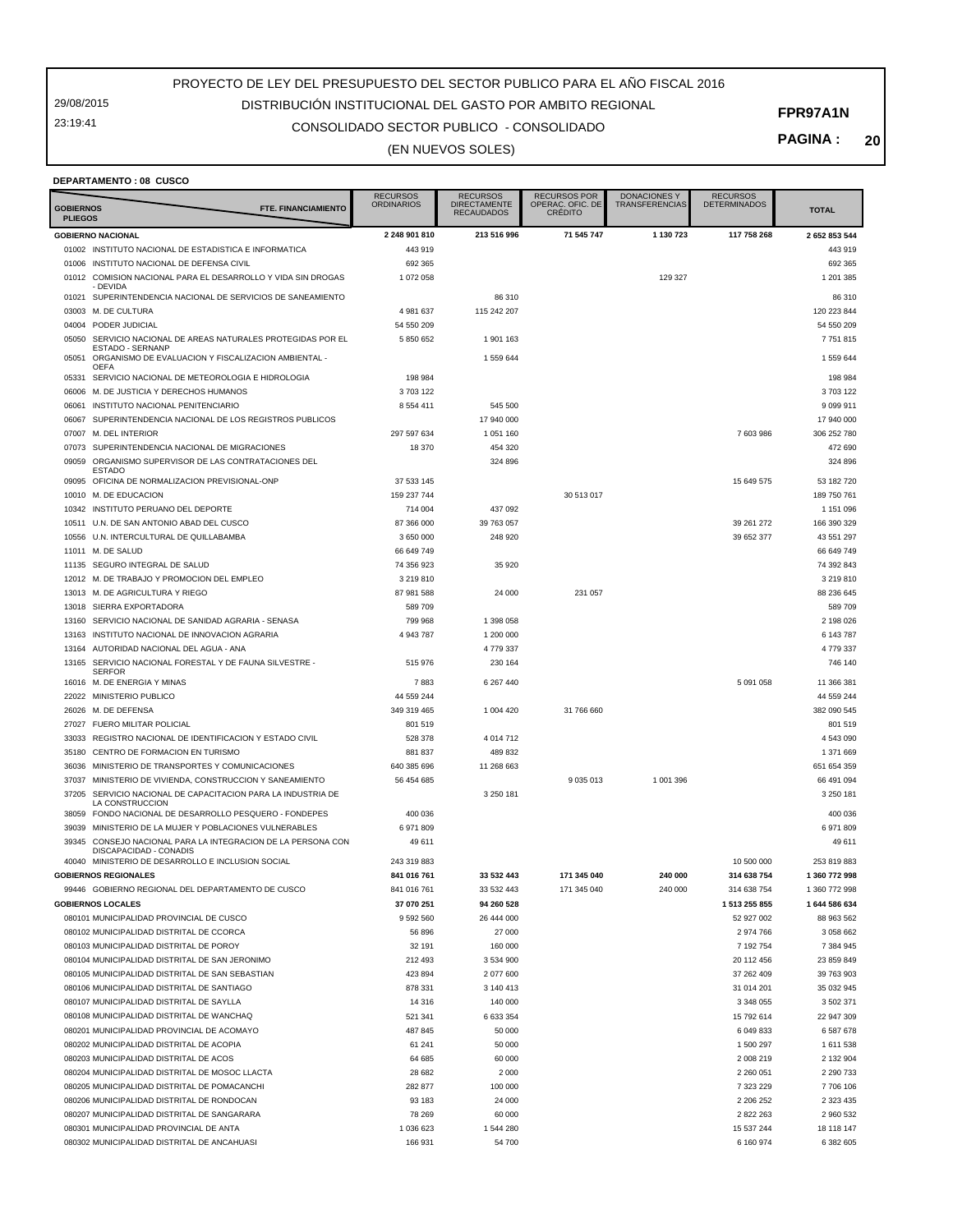29/08/2015 23:19:41

## CONSOLIDADO SECTOR PUBLICO - CONSOLIDADO DISTRIBUCIÓN INSTITUCIONAL DEL GASTO POR AMBITO REGIONAL

(EN NUEVOS SOLES)

**PAGINA : 21**

#### **DEPARTAMENTO : 08 CUSCO**

| FTE. FINANCIAMIENTO<br><b>GOBIERNOS</b><br><b>PLIEGOS</b>                                   | <b>RECURSOS</b><br><b>ORDINARIOS</b> | <b>RECURSOS</b><br><b>DIRECTAMENTE</b><br><b>RECAUDADOS</b> | <b>RECURSOS POR</b><br>OPERAC. OFIC. DE<br><b>CRÉDITO</b> | <b>DONACIONES Y</b><br>TRANSFERENCIAS | <b>RECURSOS</b><br><b>DETERMINADOS</b> | <b>TOTAL</b>            |
|---------------------------------------------------------------------------------------------|--------------------------------------|-------------------------------------------------------------|-----------------------------------------------------------|---------------------------------------|----------------------------------------|-------------------------|
| <b>GOBIERNOS LOCALES</b>                                                                    | 37 070 251                           | 94 260 528                                                  |                                                           |                                       | 1 513 255 855                          | 1644 586 634            |
| 080303 MUNICIPALIDAD DISTRITAL DE CACHIMAYO                                                 | 33 392                               | 78 450                                                      |                                                           |                                       | 1842176                                | 1954018                 |
| 080304 MUNICIPALIDAD DISTRITAL DE CHINCHAYPUJIO                                             | 122 721                              | 24 000                                                      |                                                           |                                       | 3 975 478                              | 4 122 199               |
| 080305 MUNICIPALIDAD DISTRITAL DE HUAROCONDO                                                | 121 127                              | 125 400                                                     |                                                           |                                       | 4 950 113                              | 5 196 640               |
| 080306 MUNICIPALIDAD DISTRITAL DE LIMATAMBO                                                 | 165 588                              | 200 000                                                     |                                                           |                                       | 10 249 774                             | 10 615 362              |
| 080307 MUNICIPALIDAD DISTRITAL DE MOLLEPATA                                                 | 69 369                               | 500 000                                                     |                                                           |                                       | 2 272 281                              | 2 841 650               |
| 080308 MUNICIPALIDAD DISTRITAL DE PUCYURA                                                   | 50 707                               | 145 500                                                     |                                                           |                                       | 3 104 266                              | 3 300 473               |
| 080309 MUNICIPALIDAD DISTRITAL DE ZURITE<br>080401 MUNICIPALIDAD PROVINCIAL DE CALCA        | 80 705<br>1 207 046                  | 30 000<br>1 923 724                                         |                                                           |                                       | 2 675 565<br>18 915 577                | 2 786 270<br>22 046 347 |
| 080402 MUNICIPALIDAD DISTRITAL DE COYA                                                      | 65 506                               | 300 000                                                     |                                                           |                                       | 3 461 443                              | 3 826 949               |
| 080403 MUNICIPALIDAD DISTRITAL DE LAMAY                                                     | 110869                               | 175 000                                                     |                                                           |                                       | 4 481 834                              | 4 767 703               |
| 080404 MUNICIPALIDAD DISTRITAL DE LARES                                                     | 198 338                              | 262 000                                                     |                                                           |                                       | 7 144 106                              | 7 604 444               |
| 080405 MUNICIPALIDAD DISTRITAL DE PISAC                                                     | 157 787                              | 2 156 479                                                   |                                                           |                                       | 7 939 297                              | 10 253 563              |
| 080406 MUNICIPALIDAD DISTRITAL DE SAN SALVADOR                                              | 98 4 68                              | 400 000                                                     |                                                           |                                       | 5 267 691                              | 5766159                 |
| 080407 MUNICIPALIDAD DISTRITAL DE TARAY                                                     | 79 670                               | 83 287                                                      |                                                           |                                       | 4 901 155                              | 5 0 64 1 12             |
| 080408 MUNICIPALIDAD DISTRITAL DE YANATILE                                                  | 177 458                              | 70 700                                                      |                                                           |                                       | 12 139 628                             | 12 387 786              |
| 080501 MUNICIPALIDAD PROVINCIAL DE CANAS - YANAOCA                                          | 719 168                              | 100 000                                                     |                                                           |                                       | 11 544 666                             | 12 363 834              |
| 080502 MUNICIPALIDAD DISTRITAL DE CHECCA                                                    | 124 263                              | 15 000                                                      |                                                           |                                       | 6 865 255                              | 7 004 518               |
| 080503 MUNICIPALIDAD DISTRITAL DE KUNTURKANKI                                               | 118 864                              | 70 000                                                      |                                                           |                                       | 5 942 682                              | 6 131 546               |
| 080504 MUNICIPALIDAD DISTRITAL DE LANGUI                                                    | 65 193                               | 60 000                                                      |                                                           |                                       | 2 329 678                              | 2 454 871               |
| 080505 MUNICIPALIDAD DISTRITAL DE LAYO                                                      | 124 019                              | 70 000                                                      |                                                           |                                       | 5 891 098                              | 6 085 117               |
| 080506 MUNICIPALIDAD DISTRITAL DE PAMPAMARCA                                                | 45 798                               | 25 000                                                      |                                                           |                                       | 1 955 106                              | 2 0 2 5 9 0 4           |
| 080507 MUNICIPALIDAD DISTRITAL DE QUEHUE                                                    | 62 226                               | 25 000                                                      |                                                           |                                       | 3791844                                | 3879070                 |
| 080508 MUNICIPALIDAD DISTRITAL DE TUPAC AMARU                                               | 70 431                               | 30 000                                                      |                                                           |                                       | 3 181 453                              | 3 281 884               |
| 080601 MUNICIPALIDAD PROVINCIAL DE CANCHIS -SICUANI                                         | 2 3 2 4 0 9 2                        | 2 500 000                                                   |                                                           |                                       | 36 118 803                             | 40 942 895              |
| 080602 MUNICIPALIDAD DISTRITAL DE CHECACUPE                                                 | 77 316                               | 42 000                                                      |                                                           |                                       | 4 0 59 1 99                            | 4 178 515               |
| 080603 MUNICIPALIDAD DISTRITAL DE COMBAPATA                                                 | 102 572                              | 160 000                                                     |                                                           |                                       | 3 645 395                              | 3 907 967               |
| 080604 MUNICIPALIDAD DISTRITAL DE MARANGANI<br>080605 MUNICIPALIDAD DISTRITAL DE PITUMARCA  | 204 512<br>141 943                   | 156 000<br>50 000                                           |                                                           |                                       | 9 018 224<br>6 535 870                 | 9 378 736<br>6727813    |
| 080606 MUNICIPALIDAD DISTRITAL DE SAN PABLO                                                 | 131 689                              | 24 000                                                      |                                                           |                                       | 4 156 816                              | 4 312 505               |
| 080607 MUNICIPALIDAD DISTRITAL DE SAN PEDRO                                                 | 48 019                               | 750 000                                                     |                                                           |                                       | 2 199 624                              | 2 997 643               |
| 080608 MUNICIPALIDAD DISTRITAL DE TINTA                                                     | 92 113                               | 18 100                                                      |                                                           |                                       | 3728520                                | 3 838 733               |
| 080701 MUNICIPALIDAD PROVINCIAL DE CHUMBIVILCAS -SANTO TOMAS                                | 1 439 436                            | 150 000                                                     |                                                           |                                       | 29 432 245                             | 31 021 681              |
| 080702 MUNICIPALIDAD DISTRITAL DE CAPACMARCA                                                | 110 325                              | 348 877                                                     |                                                           |                                       | 5 321 359                              | 5 780 561               |
| 080703 MUNICIPALIDAD DISTRITAL DE CHAMACA                                                   | 139 284                              | 75 600                                                      |                                                           |                                       | 9 2 3 1 3 5 3                          | 9 446 237               |
| 080704 MUNICIPALIDAD DISTRITAL DE COLQUEMARCA                                               | 197 347                              | 60 000                                                      |                                                           |                                       | 7 522 647                              | 7 779 994               |
| 080705 MUNICIPALIDAD DISTRITAL DE LIVITACA                                                  | 207 835                              | 354 600                                                     |                                                           |                                       | 14 468 618                             | 15 031 053              |
| 080706 MUNICIPALIDAD DISTRITAL DE LLUSCO                                                    | 127 035                              | 150 000                                                     |                                                           |                                       | 7 823 713                              | 8 100 748               |
| 080707 MUNICIPALIDAD DISTRITAL DE QUIÑOTA                                                   | 84 147                               | 20 000                                                      |                                                           |                                       | 4 659 181                              | 4 763 328               |
| 080708 MUNICIPALIDAD DISTRITAL DE VELILLE                                                   | 155 729                              | 83 080                                                      |                                                           |                                       | 8 900 567                              | 9 139 376               |
| 080801 MUNICIPALIDAD PROVINCIAL DE ESPINAR                                                  | 1 433 293                            | 4 800 000                                                   |                                                           |                                       | 54 223 403                             | 60 456 696              |
| 080802 MUNICIPALIDAD DISTRITAL DE CONDOROMA                                                 | 61 150                               | 12 000                                                      |                                                           |                                       | 2 543 449                              | 2 616 599               |
| 080803 MUNICIPALIDAD DISTRITAL DE COPORAQUE                                                 | 268 383                              | 320,000                                                     |                                                           |                                       | 29 366 907                             | 29 955 290              |
| 080804 MUNICIPALIDAD DISTRITAL DE OCORURO                                                   | 32 774                               | 220,000                                                     |                                                           |                                       | 2 932 911                              | 3 185 685               |
| 080805 MUNICIPALIDAD DISTRITAL DE PALLPATA                                                  | 104 709                              | 49 678                                                      |                                                           |                                       | 8 8 5 9 8 0 4                          | 9 0 1 4 1 9 1           |
| 080806 MUNICIPALIDAD DISTRITAL DE PICHIGUA<br>080807 MUNICIPALIDAD DISTRITAL DE SUYCKUTAMBO | 98 644<br>64 250                     | 50 000<br>13 000                                            |                                                           |                                       | 6 237 856<br>4 233 897                 | 6 386 500<br>4 311 147  |
| 080808 MUNICIPALIDAD DISTRITAL DE ALTO PICHIGUA                                             | 90 381                               | 250 000                                                     |                                                           |                                       | 5 480 201                              | 5 820 582               |
| 080901 MUNICIPALIDAD PROVINCIAL DE LA CONVENCION -SANTA ANA                                 | 1963623                              | 2 831 945                                                   |                                                           |                                       | 63 425 521                             | 68 221 089              |
| 080902 MUNICIPALIDAD DISTRITAL DE ECHARATE                                                  | 1 005 592                            | 1 559 035                                                   |                                                           |                                       | 297 677 695                            | 300 242 322             |
| 080903 MUNICIPALIDAD DISTRITAL DE HUAYOPATA                                                 | 151 567                              | 190 761                                                     |                                                           |                                       | 11 428 883                             | 11 771 211              |
| 080904 MUNICIPALIDAD DISTRITAL DE MARANURA                                                  | 137 557                              | 92 5 20                                                     |                                                           |                                       | 21 763 204                             | 21 993 281              |
| 080905 MUNICIPALIDAD DISTRITAL DE OCOBAMBA                                                  | 143 985                              | 60 000                                                      |                                                           |                                       | 23 466 146                             | 23 670 131              |
| 080906 MUNICIPALIDAD DISTRITAL DE QUELLOUNO                                                 | 197 935                              | 160 000                                                     |                                                           |                                       | 59 758 910                             | 60 116 845              |
| 080907 MUNICIPALIDAD DISTRITAL DE QUIMBIRI                                                  | 357 654                              | 500 000                                                     |                                                           |                                       | 58 957 553                             | 59 815 207              |
| 080908 MUNICIPALIDAD DISTRITAL DE SANTA TERESA                                              | 156 471                              | 248 189                                                     |                                                           |                                       | 23 460 419                             | 23 865 079              |
| 080909 MUNICIPALIDAD DISTRITAL DE VILCABAMBA                                                |                                      | 30 000                                                      |                                                           |                                       | 49 999 417                             | 50 029 417              |
| 080910 MUNICIPALIDAD DISTRITAL DE PICHARI                                                   | 358 546                              | 709 366                                                     |                                                           |                                       | 61 863 625                             | 62 931 537              |
| 080911 MUNICIPALIDAD DISTRITAL DE INKAWASI                                                  |                                      |                                                             |                                                           |                                       | 10 846 593                             | 10 846 593              |
| 080912 MUNICIPALIDAD DISTRITAL DE VILLA VIRGEN                                              |                                      |                                                             |                                                           |                                       | 3777559                                | 3777559                 |
| 081001 MUNICIPALIDAD PROVINCIAL DE PARURO                                                   | 732 752                              | 200 000                                                     |                                                           |                                       | 4 155 136                              | 5 087 888               |
| 081002 MUNICIPALIDAD DISTRITAL DE ACCHA                                                     | 90 635                               | 7 0 0 0                                                     |                                                           |                                       | 3 681 086                              | 3778721                 |
| 081003 MUNICIPALIDAD DISTRITAL DE CCAPI                                                     | 96 929                               | 19 600                                                      |                                                           |                                       | 3 507 412                              | 3 623 941               |
| 081004 MUNICIPALIDAD DISTRITAL DE COLCHA<br>081005 MUNICIPALIDAD DISTRITAL DE HUANOQUITE    | 35 097                               | 30 000                                                      |                                                           |                                       | 1 235 251                              | 1 300 348               |
|                                                                                             | 120 951                              | 50 000                                                      |                                                           |                                       | 5 014 002                              | 5 184 953               |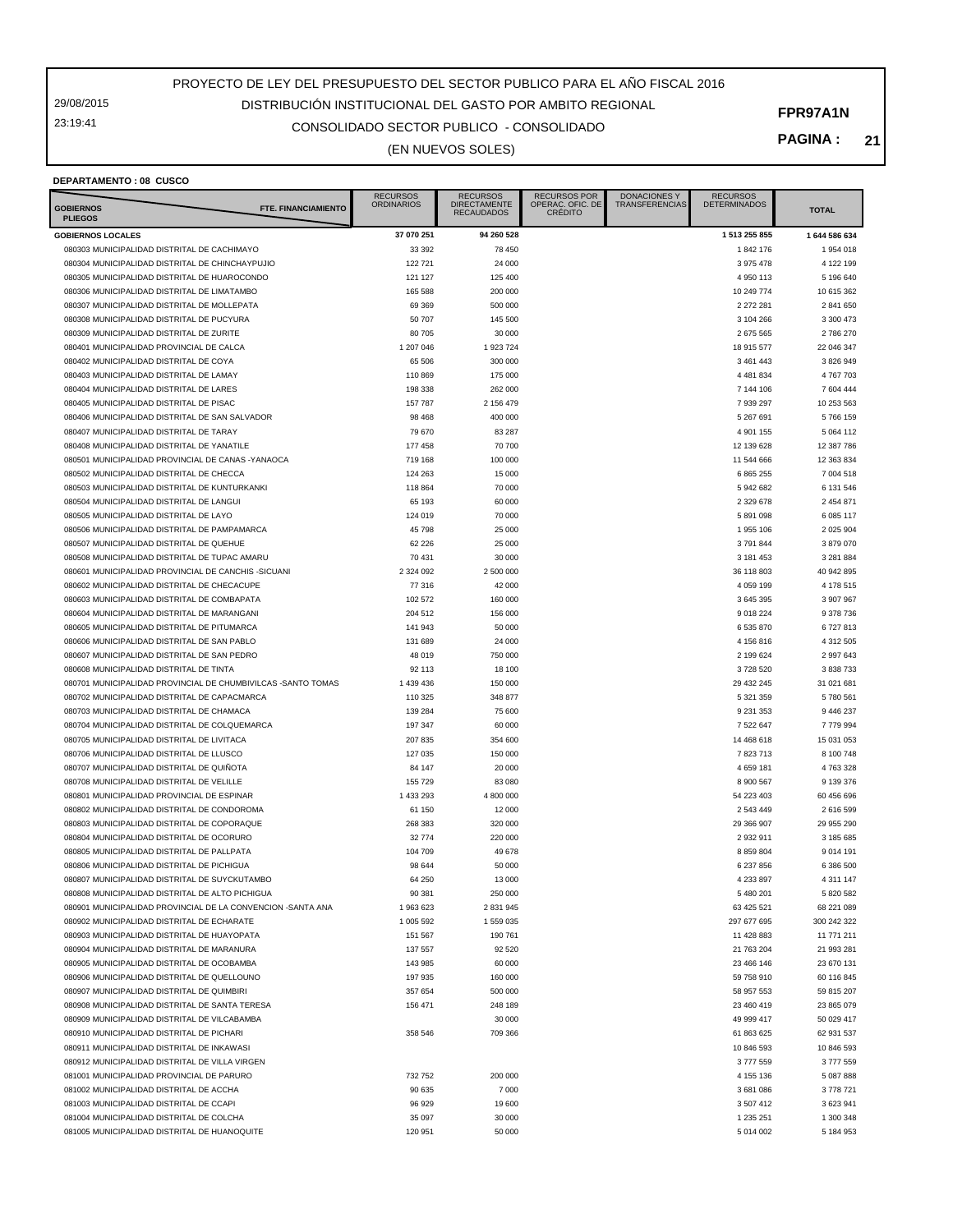29/08/2015 23:19:41

## CONSOLIDADO SECTOR PUBLICO - CONSOLIDADO DISTRIBUCIÓN INSTITUCIONAL DEL GASTO POR AMBITO REGIONAL

(EN NUEVOS SOLES)

**PAGINA : 22**

#### **DEPARTAMENTO : 08 CUSCO**

| <b>GOBIERNOS</b><br><b>FTE. FINANCIAMIENTO</b><br><b>PLIEGOS</b> | <b>RECURSOS</b><br><b>ORDINARIOS</b> | <b>RECURSOS</b><br><b>DIRECTAMENTE</b><br><b>RECAUDADOS</b> | <b>RECURSOS POR</b><br>OPERAC. OFIC. DE<br><b>CRÉDITO</b> | <b>DONACIONES Y</b><br><b>TRANSFERENCIAS</b> | <b>RECURSOS</b><br><b>DETERMINADOS</b> | <b>TOTAL</b>  |
|------------------------------------------------------------------|--------------------------------------|-------------------------------------------------------------|-----------------------------------------------------------|----------------------------------------------|----------------------------------------|---------------|
| <b>GOBIERNOS LOCALES</b>                                         | 37 070 251                           | 94 260 528                                                  |                                                           |                                              | 1 513 255 855                          | 1 644 586 634 |
| 081006 MUNICIPALIDAD DISTRITAL DE OMACHA                         | 119 050                              | 12 000                                                      |                                                           |                                              | 7 299 860                              | 7 430 910     |
| 081007 MUNICIPALIDAD DISTRITAL DE PACCARITAMBO                   | 74 350                               | 50 000                                                      |                                                           |                                              | 1882 479                               | 2 006 829     |
| 081008 MUNICIPALIDAD DISTRITAL DE PILLPINTO                      | 30 498                               | 300 000                                                     |                                                           |                                              | 1 092 006                              | 1 422 504     |
| 081009 MUNICIPALIDAD DISTRITAL DE YAURISQUE                      | 59 497                               | 37 000                                                      |                                                           |                                              | 2 129 314                              | 2 2 2 5 8 1 1 |
| 081101 MUNICIPALIDAD PROVINCIAL DE PAUCARTAMBO                   | 791 629                              | 259 000                                                     |                                                           |                                              | 14 879 280                             | 15 929 909    |
| 081102 MUNICIPALIDAD DISTRITAL DE CAICAY                         | 47 197                               | 100 000                                                     |                                                           |                                              | 2 586 042                              | 2 733 239     |
| 081103 MUNICIPALIDAD DISTRITAL DE CHALLABAMBA                    | 192 361                              | 35 000                                                      |                                                           |                                              | 11 176 313                             | 11 403 674    |
| 081104 MUNICIPALIDAD DISTRITAL DE COLQUEPATA                     | 196 958                              | 50 000                                                      |                                                           |                                              | 9 766 037                              | 10 012 995    |
| 081105 MUNICIPALIDAD DISTRITAL DE HUANCARANI                     | 132 559                              | 50,000                                                      |                                                           |                                              | 5 833 907                              | 6 016 466     |
| 081106 MUNICIPALIDAD DISTRITAL DE KOSÑIPATA                      | 79 857                               | 350 000                                                     |                                                           |                                              | 5 377 861                              | 5 807 718     |
| 081201 MUNICIPALIDAD PROVINCIAL DE QUISPICANCHI -URCOS           | 1 241 722                            | 440 000                                                     |                                                           |                                              | 10 380 815                             | 12 062 537    |
| 081202 MUNICIPALIDAD DISTRITAL DE ANDAHUAYLILLAS                 | 90 542                               | 280 000                                                     |                                                           |                                              | 3727902                                | 4 0 98 4 44   |
| 081203 MUNICIPALIDAD DISTRITAL DE CAMANTI                        | 42 067                               | 23 543                                                      |                                                           |                                              | 2 527 767                              | 2 593 377     |
| 081204 MUNICIPALIDAD DISTRITAL DE CCARHUAYO                      | 59 016                               | 32 000                                                      |                                                           |                                              | 3 3 2 9 7 9 1                          | 3 420 807     |
| 081205 MUNICIPALIDAD DISTRITAL DE CCATCA                         | 193 062                              | 10 000                                                      |                                                           |                                              | 14 272 892                             | 14 475 954    |
| 081206 MUNICIPALIDAD DISTRITAL DE CUSIPATA                       | 103868                               | 150 000                                                     |                                                           |                                              | 4 4 5 4 4 6 8                          | 4709336       |
| 081207 MUNICIPALIDAD DISTRITAL DE HUARO                          | 88 575                               | 80 000                                                      |                                                           |                                              | 3 197 025                              | 3 365 600     |
| 081208 MUNICIPALIDAD DISTRITAL DE LUCRE                          | 74 537                               | 300 000                                                     |                                                           |                                              | 3 3 18 0 27                            | 3 692 564     |
| 081209 MUNICIPALIDAD DISTRITAL DE MARCAPATA                      | 102 076                              | 250 000                                                     |                                                           |                                              | 4 810 078                              | 5 162 154     |
| 081210 MUNICIPALIDAD DISTRITAL DE OCONGATE                       | 237 321                              | 100 000                                                     |                                                           |                                              | 13 824 043                             | 14 161 364    |
| 081211 MUNICIPALIDAD DISTRITAL DE OROPESA                        | 107 254                              | 580 000                                                     |                                                           |                                              | 4 247 847                              | 4 935 101     |
| 081212 MUNICIPALIDAD DISTRITAL DE QUIQUIJANA                     | 181 137                              | 101 500                                                     |                                                           |                                              | 9 155 371                              | 9 438 008     |
| 081301 MUNICIPALIDAD PROVINCIAL DE URUBAMBA                      | 762 076                              | 5 430 907                                                   |                                                           |                                              | 17 153 352                             | 23 346 335    |
| 081302 MUNICIPALIDAD DISTRITAL DE CHINCHERO                      | 180 905                              | 850 000                                                     |                                                           |                                              | 7 939 247                              | 8 970 152     |
| 081303 MUNICIPALIDAD DISTRITAL DE HUAYLLABAMBA                   | 92 260                               | 110 000                                                     |                                                           |                                              | 3 603 029                              | 3 805 289     |
| 081304 MUNICIPALIDAD DISTRITAL DE MACHUPICCHU                    | 43 685                               | 12 126 100                                                  |                                                           |                                              | 3 618 425                              | 15 788 210    |
| 081305 MUNICIPALIDAD DISTRITAL DE MARAS                          | 148 317                              | 791 340                                                     |                                                           |                                              | 5 210 326                              | 6 149 983     |
| 081306 MUNICIPALIDAD DISTRITAL DE OLLANTAYTAMBO                  | 166849                               | 2874500                                                     |                                                           |                                              | 9 218 275                              | 12 259 624    |
| 081307 MUNICIPALIDAD DISTRITAL DE YUCAY                          | 43 683                               | 170 500                                                     |                                                           |                                              | 1 209 317                              | 1 423 500     |
| <b>TOTAL DEPARTAMENTO : 08 CUSCO</b>                             | 3 126 988 822                        | 341 309 967                                                 | 242 890 787                                               | 1 370 723                                    | 1945 652 877                           | 5 658 213 176 |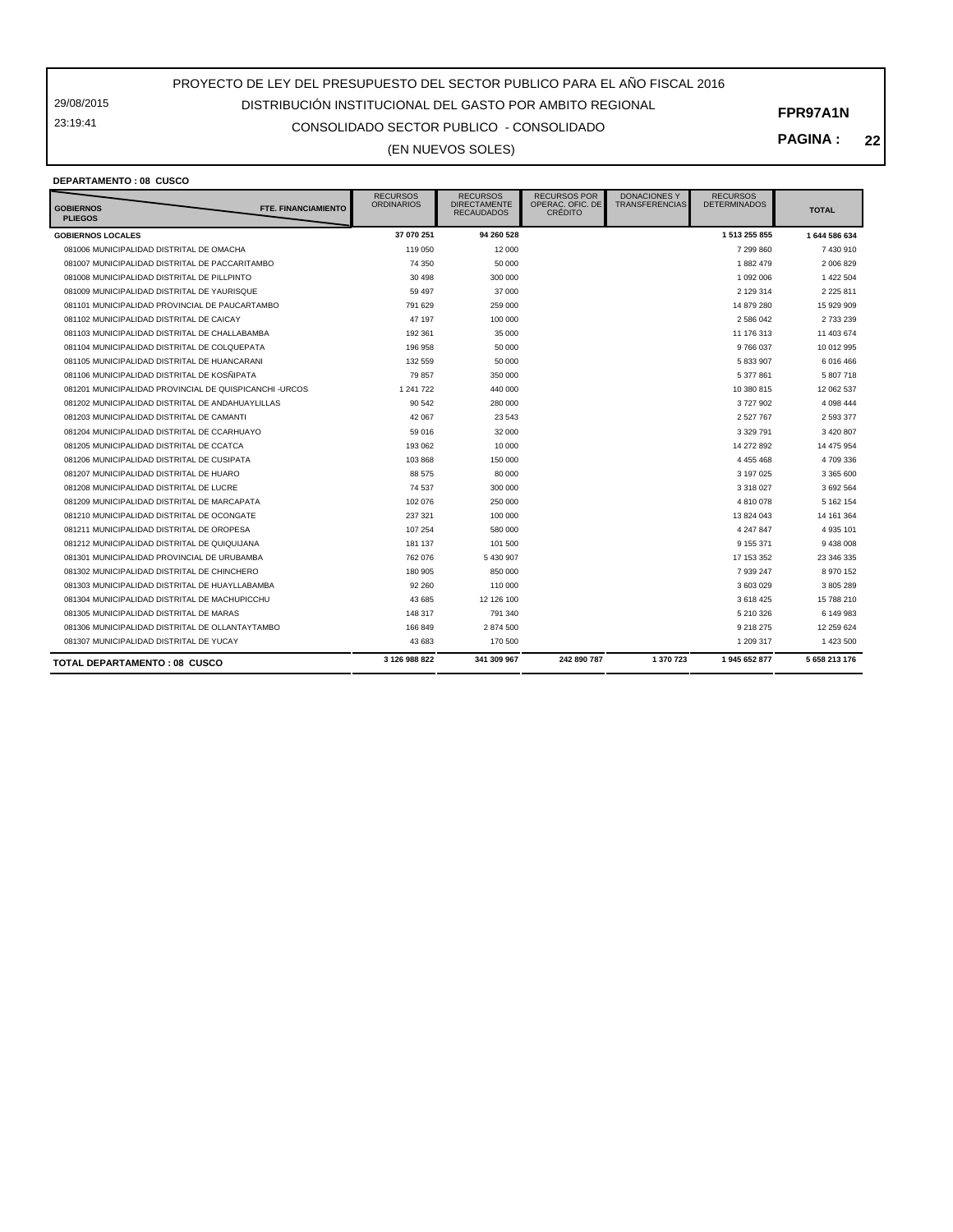29/08/2015 23:19:41

## CONSOLIDADO SECTOR PUBLICO - CONSOLIDADO DISTRIBUCIÓN INSTITUCIONAL DEL GASTO POR AMBITO REGIONAL

#### **PAGINA : 23**

#### (EN NUEVOS SOLES)

#### **DEPARTAMENTO : 09 HUANCAVELICA**

| <b>GOBIERNOS</b><br><b>PLIEGOS</b> | FTE. FINANCIAMIENTO                                                              | <b>RECURSOS</b><br><b>ORDINARIOS</b> | <b>RECURSOS</b><br><b>DIRECTAMENTE</b><br><b>RECAUDADOS</b> | <b>RECURSOS POR</b><br>OPERAÇ. OFIC. DE<br><b>CRÉDITO</b> | <b>DONACIONES Y</b><br><b>TRANSFERENCIAS</b> | <b>RECURSOS</b><br><b>DETERMINADOS</b> | <b>TOTAL</b>  |
|------------------------------------|----------------------------------------------------------------------------------|--------------------------------------|-------------------------------------------------------------|-----------------------------------------------------------|----------------------------------------------|----------------------------------------|---------------|
|                                    | <b>GOBIERNO NACIONAL</b>                                                         | 695 763 248                          | 20 344 524                                                  | 28 105 754                                                |                                              | 61 843 485                             | 806 057 011   |
|                                    | 01002 INSTITUTO NACIONAL DE ESTADISTICA E INFORMATICA                            | 262 455                              |                                                             |                                                           |                                              |                                        | 262 455       |
|                                    | 01006 INSTITUTO NACIONAL DE DEFENSA CIVIL                                        | 365 471                              |                                                             |                                                           |                                              |                                        | 365 471       |
|                                    | 03003 M. DE CULTURA                                                              | 174 420                              |                                                             |                                                           |                                              |                                        | 174 420       |
|                                    | 04004 PODER JUDICIAL                                                             | 18 261 923                           |                                                             |                                                           |                                              |                                        | 18 261 923    |
| 05051                              | ORGANISMO DE EVALUACION Y FISCALIZACION AMBIENTAL -                              |                                      | 582 510                                                     |                                                           |                                              |                                        | 582 510       |
|                                    | OEFA<br>06006 M. DE JUSTICIA Y DERECHOS HUMANOS                                  | 859 827                              |                                                             |                                                           |                                              |                                        | 859 827       |
| 06061                              | INSTITUTO NACIONAL PENITENCIARIO                                                 | 408 764                              | 26 680                                                      |                                                           |                                              |                                        | 435 444       |
| 07007                              | M. DEL INTERIOR                                                                  | 44 440 055                           | 32 000                                                      |                                                           |                                              | 29 515 916                             | 73 987 971    |
| 09059                              | ORGANISMO SUPERVISOR DE LAS CONTRATACIONES DEL                                   |                                      | 323 667                                                     |                                                           |                                              |                                        | 323 667       |
|                                    | <b>ESTADO</b>                                                                    |                                      |                                                             |                                                           |                                              |                                        |               |
|                                    | 09095 OFICINA DE NORMALIZACION PREVISIONAL-ONP                                   | 10 841 718                           |                                                             |                                                           |                                              | 10 152 473                             | 20 994 191    |
|                                    | 10010 M. DE EDUCACION                                                            | 93 682 713                           |                                                             | 5 172 172                                                 |                                              |                                        | 98 854 885    |
|                                    | 10342 INSTITUTO PERUANO DEL DEPORTE                                              | 221 922                              | 156 502                                                     |                                                           |                                              |                                        | 378 424       |
|                                    | 10537 U.N. DE HUANCAVELICA                                                       | 23 046 928                           | 5 800 000                                                   |                                                           |                                              | 4 939 382                              | 33 786 310    |
|                                    | 11011 M. DE SALUD                                                                | 24 393 961                           |                                                             |                                                           |                                              |                                        | 24 393 961    |
|                                    | 11135 SEGURO INTEGRAL DE SALUD                                                   | 58 452 399                           | 19 386                                                      |                                                           |                                              |                                        | 58 471 785    |
|                                    | 12012 M. DE TRABAJO Y PROMOCION DEL EMPLEO                                       | 1 1 1 9 1 4 9                        |                                                             |                                                           |                                              |                                        | 1 119 149     |
|                                    | 13013 M. DE AGRICULTURA Y RIEGO                                                  | 6 393 575                            | 24 000                                                      | 10718258                                                  |                                              |                                        | 17 135 833    |
|                                    | 13018 SIERRA EXPORTADORA                                                         | 538 612                              |                                                             |                                                           |                                              |                                        | 538 612       |
| 13160                              | SERVICIO NACIONAL DE SANIDAD AGRARIA - SENASA                                    | 1 392 368                            | 1 100 372                                                   |                                                           |                                              |                                        | 2 492 740     |
| 13163                              | INSTITUTO NACIONAL DE INNOVACION AGRARIA                                         | 95 000                               |                                                             |                                                           |                                              |                                        | 95 000        |
|                                    | 13164 AUTORIDAD NACIONAL DEL AGUA - ANA                                          |                                      | 719412                                                      |                                                           |                                              |                                        | 719 412       |
|                                    | 16016 M. DE ENERGIA Y MINAS                                                      | 103 970                              | 6 925 179                                                   | 1 033 476                                                 |                                              | 6 235 714                              | 14 298 339    |
|                                    | 22022 MINISTERIO PUBLICO                                                         | 24 967 431                           | 58 898                                                      |                                                           |                                              |                                        | 25 026 329    |
|                                    | 26026 M. DE DEFENSA                                                              | 2838397                              |                                                             | 3 985 847                                                 |                                              |                                        | 6 824 244     |
| 33033                              | REGISTRO NACIONAL DE IDENTIFICACION Y ESTADO CIVIL                               | 434 760                              | 1 690 814                                                   |                                                           |                                              |                                        | 2 125 574     |
| 36036                              | MINISTERIO DE TRANSPORTES Y COMUNICACIONES                                       | 201 022 907                          | 2 478 341                                                   |                                                           |                                              |                                        | 203 501 248   |
| 37037                              | MINISTERIO DE VIVIENDA, CONSTRUCCION Y SANEAMIENTO                               | 17 358 563                           |                                                             | 7 196 001                                                 |                                              |                                        | 24 554 564    |
|                                    | 37205 SERVICIO NACIONAL DE CAPACITACION PARA LA INDUSTRIA DE                     |                                      | 406 763                                                     |                                                           |                                              |                                        | 406 763       |
|                                    | LA CONSTRUCCION                                                                  |                                      |                                                             |                                                           |                                              |                                        |               |
| 38059                              | FONDO NACIONAL DE DESARROLLO PESQUERO - FONDEPES                                 | 107 116                              |                                                             |                                                           |                                              |                                        | 107 116       |
| 39039                              | MINISTERIO DE LA MUJER Y POBLACIONES VULNERABLES                                 | 239 670                              |                                                             |                                                           |                                              |                                        | 239 670       |
| 39345                              | CONSEJO NACIONAL PARA LA INTEGRACION DE LA PERSONA CON<br>DISCAPACIDAD - CONADIS | 47 596                               |                                                             |                                                           |                                              |                                        | 47 596        |
|                                    | 40040 MINISTERIO DE DESARROLLO E INCLUSION SOCIAL                                | 163 691 578                          |                                                             |                                                           |                                              | 11 000 000                             | 174 691 578   |
|                                    | <b>GOBIERNOS REGIONALES</b>                                                      | 574 686 880                          | 6958916                                                     |                                                           |                                              | 31 110 373                             | 612 756 169   |
|                                    | 99447 GOBIERNO REGIONAL DEL DEPARTAMENTO DE HUANCAVELICA                         | 572 995 880                          | 6 649 916                                                   |                                                           |                                              | 31 110 373                             | 610 756 169   |
|                                    | 99449 GOBIERNO REGIONAL DEL DEPARTAMENTO DE ICA                                  | 1691000                              | 309 000                                                     |                                                           |                                              |                                        | 2 000 000     |
|                                    | <b>GOBIERNOS LOCALES</b>                                                         | 18 323 556                           | 8 542 011                                                   |                                                           |                                              | 235 457 111                            | 262 322 678   |
|                                    | 090101 MUNICIPALIDAD PROVINCIAL DE HUANCAVELICA                                  | 4 4 8 4 0 2 6                        | 2 700 000                                                   |                                                           |                                              | 22 744 269                             | 29 928 295    |
|                                    | 090102 MUNICIPALIDAD DISTRITAL DE ACOBAMBILLA                                    | 122 280                              | 3600                                                        |                                                           |                                              | 2 167 278                              | 2 2 9 3 1 5 8 |
|                                    | 090103 MUNICIPALIDAD DISTRITAL DE ACORIA                                         | 540 382                              |                                                             |                                                           |                                              | 15 335 671                             | 15 876 053    |
|                                    | 090104 MUNICIPALIDAD DISTRITAL DE CONAYCA                                        | 26 488                               | 30 000                                                      |                                                           |                                              | 609 308                                | 665 796       |
|                                    | 090105 MUNICIPALIDAD DISTRITAL DE CUENCA                                         | 67 868                               | 74 070                                                      |                                                           |                                              | 932 850                                | 1074788       |
|                                    | 090106 MUNICIPALIDAD DISTRITAL DE HUACHOCOLPA                                    |                                      |                                                             |                                                           |                                              |                                        |               |
|                                    |                                                                                  | 81 259                               | 11 000                                                      |                                                           |                                              | 1 501 017                              | 1 593 276     |
|                                    | 090107 MUNICIPALIDAD DISTRITAL DE HUAYLLAHUARA                                   | 28 25 3                              | 10 000                                                      |                                                           |                                              | 502 926                                | 541 179       |
|                                    | 090108 MUNICIPALIDAD DISTRITAL DE IZCUCHACA                                      | 22 4 23                              | 16834                                                       |                                                           |                                              | 485 302                                | 524 559       |
|                                    | 090109 MUNICIPALIDAD DISTRITAL DE LARIA                                          | 64 411                               | 3 0 0 0                                                     |                                                           |                                              | 679 535                                | 746 946       |
|                                    | 090110 MUNICIPALIDAD DISTRITAL DE MANTA                                          | 43 538                               | 110 700                                                     |                                                           |                                              | 930 614                                | 1 084 852     |
|                                    | 090111 MUNICIPALIDAD DISTRITAL DE MARISCAL CACERES                               | 10 396                               | 30 000                                                      |                                                           |                                              | 1 663 074                              | 1703 470      |
|                                    | 090112 MUNICIPALIDAD DISTRITAL DE MOYA                                           | 44 174                               | 19 956                                                      |                                                           |                                              | 1 067 392                              | 1 131 522     |
|                                    | 090113 MUNICIPALIDAD DISTRITAL DE NUEVO OCCORO                                   | 51 181                               | 17 000                                                      |                                                           |                                              | 1 224 918                              | 1 293 099     |
|                                    | 090114 MUNICIPALIDAD DISTRITAL DE PALCA                                          | 81 199                               | 95 000                                                      |                                                           |                                              | 1 332 670                              | 1 508 869     |
|                                    | 090115 MUNICIPALIDAD DISTRITAL DE PILCHACA                                       | 20 20 5                              | 2 3 0 0                                                     |                                                           |                                              | 452 049                                | 474 554       |
|                                    | 090116 MUNICIPALIDAD DISTRITAL DE VILCA                                          | 76 501                               | 15 000                                                      |                                                           |                                              | 1 453 226                              | 1 544 727     |
|                                    | 090117 MUNICIPALIDAD DISTRITAL DE YAULI                                          | 611 001                              | 163 100                                                     |                                                           |                                              | 12 611 860                             | 13 385 961    |
|                                    | 090118 MUNICIPALIDAD DISTRITAL DE ASCENSION                                      | 190 639                              | 326 000                                                     |                                                           |                                              | 2 880 411                              | 3 397 050     |
|                                    | 090119 MUNICIPALIDAD DISTRITAL DE HUANDO                                         | 190 660                              | 30 000                                                      |                                                           |                                              | 2 913 724                              | 3 134 384     |
|                                    | 090201 MUNICIPALIDAD PROVINCIAL DE ACOBAMBA                                      | 1 221 085                            | 160 000                                                     |                                                           |                                              | 9 9 5 4 4 5 2                          | 11 336 537    |
|                                    | 090202 MUNICIPALIDAD DISTRITAL DE ANDABAMBA                                      | 77 683                               |                                                             |                                                           |                                              | 1963088                                | 2 040 771     |
|                                    | 090203 MUNICIPALIDAD DISTRITAL DE ANTA                                           | 143 197                              | 24 802                                                      |                                                           |                                              | 3 3 3 7 3 1                            | 3 503 730     |
|                                    | 090204 MUNICIPALIDAD DISTRITAL DE CAJA                                           | 60 255                               | 5 0 0 0                                                     |                                                           |                                              | 1 102 397                              | 1 167 652     |
|                                    | 090205 MUNICIPALIDAD DISTRITAL DE MARCAS                                         | 47 100                               | 8 0 0 0                                                     |                                                           |                                              | 1 038 771                              | 1 093 871     |
|                                    | 090206 MUNICIPALIDAD DISTRITAL DE PAUCARA                                        | 450 885                              | 75 550                                                      |                                                           |                                              | 10 774 735                             | 11 301 170    |
|                                    | 090207 MUNICIPALIDAD DISTRITAL DE POMACOCHA                                      | 105 599                              | 26 400                                                      |                                                           |                                              | 1 386 217                              | 1518216       |
|                                    | 090208 MUNICIPALIDAD DISTRITAL DE ROSARIO                                        | 154 337                              | 5 0 0 0                                                     |                                                           |                                              | 2 5 6 4 2 8 9                          | 2 723 626     |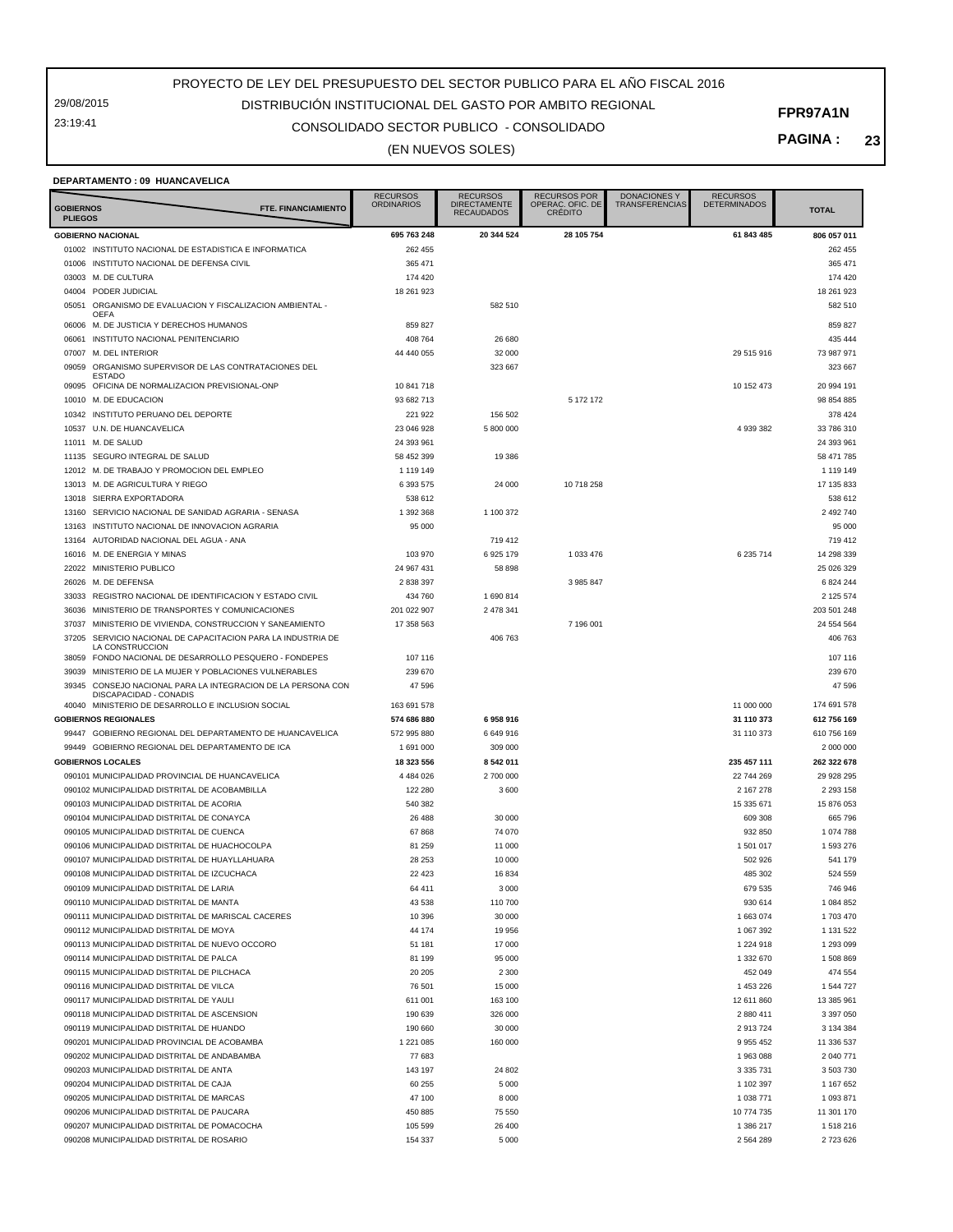29/08/2015 23:19:41

## CONSOLIDADO SECTOR PUBLICO - CONSOLIDADO DISTRIBUCIÓN INSTITUCIONAL DEL GASTO POR AMBITO REGIONAL

**PAGINA : 24**

#### (EN NUEVOS SOLES)

#### **DEPARTAMENTO : 09 HUANCAVELICA**

| FTE. FINANCIAMIENTO<br><b>GOBIERNOS</b><br><b>PLIEGOS</b>                                 | <b>RECURSOS</b><br><b>ORDINARIOS</b> | <b>RECURSOS</b><br><b>DIRECTAMENTE</b><br><b>RECAUDADOS</b> | <b>RECURSOS POR</b><br>OPERAC. OFIC. DE<br><b>CRÉDITO</b> | DONACIONES Y<br><b>TRANSFERENCIAS</b> | <b>RECURSOS</b><br><b>DETERMINADOS</b> | <b>TOTAL</b>           |
|-------------------------------------------------------------------------------------------|--------------------------------------|-------------------------------------------------------------|-----------------------------------------------------------|---------------------------------------|----------------------------------------|------------------------|
| <b>GOBIERNOS LOCALES</b>                                                                  | 18 323 556                           | 8 542 011                                                   |                                                           |                                       | 235 457 111                            | 262 322 678            |
| 090301 MUNICIPALIDAD PROVINCIAL DE ANGARAES -LIRCAY                                       | 1 534 793                            | 200 000                                                     |                                                           |                                       | 12 369 749                             | 14 104 542             |
| 090302 MUNICIPALIDAD DISTRITAL DE ANCHONGA                                                | 136 503                              | 50 000                                                      |                                                           |                                       | 2 430 174                              | 2 616 677              |
| 090303 MUNICIPALIDAD DISTRITAL DE CALLANMARCA                                             | 25 723                               | 5 0 0 0                                                     |                                                           |                                       | 432 711                                | 463 434                |
| 090304 MUNICIPALIDAD DISTRITAL DE CCOCHACCASA                                             | 90 670                               | 59 000                                                      |                                                           |                                       | 1 125 432                              | 1 275 102              |
| 090305 MUNICIPALIDAD DISTRITAL DE CHINCHO<br>090306 MUNICIPALIDAD DISTRITAL DE CONGALLA   | 22 165<br>105 184                    | 5 0 0 0<br>50 000                                           |                                                           |                                       | 1 226 228<br>1 476 678                 | 1 253 393<br>1 631 862 |
| 090307 MUNICIPALIDAD DISTRITAL DE HUANCA-HUANCA                                           | 36 868                               | 49 908                                                      |                                                           |                                       | 634 990                                | 721 766                |
| 090308 MUNICIPALIDAD DISTRITAL DE HUAYLLAY GRANDE                                         | 33 652                               | 12 300                                                      |                                                           |                                       | 634 065                                | 680 017                |
| 090309 MUNICIPALIDAD DISTRITAL DE JULCAMARCA                                              | 36 737                               | 46 502                                                      |                                                           |                                       | 539 609                                | 622 848                |
| 090310 MUNICIPALIDAD DISTRITAL DE SAN ANTONIO DE ANTAPARCO                                | 15 888                               | 58 620                                                      |                                                           |                                       | 2 302 779                              | 2 377 287              |
| 090311 MUNICIPALIDAD DISTRITAL DE SANTO TOMAS DE PATA                                     | 33 313                               | 19 9 30                                                     |                                                           |                                       | 928 298                                | 981 541                |
| 090312 MUNICIPALIDAD DISTRITAL DE SECCLLA                                                 | 72 396                               | 21 000                                                      |                                                           |                                       | 1 247 380                              | 1 340 776              |
| 090401 MUNICIPALIDAD PROVINCIAL DE CASTROVIRREYNA                                         | 871 101                              | 1 131 133                                                   |                                                           |                                       | 3 0 31 7 0 5                           | 5 033 939              |
| 090402 MUNICIPALIDAD DISTRITAL DE ARMA                                                    | 26 247                               | 90 000                                                      |                                                           |                                       | 553 753                                | 670 000                |
| 090403 MUNICIPALIDAD DISTRITAL DE AURAHUA                                                 | 45 315                               | 122 000                                                     |                                                           |                                       | 816 041                                | 983 356                |
| 090404 MUNICIPALIDAD DISTRITAL DE CAPILLAS                                                | 37 927                               |                                                             |                                                           |                                       | 569 886                                | 607 813                |
| 090405 MUNICIPALIDAD DISTRITAL DE CHUPAMARCA<br>090406 MUNICIPALIDAD DISTRITAL DE COCAS   | 21 021<br>38 595                     | 31 610<br>3 0 0 0                                           |                                                           |                                       | 497 542<br>466 517                     | 550 173<br>508 112     |
| 090407 MUNICIPALIDAD DISTRITAL DE HUACHOS                                                 | 42 708                               | 71 221                                                      |                                                           |                                       | 567 055                                | 680 984                |
| 090408 MUNICIPALIDAD DISTRITAL DE HUAMATAMBO                                              | 8848                                 |                                                             |                                                           |                                       | 410 407                                | 419 255                |
| 090409 MUNICIPALIDAD DISTRITAL DE MOLLEPAMPA                                              | 42 505                               | 39 900                                                      |                                                           |                                       | 643 602                                | 726 007                |
| 090410 MUNICIPALIDAD DISTRITAL DE SAN JUAN                                                | 18 077                               | 4 9 0 0                                                     |                                                           |                                       | 419 347                                | 442 324                |
| 090411 MUNICIPALIDAD DISTRITAL DE SANTA ANA                                               | 46 970                               | 653 487                                                     |                                                           |                                       | 739 193                                | 1 439 650              |
| 090412 MUNICIPALIDAD DISTRITAL DE TANTARA                                                 | 15 930                               | 30 901                                                      |                                                           |                                       | 425 154                                | 471 985                |
| 090413 MUNICIPALIDAD DISTRITAL DE TICRAPO                                                 | 36 107                               | 17986                                                       |                                                           |                                       | 512 458                                | 566 551                |
| 090501 MUNICIPALIDAD PROVINCIAL DE CHURCAMPA                                              | 733 977                              | 170 000                                                     |                                                           |                                       | 6 010 615                              | 6914592                |
| 090502 MUNICIPALIDAD DISTRITAL DE ANCO                                                    | 115 540                              | 25 000                                                      |                                                           |                                       | 2 375 075                              | 2515615                |
| 090503 MUNICIPALIDAD DISTRITAL DE CHINCHIHUASI                                            | 66 093                               | 25 000                                                      |                                                           |                                       | 1 305 325                              | 1 396 418              |
| 090504 MUNICIPALIDAD DISTRITAL DE EL CARMEN                                               | 64 730                               | 26 800                                                      |                                                           |                                       | 1 105 376                              | 1 196 906              |
| 090505 MUNICIPALIDAD DISTRITAL DE LA MERCED<br>090506 MUNICIPALIDAD DISTRITAL DE LOCROJA  | 7581<br>112 312                      | 55 588<br>15 700                                            |                                                           |                                       | 598 415<br>1 387 103                   | 661 584<br>1 515 115   |
| 090507 MUNICIPALIDAD DISTRITAL DE PAUCARBAMBA                                             | 147 988                              | 105 000                                                     |                                                           |                                       | 2 561 610                              | 2 814 598              |
| 090508 MUNICIPALIDAD DISTRITAL DE SAN MIGUEL DE MAYOCC                                    | 23 142                               | 22 000                                                      |                                                           |                                       | 466 768                                | 511 910                |
| 090509 MUNICIPALIDAD DISTRITAL DE SAN PEDRO DE CORIS                                      | 156 668                              | 12 000                                                      |                                                           |                                       | 1762833                                | 1 931 501              |
| 090510 MUNICIPALIDAD DISTRITAL DE PACHAMARCA                                              | 81 051                               | 6 0 0 0                                                     |                                                           |                                       | 1 160 246                              | 1 247 297              |
| 090511 MUNICIPALIDAD DISTRITAL DE COSME                                                   | 92 781                               | 5 0 0 0                                                     |                                                           |                                       | 1 568 432                              | 1 666 213              |
| 090601 MUNICIPALIDAD PROVINCIAL DE HUAYTARA                                               | 779722                               | 50 000                                                      |                                                           |                                       | 2 884 867                              | 3714589                |
| 090602 MUNICIPALIDAD DISTRITAL DE AYAVI                                                   | 26 652                               | 10 000                                                      |                                                           |                                       | 869 126                                | 905 778                |
| 090603 MUNICIPALIDAD DISTRITAL DE CORDOVA                                                 | 56 867                               | 5 0 0 0                                                     |                                                           |                                       | 937 295                                | 999 162                |
| 090604 MUNICIPALIDAD DISTRITAL DE HUAYACUNDO ARMA                                         | 14 090                               |                                                             |                                                           |                                       | 403 412                                | 417 502                |
| 090605 MUNICIPALIDAD DISTRITAL DE LARAMARCA                                               | 29 077                               | 18 379                                                      |                                                           |                                       | 452 544                                | 500 000                |
| 090606 MUNICIPALIDAD DISTRITAL DE OCOYO<br>090607 MUNICIPALIDAD DISTRITAL DE PILPICHACA   | 19843<br>88 697                      | 5 0 0 0<br>50 000                                           |                                                           |                                       | 858 967<br>3 250 925                   | 883 810<br>3 389 622   |
| 090608 MUNICIPALIDAD DISTRITAL DE QUERCO                                                  | 22 689                               | 110 000                                                     |                                                           |                                       | 473 413                                | 606 102                |
| 090609 MUNICIPALIDAD DISTRITAL DE QUITO-ARMA                                              | 25 682                               | 23 24 3                                                     |                                                           |                                       | 451 075                                | 500 000                |
| 090610 MUNICIPALIDAD DISTRITAL DE SAN ANTONIO DE CUSICANCHA                               | 55 932                               | 3 0 0 0                                                     |                                                           |                                       | 605 280                                | 664 212                |
| 090611 MUNICIPALIDAD DISTRITAL DE SAN FRANCISCO DE SANGAYAICO                             | 31 036                               | 6494                                                        |                                                           |                                       | 428 919                                | 466 449                |
| 090612 MUNICIPALIDAD DISTRITAL DE SAN ISIDRO                                              | 21 234                               | 2 0 0 0                                                     |                                                           |                                       | 487 557                                | 510 791                |
| 090613 MUNICIPALIDAD DISTRITAL DE SANTIAGO DE CHOCORVOS                                   | 78 551                               | 34 800                                                      |                                                           |                                       | 1 022 053                              | 1 135 404              |
| 090614 MUNICIPALIDAD DISTRITAL DE SANTIAGO DE QUIRAHUARA                                  | 15 807                               | 26 982                                                      |                                                           |                                       | 442 803                                | 485 592                |
| 090615 MUNICIPALIDAD DISTRITAL DE SANTO DOMINGO DE CAPILLAS                               | 24 886                               | 2 4 0 0                                                     |                                                           |                                       | 470 642                                | 497 928                |
| 090616 MUNICIPALIDAD DISTRITAL DE TAMBO                                                   | 38 572                               | 19 927                                                      |                                                           |                                       | 1 511 501                              | 1 570 000              |
| 090701 MUNICIPALIDAD PROVINCIAL DE TAYACAJA -PAMPAS                                       | 1 377 180                            | 366 001                                                     |                                                           |                                       | 14 903 496                             | 16 646 677             |
| 090702 MUNICIPALIDAD DISTRITAL DE ACOSTAMBO<br>090703 MUNICIPALIDAD DISTRITAL DE ACRAQUIA | 123 947<br>120 335                   | 80 000<br>15 000                                            |                                                           |                                       | 1 801 496<br>2 2 1 5 2 9 5             | 2 005 443<br>2 350 630 |
| 090704 MUNICIPALIDAD DISTRITAL DE AHUAYCHA                                                | 105 764                              | 30 000                                                      |                                                           |                                       | 3 508 083                              | 3 643 847              |
| 090705 MUNICIPALIDAD DISTRITAL DE COLCABAMBA                                              |                                      | 200 000                                                     |                                                           |                                       | 8 662 926                              | 8 862 926              |
| 090706 MUNICIPALIDAD DISTRITAL DE DANIEL HERNANDEZ                                        | 213886                               | 130 069                                                     |                                                           |                                       | 3793307                                | 4 137 262              |
| 090707 MUNICIPALIDAD DISTRITAL DE HUACHOCOLPA                                             | 70 726                               | 10 000                                                      |                                                           |                                       | 2 704 783                              | 2785 509               |
| 090709 MUNICIPALIDAD DISTRITAL DE HUARIBAMBA                                              | 157 356                              | 4 8 0 0                                                     |                                                           |                                       | 3 295 658                              | 3 457 814              |
| 090710 MUNICIPALIDAD DISTRITAL DE NAHUIMPUQUIO                                            | 60 353                               | 31 500                                                      |                                                           |                                       | 829 540                                | 921 393                |
| 090711 MUNICIPALIDAD DISTRITAL DE PAZOS                                                   | 183 309                              | 16 000                                                      |                                                           |                                       | 2 470 845                              | 2 670 154              |
| 090713 MUNICIPALIDAD DISTRITAL DE QUISHUAR                                                | 21 559                               | 5 0 0 0                                                     |                                                           |                                       | 521 163                                | 547 722                |
| 090714 MUNICIPALIDAD DISTRITAL DE SALCABAMBA                                              | 125 844                              | 30 000                                                      |                                                           |                                       | 2 163 609                              | 2 319 453              |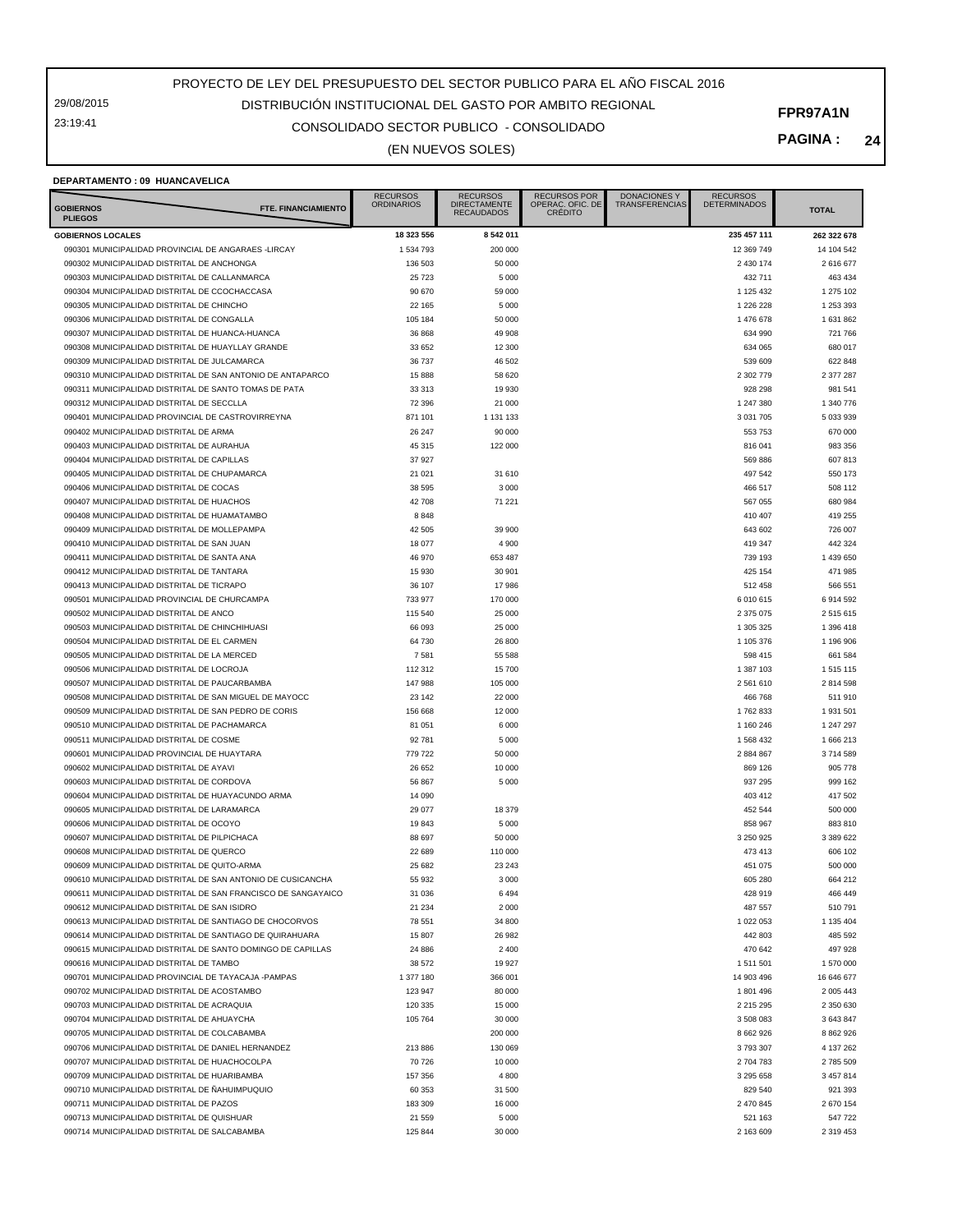29/08/2015 23:19:41

## CONSOLIDADO SECTOR PUBLICO - CONSOLIDADO DISTRIBUCIÓN INSTITUCIONAL DEL GASTO POR AMBITO REGIONAL

(EN NUEVOS SOLES)

#### **PAGINA : 25**

**FPR97A1N**

**DEPARTAMENTO : 09 HUANCAVELICA**

| <b>FTE. FINANCIAMIENTO</b><br><b>GOBIERNOS</b><br><b>PLIEGOS</b> | <b>RECURSOS</b><br><b>ORDINARIOS</b> | <b>RECURSOS</b><br><b>DIRECTAMENTE</b><br><b>RECAUDADOS</b> | <b>RECURSOS POR</b><br>OPERAC, OFIC, DE<br><b>CRÉDITO</b> | <b>DONACIONES Y</b><br><b>TRANSFERENCIAS</b> | <b>RECURSOS</b><br><b>DETERMINADOS</b> | <b>TOTAL</b> |
|------------------------------------------------------------------|--------------------------------------|-------------------------------------------------------------|-----------------------------------------------------------|----------------------------------------------|----------------------------------------|--------------|
| <b>GOBIERNOS LOCALES</b>                                         | 18 323 556                           | 8542011                                                     |                                                           |                                              | 235 457 111                            | 262 322 678  |
| 090715 MUNICIPALIDAD DISTRITAL DE SALCAHUASI                     | 106 637                              | 6 2 6 5                                                     |                                                           |                                              | 1476620                                | 1 589 522    |
| 090716 MUNICIPALIDAD DISTRITAL DE SAN MARCOS DE ROCCHAC          | 107 595                              | 3 0 0 0                                                     |                                                           |                                              | 1 317 776                              | 1 428 371    |
| 090717 MUNICIPALIDAD DISTRITAL DE SURCUBAMBA                     | 120 180                              | 30 653                                                      |                                                           |                                              | 2 360 335                              | 2 511 168    |
| 090718 MUNICIPALIDAD DISTRITAL DE TINTAY PUNCU                   | 85 417                               | 5 0 0 0                                                     |                                                           |                                              | 5 601 950                              | 5 692 367    |
| 090719 MUNICIPALIDAD DISTRITAL DE QUICHUAS                       |                                      | 2000                                                        |                                                           |                                              | 2 275 286                              | 2 277 286    |
| 090720 MUNICIPALIDAD DISTRITAL DE ANDAYMARCA                     |                                      | 5700                                                        |                                                           |                                              | 1 093 239                              | 1 098 939    |
| TOTAL DEPARTAMENTO : 09 HUANCAVELICA                             | 1 288 773 684                        | 35 845 451                                                  | 28 105 754                                                |                                              | 328 410 969                            | 1681 135 858 |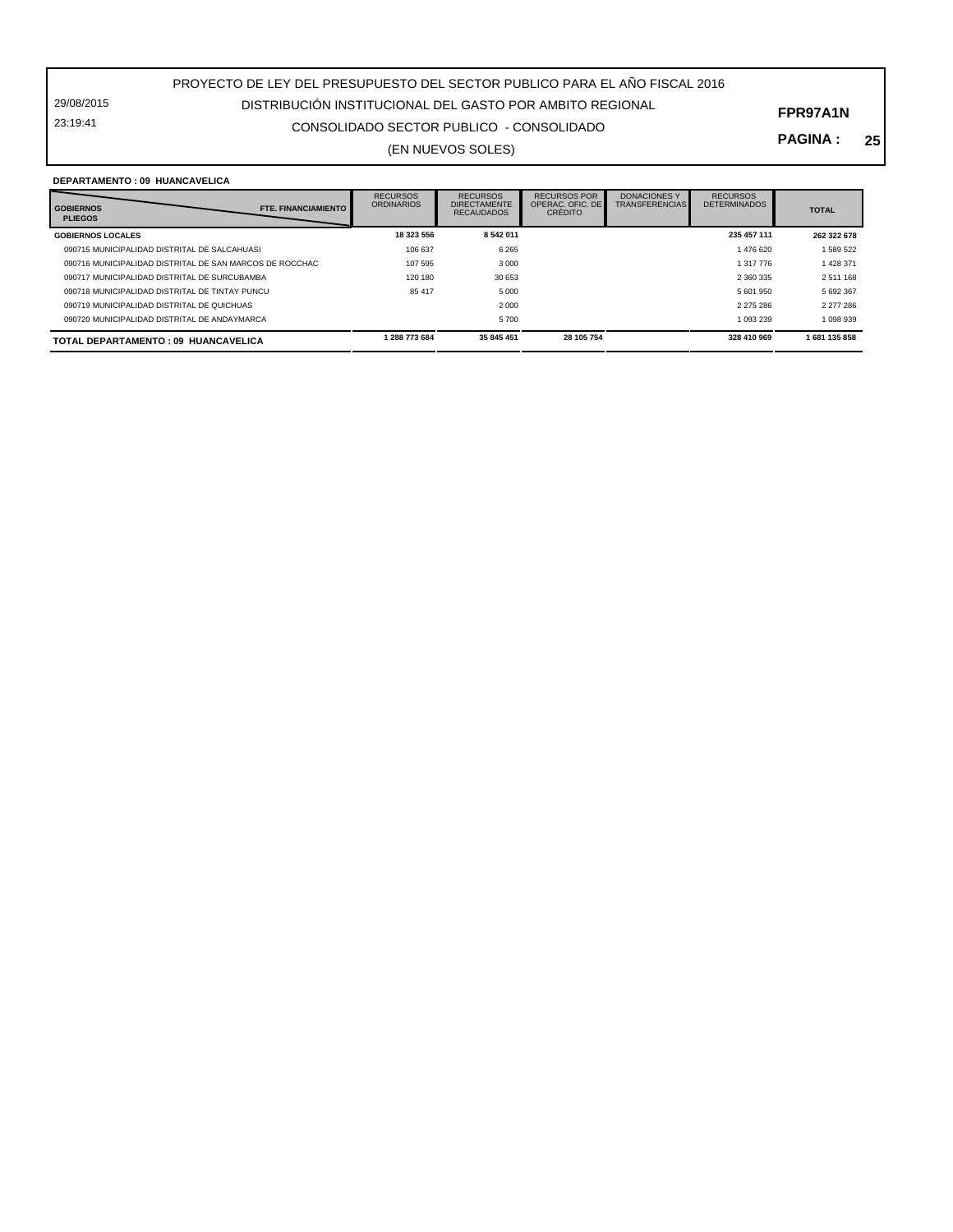29/08/2015 23:19:41

## CONSOLIDADO SECTOR PUBLICO - CONSOLIDADO DISTRIBUCIÓN INSTITUCIONAL DEL GASTO POR AMBITO REGIONAL

**PAGINA : 26**

#### (EN NUEVOS SOLES)

#### **DEPARTAMENTO : 10 HUANUCO**

| <b>GOBIERNOS</b><br><b>PLIEGOS</b> | FTE. FINANCIAMIENTO                                                              | <b>RECURSOS</b><br><b>ORDINARIOS</b> | <b>RECURSOS</b><br><b>DIRECTAMENTE</b><br><b>RECAUDADOS</b> | <b>RECURSOS POR</b><br>OPERAÇ. OFIC. DE<br><b>CREDITO</b> | <b>DONACIONES Y</b><br><b>TRANSFERENCIAS</b> | <b>RECURSOS</b><br><b>DETERMINADOS</b> | TOTAL                     |
|------------------------------------|----------------------------------------------------------------------------------|--------------------------------------|-------------------------------------------------------------|-----------------------------------------------------------|----------------------------------------------|----------------------------------------|---------------------------|
|                                    | <b>GOBIERNO NACIONAL</b>                                                         | 1 115 366 887                        | 49 038 979                                                  | 139 919 333                                               | 3 604 372                                    | 53 593 020                             | 1 361 522 591             |
|                                    | 01002 INSTITUTO NACIONAL DE ESTADISTICA E INFORMATICA                            | 285 978                              |                                                             |                                                           |                                              |                                        | 285 978                   |
|                                    | 01006 INSTITUTO NACIONAL DE DEFENSA CIVIL                                        | 486 423                              |                                                             |                                                           |                                              |                                        | 486 423                   |
|                                    | 01012 COMISION NACIONAL PARA EL DESARROLLO Y VIDA SIN DROGAS                     | 11 893 129                           |                                                             |                                                           | 712720                                       |                                        | 12 605 849                |
| 01021                              | - DEVIDA<br>SUPERINTENDENCIA NACIONAL DE SERVICIOS DE SANEAMIENTO                |                                      | 77 645                                                      |                                                           |                                              |                                        | 77 645                    |
| 03003                              | M. DE CULTURA                                                                    | 1 217 499                            |                                                             |                                                           |                                              |                                        | 1 217 499                 |
| 04004                              | PODER JUDICIAL                                                                   | 32 783 149                           |                                                             |                                                           |                                              |                                        | 32 783 149                |
| 05005                              | M. DEL AMBIENTE                                                                  | 497 932                              |                                                             | 6 049 214                                                 |                                              |                                        | 6 547 146                 |
| 05050                              | SERVICIO NACIONAL DE AREAS NATURALES PROTEGIDAS POR EL                           | 1 003 201                            | 305 107                                                     |                                                           |                                              |                                        | 1 308 308                 |
|                                    | ESTADO - SERNANP                                                                 |                                      |                                                             |                                                           |                                              |                                        |                           |
| 05051                              | ORGANISMO DE EVALUACION Y FISCALIZACION AMBIENTAL -<br>OEFA                      |                                      | 519910                                                      |                                                           |                                              |                                        | 519 910                   |
| 05055                              | INSTITUTO DE INVESTIGACIONES DE LA AMAZONIA PERUANA                              | 45 249                               | 18 600                                                      |                                                           |                                              | 228 138                                | 291 987                   |
| 05331                              | SERVICIO NACIONAL DE METEOROLOGIA E HIDROLOGIA                                   | 173 659                              |                                                             |                                                           |                                              |                                        | 173 659                   |
| 06006                              | M. DE JUSTICIA Y DERECHOS HUMANOS                                                | 3 0 1 5 1 6 9                        |                                                             |                                                           |                                              |                                        | 3 015 169                 |
| 06061                              | INSTITUTO NACIONAL PENITENCIARIO                                                 | 7742532                              | 515 760                                                     |                                                           |                                              |                                        | 8 258 292                 |
| 07007                              | M. DEL INTERIOR                                                                  | 59 118 064                           | 37 000                                                      |                                                           |                                              | 7 736 702                              | 66 891 766                |
| 09057                              | SUPERINTENDENCIA NACIONAL DE ADUANAS Y DE<br>ADMINISTRACION TRIBUTARIA           |                                      | 430 139                                                     |                                                           |                                              |                                        | 430 139                   |
| 09059                              | ORGANISMO SUPERVISOR DE LAS CONTRATACIONES DEL                                   |                                      | 321 457                                                     |                                                           |                                              |                                        | 321 457                   |
|                                    | <b>ESTADO</b>                                                                    |                                      |                                                             |                                                           |                                              |                                        |                           |
| 09095<br>10010                     | OFICINA DE NORMALIZACION PREVISIONAL-ONP<br>M. DE EDUCACION                      | 26 694 478<br>120 844 106            |                                                             |                                                           | 2 891 652                                    | 19 236 098                             | 45 930 576<br>168 327 696 |
| 10342                              | INSTITUTO PERUANO DEL DEPORTE                                                    |                                      | 274 617                                                     | 44 591 938                                                |                                              |                                        |                           |
| 10525                              | U.N. HERMILIO VALDIZAN                                                           | 236 524<br>50 685 000                | 14 894 362                                                  |                                                           |                                              | 48 650                                 | 511 141<br>65 628 012     |
| 10526                              | U.N. AGRARIA DE LA SELVA                                                         | 43 945 891                           | 5 584 820                                                   |                                                           |                                              | 48 650                                 | 49 579 361                |
|                                    | 11011 M. DE SALUD                                                                | 53 612 418                           |                                                             |                                                           |                                              |                                        | 53 612 418                |
| 11135                              | SEGURO INTEGRAL DE SALUD                                                         | 85 676 804                           | 199899                                                      |                                                           |                                              |                                        | 85 876 703                |
| 12012                              | M. DE TRABAJO Y PROMOCION DEL EMPLEO                                             | 1962 526                             |                                                             |                                                           |                                              |                                        | 1 962 526                 |
| 12121                              | SUPERINTENDENCIA NACIONAL DE FISCALIZACION LABORAL                               | 696 291                              |                                                             |                                                           |                                              |                                        | 696 291                   |
| 13013                              | M. DE AGRICULTURA Y RIEGO                                                        | 25 795 467                           | 24 000                                                      | 7 502 209                                                 |                                              |                                        | 33 321 676                |
| 13018                              | SIERRA EXPORTADORA                                                               | 539 984                              |                                                             |                                                           |                                              |                                        | 539 984                   |
| 13160                              | SERVICIO NACIONAL DE SANIDAD AGRARIA - SENASA                                    | 1916889                              | 847 147                                                     |                                                           |                                              |                                        | 2 764 036                 |
| 13163                              | INSTITUTO NACIONAL DE INNOVACION AGRARIA                                         | 1 313 917                            |                                                             |                                                           |                                              |                                        | 1 313 917                 |
| 13164                              | AUTORIDAD NACIONAL DEL AGUA - ANA                                                |                                      | 1 551 197                                                   |                                                           |                                              |                                        | 1 551 197                 |
| 16016                              | M. DE ENERGIA Y MINAS                                                            |                                      | 17 335 026                                                  | 2 980 920                                                 |                                              | 15 794 782                             | 36 110 728                |
|                                    | 22022 MINISTERIO PUBLICO                                                         | 47 439 402                           | 230 512                                                     |                                                           |                                              |                                        | 47 669 914                |
| 26026                              | M. DE DEFENSA                                                                    | 5 010 907                            |                                                             |                                                           |                                              |                                        | 5 010 907                 |
| 33033                              | REGISTRO NACIONAL DE IDENTIFICACION Y ESTADO CIVIL                               | 564 115                              | 1741885                                                     |                                                           |                                              |                                        | 2 306 000                 |
| 36036                              | MINISTERIO DE TRANSPORTES Y COMUNICACIONES                                       | 272 324 032                          | 4 129 896                                                   | 34 738 284                                                |                                              |                                        | 311 192 212               |
| 37037                              | MINISTERIO DE VIVIENDA, CONSTRUCCION Y SANEAMIENTO                               | 29 394 505                           |                                                             | 44 056 768                                                |                                              |                                        | 73 451 273                |
| 38059                              | FONDO NACIONAL DE DESARROLLO PESQUERO - FONDEPES                                 | 20 866                               |                                                             |                                                           |                                              |                                        | 20 866                    |
| 38241                              | INSTITUTO TECNOLOGICO DE LA PRODUCCION - ITP                                     | 6 5 68 0 73                          |                                                             |                                                           |                                              |                                        | 6 5 68 0 73               |
| 39039                              | MINISTERIO DE LA MUJER Y POBLACIONES VULNERABLES                                 | 2717036                              |                                                             |                                                           |                                              |                                        | 2 717 036                 |
| 39345                              | CONSEJO NACIONAL PARA LA INTEGRACION DE LA PERSONA CON<br>DISCAPACIDAD - CONADIS | 51 849                               |                                                             |                                                           |                                              |                                        | 51 849                    |
| 40040                              | MINISTERIO DE DESARROLLO E INCLUSION SOCIAL                                      | 219 093 823                          |                                                             |                                                           |                                              | 10 500 000                             | 229 593 823               |
|                                    | <b>GOBIERNOS REGIONALES</b>                                                      | 677 329 168                          | 10 327 043                                                  |                                                           |                                              | 299 168                                | 687 955 379               |
|                                    | 99448 GOBIERNO REGIONAL DEL DEPARTAMENTO DE HUANUCO                              | 677 329 168                          | 10 327 043                                                  |                                                           |                                              | 299 168                                | 687 955 379               |
|                                    | <b>GOBIERNOS LOCALES</b>                                                         | 21 392 429                           | 18 690 917                                                  |                                                           | 16 216                                       | 255 074 156                            | 295 173 718               |
|                                    | 100101 MUNICIPALIDAD PROVINCIAL DE HUANUCO                                       | 2 3 2 4 2 5 4                        | 8 101 879                                                   |                                                           |                                              | 27 801 984                             | 38 228 117                |
|                                    | 100102 MUNICIPALIDAD DISTRITAL DE AMARILIS                                       | 1 336 782                            | 1 270 000                                                   |                                                           |                                              | 10 333 476                             | 12 940 258                |
|                                    | 100103 MUNICIPALIDAD DISTRITAL DE CHINCHAO                                       | 522 926                              | 50 000                                                      |                                                           |                                              | 6 210 761                              | 6 783 687                 |
|                                    | 100104 MUNICIPALIDAD DISTRITAL DE CHURUBAMBA                                     | 384 874                              | 18 000                                                      |                                                           |                                              | 6 254 843                              | 6 657 717                 |
|                                    | 100105 MUNICIPALIDAD DISTRITAL DE MARGOS                                         | 277 024                              | 5 5 0 0                                                     |                                                           |                                              | 1 934 092                              | 2 216 616                 |
|                                    | 100106 MUNICIPALIDAD DISTRITAL DE QUISQUI                                        | 109 293                              | 19929                                                       |                                                           |                                              | 1981779                                | 2 111 001                 |
|                                    | 100107 MUNICIPALIDAD DISTRITAL DE SAN FRANCISCO DE CAYRAN                        | 77 641                               | 6 0 0 0                                                     |                                                           |                                              | 1 536 664                              | 1 620 305                 |
|                                    | 100108 MUNICIPALIDAD DISTRITAL DE SAN PEDRO DE CHAULAN                           | 130 229                              | 5 0 0 0                                                     |                                                           |                                              | 2 033 880                              | 2 169 109                 |
|                                    | 100109 MUNICIPALIDAD DISTRITAL DE SANTA MARIA DEL VALLE                          | 427 033                              | 115 025                                                     |                                                           |                                              | 4 5 68 5 57                            | 5 110 615                 |
|                                    | 100110 MUNICIPALIDAD DISTRITAL DE YARUMAYO                                       | 62 606                               | 1 0 0 0                                                     |                                                           |                                              | 898 176                                | 961 782                   |
|                                    | 100111 MUNICIPALIDAD DISTRITAL DE PILLCO MARCA                                   | 58 735                               | 568 543                                                     |                                                           |                                              | 4 550 945                              | 5 178 223                 |
|                                    | 100112 MUNICIPALIDAD DISTRITAL DE YACUS                                          | 104 582                              | 10 000                                                      |                                                           |                                              | 1 605 869                              | 1 720 451                 |
|                                    | 100201 MUNICIPALIDAD PROVINCIAL DE AMBO                                          | 926 594                              | 450 000                                                     |                                                           |                                              | 7 412 946                              | 8789540                   |
|                                    | 100202 MUNICIPALIDAD DISTRITAL DE CAYNA                                          | 154 145                              | 37 307                                                      |                                                           |                                              | 1 009 217                              | 1 200 669                 |
|                                    | 100203 MUNICIPALIDAD DISTRITAL DE COLPAS                                         | 75 180                               | 12 000                                                      |                                                           |                                              | 827 145                                | 914 325                   |
|                                    | 100204 MUNICIPALIDAD DISTRITAL DE CONCHAMARCA                                    | 161 332                              | 60 000                                                      |                                                           |                                              | 1820868                                | 2 042 200                 |
|                                    | 100205 MUNICIPALIDAD DISTRITAL DE HUACAR                                         | 243 893                              | 110 000                                                     |                                                           |                                              | 2 137 265                              | 2 491 158                 |
|                                    | 100206 MUNICIPALIDAD DISTRITAL DE SAN FRANCISCO                                  | 66 027                               | 93 652                                                      |                                                           |                                              | 930 397                                | 1 090 076                 |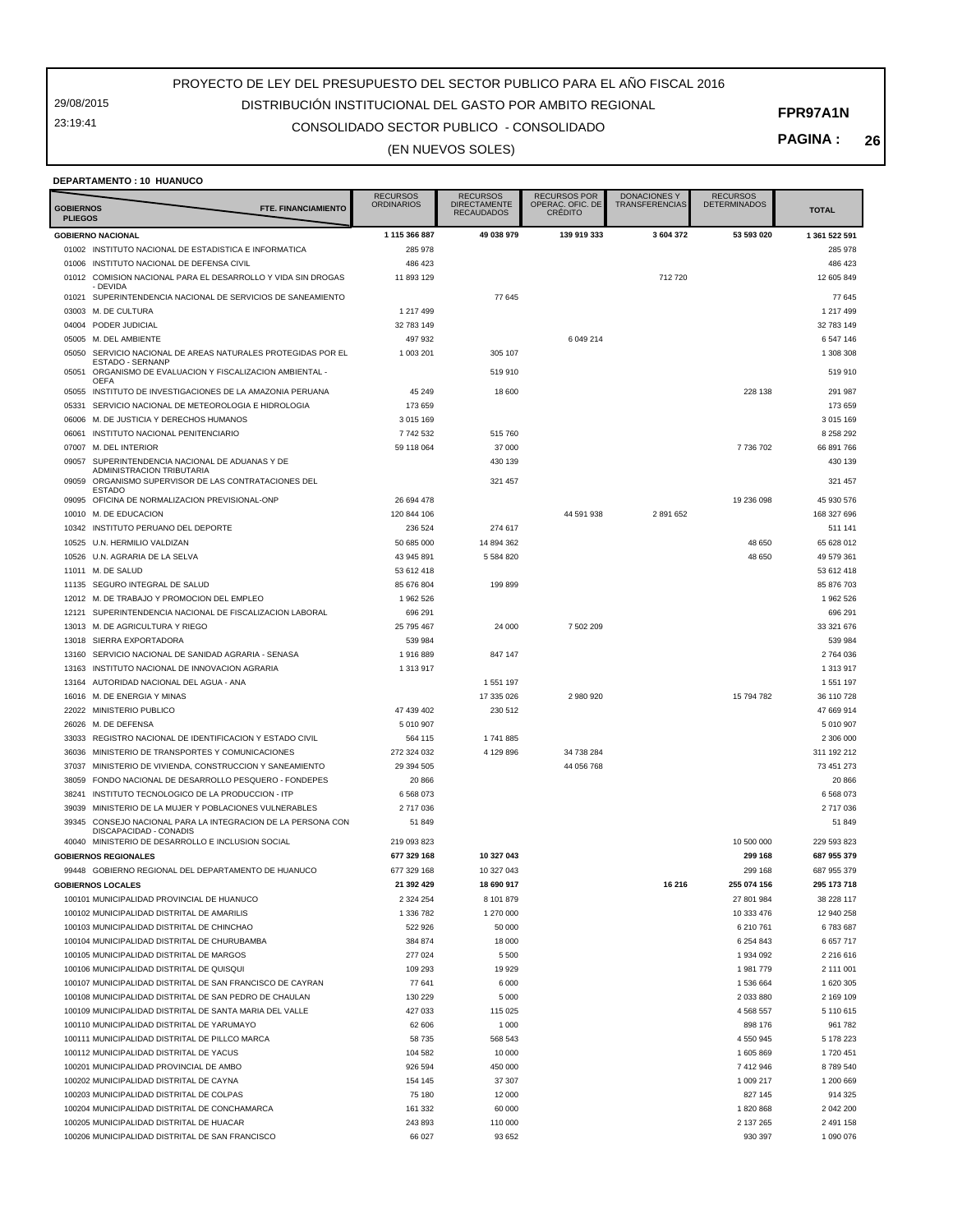29/08/2015 23:19:41

## CONSOLIDADO SECTOR PUBLICO - CONSOLIDADO DISTRIBUCIÓN INSTITUCIONAL DEL GASTO POR AMBITO REGIONAL

(EN NUEVOS SOLES)

**PAGINA : 27**

#### **DEPARTAMENTO : 10 HUANUCO**

| <b>FTE. FINANCIAMIENTO</b><br><b>GOBIERNOS</b><br><b>PLIEGOS</b>                                   | <b>RECURSOS</b><br><b>ORDINARIOS</b> | <b>RECURSOS</b><br><b>DIRECTAMENTE</b><br><b>RECAUDADOS</b> | <b>RECURSOS POR</b><br>OPERAÇ. OFIC. DE<br><b>CRÉDITO</b> | <b>DONACIONES Y</b><br><b>TRANSFERENCIAS</b> | <b>RECURSOS</b><br><b>DETERMINADOS</b> | <b>TOTAL</b>           |
|----------------------------------------------------------------------------------------------------|--------------------------------------|-------------------------------------------------------------|-----------------------------------------------------------|----------------------------------------------|----------------------------------------|------------------------|
| <b>GOBIERNOS LOCALES</b>                                                                           | 21 392 429                           | 18 690 917                                                  |                                                           | 16 216                                       | 255 074 156                            | 295 173 718            |
| 100207 MUNICIPALIDAD DISTRITAL DE SAN RAFAEL                                                       | 317 168                              | 34 872                                                      |                                                           |                                              | 3 222 898                              | 3 574 938              |
| 100208 MUNICIPALIDAD DISTRITAL DE TOMAY KICHWA                                                     | 68 740                               | 150 000                                                     |                                                           |                                              | 1 047 292                              | 1 266 032              |
| 100301 MUNICIPALIDAD PROVINCIAL DE DOS DE MAYO -LA UNION                                           | 667 636                              | 175 000                                                     |                                                           |                                              | 4 4 9 8 9 4 4                          | 5 341 580              |
| 100307 MUNICIPALIDAD DISTRITAL DE CHUQUIS                                                          | 95 647                               | 1500                                                        |                                                           |                                              | 1 496 220                              | 1 593 367              |
| 100311 MUNICIPALIDAD DISTRITAL DE MARIAS                                                           | 150 338                              | 87 500                                                      |                                                           |                                              | 2 520 202                              | 2 758 040              |
| 100313 MUNICIPALIDAD DISTRITAL DE PACHAS                                                           | 208 203                              | 91 000                                                      |                                                           |                                              | 3 106 894                              | 3 406 097              |
| 100316 MUNICIPALIDAD DISTRITAL DE QUIVILLA                                                         | 30 108                               | 20 000                                                      |                                                           |                                              | 751 754                                | 801 862                |
| 100317 MUNICIPALIDAD DISTRITAL DE RIPAN<br>100321 MUNICIPALIDAD DISTRITAL DE SHUNQUI               | 103 512                              | 66 600                                                      |                                                           |                                              | 1519769                                | 1 689 881              |
| 100322 MUNICIPALIDAD DISTRITAL DE SILLAPATA                                                        | 57 575<br>107 535                    | 2 0 0 0<br>6 0 0 0                                          |                                                           |                                              | 708 290<br>734 103                     | 767 865<br>847 638     |
| 100323 MUNICIPALIDAD DISTRITAL DE YANAS                                                            | 89 717                               | 4 2 0 0                                                     |                                                           |                                              | 901 926                                | 995 843                |
| 100401 MUNICIPALIDAD PROVINCIAL DE HUACAYBAMBA                                                     | 238 081                              | 322 500                                                     |                                                           |                                              | 2 955 263                              | 3 515 844              |
| 100402 MUNICIPALIDAD DISTRITAL DE CANCHABAMBA                                                      | 67 470                               | 700                                                         |                                                           |                                              | 853 077                                | 921 247                |
| 100403 MUNICIPALIDAD DISTRITAL DE COCHABAMBA                                                       | 44 860                               | 30 000                                                      |                                                           |                                              | 911 066                                | 985 926                |
| 100404 MUNICIPALIDAD DISTRITAL DE PINRA                                                            | 155 547                              | 66 000                                                      |                                                           |                                              | 2 0 2 5 6 3 5                          | 2 247 182              |
| 100501 MUNICIPALIDAD PROVINCIAL DE HUAMALIES -LLATA                                                | 946 348                              | 180 000                                                     |                                                           |                                              | 8 309 767                              | 9 436 115              |
| 100502 MUNICIPALIDAD DISTRITAL DE ARANCAY                                                          | 40 359                               | 10 500                                                      |                                                           |                                              | 554 611                                | 605 470                |
| 100503 MUNICIPALIDAD DISTRITAL DE CHAVIN DE PARIARCA                                               | 94 742                               | 12 000                                                      |                                                           |                                              | 948 477                                | 1 055 219              |
| 100504 MUNICIPALIDAD DISTRITAL DE JACAS GRANDE                                                     | 142 274                              | 79 780                                                      |                                                           |                                              | 1 653 457                              | 1875 511               |
| 100505 MUNICIPALIDAD DISTRITAL DE JIRCAN                                                           | 49 162                               | 66743                                                       |                                                           |                                              | 1 0 54 4 26                            | 1 170 331              |
| 100506 MUNICIPALIDAD DISTRITAL DE MIRAFLORES                                                       | 71 345                               | 3500                                                        |                                                           |                                              | 889 527                                | 964 372                |
| 100507 MUNICIPALIDAD DISTRITAL DE MONZON                                                           | 289746                               | 120 000                                                     |                                                           |                                              | 7 099 977                              | 7 509 723              |
| 100508 MUNICIPALIDAD DISTRITAL DE PUNCHAO                                                          | 48 547                               | 1 0 0 0                                                     |                                                           |                                              | 550 701                                | 600 248                |
| 100509 MUNICIPALIDAD DISTRITAL DE PUÑOS                                                            | 114 025                              | 69 441                                                      |                                                           |                                              | 1 165 663                              | 1 349 129              |
| 100510 MUNICIPALIDAD DISTRITAL DE SINGA<br>100511 MUNICIPALIDAD DISTRITAL DE TANTAMAYO             | 116 720<br>61 285                    | 20 000<br>22 400                                            |                                                           |                                              | 950 574<br>1 020 101                   | 1 087 294<br>1 103 786 |
| 100601 MUNICIPALIDAD PROVINCIAL DE LEONCIO PRADO -RUPA-RUPA                                        | 1994 675                             | 3 454 367                                                   |                                                           |                                              | 17 029 808                             | 22 478 850             |
| 100602 MUNICIPALIDAD DISTRITAL DE DANIEL ALOMIAS ROBLES                                            | 104 441                              | 20 000                                                      |                                                           |                                              | 2 311 580                              | 2 436 021              |
| 100603 MUNICIPALIDAD DISTRITAL DE HERMILIO VALDIZAN                                                | 80 723                               | 5 0 0 0                                                     |                                                           |                                              | 1 379 426                              | 1 465 149              |
| 100604 MUNICIPALIDAD DISTRITAL DE JOSE CRESPO Y CASTILLO                                           | 448 160                              | 789 320                                                     |                                                           |                                              | 8 4 6 5 4 2 7                          | 9702907                |
| 100605 MUNICIPALIDAD DISTRITAL DE LUYANDO                                                          | 161 579                              | 242 202                                                     |                                                           |                                              | 2 594 409                              | 2 998 190              |
| 100606 MUNICIPALIDAD DISTRITAL DE MARIANO DAMASO BERAUN                                            | 275 710                              | 62 200                                                      |                                                           |                                              | 2 579 485                              | 2 917 395              |
| 100701 MUNICIPALIDAD PROVINCIAL DE MARAÑON - HUACRACHUCO                                           | 760 830                              | 192 429                                                     |                                                           |                                              | 6 638 412                              | 7 591 671              |
| 100702 MUNICIPALIDAD DISTRITAL DE CHOLON                                                           | 76 883                               | 136 308                                                     |                                                           |                                              | 4 078 384                              | 4 291 575              |
| 100703 MUNICIPALIDAD DISTRITAL DE SAN BUENAVENTURA                                                 | 54 499                               | 5 1 0 0                                                     |                                                           |                                              | 961 375                                | 1 020 974              |
| 100801 MUNICIPALIDAD PROVINCIAL DE PACHITEA -PANAO                                                 | 1026816                              | 143 873                                                     |                                                           |                                              | 12 016 549                             | 13 187 238             |
| 100802 MUNICIPALIDAD DISTRITAL DE CHAGLLA                                                          | 303 579                              | 38 000                                                      |                                                           |                                              | 3 801 846                              | 4 143 425              |
| 100803 MUNICIPALIDAD DISTRITAL DE MOLINO                                                           | 205 883                              | 101 968                                                     |                                                           | 16 216                                       | 4 152 382                              | 4 476 449              |
| 100804 MUNICIPALIDAD DISTRITAL DE UMARI<br>100901 MUNICIPALIDAD PROVINCIAL DE PUERTO INCA          | 303 364                              | 65 000                                                      |                                                           |                                              | 5 902 160                              | 6 270 524              |
| 100902 MUNICIPALIDAD DISTRITAL DE CODO DEL POZUZO                                                  | 662 833<br>116 639                   | 108 000<br>60 000                                           |                                                           |                                              | 6 575 451<br>4 037 129                 | 7 346 284<br>4 213 768 |
| 100903 MUNICIPALIDAD DISTRITAL DE HONORIA                                                          | 114 497                              | 100 000                                                     |                                                           |                                              | 3 820 804                              | 4 035 301              |
| 100904 MUNICIPALIDAD DISTRITAL DE TOURNAVISTA                                                      | 126 657                              | 50 000                                                      |                                                           |                                              | 3 3 9 2 2 7 8                          | 3 568 935              |
| 100905 MUNICIPALIDAD DISTRITAL DE YUYAPICHIS                                                       | 117732                               | 35 049                                                      |                                                           |                                              | 3780906                                | 3 933 687              |
| 101001 MUNICIPALIDAD PROVINCIAL DE LAURICOCHA -JESUS                                               | 458 395                              | 101 660                                                     |                                                           |                                              | 4 4 8 2 4 5 8                          | 5 042 513              |
| 101002 MUNICIPALIDAD DISTRITAL DE BAÑOS                                                            | 121 970                              | 92 400                                                      |                                                           |                                              | 1 966 530                              | 2 180 900              |
| 101003 MUNICIPALIDAD DISTRITAL DE JIVIA                                                            | 67 454                               | 2 0 0 0                                                     |                                                           |                                              | 903 628                                | 973 082                |
| 101004 MUNICIPALIDAD DISTRITAL DE QUEROPALCA                                                       | 21 230                               | 6 0 0 0                                                     |                                                           |                                              | 807 059                                | 834 289                |
| 101005 MUNICIPALIDAD DISTRITAL DE RONDOS                                                           | 160 845                              | 80 186                                                      |                                                           |                                              | 2 168 377                              | 2 409 408              |
| 101006 MUNICIPALIDAD DISTRITAL DE SAN FRANCISCO DE ASIS                                            | 81 377                               | 5 0 0 0                                                     |                                                           |                                              | 727 497                                | 813 874                |
| 101007 MUNICIPALIDAD DISTRITAL DE SAN MIGUEL DE CAURI                                              | 409 332                              | 7500                                                        |                                                           |                                              | 3 445 885                              | 3 862 717              |
| 101101 MUNICIPALIDAD PROVINCIAL DE YAROWILCA -CHAVINILLO                                           | 597 505                              | 35 000                                                      |                                                           |                                              | 4 0 65 212                             | 4 697 717              |
| 101102 MUNICIPALIDAD DISTRITAL DE CAHUAC                                                           | 41 069                               | 20 000                                                      |                                                           |                                              | 1 135 996                              | 1 197 065              |
| 101103 MUNICIPALIDAD DISTRITAL DE CHACABAMBA<br>101104 MUNICIPALIDAD DISTRITAL DE APARICIO POMARES | 67 307<br>170 353                    | 68 234                                                      |                                                           |                                              | 998 704<br>1 633 602                   | 1 066 011<br>1872 189  |
| 101105 MUNICIPALIDAD DISTRITAL DE JACAS CHICO                                                      | 61 928                               | 5 0 0 0                                                     |                                                           |                                              | 595 908                                | 662 836                |
| 101106 MUNICIPALIDAD DISTRITAL DE OBAS                                                             | 233 246                              | 80 000                                                      |                                                           |                                              | 1 575 885                              | 1889 131               |
| 101107 MUNICIPALIDAD DISTRITAL DE PAMPAMARCA                                                       | 57 686                               | 1 0 0 0                                                     |                                                           |                                              | 653 992                                | 712 678                |
| 101108 MUNICIPALIDAD DISTRITAL DE CHORAS                                                           | 87 392                               | 1 0 5 0                                                     |                                                           |                                              | 1 096 134                              | 1 184 576              |
| TOTAL DEPARTAMENTO: 10 HUANUCO                                                                     | 1814 088 484                         | 78 056 939                                                  | 139 919 333                                               | 3 620 588                                    | 308 966 344                            | 2 344 651 688          |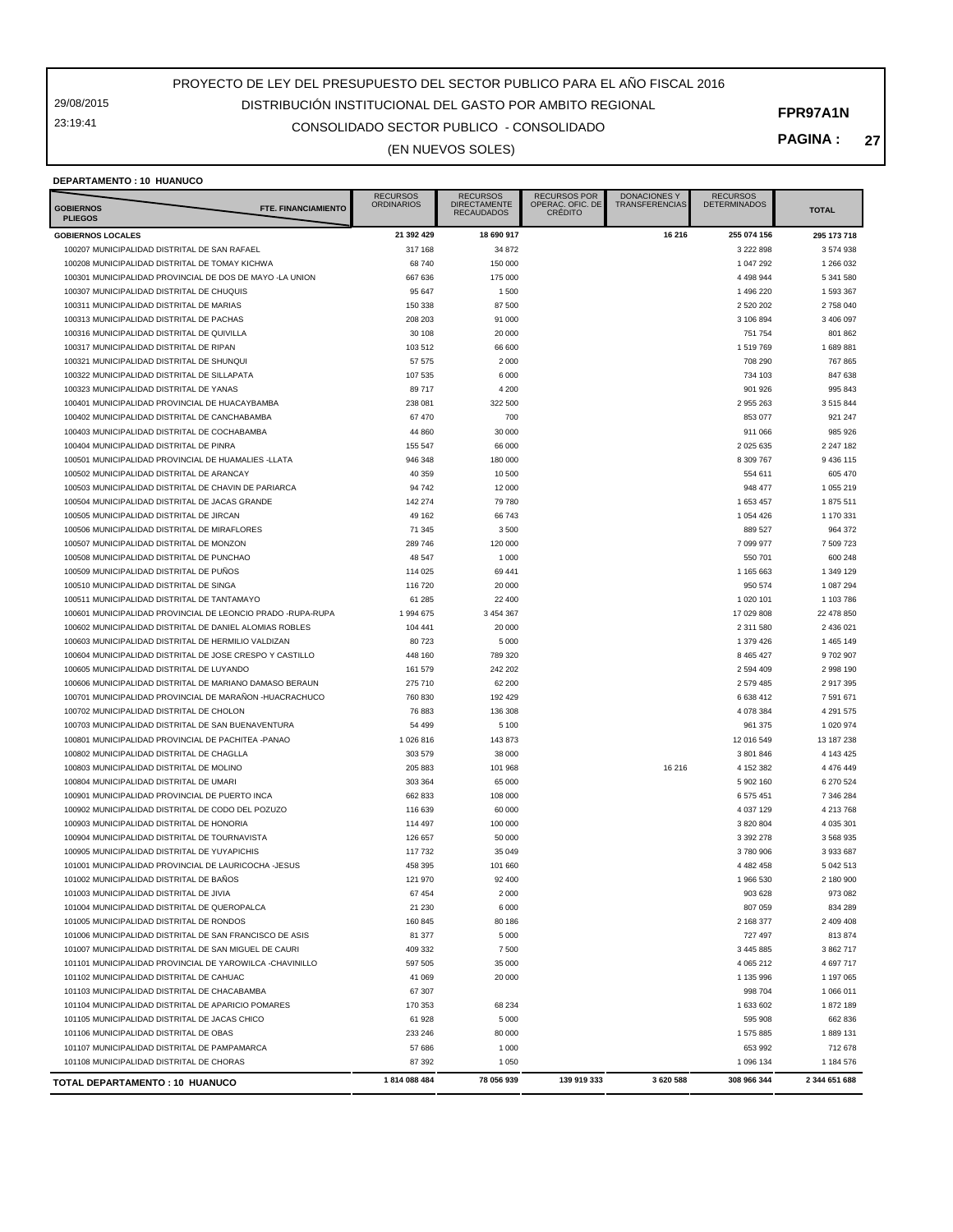29/08/2015 23:19:41

## CONSOLIDADO SECTOR PUBLICO - CONSOLIDADO

(EN NUEVOS SOLES)

**PAGINA : 28**

#### **DEPARTAMENTO : 11 ICA**

# **FPR97A1N**

DISTRIBUCIÓN INSTITUCIONAL DEL GASTO POR AMBITO REGIONAL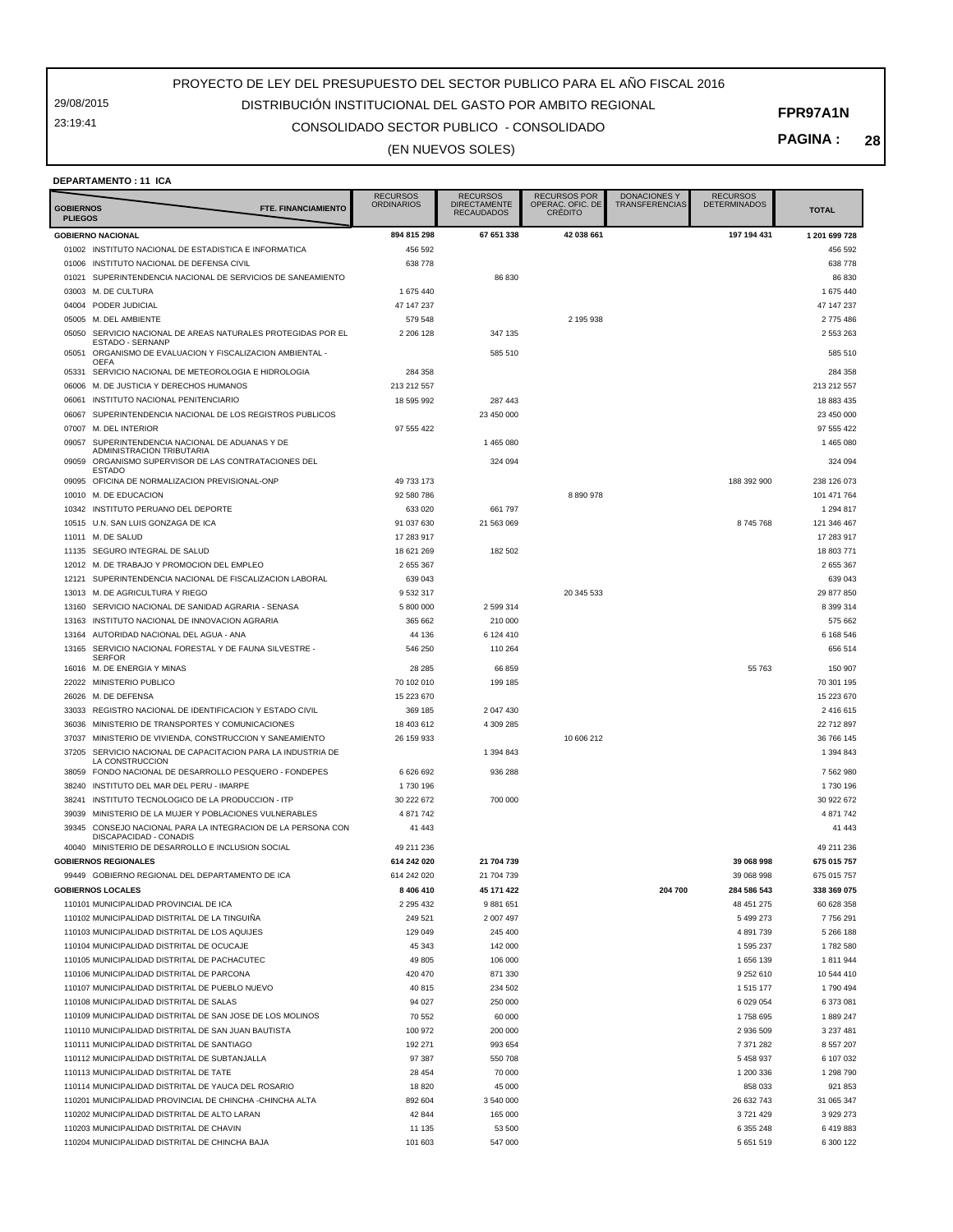29/08/2015 23:19:41

## CONSOLIDADO SECTOR PUBLICO - CONSOLIDADO DISTRIBUCIÓN INSTITUCIONAL DEL GASTO POR AMBITO REGIONAL

**PAGINA : 29**

**FPR97A1N**

(EN NUEVOS SOLES)

| <b>DEPARTAMENTO : 11 ICA</b> |  |  |  |
|------------------------------|--|--|--|
|------------------------------|--|--|--|

| <b>GOBIERNOS</b><br><b>FTE. FINANCIAMIENTO</b><br><b>PLIEGOS</b> | <b>RECURSOS</b><br><b>ORDINARIOS</b> | <b>RECURSOS</b><br><b>DIRECTAMENTE</b><br><b>RECAUDADOS</b> | <b>RECURSOS POR</b><br>OPERAC, OFIC, DE<br><b>CRÉDITO</b> | <b>DONACIONES Y</b><br><b>TRANSFERENCIAS</b> | <b>RECURSOS</b><br><b>DETERMINADOS</b> | <b>TOTAL</b>  |
|------------------------------------------------------------------|--------------------------------------|-------------------------------------------------------------|-----------------------------------------------------------|----------------------------------------------|----------------------------------------|---------------|
| <b>GOBIERNOS LOCALES</b>                                         | 8 406 410                            | 45 171 422                                                  |                                                           | 204 700                                      | 284 586 543                            | 338 369 075   |
| 110205 MUNICIPALIDAD DISTRITAL DE EL CARMEN                      | 85 199                               | 300 000                                                     |                                                           |                                              | 6 555 773                              | 6 940 972     |
| 110206 MUNICIPALIDAD DISTRITAL DE GROCIO PRADO                   | 128 350                              | 526 837                                                     |                                                           |                                              | 8 8 6 5 8 2 0                          | 9521007       |
| 110207 MUNICIPALIDAD DISTRITAL DE PUEBLO NUEVO                   | 336 632                              | 750 000                                                     |                                                           |                                              | 14 999 044                             | 16 085 676    |
| 110208 MUNICIPALIDAD DISTRITAL DE SAN JUAN DE YANAC              | 14 995                               |                                                             |                                                           |                                              | 528 175                                | 543 170       |
| 110209 MUNICIPALIDAD DISTRITAL DE SAN PEDRO DE HUACARPANA        | 29 138                               | 25,000                                                      |                                                           |                                              | 823 693                                | 877 831       |
| 110210 MUNICIPALIDAD DISTRITAL DE SUNAMPE                        | 139 448                              | 471 600                                                     |                                                           |                                              | 8 163 784                              | 8774832       |
| 110211 MUNICIPALIDAD DISTRITAL DE TAMBO DE MORA                  | 39 753                               | 133 204                                                     |                                                           |                                              | 2 2 3 0 3 3                            | 2 405 990     |
| 110301 MUNICIPALIDAD PROVINCIAL DE NASCA                         | 454 155                              | 3 085 570                                                   |                                                           |                                              | 14 749 983                             | 18 289 708    |
| 110302 MUNICIPALIDAD DISTRITAL DE CHANGUILLO                     | 28 971                               | 12 000                                                      |                                                           |                                              | 1 003 104                              | 1 044 075     |
| 110303 MUNICIPALIDAD DISTRITAL DE EL INGENIO                     | 43 585                               | 30 000                                                      |                                                           |                                              | 1 278 400                              | 1 351 985     |
| 110304 MUNICIPALIDAD DISTRITAL DE MARCONA                        | 124 116                              | 3 157 189                                                   |                                                           |                                              | 9 716 824                              | 12 998 129    |
| 110305 MUNICIPALIDAD DISTRITAL DE VISTA ALEGRE                   | 122 411                              | 2 999 500                                                   |                                                           |                                              | 5 795 054                              | 8 916 965     |
| 110401 MUNICIPALIDAD PROVINCIAL DE PALPA                         | 332 647                              | 493 985                                                     |                                                           |                                              | 1691129                                | 2 517 761     |
| 110402 MUNICIPALIDAD DISTRITAL DE LLIPATA                        | 16 497                               | 56410                                                       |                                                           |                                              | 597 660                                | 670 567       |
| 110403 MUNICIPALIDAD DISTRITAL DE RIO GRANDE                     | 30 30 6                              | 56 866                                                      |                                                           |                                              | 594 890                                | 682 062       |
| 110404 MUNICIPALIDAD DISTRITAL DE SANTA CRUZ                     | 14 182                               | 24 010                                                      |                                                           |                                              | 438 339                                | 476 531       |
| 110405 MUNICIPALIDAD DISTRITAL DE TIBILLO                        | 10 800                               | 3 0 0 0                                                     |                                                           |                                              | 411 207                                | 425 007       |
| 110501 MUNICIPALIDAD PROVINCIAL DE PISCO                         | 824 705                              | 4 732 124                                                   |                                                           |                                              | 21 232 304                             | 26 789 133    |
| 110502 MUNICIPALIDAD DISTRITAL DE HUANCANO                       | 36 443                               | 99 000                                                      |                                                           |                                              | 2 641 532                              | 2776975       |
| 110503 MUNICIPALIDAD DISTRITAL DE HUMAY                          | 64 868                               | 312 530                                                     |                                                           |                                              | 4701558                                | 5 078 956     |
| 110504 MUNICIPALIDAD DISTRITAL DE INDEPENDENCIA                  | 118 306                              | 297 278                                                     |                                                           |                                              | 6 537 589                              | 6953173       |
| 110505 MUNICIPALIDAD DISTRITAL DE PARACAS                        | 12 9 26                              | 5 398 443                                                   |                                                           |                                              | 14 504 882                             | 19 916 251    |
| 110506 MUNICIPALIDAD DISTRITAL DE SAN ANDRES                     | 176 604                              | 779 434                                                     |                                                           | 204 700                                      | 4 810 623                              | 5 971 361     |
| 110507 MUNICIPALIDAD DISTRITAL DE SAN CLEMENTE                   | 200 884                              | 1 054 700                                                   |                                                           |                                              | 6 330 826                              | 7 586 410     |
| 110508 MUNICIPALIDAD DISTRITAL DE TUPAC AMARU INCA               | 139 385                              | 409 500                                                     |                                                           |                                              | 4546082                                | 5 0 9 4 9 6 7 |
| TOTAL DEPARTAMENTO: 11 ICA                                       | 1517463728                           | 134 527 499                                                 | 42 038 661                                                | 204 700                                      | 520 849 972                            | 2 215 084 560 |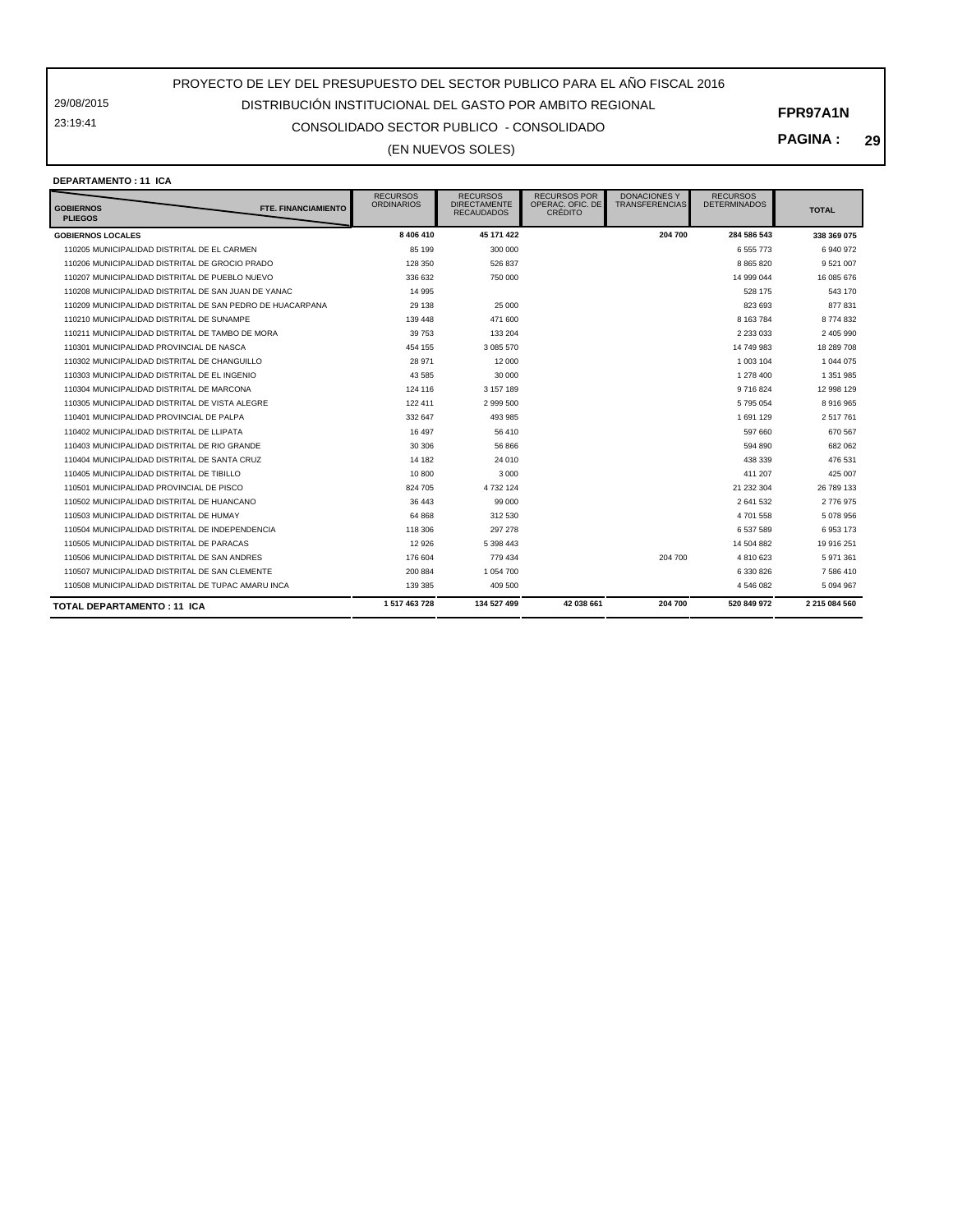29/08/2015 23:19:41

## CONSOLIDADO SECTOR PUBLICO - CONSOLIDADO DISTRIBUCIÓN INSTITUCIONAL DEL GASTO POR AMBITO REGIONAL

**PAGINA : 30**

#### (EN NUEVOS SOLES)

#### **DEPARTAMENTO : 12 JUNIN**

| <b>GOBIERNOS</b><br><b>PLIEGOS</b> | FTE. FINANCIAMIENTO                                                              | <b>RECURSOS</b><br><b>ORDINARIOS</b> | <b>RECURSOS</b><br><b>DIRECTAMENTE</b><br><b>RECAUDADOS</b> | <b>RECURSOS POR</b><br>OPERAÇ. OFIC. DE<br><b>CRÉDITO</b> | <b>DONACIONES Y</b><br><b>TRANSFERENCIAS</b> | <b>RECURSOS</b><br><b>DETERMINADOS</b> | <b>TOTAL</b>  |
|------------------------------------|----------------------------------------------------------------------------------|--------------------------------------|-------------------------------------------------------------|-----------------------------------------------------------|----------------------------------------------|----------------------------------------|---------------|
|                                    | <b>GOBIERNO NACIONAL</b>                                                         | 1 436 753 059                        | 77 183 878                                                  | 169 472 557                                               | 621 471                                      | 247 340 081                            | 1 931 371 046 |
|                                    | 01002 INSTITUTO NACIONAL DE ESTADISTICA E INFORMATICA                            | 377 513                              |                                                             |                                                           |                                              |                                        | 377 513       |
|                                    | 01006 INSTITUTO NACIONAL DE DEFENSA CIVIL                                        | 685 253                              |                                                             |                                                           |                                              |                                        | 685 253       |
|                                    | 01012 COMISION NACIONAL PARA EL DESARROLLO Y VIDA SIN DROGAS                     | 3 258 496                            |                                                             |                                                           | 621 471                                      |                                        | 3 879 967     |
|                                    | - DEVIDA                                                                         |                                      |                                                             |                                                           |                                              |                                        |               |
| 01021                              | SUPERINTENDENCIA NACIONAL DE SERVICIOS DE SANEAMIENTO                            |                                      | 84 830                                                      |                                                           |                                              |                                        | 84 830        |
| 01024                              | ORGANISMO DE SUPERVISION DE LOS RECURSOS FORESTALES Y<br>DE FAUNA SILVESTRE      | 559 562                              | 152 032                                                     |                                                           |                                              |                                        | 711 594       |
|                                    | 03003 M. DE CULTURA                                                              | 344 124                              |                                                             |                                                           |                                              |                                        | 344 124       |
|                                    | 04004 PODER JUDICIAL                                                             | 61 666 818                           |                                                             |                                                           |                                              |                                        | 61 666 818    |
|                                    | 05005 M. DEL AMBIENTE                                                            | 288 051                              |                                                             | 1 151 344                                                 |                                              |                                        | 1 439 395     |
| 05050                              | SERVICIO NACIONAL DE AREAS NATURALES PROTEGIDAS POR EL                           | 1973687                              | 5 5 3 7                                                     |                                                           |                                              |                                        | 1 979 224     |
|                                    | <b>ESTADO - SERNANP</b>                                                          |                                      |                                                             |                                                           |                                              |                                        |               |
| 05051                              | ORGANISMO DE EVALUACION Y FISCALIZACION AMBIENTAL -<br>OEFA                      |                                      | 620 390                                                     |                                                           |                                              |                                        | 620 390       |
| 05331                              | SERVICIO NACIONAL DE METEOROLOGIA E HIDROLOGIA                                   | 1956340                              |                                                             |                                                           |                                              |                                        | 1956340       |
| 06006                              | M. DE JUSTICIA Y DERECHOS HUMANOS                                                | 1 350 105                            |                                                             |                                                           |                                              |                                        | 1 350 105     |
| 06061                              | INSTITUTO NACIONAL PENITENCIARIO                                                 | 11 124 014                           | 403 871                                                     |                                                           |                                              |                                        | 11 527 885    |
| 06067                              | SUPERINTENDENCIA NACIONAL DE LOS REGISTROS PUBLICOS                              |                                      | 21 760 000                                                  |                                                           |                                              |                                        | 21 760 000    |
| 07007                              | M. DEL INTERIOR                                                                  | 181 953 295                          | 165 000                                                     |                                                           |                                              | 7 938 806                              | 190 057 101   |
| 09057                              | SUPERINTENDENCIA NACIONAL DE ADUANAS Y DE                                        |                                      | 456 754                                                     |                                                           |                                              |                                        | 456 754       |
|                                    | ADMINISTRACION TRIBUTARIA                                                        |                                      |                                                             |                                                           |                                              |                                        |               |
| 09059                              | ORGANISMO SUPERVISOR DE LAS CONTRATACIONES DEL<br><b>ESTADO</b>                  |                                      | 292 084                                                     |                                                           |                                              |                                        | 292 084       |
| 09095                              | OFICINA DE NORMALIZACION PREVISIONAL-ONP                                         | 44 804 534                           |                                                             |                                                           |                                              | 236 937 485                            | 281 742 019   |
| 10010                              | M. DE EDUCACION                                                                  | 201 470 114                          |                                                             | 65 185 325                                                |                                              |                                        | 266 655 439   |
| 10342                              | INSTITUTO PERUANO DEL DEPORTE                                                    | 472 428                              | 492 046                                                     |                                                           |                                              |                                        | 964 474       |
|                                    | 10517 U.N. DEL CENTRO DEL PERU                                                   | 70 561 179                           | 28 767 924                                                  |                                                           |                                              | 636 307                                | 99 965 410    |
| 10551                              | U.N. INTERCULTURAL DE LA SELVA CENTRAL JUAN SANTOS                               | 3 244 000                            | 133 400                                                     |                                                           |                                              | 636 307                                | 4 013 707     |
|                                    | <b>ATAHUALPA</b><br>U.N. AUTÓNOMA ALTOANDINA DE TARMA                            |                                      |                                                             |                                                           |                                              |                                        |               |
| 10553                              |                                                                                  | 3 304 000                            | 75 000                                                      |                                                           |                                              | 636 307                                | 4 015 307     |
|                                    | 11011 M. DE SALUD                                                                | 46 368 155                           |                                                             |                                                           |                                              |                                        | 46 368 155    |
|                                    | 11135 SEGURO INTEGRAL DE SALUD                                                   | 69 222 556                           | 59 410                                                      |                                                           |                                              |                                        | 69 281 966    |
| 12012                              | M. DE TRABAJO Y PROMOCION DEL EMPLEO                                             | 4 157 345                            |                                                             |                                                           |                                              |                                        | 4 157 345     |
| 13013                              | M. DE AGRICULTURA Y RIEGO                                                        | 38 623 865                           | 124 000                                                     | 6 491 569                                                 |                                              |                                        | 45 239 434    |
| 13018                              | SIERRA EXPORTADORA                                                               | 582 510                              |                                                             |                                                           |                                              |                                        | 582 510       |
| 13160                              | SERVICIO NACIONAL DE SANIDAD AGRARIA - SENASA                                    | 3 168 319                            | 1 630 977                                                   |                                                           |                                              |                                        | 4799296       |
| 13163                              | INSTITUTO NACIONAL DE INNOVACION AGRARIA                                         | 3 386 464                            | 1 575 000                                                   |                                                           |                                              |                                        | 4 961 464     |
| 13164                              | AUTORIDAD NACIONAL DEL AGUA - ANA                                                |                                      | 4 657 546                                                   |                                                           |                                              |                                        | 4 657 546     |
| 13165                              | SERVICIO NACIONAL FORESTAL Y DE FAUNA SILVESTRE -<br><b>SERFOR</b>               | 4 081 032                            | 433 417                                                     |                                                           |                                              |                                        | 4 5 14 4 49   |
|                                    | 16016 M. DE ENERGIA Y MINAS                                                      | 9 2 7 2                              | 1791245                                                     |                                                           |                                              | 554 869                                | 2 355 386     |
|                                    | 22022 MINISTERIO PUBLICO                                                         | 55 098 859                           | 96 648                                                      |                                                           |                                              |                                        | 55 195 507    |
|                                    | 26026 M. DE DEFENSA                                                              | 30 039 938                           | 191 000                                                     | 41 882 690                                                |                                              |                                        | 72 113 628    |
| 33033                              | REGISTRO NACIONAL DE IDENTIFICACION Y ESTADO CIVIL                               | 448 178                              | 3 748 363                                                   |                                                           |                                              |                                        | 4 196 541     |
| 36036                              | MINISTERIO DE TRANSPORTES Y COMUNICACIONES                                       | 356 991 362                          | 8 159 400                                                   | 11 868 478                                                |                                              |                                        | 377 019 240   |
|                                    | 37037 MINISTERIO DE VIVIENDA, CONSTRUCCION Y SANEAMIENTO                         | 68 664 237                           |                                                             | 42 893 151                                                |                                              |                                        | 111 557 388   |
| 37205                              | SERVICIO NACIONAL DE CAPACITACION PARA LA INDUSTRIA DE                           |                                      | 1 308 004                                                   |                                                           |                                              |                                        | 1 308 004     |
|                                    | LA CONSTRUCCION                                                                  |                                      |                                                             |                                                           |                                              |                                        |               |
|                                    | 38059 FONDO NACIONAL DE DESARROLLO PESQUERO - FONDEPES                           | 607 253                              |                                                             |                                                           |                                              |                                        | 607 253       |
| 38241                              | INSTITUTO TECNOLOGICO DE LA PRODUCCION - ITP                                     | 3513979                              |                                                             |                                                           |                                              |                                        | 3513979       |
|                                    | 39039 MINISTERIO DE LA MUJER Y POBLACIONES VULNERABLES                           | 3849704                              |                                                             |                                                           |                                              |                                        | 3 849 704     |
| 39345                              | CONSEJO NACIONAL PARA LA INTEGRACION DE LA PERSONA CON<br>DISCAPACIDAD - CONADIS | 53816                                |                                                             |                                                           |                                              |                                        | 53816         |
|                                    | 40040 MINISTERIO DE DESARROLLO E INCLUSION SOCIAL                                | 158 492 702                          |                                                             |                                                           |                                              |                                        | 158 492 702   |
|                                    | <b>GOBIERNOS REGIONALES</b>                                                      | 931 017 638                          | 32 493 196                                                  |                                                           |                                              | 7 281 037                              | 970 791 871   |
|                                    | 99450 GOBIERNO REGIONAL DEL DEPARTAMENTO DE JUNIN                                | 931 017 638                          | 32 493 196                                                  |                                                           |                                              | 7 281 037                              | 970 791 871   |
|                                    | <b>GOBIERNOS LOCALES</b>                                                         | 26 015 544                           | 65 923 985                                                  |                                                           | 100 000                                      | 348 590 411                            | 440 629 940   |
|                                    | 120101 MUNICIPALIDAD PROVINCIAL DE HUANCAYO                                      | 3 0 7 9 3 7 5                        | 22 681 900                                                  |                                                           |                                              | 42 835 128                             | 68 596 403    |
|                                    | 120104 MUNICIPALIDAD DISTRITAL DE CARHUACALLANGA                                 | 6 0 9 5                              | 72 500                                                      |                                                           |                                              | 394 862                                | 473 457       |
|                                    | 120105 MUNICIPALIDAD DISTRITAL DE CHACAPAMPA                                     | 29 543                               | 10 000                                                      |                                                           |                                              | 388776                                 | 428 319       |
|                                    | 120106 MUNICIPALIDAD DISTRITAL DE CHICCHE                                        | 27 315                               | 13850                                                       |                                                           |                                              | 385 693                                | 426 858       |
|                                    | 120107 MUNICIPALIDAD DISTRITAL DE CHILCA                                         | 932 400                              | 3 203 392                                                   |                                                           |                                              | 9 893 400                              | 14 029 192    |
|                                    | 120108 MUNICIPALIDAD DISTRITAL DE CHONGOS ALTO                                   | 45 740                               | 20 600                                                      |                                                           |                                              | 884 066                                | 950 406       |
|                                    | 120111 MUNICIPALIDAD DISTRITAL DE CHUPURO                                        | 32 481                               | 154 500                                                     |                                                           |                                              | 400 230                                | 587 211       |
|                                    | 120112 MUNICIPALIDAD DISTRITAL DE COLCA                                          | 41 508                               | 25 649                                                      |                                                           |                                              | 412 632                                | 479 789       |
|                                    | 120113 MUNICIPALIDAD DISTRITAL DE CULLHUAS                                       | 58 981                               | 11 000                                                      |                                                           |                                              | 531 396                                | 601 377       |
|                                    | 120114 MUNICIPALIDAD DISTRITAL DE EL TAMBO                                       | 1611156                              | 8 897 000                                                   |                                                           |                                              | 24 932 806                             | 35 440 962    |
|                                    | 120116 MUNICIPALIDAD DISTRITAL DE HUACRAPUQUIO                                   | 22 4 04                              | 32 600                                                      |                                                           |                                              | 405 715                                | 460 719       |
|                                    | 120117 MUNICIPALIDAD DISTRITAL DE HUALHUAS                                       | 32 467                               | 40 000                                                      |                                                           |                                              | 631 686                                | 704 153       |
|                                    | 120119 MUNICIPALIDAD DISTRITAL DE HUANCAN                                        | 137 755                              | 598 000                                                     |                                                           |                                              | 2 031 235                              | 2766990       |
|                                    | 120120 MUNICIPALIDAD DISTRITAL DE HUASICANCHA                                    | 32 599                               | 10 000                                                      |                                                           |                                              | 386 692                                | 429 291       |
|                                    |                                                                                  |                                      |                                                             |                                                           |                                              |                                        |               |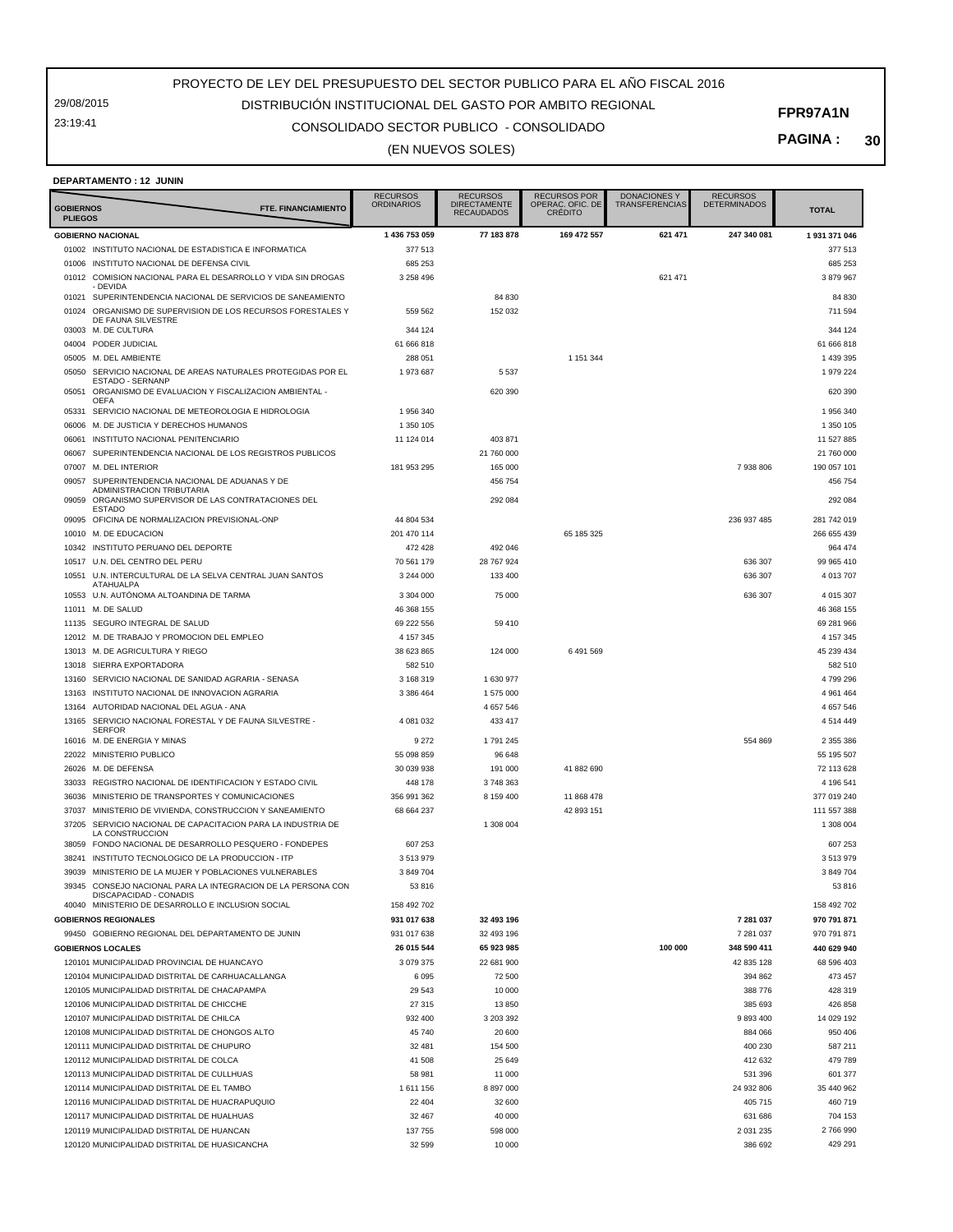29/08/2015 23:19:41

#### CONSOLIDADO SECTOR PUBLICO - CONSOLIDADO DISTRIBUCIÓN INSTITUCIONAL DEL GASTO POR AMBITO REGIONAL

(EN NUEVOS SOLES)

**PAGINA : 31**

## **DEPARTAMENTO : 12 JUNIN**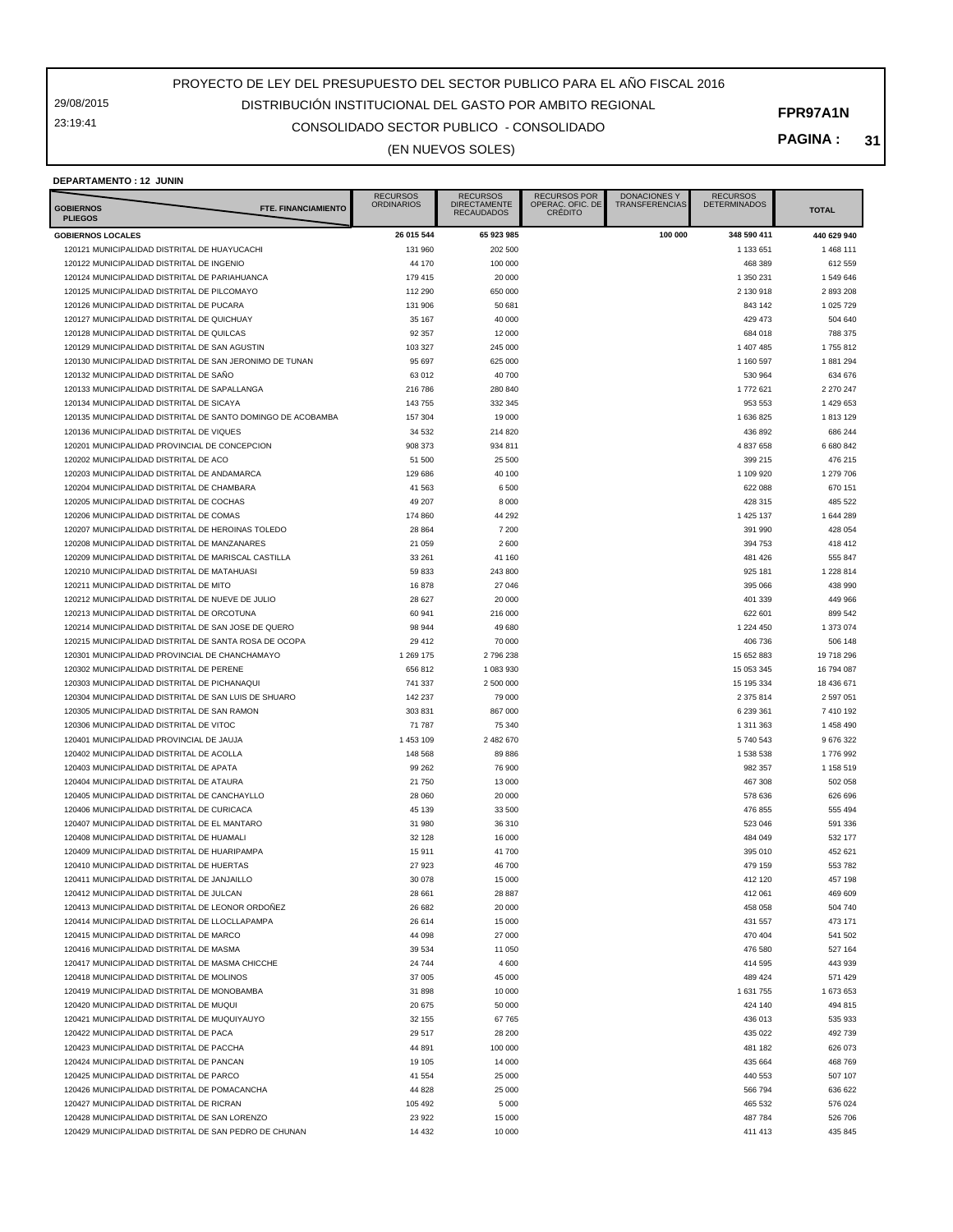29/08/2015 23:19:41

## CONSOLIDADO SECTOR PUBLICO - CONSOLIDADO DISTRIBUCIÓN INSTITUCIONAL DEL GASTO POR AMBITO REGIONAL

(EN NUEVOS SOLES)

**PAGINA : 32**

**FPR97A1N**

#### **DEPARTAMENTO : 12 JUNIN**

| <b>FTE. FINANCIAMIENTO</b><br><b>GOBIERNOS</b><br><b>PLIEGOS</b>  | <b>RECURSOS</b><br><b>ORDINARIOS</b> | <b>RECURSOS</b><br><b>DIRECTAMENTE</b><br><b>RECAUDADOS</b> | <b>RECURSOS POR</b><br>OPERAC. OFIC. DE<br><b>CRÉDITO</b> | <b>DONACIONES Y</b><br><b>TRANSFERENCIAS</b> | <b>RECURSOS</b><br><b>DETERMINADOS</b> | <b>TOTAL</b>  |
|-------------------------------------------------------------------|--------------------------------------|-------------------------------------------------------------|-----------------------------------------------------------|----------------------------------------------|----------------------------------------|---------------|
| <b>GOBIERNOS LOCALES</b>                                          | 26 015 544                           | 65 923 985                                                  |                                                           | 100 000                                      | 348 590 411                            | 440 629 940   |
| 120430 MUNICIPALIDAD DISTRITAL DE SAUSA                           | 32 976                               | 83 000                                                      |                                                           |                                              | 483710                                 | 599 686       |
| 120431 MUNICIPALIDAD DISTRITAL DE SINCOS                          | 77829                                | 56 461                                                      |                                                           |                                              | 1 053 409                              | 1 187 699     |
| 120432 MUNICIPALIDAD DISTRITAL DE TUNAN MARCA                     | 28 30 3                              | 10 370                                                      |                                                           |                                              | 440 313                                | 478 986       |
| 120433 MUNICIPALIDAD DISTRITAL DE YAULI                           | 41 908                               | 25 000                                                      |                                                           |                                              | 443 140                                | 510 048       |
| 120434 MUNICIPALIDAD DISTRITAL DE YAUYOS                          | 114 234                              | 384 410                                                     |                                                           |                                              | 1 231 700                              | 1 730 344     |
| 120501 MUNICIPALIDAD PROVINCIAL DE JUNIN                          | 664 315                              | 735 191                                                     |                                                           |                                              | 3 882 798                              | 5 282 304     |
| 120502 MUNICIPALIDAD DISTRITAL DE CARHUAMAYO                      | 161 922                              | 100 000                                                     |                                                           |                                              | 1895390                                | 2 157 312     |
| 120503 MUNICIPALIDAD DISTRITAL DE ONDORES                         | 85 900                               | 10 000                                                      |                                                           |                                              | 766 885                                | 862 785       |
| 120504 MUNICIPALIDAD DISTRITAL DE ULCUMAYO                        | 309 797                              | 50 000                                                      |                                                           |                                              | 2 380 943                              | 2 740 740     |
| 120601 MUNICIPALIDAD PROVINCIAL DE SATIPO                         | 2 205 104                            | 3 189 566                                                   |                                                           |                                              | 26 716 860                             | 32 111 530    |
| 120602 MUNICIPALIDAD DISTRITAL DE COVIRIALI                       | 87 378                               | 32 000                                                      |                                                           |                                              | 2 467 782                              | 2 587 160     |
| 120603 MUNICIPALIDAD DISTRITAL DE LLAYLLA                         | 79 006                               | 102 907                                                     |                                                           |                                              | 2 557 642                              | 2 739 555     |
| 120604 MUNICIPALIDAD DISTRITAL DE MAZAMARI                        | 276 433                              | 578 413                                                     |                                                           |                                              | 14 809 129                             | 15 663 975    |
| 120605 MUNICIPALIDAD DISTRITAL DE PAMPA HERMOSA                   | 86 947                               | 37 4 24                                                     |                                                           |                                              | 3 660 771                              | 3785142       |
| 120606 MUNICIPALIDAD DISTRITAL DE PANGOA                          | 460 255                              | 1 000 000                                                   |                                                           |                                              | 15 314 226                             | 16 774 481    |
| 120607 MUNICIPALIDAD DISTRITAL DE RIO NEGRO                       | 429 898                              | 435 948                                                     |                                                           |                                              | 8 125 500                              | 8 9 9 1 3 4 6 |
| 120608 MUNICIPALIDAD DISTRITAL DE RIO TAMBO                       | 326 595                              | 95 000                                                      |                                                           |                                              | 17 026 128                             | 17 447 723    |
| 120701 MUNICIPALIDAD PROVINCIAL DE TARMA                          | 1 374 496                            | 2 446 467                                                   |                                                           |                                              | 10 268 537                             | 14 089 500    |
| 120702 MUNICIPALIDAD DISTRITAL DE ACOBAMBA                        | 202 643                              | 253 180                                                     |                                                           |                                              | 2 034 780                              | 2 490 603     |
| 120703 MUNICIPALIDAD DISTRITAL DE HUARICOLCA                      | 50 841                               | 12 000                                                      |                                                           |                                              | 689 213                                | 752 054       |
| 120704 MUNICIPALIDAD DISTRITAL DE HUASAHUASI                      | 267 502                              | 150 000                                                     |                                                           |                                              | 2736072                                | 3 153 574     |
| 120705 MUNICIPALIDAD DISTRITAL DE LA UNION                        | 68 590                               | 96 544                                                      |                                                           | 100 000                                      | 1 182 626                              | 1 447 760     |
| 120706 MUNICIPALIDAD DISTRITAL DE PALCA                           | 137 463                              | 67 221                                                      |                                                           |                                              | 1 227 230                              | 1 431 914     |
| 120707 MUNICIPALIDAD DISTRITAL DE PALCAMAYO                       | 100 408                              | 86 500                                                      |                                                           |                                              | 1 654 263                              | 1841171       |
| 120708 MUNICIPALIDAD DISTRITAL DE SAN PEDRO DE CAJAS              | 171 146                              | 178 718                                                     |                                                           |                                              | 1 054 502                              | 1 404 366     |
| 120709 MUNICIPALIDAD DISTRITAL DE TAPO                            | 108 380                              | 17 680                                                      |                                                           |                                              | 1 227 649                              | 1 353 709     |
| 120801 MUNICIPALIDAD PROVINCIAL DE YAULI -LA OROYA                | 1 127 739                            | 1 510 500                                                   |                                                           |                                              | 7 675 425                              | 10 313 664    |
| 120802 MUNICIPALIDAD DISTRITAL DE CHACAPALPA                      | 23 583                               | 17 692                                                      |                                                           |                                              | 491 320                                | 532 595       |
| 120803 MUNICIPALIDAD DISTRITAL DE HUAY-HUAY                       | 33 634                               | 51 653                                                      |                                                           |                                              | 1 077 954                              | 1 163 241     |
| 120804 MUNICIPALIDAD DISTRITAL DE MARCAPOMACOCHA                  | 21 113                               | 10 000                                                      |                                                           |                                              | 1 258 570                              | 1 289 683     |
| 120805 MUNICIPALIDAD DISTRITAL DE MOROCOCHA                       | 121 440                              | 215 000                                                     |                                                           |                                              | 1 979 322                              | 2 315 762     |
| 120806 MUNICIPALIDAD DISTRITAL DE PACCHA                          | 27 380                               | 82 000                                                      |                                                           |                                              | 693 281                                | 802 661       |
| 120807 MUNICIPALIDAD DISTRITAL DE SANTA BARBARA DE<br>CARHUACAYAN | 71 802                               | 65 000                                                      |                                                           |                                              | 1828655                                | 1 965 457     |
| 120808 MUNICIPALIDAD DISTRITAL DE SANTA ROSA DE SACCO             | 146 485                              | 466 321                                                     |                                                           |                                              | 2 015 489                              | 2 628 295     |
| 120809 MUNICIPALIDAD DISTRITAL DE SUITUCANCHA                     | 14 960                               | 20 000                                                      |                                                           |                                              | 589 678                                | 624 638       |
| 120810 MUNICIPALIDAD DISTRITAL DE YAULI                           | 110 862                              | 360 000                                                     |                                                           |                                              | 1700 532                               | 2 171 394     |
| 120901 MUNICIPALIDAD PROVINCIAL DE CHUPACA                        | 750 042                              | 1 410 877                                                   |                                                           |                                              | 6 696 151                              | 8 857 070     |
| 120902 MUNICIPALIDAD DISTRITAL DE AHUAC                           | 134 928                              | 70 000                                                      |                                                           |                                              | 1 126 041                              | 1 330 969     |
| 120903 MUNICIPALIDAD DISTRITAL DE CHONGOS BAJO                    | 59 077                               | 74 250                                                      |                                                           |                                              | 745 942                                | 879 269       |
| 120904 MUNICIPALIDAD DISTRITAL DE HUACHAC                         | 37 679                               | 30 000                                                      |                                                           |                                              | 822 613                                | 890 292       |
| 120905 MUNICIPALIDAD DISTRITAL DE HUAMANCACA CHICO                | 55 501                               | 60 450                                                      |                                                           |                                              | 979 321                                | 1 095 272     |
| 120906 MUNICIPALIDAD DISTRITAL DE SAN JUAN DE YSCOS               | 50 494                               | 10 000                                                      |                                                           |                                              | 481 223                                | 541 717       |
| 120907 MUNICIPALIDAD DISTRITAL DE SAN JUAN DE JARPA               | 74 523                               | 34 000                                                      |                                                           |                                              | 804 056                                | 912 579       |
| 120908 MUNICIPALIDAD DISTRITAL DE TRES DE DICIEMBRE               | 32 382                               | 57 000                                                      |                                                           |                                              | 430 068                                | 519 450       |
| 120909 MUNICIPALIDAD DISTRITAL DE YANACANCHA                      | 52 252                               | 30 000                                                      |                                                           |                                              | 1 070 369                              | 1 152 621     |
| TOTAL DEPARTAMENTO : 12 JUNIN                                     | 2 393 786 241                        | 175 601 059                                                 | 169 472 557                                               | 721 471                                      | 603 211 529                            | 3 342 792 857 |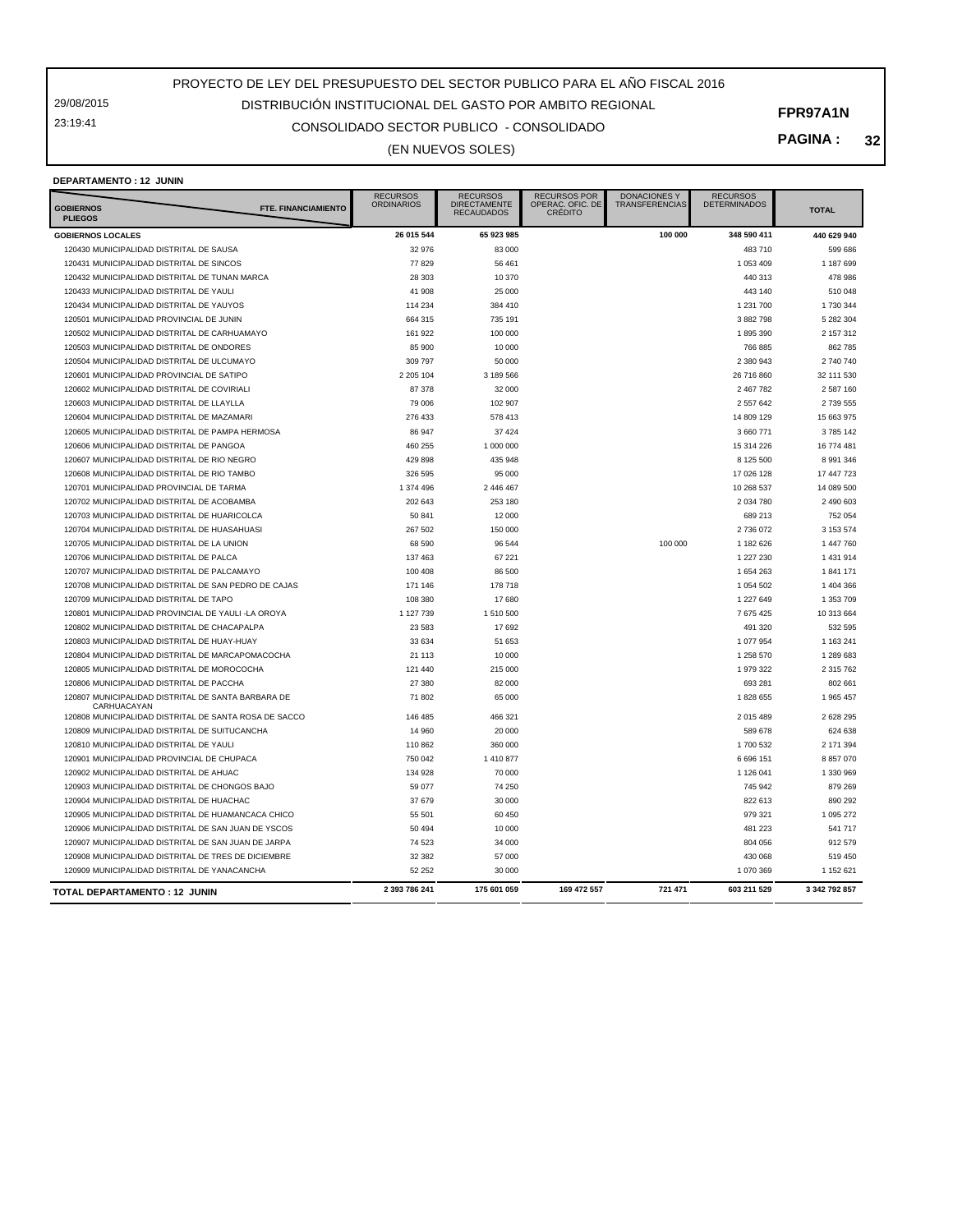29/08/2015 23:19:41

## CONSOLIDADO SECTOR PUBLICO - CONSOLIDADO DISTRIBUCIÓN INSTITUCIONAL DEL GASTO POR AMBITO REGIONAL

#### **PAGINA : 33**

#### (EN NUEVOS SOLES)

| DEPARTAMENTO : 13 LA LIBERTAD |  |
|-------------------------------|--|
|                               |  |

| <b>GOBIERNOS</b><br><b>PLIEGOS</b> | <b>FTE. FINANCIAMIENTO</b>                                                  | <b>RECURSOS</b><br><b>ORDINARIOS</b> | <b>RECURSOS</b><br><b>DIRECTAMENTE</b><br><b>RECAUDADOS</b> | <b>RECURSOS POR</b><br>OPERAC. OFIC. DE<br><b>CREDITO</b> | <b>DONACIONES Y</b><br><b>TRANSFERENCIAS</b> | <b>RECURSOS</b><br><b>DETERMINADOS</b> | <b>TOTAL</b>  |
|------------------------------------|-----------------------------------------------------------------------------|--------------------------------------|-------------------------------------------------------------|-----------------------------------------------------------|----------------------------------------------|----------------------------------------|---------------|
|                                    | <b>GOBIERNO NACIONAL</b>                                                    | 1 270 535 453                        | 97 860 684                                                  | 47 262 740                                                |                                              | 270 391 948                            | 1686 050 825  |
|                                    | 01002 INSTITUTO NACIONAL DE ESTADISTICA E INFORMATICA                       | 525 532                              |                                                             |                                                           |                                              |                                        | 525 532       |
| 01006                              | INSTITUTO NACIONAL DE DEFENSA CIVIL                                         | 430 273                              |                                                             |                                                           |                                              |                                        | 430 273       |
|                                    | 01012 COMISION NACIONAL PARA EL DESARROLLO Y VIDA SIN DROGAS                | 500 000                              |                                                             |                                                           |                                              |                                        | 500 000       |
|                                    | - DEVIDA                                                                    |                                      |                                                             |                                                           |                                              |                                        |               |
| 01021                              | SUPERINTENDENCIA NACIONAL DE SERVICIOS DE SANEAMIENTO                       |                                      | 105 487                                                     |                                                           |                                              |                                        | 105 487       |
| 03003                              | M. DE CULTURA                                                               | 12 466 005                           | 1 610 000                                                   |                                                           |                                              |                                        | 14 076 005    |
|                                    | 04004 PODER JUDICIAL                                                        | 63 372 186                           |                                                             |                                                           |                                              |                                        | 63 372 186    |
| 05050                              | SERVICIO NACIONAL DE AREAS NATURALES PROTEGIDAS POR EL                      | 380 874                              |                                                             |                                                           |                                              |                                        | 380 874       |
| 05051                              | ESTADO - SERNANP<br>ORGANISMO DE EVALUACION Y FISCALIZACION AMBIENTAL -     |                                      | 588 510                                                     |                                                           |                                              |                                        | 588 510       |
|                                    | <b>OEFA</b>                                                                 |                                      |                                                             |                                                           |                                              |                                        |               |
|                                    | 06006 M. DE JUSTICIA Y DERECHOS HUMANOS                                     | 4 4 4 9 0 8 6                        |                                                             |                                                           |                                              |                                        | 4 449 086     |
| 06061                              | INSTITUTO NACIONAL PENITENCIARIO                                            | 10 356 295                           | 222 725                                                     |                                                           |                                              |                                        | 10 579 020    |
| 06067                              | SUPERINTENDENCIA NACIONAL DE LOS REGISTROS PUBLICOS                         |                                      | 24 530 000                                                  |                                                           |                                              |                                        | 24 530 000    |
| 07007                              | M. DEL INTERIOR                                                             | 191 432 761                          | 1 807 000                                                   |                                                           |                                              | 9755440                                | 202 995 201   |
|                                    | 07073 SUPERINTENDENCIA NACIONAL DE MIGRACIONES                              | 7588                                 | 207 191                                                     |                                                           |                                              |                                        | 214 779       |
| 09057                              | SUPERINTENDENCIA NACIONAL DE ADUANAS Y DE                                   |                                      | 790 739                                                     |                                                           |                                              |                                        | 790 739       |
|                                    | ADMINISTRACION TRIBUTARIA                                                   |                                      |                                                             |                                                           |                                              |                                        |               |
| 09059                              | ORGANISMO SUPERVISOR DE LAS CONTRATACIONES DEL<br><b>ESTADO</b>             |                                      | 341 909                                                     |                                                           |                                              |                                        | 341 909       |
| 09095                              | OFICINA DE NORMALIZACION PREVISIONAL-ONP                                    | 34 041 121                           |                                                             |                                                           |                                              | 241 345 472                            | 275 386 593   |
| 10010                              | M. DE EDUCACION                                                             | 210 332 403                          |                                                             | 11 853 135                                                |                                              |                                        | 222 185 538   |
| 10342                              | INSTITUTO PERUANO DEL DEPORTE                                               | 3 4 3 4 8 4 7                        | 943 575                                                     |                                                           |                                              |                                        | 4 378 422     |
|                                    | 10512 U.N. DE TRUJILLO                                                      | 101 151 985                          | 42 116 065                                                  |                                                           |                                              | 8 0 9 8 6 4 7                          | 151 366 697   |
|                                    | 11011 M. DE SALUD                                                           | 36 154 293                           |                                                             |                                                           |                                              |                                        | 36 154 293    |
| 11135                              | SEGURO INTEGRAL DE SALUD                                                    | 97 179 637                           | 46 574                                                      |                                                           |                                              |                                        | 97 226 211    |
| 12012                              | M. DE TRABAJO Y PROMOCION DEL EMPLEO                                        | 4 8 1 7 3 6 5                        |                                                             |                                                           |                                              |                                        | 4 817 365     |
|                                    | SUPERINTENDENCIA NACIONAL DE FISCALIZACION LABORAL                          |                                      |                                                             |                                                           |                                              |                                        |               |
| 12121                              |                                                                             | 776 630                              |                                                             |                                                           |                                              |                                        | 776 630       |
| 13013                              | M. DE AGRICULTURA Y RIEGO                                                   | 8524171                              | 1 149 000                                                   |                                                           |                                              |                                        | 9 673 171     |
| 13018                              | SIERRA EXPORTADORA                                                          | 563 414                              |                                                             |                                                           |                                              |                                        | 563 414       |
| 13160                              | SERVICIO NACIONAL DE SANIDAD AGRARIA - SENASA                               | 8 2 6 7 1 7 8                        | 1878719                                                     |                                                           |                                              |                                        | 10 145 897    |
| 13164                              | AUTORIDAD NACIONAL DEL AGUA - ANA                                           | 201 136                              | 6 149 055                                                   |                                                           |                                              |                                        | 6 350 191     |
| 16016                              | M. DE ENERGIA Y MINAS                                                       | 160 854                              | 1 067 748                                                   |                                                           |                                              | 692 389                                | 1 920 991     |
| 22022                              | MINISTERIO PUBLICO                                                          | 43 230 604                           |                                                             |                                                           |                                              |                                        | 43 230 604    |
| 26026                              | M. DE DEFENSA                                                               | 11 299 205                           | 168 363                                                     |                                                           |                                              |                                        | 11 467 568    |
| 33033                              | REGISTRO NACIONAL DE IDENTIFICACION Y ESTADO CIVIL                          | 322 683                              | 6 450 941                                                   |                                                           |                                              |                                        | 6773624       |
| 36036                              | MINISTERIO DE TRANSPORTES Y COMUNICACIONES                                  | 31 810 815                           | 3 097 294                                                   |                                                           |                                              |                                        | 34 908 109    |
| 37037                              | MINISTERIO DE VIVIENDA, CONSTRUCCION Y SANEAMIENTO                          | 144 297 420                          |                                                             | 35 409 605                                                |                                              |                                        | 179 707 025   |
| 37205                              | SERVICIO NACIONAL DE CAPACITACION PARA LA INDUSTRIA DE                      |                                      | 4 476 889                                                   |                                                           |                                              |                                        | 4 476 889     |
|                                    | LA CONSTRUCCION                                                             |                                      |                                                             |                                                           |                                              |                                        |               |
| 38059                              | FONDO NACIONAL DE DESARROLLO PESQUERO - FONDEPES                            | 69 924                               | 112 900                                                     |                                                           |                                              |                                        | 182824        |
| 38240                              | INSTITUTO DEL MAR DEL PERU - IMARPE                                         | 1 280 915                            |                                                             |                                                           |                                              |                                        | 1 280 915     |
| 38241                              | INSTITUTO TECNOLOGICO DE LA PRODUCCION - ITP                                | 5726638                              |                                                             |                                                           |                                              |                                        | 5726638       |
| 39039                              | MINISTERIO DE LA MUJER Y POBLACIONES VULNERABLES                            | 3799883                              |                                                             |                                                           |                                              |                                        | 3799883       |
| 39345                              | CONSEJO NACIONAL PARA LA INTEGRACION DE LA PERSONA CON                      | 53 816                               |                                                             |                                                           |                                              |                                        | 53816         |
|                                    | DISCAPACIDAD - CONADIS<br>40040 MINISTERIO DE DESARROLLO E INCLUSION SOCIAL | 239 117 916                          |                                                             |                                                           |                                              | 10 500 000                             | 249 617 916   |
|                                    | <b>GOBIERNOS REGIONALES</b>                                                 | 1 035 393 943                        | 67 595 193                                                  | 153 909 500                                               |                                              | 62 896 190                             | 1 319 794 826 |
|                                    |                                                                             | 1 035 393 943                        |                                                             |                                                           |                                              | 62 896 190                             |               |
|                                    | 99451 GOBIERNO REGIONAL DEL DEPARTAMENTO DE LA LIBERTAD                     |                                      | 67 595 193                                                  | 153 909 500                                               |                                              |                                        | 1 319 794 826 |
|                                    | <b>GOBIERNOS LOCALES</b>                                                    | 21 908 401                           | 92 764 787                                                  |                                                           | 315 078                                      | 629 035 459                            | 744 023 725   |
|                                    | 130101 MUNICIPALIDAD PROVINCIAL DE TRUJILLO                                 | 4 149 247                            | 48 335 400                                                  |                                                           |                                              | 84 279 944                             | 136 764 591   |
|                                    | 130102 MUNICIPALIDAD DISTRITAL DE EL PORVENIR                               | 922 626                              | 1874699                                                     |                                                           |                                              | 22 515 584                             | 25 312 909    |
|                                    | 130103 MUNICIPALIDAD DISTRITAL DE FLORENCIA DE MORA                         | 339 248                              | 415 000                                                     |                                                           |                                              | 3 966 823                              | 4 721 071     |
|                                    | 130104 MUNICIPALIDAD DISTRITAL DE HUANCHACO                                 | 276 724                              | 1 400 000                                                   |                                                           |                                              | 14 702 152                             | 16 378 876    |
|                                    | 130105 MUNICIPALIDAD DISTRITAL DE LA ESPERANZA                              | 932 874                              | 3 2 2 4 4 7 2                                               |                                                           |                                              | 20 989 375                             | 25 146 721    |
|                                    | 130106 MUNICIPALIDAD DISTRITAL DE LAREDO                                    | 294 444                              | 1 035 000                                                   |                                                           |                                              | 5 857 118                              | 7 186 562     |
|                                    | 130107 MUNICIPALIDAD DISTRITAL DE MOCHE                                     | 206 614                              | 651 177                                                     |                                                           |                                              | 7 601 519                              | 8 459 310     |
|                                    | 130108 MUNICIPALIDAD DISTRITAL DE POROTO                                    | 70 934                               | 60 000                                                      |                                                           |                                              | 1 532 336                              | 1 663 270     |
|                                    | 130109 MUNICIPALIDAD DISTRITAL DE SALAVERRY                                 | 83 576                               | 840 998                                                     |                                                           |                                              | 6 570 001                              | 7 494 575     |
|                                    | 130110 MUNICIPALIDAD DISTRITAL DE SIMBAL                                    | 47 955                               | 265 152                                                     |                                                           |                                              | 2 062 842                              | 2 375 949     |
|                                    | 130111 MUNICIPALIDAD DISTRITAL DE VICTOR LARCO HERRERA                      | 409 845                              | 7 818 065                                                   |                                                           |                                              | 14 959 640                             | 23 187 550    |
|                                    | 130201 MUNICIPALIDAD PROVINCIAL DE ASCOPE                                   | 446 328                              | 1 112 200                                                   |                                                           |                                              | 5 041 060                              | 6 599 588     |
|                                    | 130202 MUNICIPALIDAD DISTRITAL DE CHICAMA                                   | 129 839                              | 602 900                                                     |                                                           |                                              | 3 386 237                              | 4 118 976     |
|                                    | 130203 MUNICIPALIDAD DISTRITAL DE CHOCOPE                                   |                                      |                                                             |                                                           |                                              |                                        |               |
|                                    |                                                                             | 101 755                              | 450 800                                                     |                                                           |                                              | 2 310 728                              | 2 863 283     |
|                                    | 130204 MUNICIPALIDAD DISTRITAL DE MAGDALENA DE CAO                          | 22 999                               | 66 000                                                      |                                                           |                                              | 1 232 347                              | 1 321 346     |
|                                    | 130205 MUNICIPALIDAD DISTRITAL DE PAIJAN                                    | 190 218                              | 500 000                                                     |                                                           |                                              | 5 742 423                              | 6 432 641     |
|                                    | 130206 MUNICIPALIDAD DISTRITAL DE RAZURI                                    | 55 904                               | 258 626                                                     |                                                           | 35 970                                       | 3 810 533                              | 4 161 033     |
|                                    | 130207 MUNICIPALIDAD DISTRITAL DE SANTIAGO DE CAO                           | 155 526                              | 587 685                                                     |                                                           |                                              | 5 695 236                              | 6 438 447     |
|                                    | 130208 MUNICIPALIDAD DISTRITAL DE CASA GRANDE                               | 233 900                              | 943 313                                                     |                                                           |                                              | 8 444 694                              | 9 621 907     |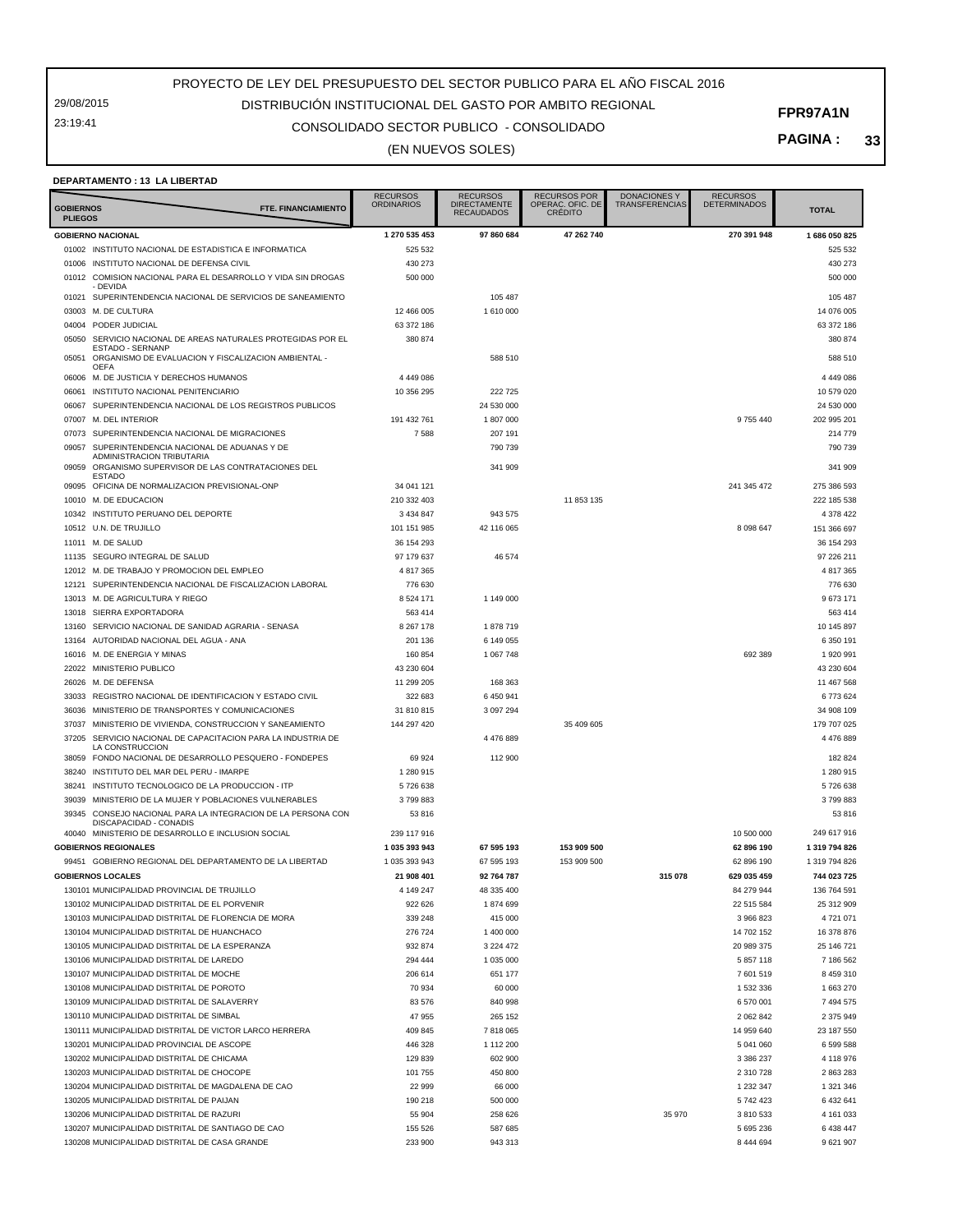29/08/2015 23:19:41

## CONSOLIDADO SECTOR PUBLICO - CONSOLIDADO DISTRIBUCIÓN INSTITUCIONAL DEL GASTO POR AMBITO REGIONAL

**PAGINA : 34**

#### (EN NUEVOS SOLES)

#### **DEPARTAMENTO : 13 LA LIBERTAD**

| FTE. FINANCIAMIENTO<br><b>GOBIERNOS</b><br><b>PLIEGOS</b>                                   | <b>RECURSOS</b><br><b>ORDINARIOS</b> | <b>RECURSOS</b><br><b>DIRECTAMENTE</b><br><b>RECAUDADOS</b> | <b>RECURSOS POR</b><br>OPERAÇ. OFIC. DE<br><b>CRÉDITO</b> | DONACIONES Y<br><b>TRANSFERENCIAS</b> | <b>RECURSOS</b><br><b>DETERMINADOS</b> | <b>TOTAL</b>            |
|---------------------------------------------------------------------------------------------|--------------------------------------|-------------------------------------------------------------|-----------------------------------------------------------|---------------------------------------|----------------------------------------|-------------------------|
| <b>GOBIERNOS LOCALES</b>                                                                    | 21 908 401                           | 92 764 787                                                  |                                                           | 315 078                               | 629 035 459                            | 744 023 725             |
| 130301 MUNICIPALIDAD PROVINCIAL DE BOLIVAR                                                  | 270 864                              | 50 000                                                      |                                                           |                                       | 3 0 9 5 4 8 8                          | 3 416 352               |
| 130302 MUNICIPALIDAD DISTRITAL DE BAMBAMARCA                                                | 59 433                               | 87 000                                                      |                                                           |                                       | 1 556 775                              | 1703208                 |
| 130303 MUNICIPALIDAD DISTRITAL DE CONDORMARCA                                               | 48 605                               | 26 000                                                      |                                                           |                                       | 1 107 753                              | 1 182 358               |
| 130304 MUNICIPALIDAD DISTRITAL DE LONGOTEA                                                  | 40 207                               |                                                             |                                                           |                                       | 830 669                                | 870 876                 |
| 130305 MUNICIPALIDAD DISTRITAL DE UCHUMARCA                                                 | 50 553                               | 30 000                                                      |                                                           |                                       | 1 099 330                              | 1 179 883               |
| 130306 MUNICIPALIDAD DISTRITAL DE UCUNCHA                                                   | 22 849                               | 80 000                                                      |                                                           |                                       | 460 867                                | 563 716                 |
| 130401 MUNICIPALIDAD PROVINCIAL DE CHEPEN                                                   | 496 199                              | 2 037 880                                                   |                                                           |                                       | 11 450 898                             | 13 984 977              |
| 130402 MUNICIPALIDAD DISTRITAL DE PACANGA                                                   | 93 328                               | 368 572                                                     |                                                           |                                       | 5726014                                | 6 187 914               |
| 130403 MUNICIPALIDAD DISTRITAL DE PUEBLO NUEVO<br>130501 MUNICIPALIDAD PROVINCIAL DE JULCAN | 66 746                               | 361 659                                                     |                                                           |                                       | 3 488 126                              | 3 916 531<br>7 504 820  |
| 130502 MUNICIPALIDAD DISTRITAL DE CALAMARCA                                                 | 843 817<br>146 843                   | 74 750<br>51 500                                            |                                                           |                                       | 6 586 253<br>2 367 475                 | 2 565 818               |
| 130503 MUNICIPALIDAD DISTRITAL DE CARABAMBA                                                 | 128 488                              | 41 500                                                      |                                                           |                                       | 2 620 069                              | 2790057                 |
| 130504 MUNICIPALIDAD DISTRITAL DE HUASO                                                     | 99 429                               | 161 500                                                     |                                                           |                                       | 3 085 851                              | 3 346 780               |
| 130601 MUNICIPALIDAD PROVINCIAL DE OTUZCO                                                   | 1 032 861                            | 569 024                                                     |                                                           |                                       | 16 270 201                             | 17 872 086              |
| 130602 MUNICIPALIDAD DISTRITAL DE AGALLPAMPA                                                | 180 208                              | 5 0 0 0                                                     |                                                           |                                       | 4 914 224                              | 5 099 432               |
| 130604 MUNICIPALIDAD DISTRITAL DE CHARAT                                                    | 47 201                               | 15 000                                                      |                                                           |                                       | 1 655 945                              | 1718 146                |
| 130605 MUNICIPALIDAD DISTRITAL DE HUARANCHAL                                                | 84 471                               | 263 150                                                     |                                                           |                                       | 2 476 586                              | 2 824 207               |
| 130606 MUNICIPALIDAD DISTRITAL DE LA CUESTA                                                 | 12 24 6                              | 8 0 0 0                                                     |                                                           |                                       | 554 239                                | 574 485                 |
| 130608 MUNICIPALIDAD DISTRITAL DE MACHE                                                     | 53 149                               | 3 4 0 0                                                     |                                                           |                                       | 1 707 537                              | 1764 086                |
| 130610 MUNICIPALIDAD DISTRITAL DE PARANDAY                                                  | 10 045                               | 2 0 0 0                                                     |                                                           |                                       | 520 195                                | 532 240                 |
| 130611 MUNICIPALIDAD DISTRITAL DE SALPO                                                     | 101 270                              | 89 000                                                      |                                                           |                                       | 3 072 858                              | 3 263 128               |
| 130613 MUNICIPALIDAD DISTRITAL DE SINSICAP                                                  | 142 408                              | 2 0 0 0                                                     |                                                           |                                       | 4 499 330                              | 4 643 738               |
| 130614 MUNICIPALIDAD DISTRITAL DE USQUIL                                                    | 393 080                              | 100 000                                                     |                                                           |                                       | 18 518 506                             | 19 011 586              |
| 130701 MUNICIPALIDAD PROVINCIAL DE PACASMAYO -SAN PEDRO DE<br><b>LLOC</b>                   | 376 263                              | 2 393 300                                                   |                                                           |                                       | 7 362 004                              | 10 131 567              |
| 130702 MUNICIPALIDAD DISTRITAL DE GUADALUPE                                                 | 276 312                              | 1880 000                                                    |                                                           |                                       | 10 019 056                             | 12 175 368              |
| 130703 MUNICIPALIDAD DISTRITAL DE JEQUETEPEQUE                                              | 27 849                               | 140 000                                                     |                                                           |                                       | 983 449                                | 1 151 298               |
| 130704 MUNICIPALIDAD DISTRITAL DE PACASMAYO                                                 | 223 892                              | 3 343 964                                                   |                                                           |                                       | 6 856 692                              | 10 424 548              |
| 130705 MUNICIPALIDAD DISTRITAL DE SAN JOSE                                                  | 104 407                              | 483 500                                                     |                                                           |                                       | 3 191 670                              | 3779577                 |
| 130801 MUNICIPALIDAD PROVINCIAL DE PATAZ -TAYABAMBA                                         | 562 037                              | 330 720                                                     |                                                           | 279 108                               | 13 009 846                             | 14 181 711              |
| 130802 MUNICIPALIDAD DISTRITAL DE BULDIBUYO                                                 | 60 927                               | 285 000                                                     |                                                           |                                       | 3 4 24 7 49                            | 3770676                 |
| 130803 MUNICIPALIDAD DISTRITAL DE CHILLIA                                                   | 180 960                              | 38 090                                                      |                                                           |                                       | 8 9 26 4 12                            | 9 145 462               |
| 130804 MUNICIPALIDAD DISTRITAL DE HUANCASPATA                                               | 114 018                              | 25 150                                                      |                                                           |                                       | 3 654 581                              | 3793749                 |
| 130805 MUNICIPALIDAD DISTRITAL DE HUAYLILLAS                                                | 15 928                               | 15 000                                                      |                                                           |                                       | 2 120 456                              | 2 151 384               |
| 130806 MUNICIPALIDAD DISTRITAL DE HUAYO                                                     | 65 790                               | 1 0 0 0                                                     |                                                           |                                       | 4 023 471                              | 4 090 261               |
| 130807 MUNICIPALIDAD DISTRITAL DE ONGON                                                     | 43 462                               | 85 9 20                                                     |                                                           |                                       | 1 658 520                              | 1787902                 |
| 130808 MUNICIPALIDAD DISTRITAL DE PARCOY<br>130809 MUNICIPALIDAD DISTRITAL DE PATAZ         | 182 128<br>119 299                   | 100 000<br>630 500                                          |                                                           |                                       | 14 435 234<br>6 678 857                | 14 717 362<br>7 428 656 |
| 130810 MUNICIPALIDAD DISTRITAL DE PIAS                                                      | 33 338                               | 145 600                                                     |                                                           |                                       | 1738084                                | 1 917 022               |
| 130811 MUNICIPALIDAD DISTRITAL DE SANTIAGO DE CHALLAS                                       | 64 455                               | 13 000                                                      |                                                           |                                       | 1 499 233                              | 1576688                 |
| 130812 MUNICIPALIDAD DISTRITAL DE TAURIJA                                                   | 49 489                               | 8500                                                        |                                                           |                                       | 1736710                                | 1794699                 |
| 130813 MUNICIPALIDAD DISTRITAL DE URPAY                                                     | 53 890                               | 30 000                                                      |                                                           |                                       | 1 520 884                              | 1 604 774               |
| 130901 MUNICIPALIDAD PROVINCIAL DE SANCHEZ CARRION -                                        | 1598810                              | 1977800                                                     |                                                           |                                       | 45 406 076                             | 48 982 686              |
| <b>HUAMACHUCO</b><br>130902 MUNICIPALIDAD DISTRITAL DE CHUGAY                               | 268 091                              | 750 000                                                     |                                                           |                                       | 11 914 447                             | 12 932 538              |
| 130903 MUNICIPALIDAD DISTRITAL DE COCHORCO                                                  | 149 807                              | 20 000                                                      |                                                           |                                       | 5 890 150                              | 6 059 957               |
| 130904 MUNICIPALIDAD DISTRITAL DE CURGOS                                                    | 132 618                              | 47 369                                                      |                                                           |                                       | 5 238 845                              | 5 418 832               |
| 130905 MUNICIPALIDAD DISTRITAL DE MARCABAL                                                  | 252 045                              | 60,000                                                      |                                                           |                                       | 10 026 936                             | 10 338 981              |
| 130906 MUNICIPALIDAD DISTRITAL DE SANAGORAN                                                 | 207 627                              | 525 684                                                     |                                                           |                                       | 17 308 280                             | 18 041 591              |
| 130907 MUNICIPALIDAD DISTRITAL DE SARIN                                                     | 155 439                              | 35 000                                                      |                                                           |                                       | 6 228 539                              | 6 418 978               |
| 130908 MUNICIPALIDAD DISTRITAL DE SARTIMBAMBA                                               | 198 173                              | 27 100                                                      |                                                           |                                       | 7 985 136                              | 8 210 409               |
| 131001 MUNICIPALIDAD PROVINCIAL DE SANTIAGO DE CHUCO                                        | 776 298                              | 608 766                                                     |                                                           |                                       | 17 807 302                             | 19 192 366              |
| 131002 MUNICIPALIDAD DISTRITAL DE ANGASMARCA                                                | 113 060                              | 36 983                                                      |                                                           |                                       | 5 272 974                              | 5 423 017               |
| 131003 MUNICIPALIDAD DISTRITAL DE CACHICADAN                                                | 78 328                               | 463 500                                                     |                                                           |                                       | 5 708 530                              | 6 250 358               |
| 131004 MUNICIPALIDAD DISTRITAL DE MOLLEBAMBA                                                | 25 4 93                              | 130 000                                                     |                                                           |                                       | 1878659                                | 2 034 152               |
| 131005 MUNICIPALIDAD DISTRITAL DE MOLLEPATA                                                 | 46 893                               | 100 000                                                     |                                                           |                                       | 2 333 606                              | 2 480 499               |
| 131006 MUNICIPALIDAD DISTRITAL DE QUIRUVILCA                                                | 231 372                              | 67 128                                                      |                                                           |                                       | 18 570 257                             | 18 868 757              |
| 131007 MUNICIPALIDAD DISTRITAL DE SANTA CRUZ DE CHUCA                                       | 59 555                               | 50 000                                                      |                                                           |                                       | 2 455 473                              | 2 565 028               |
| 131008 MUNICIPALIDAD DISTRITAL DE SITABAMBA                                                 | 79 965                               | 510 000                                                     |                                                           |                                       | 3 630 841                              | 4 220 806               |
| 131101 MUNICIPALIDAD PROVINCIAL DE GRAN CHIMU -CASCAS                                       | 455 556                              | 191 100                                                     |                                                           |                                       | 5 926 795                              | 6 573 451               |
| 131102 MUNICIPALIDAD DISTRITAL DE LUCMA                                                     | 60 987                               | 121 492                                                     |                                                           |                                       | 2 524 642                              | 2 707 121               |
| 131103 MUNICIPALIDAD DISTRITAL DE MARMOT                                                    | 44 099                               | 90 000                                                      |                                                           |                                       | 876 016                                | 1 010 115               |
| 131104 MUNICIPALIDAD DISTRITAL DE SAYAPULLO<br>131201 MUNICIPALIDAD PROVINCIAL DE VIRU      | 124 576<br>673 095                   | 115 000<br>1 280 199                                        |                                                           |                                       | 2 823 147<br>24 614 717                | 3 062 723<br>26 568 011 |
| 131202 MUNICIPALIDAD DISTRITAL DE CHAO                                                      | 87 086                               | 720 000                                                     |                                                           |                                       | 10 720 073                             | 11 527 159              |
| 131203 MUNICIPALIDAD DISTRITAL DE GUADALUPITO                                               | 40 128                               | 20 000                                                      |                                                           |                                       | 2 688 329                              | 2 748 457               |
|                                                                                             |                                      |                                                             |                                                           |                                       |                                        |                         |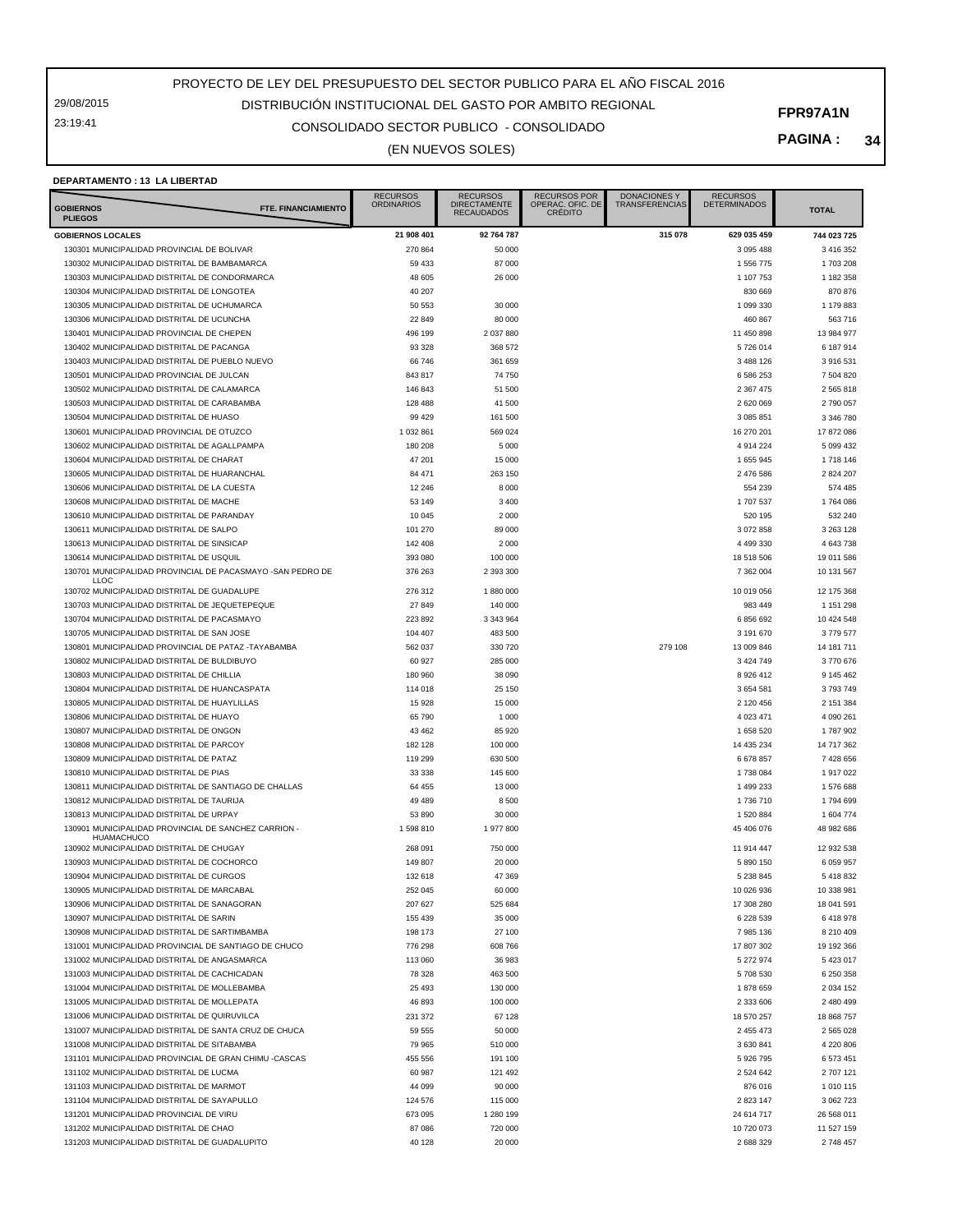29/08/2015 23:19:41

# DISTRIBUCIÓN INSTITUCIONAL DEL GASTO POR AMBITO REGIONAL

CONSOLIDADO SECTOR PUBLICO - CONSOLIDADO

**PAGINA : 35**

**FPR97A1N**

(EN NUEVOS SOLES)

| <b>DEPARTAMENTO: 13 LA LIBERTAD</b> |  |
|-------------------------------------|--|
|-------------------------------------|--|

| <b>FTE. FINANCIAMIENTO</b><br><b>GOBIERNOS</b><br><b>PLIEGOS</b> | <b>RECURSOS</b><br><b>ORDINARIOS</b> | <b>RECURSOS</b><br><b>DIRECTAMENTE</b><br><b>RECAUDADOS</b> | <b>RECURSOS POR</b><br>OPERAC, OFIC, DE<br><b>CRÉDITO</b> | <b>DONACIONES Y</b><br><b>TRANSFERENCIAS</b> | <b>RECURSOS</b><br>DETERMINADOS | <b>TOTAL</b> |
|------------------------------------------------------------------|--------------------------------------|-------------------------------------------------------------|-----------------------------------------------------------|----------------------------------------------|---------------------------------|--------------|
| TOTAL DEPARTAMENTO : 13 LA LIBERTAD                              | 2 327 837 797                        | 258 220 664                                                 | 201 172 240                                               | 315 078                                      | 962 323 597                     | 3749869376   |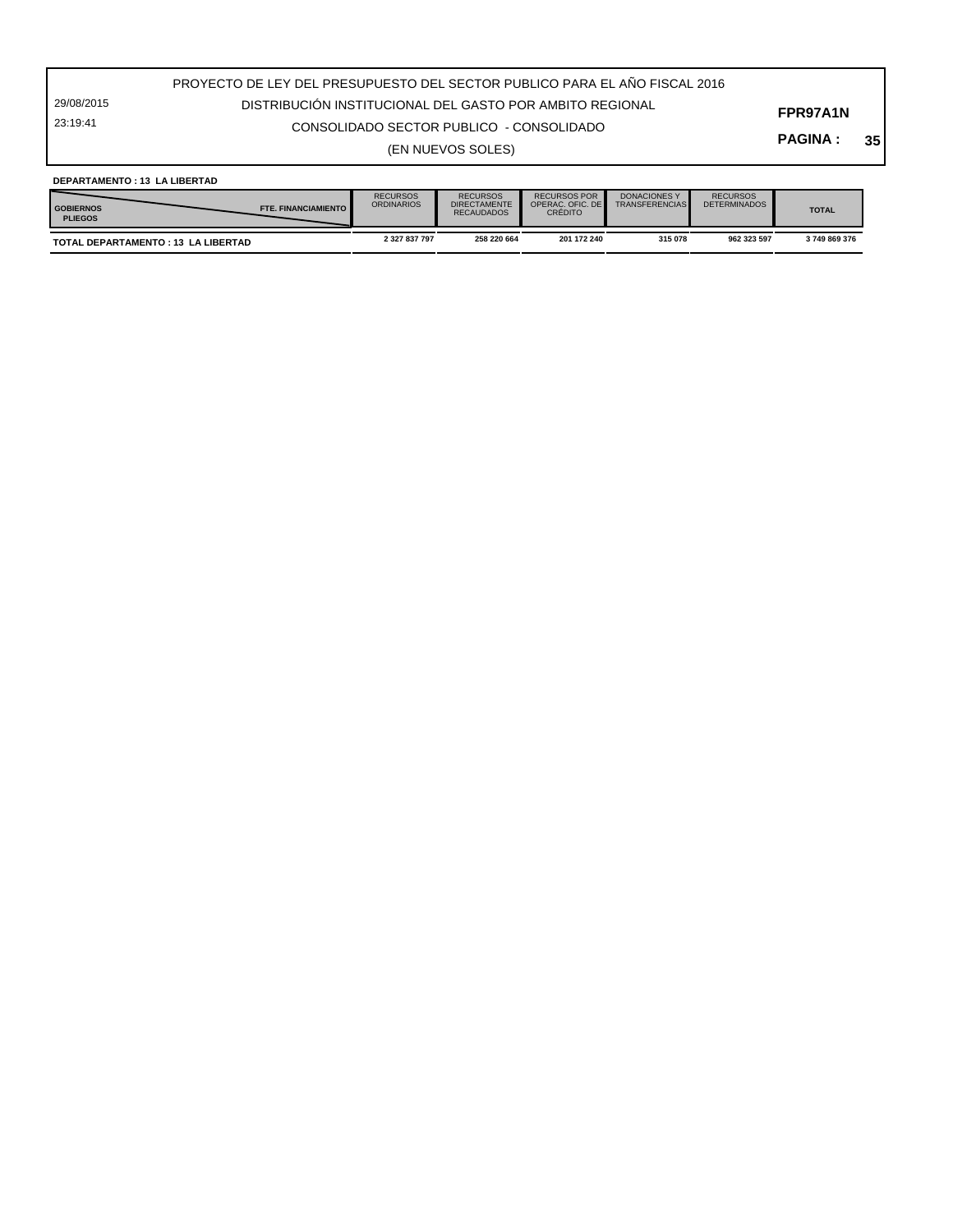29/08/2015 23:19:41

## CONSOLIDADO SECTOR PUBLICO - CONSOLIDADO DISTRIBUCIÓN INSTITUCIONAL DEL GASTO POR AMBITO REGIONAL

#### **PAGINA : 36**

(EN NUEVOS SOLES)

|                                    | -------------                                                                                              | <b>RECURSOS</b>     | <b>RECURSOS</b>                          | <b>RECURSOS POR</b>                | <b>DONACIONES Y</b> | <b>RECURSOS</b>     |                     |
|------------------------------------|------------------------------------------------------------------------------------------------------------|---------------------|------------------------------------------|------------------------------------|---------------------|---------------------|---------------------|
| <b>GOBIERNOS</b><br><b>PLIEGOS</b> | <b>FTE. FINANCIAMIENTO</b>                                                                                 | <b>ORDINARIOS</b>   | <b>DIRECTAMENTE</b><br><b>RECAUDADOS</b> | OPERAC. OFIC. DE<br><b>CREDITO</b> | TRANSFERENCIAS      | <b>DETERMINADOS</b> | <b>TOTAL</b>        |
|                                    | <b>GOBIERNO NACIONAL</b>                                                                                   | 1 033 986 656       | 104 374 497                              | 398 206 366                        |                     | 293 046 796         | 1829 614 315        |
|                                    | 01002 INSTITUTO NACIONAL DE ESTADISTICA E INFORMATICA                                                      | 452 394             |                                          |                                    |                     |                     | 452 394             |
|                                    | 01006 INSTITUTO NACIONAL DE DEFENSA CIVIL                                                                  | 463 013             |                                          |                                    |                     |                     | 463 013             |
| 01021                              | SUPERINTENDENCIA NACIONAL DE SERVICIOS DE SANEAMIENTO                                                      |                     | 83 4 38                                  |                                    |                     |                     | 83 438              |
| 01024                              | ORGANISMO DE SUPERVISION DE LOS RECURSOS FORESTALES Y                                                      | 369891              | 215 875                                  |                                    |                     |                     | 585 766             |
| 03003                              | DE FAUNA SILVESTRE<br>M. DE CULTURA                                                                        | 8 544 646           | 1 500 000                                |                                    |                     |                     | 10 044 646          |
| 04004                              | PODER JUDICIAL                                                                                             | 59 994 609          |                                          |                                    |                     |                     | 59 994 609          |
| 05005                              | M. DEL AMBIENTE                                                                                            | 598 474             |                                          | 1 053 783                          |                     |                     | 1 652 257           |
| 05050                              | SERVICIO NACIONAL DE AREAS NATURALES PROTEGIDAS POR EL                                                     | 848 514             | 20 708                                   |                                    |                     |                     | 869 222             |
| 05051                              | ESTADO - SERNANP<br>ORGANISMO DE EVALUACION Y FISCALIZACION AMBIENTAL -<br>OEFA                            |                     | 588 510                                  |                                    |                     |                     | 588 510             |
| 05331                              | SERVICIO NACIONAL DE METEOROLOGIA E HIDROLOGIA                                                             | 136 106             |                                          |                                    |                     |                     | 136 106             |
| 06006                              | M. DE JUSTICIA Y DERECHOS HUMANOS                                                                          | 3 403 982           |                                          |                                    |                     |                     | 3 403 982           |
| 06061                              | INSTITUTO NACIONAL PENITENCIARIO                                                                           | 17 156 136          | 744 009                                  |                                    |                     |                     | 17 900 145          |
| 06067                              | SUPERINTENDENCIA NACIONAL DE LOS REGISTROS PUBLICOS                                                        |                     | 25 245 000                               |                                    |                     |                     | 25 245 000          |
| 07007                              | M. DEL INTERIOR                                                                                            | 192 991 198         | 616725                                   |                                    |                     | 20 070 347          | 213 678 270         |
| 07073                              | SUPERINTENDENCIA NACIONAL DE MIGRACIONES                                                                   | 213 192             | 71 730                                   |                                    |                     |                     | 284 922             |
| 09059                              | ORGANISMO SUPERVISOR DE LAS CONTRATACIONES DEL<br><b>ESTADO</b>                                            |                     | 313864                                   |                                    |                     |                     | 313 864             |
| 09095                              | OFICINA DE NORMALIZACION PREVISIONAL-ONP                                                                   | 31 783 548          |                                          |                                    |                     | 272 927 687         | 304 711 235         |
| 10010                              | M. DE EDUCACION                                                                                            | 141 154 585         |                                          | 15 772 963                         |                     |                     | 156 927 548         |
| 10342                              | INSTITUTO PERUANO DEL DEPORTE                                                                              | 603 677             | 300 380                                  |                                    |                     |                     | 904 057             |
| 10523                              | U.N. PEDRO RUIZ GALLO                                                                                      | 83 074 777          | 60 533 427                               |                                    |                     | 1 2 4 1             | 143 609 445         |
| 11011                              | M. DE SALUD                                                                                                | 23 905 322          |                                          |                                    |                     |                     | 23 905 322          |
| 11135                              | SEGURO INTEGRAL DE SALUD                                                                                   | 47 203 330          | 77519                                    |                                    |                     |                     | 47 280 849          |
| 12012                              | M. DE TRABAJO Y PROMOCION DEL EMPLEO                                                                       | 4769743             |                                          |                                    |                     |                     | 4769743             |
| 13013                              | M. DE AGRICULTURA Y RIEGO                                                                                  | 4884650             | 454 000                                  | 80 156                             |                     |                     | 5 418 806           |
| 13018                              | SIERRA EXPORTADORA                                                                                         | 487 059             |                                          |                                    |                     |                     | 487 059             |
| 13160                              | SERVICIO NACIONAL DE SANIDAD AGRARIA - SENASA                                                              | 2 383 012           | 1 255 908                                |                                    |                     |                     | 3 638 920           |
| 13163                              | INSTITUTO NACIONAL DE INNOVACION AGRARIA                                                                   | 4 503 572           | 1780 000                                 |                                    |                     |                     | 6 283 572           |
| 13164                              | AUTORIDAD NACIONAL DEL AGUA - ANA                                                                          |                     | 1 909 190                                |                                    |                     |                     | 1 909 190           |
| 13165                              | SERVICIO NACIONAL FORESTAL Y DE FAUNA SILVESTRE -<br><b>SERFOR</b>                                         | 727 440             | 184 136                                  |                                    |                     |                     | 911 576             |
|                                    | 16016 M. DE ENERGIA Y MINAS                                                                                | 17819               | 193 459                                  |                                    |                     | 47 521              | 258 799             |
|                                    | 22022 MINISTERIO PUBLICO                                                                                   | 47 922 331          |                                          |                                    |                     |                     | 47 922 331          |
| 26026                              | M. DE DEFENSA                                                                                              | 32 319 115          | 249 745                                  |                                    |                     |                     | 32 568 860          |
| 27027                              | FUERO MILITAR POLICIAL                                                                                     | 833 766             |                                          |                                    |                     |                     | 833 766             |
| 33033                              | REGISTRO NACIONAL DE IDENTIFICACION Y ESTADO CIVIL                                                         | 324 968             |                                          |                                    |                     |                     | 324 968             |
| 35180                              | CENTRO DE FORMACION EN TURISMO                                                                             | 679 862             | 155 379                                  |                                    |                     |                     | 835 241             |
| 36036                              | MINISTERIO DE TRANSPORTES Y COMUNICACIONES                                                                 | 89 027 966          | 3 446 385                                | 110 154                            |                     |                     | 92 584 505          |
| 37037                              | MINISTERIO DE VIVIENDA, CONSTRUCCION Y SANEAMIENTO                                                         | 139 748 475         |                                          | 381 189 310                        |                     |                     | 520 937 785         |
| 37205                              | SERVICIO NACIONAL DE CAPACITACION PARA LA INDUSTRIA DE<br>LA CONSTRUCCION                                  |                     | 4 270 110                                |                                    |                     |                     | 4 270 110           |
| 38059                              | FONDO NACIONAL DE DESARROLLO PESQUERO - FONDEPES                                                           | 11 643 817          | 165 000                                  |                                    |                     |                     | 11 808 817          |
| 38240                              | INSTITUTO DEL MAR DEL PERU - IMARPE                                                                        | 1 106 612           |                                          |                                    |                     |                     | 1 106 612           |
| 39039<br>39345                     | MINISTERIO DE LA MUJER Y POBLACIONES VULNERABLES<br>CONSEJO NACIONAL PARA LA INTEGRACION DE LA PERSONA CON | 4 113 997<br>53 616 |                                          |                                    |                     |                     | 4 113 997<br>53 616 |
|                                    | DISCAPACIDAD - CONADIS                                                                                     |                     |                                          |                                    |                     |                     |                     |
| 40040                              | MINISTERIO DE DESARROLLO E INCLUSION SOCIAL                                                                | 75 541 442          |                                          |                                    |                     |                     | 75 541 442          |
|                                    | <b>GOBIERNOS REGIONALES</b>                                                                                | 748 608 647         | 40 745 592                               |                                    |                     | 4 9 6 3             | 789 359 202         |
|                                    | 99452 GOBIERNO REGIONAL DEL DEPARTAMENTO DE LAMBAYEQUE                                                     | 748 608 647         | 40 745 592                               |                                    |                     | 4963                | 789 359 202         |
|                                    | <b>GOBIERNOS LOCALES</b>                                                                                   | 16 480 062          | 76 365 588                               |                                    |                     | 228 262 693         | 321 108 343         |
|                                    | 140101 MUNICIPALIDAD PROVINCIAL DE CHICLAYO                                                                | 5 176 372           | 36 744 373                               |                                    |                     | 59 993 870          | 101 914 615         |
|                                    | 140102 MUNICIPALIDAD DISTRITAL DE CHONGOYAPE                                                               | 197 067             | 400 000                                  |                                    |                     | 2 549 642           | 3 146 709           |
|                                    | 140103 MUNICIPALIDAD DISTRITAL DE ETEN                                                                     | 120 154             | 650 832                                  |                                    |                     | 1 321 217           | 2 092 203           |
|                                    | 140104 MUNICIPALIDAD DISTRITAL DE ETEN PUERTO                                                              | 23 008              | 573 802                                  |                                    |                     | 697 597             | 1 294 407           |
|                                    | 140105 MUNICIPALIDAD DISTRITAL DE JOSE LEONARDO ORTIZ                                                      | 1 353 052           | 10 916 331                               |                                    |                     | 17 571 384          | 29 840 767          |
|                                    | 140106 MUNICIPALIDAD DISTRITAL DE LA VICTORIA                                                              | 616838              | 4 097 886                                |                                    |                     | 10 355 950          | 15 070 674          |
|                                    | 140107 MUNICIPALIDAD DISTRITAL DE LAGUNAS                                                                  | 81 814              | 231 800                                  |                                    |                     | 1 700 055           | 2 013 669           |
|                                    | 140108 MUNICIPALIDAD DISTRITAL DE MONSEFU                                                                  | 303726              | 984 793                                  |                                    |                     | 3 183 224           | 4 471 743           |
|                                    | 140109 MUNICIPALIDAD DISTRITAL DE NUEVA ARICA                                                              | 47 437              | 21 350                                   |                                    |                     | 772 675             | 841 462             |
|                                    | 140110 MUNICIPALIDAD DISTRITAL DE OYOTUN                                                                   | 128 668             | 303 000                                  |                                    |                     | 1 703 357           | 2 135 025           |
|                                    | 140111 MUNICIPALIDAD DISTRITAL DE PICSI                                                                    | 92 859              | 649 540                                  |                                    |                     | 1 633 185           | 2 375 584           |
|                                    | 140112 MUNICIPALIDAD DISTRITAL DE PIMENTEL                                                                 | 171 351             | 3 447 405                                |                                    |                     | 8 344 917           | 11 963 673          |
|                                    | 140113 MUNICIPALIDAD DISTRITAL DE REQUE                                                                    | 90 267              | 900 000                                  |                                    |                     | 2 367 895           | 3 358 162           |
|                                    | 140114 MUNICIPALIDAD DISTRITAL DE SANTA ROSA                                                               | 167 309             | 475 782                                  |                                    |                     | 1 381 072           | 2 0 2 4 1 6 3       |
|                                    | 140115 MUNICIPALIDAD DISTRITAL DE SAÑA                                                                     | 162 240             | 350 000                                  |                                    |                     | 1 939 793           | 2 452 033           |
|                                    | 140116 MUNICIPALIDAD DISTRITAL DE CAYALTI                                                                  | 177857              | 821 620                                  |                                    |                     | 1845787             | 2 845 264           |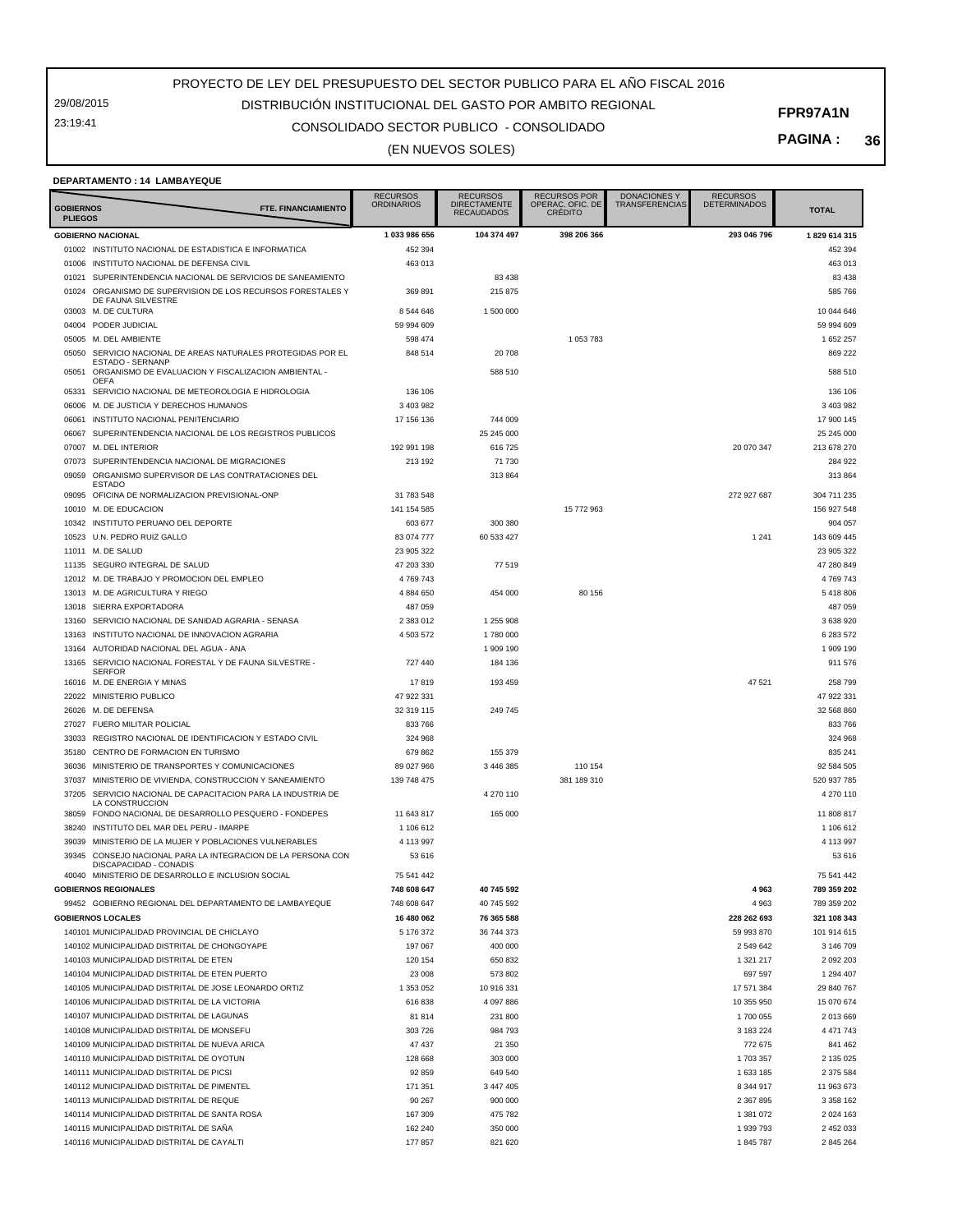#### PROYECTO DE LEY DEL PRESUPUESTO DEL SECTOR PUBLICO PARA EL AÑO FISCAL 2016 DISTRIBUCIÓN INSTITUCIONAL DEL GASTO POR AMBITO REGIONAL

29/08/2015 23:19:41

## CONSOLIDADO SECTOR PUBLICO - CONSOLIDADO

(EN NUEVOS SOLES)

**PAGINA : 37**

**FPR97A1N**

#### **DEPARTAMENTO : 14 LAMBAYEQUE**

| <b>GOBIERNOS</b><br>FTE. FINANCIAMIENTO<br><b>PLIEGOS</b>     | <b>RECURSOS</b><br><b>ORDINARIOS</b> | <b>RECURSOS</b><br><b>DIRECTAMENTE</b><br><b>RECAUDADOS</b> | <b>RECURSOS POR</b><br>OPERAC, OFIC, DE<br><b>CRÉDITO</b> | <b>DONACIONES Y</b><br><b>TRANSFERENCIAS</b> | <b>RECURSOS</b><br><b>DETERMINADOS</b> | <b>TOTAL</b>  |
|---------------------------------------------------------------|--------------------------------------|-------------------------------------------------------------|-----------------------------------------------------------|----------------------------------------------|----------------------------------------|---------------|
| <b>GOBIERNOS LOCALES</b>                                      | 16 480 062                           | 76 365 588                                                  |                                                           |                                              | 228 262 693                            | 321 108 343   |
| 140117 MUNICIPALIDAD DISTRITAL DE PATAPO                      | 193746                               | 937 095                                                     |                                                           |                                              | 2 197 844                              | 3 328 685     |
| 140118 MUNICIPALIDAD DISTRITAL DE POMALCA                     | 201 577                              | 1 188 394                                                   |                                                           |                                              | 2 165 072                              | 3 555 043     |
| 140119 MUNICIPALIDAD DISTRITAL DE PUCALA                      | 83 139                               | 328 085                                                     |                                                           |                                              | 1 326 491                              | 1 737 715     |
| 140120 MUNICIPALIDAD DISTRITAL DE TUMAN                       | 235 561                              | 700 000                                                     |                                                           |                                              | 2 378 266                              | 3 313 827     |
| 140201 MUNICIPALIDAD PROVINCIAL DE FERREÑAFE                  | 937 477                              | 2 497 761                                                   |                                                           |                                              | 9 802 014                              | 13 237 252    |
| 140202 MUNICIPALIDAD DISTRITAL DE CAÑARIS                     | 224 492                              | 3 0 0 0                                                     |                                                           |                                              | 3 441 834                              | 3 669 326     |
| 140203 MUNICIPALIDAD DISTRITAL DE INCAHUASI                   | 243 419                              | 20 000                                                      |                                                           |                                              | 3 587 337                              | 3 850 756     |
| 140204 MUNICIPALIDAD DISTRITAL DE MANUEL ANTONIO MESONES MURO | 60 197                               | 629 000                                                     |                                                           |                                              | 1 284 590                              | 1973787       |
| 140205 MUNICIPALIDAD DISTRITAL DE PITIPO                      | 175 948                              | 100 000                                                     |                                                           |                                              | 4 763 202                              | 5 039 150     |
| 140206 MUNICIPALIDAD DISTRITAL DE PUEBLO NUEVO                | 121 412                              | 410 904                                                     |                                                           |                                              | 2 2 1 3 1 0 2                          | 2 745 418     |
| 140301 MUNICIPALIDAD PROVINCIAL DE LAMBAYEQUE                 | 2735168                              | 2 757 000                                                   |                                                           |                                              | 29 193 298                             | 34 685 466    |
| 140302 MUNICIPALIDAD DISTRITAL DE CHOCHOPE                    | 30 431                               | 7 0 0 0                                                     |                                                           |                                              | 746 602                                | 784 033       |
| 140303 MUNICIPALIDAD DISTRITAL DE ILLIMO                      | 107 384                              | 635 480                                                     |                                                           |                                              | 2 046 751                              | 2789615       |
| 140304 MUNICIPALIDAD DISTRITAL DE JAYANCA                     | 128 092                              | 300 000                                                     |                                                           |                                              | 3 9 24 161                             | 4 3 5 2 2 5 3 |
| 140305 MUNICIPALIDAD DISTRITAL DE MOCHUMI                     | 199 187                              | 432 396                                                     |                                                           |                                              | 4 093 311                              | 4 724 894     |
| 140306 MUNICIPALIDAD DISTRITAL DE MORROPE                     | 527 433                              | 474 560                                                     |                                                           |                                              | 9 653 367                              | 10 655 360    |
| 140307 MUNICIPALIDAD DISTRITAL DE MOTUPE                      | 233 010                              | 944 556                                                     |                                                           |                                              | 5 825 678                              | 7 003 244     |
| 140308 MUNICIPALIDAD DISTRITAL DE OLMOS                       | 468 871                              | 466 979                                                     |                                                           |                                              | 10 127 658                             | 11 063 508    |
| 140309 MUNICIPALIDAD DISTRITAL DE PACORA                      | 72 204                               | 120,000                                                     |                                                           |                                              | 1726700                                | 1918904       |
| 140310 MUNICIPALIDAD DISTRITAL DE SALAS                       | 238 567                              | 28 000                                                      |                                                           |                                              | 3 2 3 2 5 2 2                          | 3 499 089     |
| 140311 MUNICIPALIDAD DISTRITAL DE SAN JOSE                    | 135 631                              | 420 000                                                     |                                                           |                                              | 2522486                                | 3 078 117     |
| 140312 MUNICIPALIDAD DISTRITAL DE TUCUME                      | 217 097                              | 1 396 864                                                   |                                                           |                                              | 4 648 787                              | 6 262 748     |
| <b>TOTAL DEPARTAMENTO: 14 LAMBAYEQUE</b>                      | 1799 075 365                         | 221 485 677                                                 | 398 206 366                                               |                                              | 521 314 452                            | 2940 081 860  |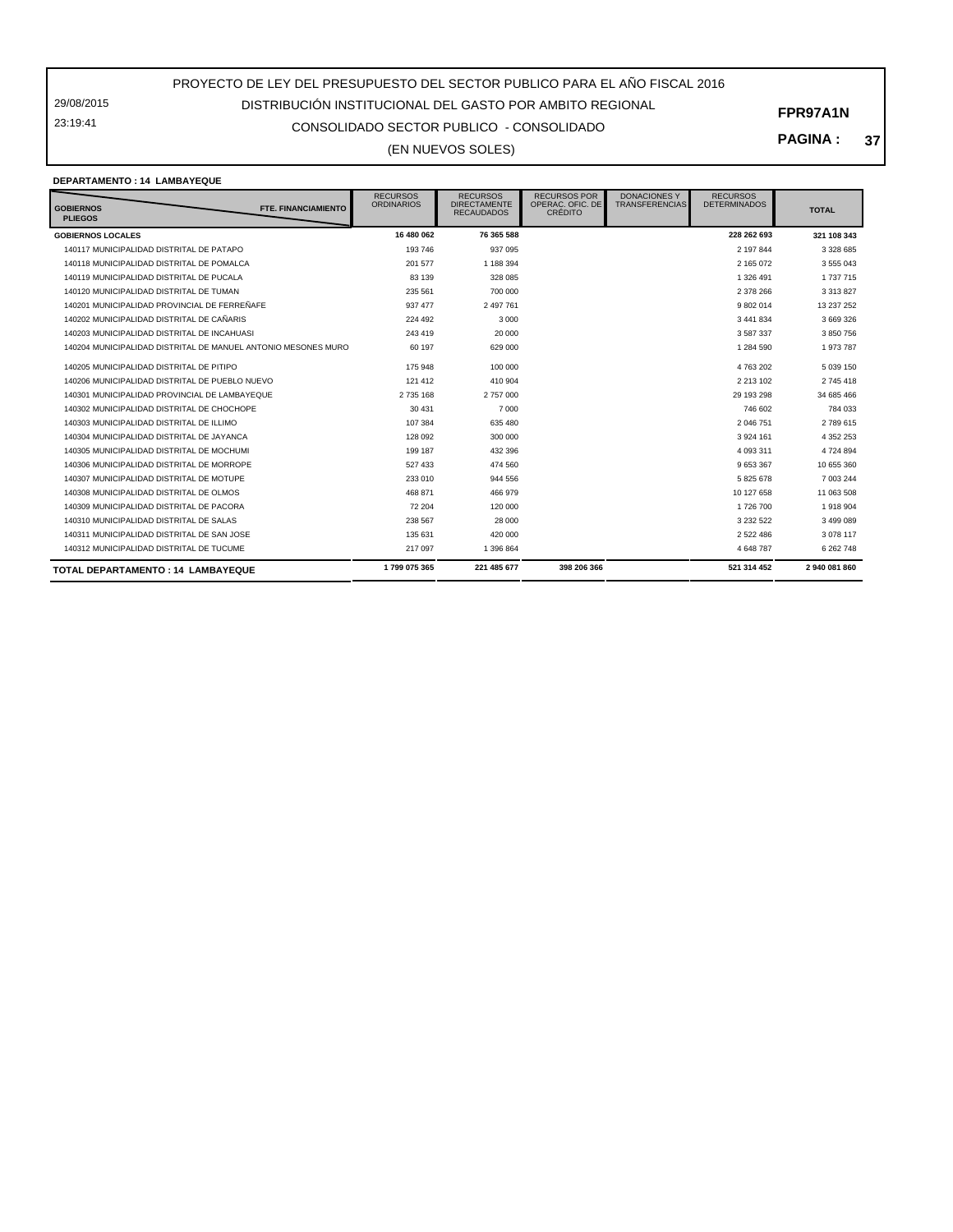29/08/2015 23:19:41

## CONSOLIDADO SECTOR PUBLICO - CONSOLIDADO DISTRIBUCIÓN INSTITUCIONAL DEL GASTO POR AMBITO REGIONAL

#### **PAGINA : 38**

(EN NUEVOS SOLES)

#### **DEPARTAMENTO : 15 LIMA**

| <b>GOBIERNOS</b><br><b>PLIEGOS</b> | FTE. FINANCIAMIENTO                                                                                                                                                    | <b>RECURSOS</b><br><b>ORDINARIOS</b> | <b>RECURSOS</b><br><b>DIRECTAMENTE</b><br><b>RECAUDADOS</b> | <b>RECURSOS POR</b><br>OPERAC. OFIC. DE<br><b>CRÉDITO</b> | <b>DONACIONES Y</b><br><b>TRANSFERENCIAS</b> | <b>RECURSOS</b><br><b>DETERMINADOS</b> | <b>TOTAL</b>              |
|------------------------------------|------------------------------------------------------------------------------------------------------------------------------------------------------------------------|--------------------------------------|-------------------------------------------------------------|-----------------------------------------------------------|----------------------------------------------|----------------------------------------|---------------------------|
|                                    | <b>GOBIERNO NACIONAL</b>                                                                                                                                               | 41 751 778 928                       | 6 600 747 516                                               | 18 213 308 305                                            | 192 899 517                                  | 3 252 280 356                          | 70 011 014 622            |
|                                    | 01001 PRESIDENCIA DEL CONSEJO DE MINISTROS                                                                                                                             | 124 538 000                          | 4 101 792                                                   |                                                           |                                              | 12 500 000                             | 141 139 792               |
| 01002                              | INSTITUTO NACIONAL DE ESTADISTICA E INFORMATICA                                                                                                                        | 108 551 788                          | 85 541 715                                                  |                                                           |                                              |                                        | 194 093 503               |
| 01005                              | SECRETARIA DE SEGURIDAD Y DEFENSA NACIONAL - SEDENA                                                                                                                    | 9 347 000                            |                                                             |                                                           |                                              |                                        | 9 347 000                 |
| 01006                              | INSTITUTO NACIONAL DE DEFENSA CIVIL                                                                                                                                    | 58 164 077                           | 3 3 3 4 0 6 8                                               |                                                           |                                              |                                        | 61 498 145                |
| 01010                              | DIRECCION NACIONAL DE INTELIGENCIA                                                                                                                                     | 65 554 499                           |                                                             |                                                           |                                              |                                        | 65 554 499                |
| 01011                              | DESPACHO PRESIDENCIAL                                                                                                                                                  | 39 927 897                           |                                                             |                                                           |                                              |                                        | 39 927 897                |
| 01012                              | COMISION NACIONAL PARA EL DESARROLLO Y VIDA SIN DROGAS<br>- DEVIDA                                                                                                     | 213 016 763                          |                                                             |                                                           | 11 634 877                                   |                                        | 224 651 640               |
|                                    | 01016 CENTRO NACIONAL DE PLANEAMIENTO ESTRATEGICO - CEPLAN                                                                                                             | 14 395 000                           |                                                             |                                                           |                                              |                                        | 14 395 000                |
| 01019                              | ORGANISMO SUPERVISOR DE LA INVERSION PRIVADA EN<br><b>TELECOMUNICACIONES</b>                                                                                           |                                      | 82 000 000                                                  |                                                           |                                              |                                        | 82 000 000                |
| 01020                              | ORGANISMO SUPERVISOR DE LA INVERSION EN ENERGIA Y                                                                                                                      |                                      | 349 481 668                                                 |                                                           |                                              |                                        | 349 481 668               |
|                                    | <b>MINERIA</b><br>01021 SUPERINTENDENCIA NACIONAL DE SERVICIOS DE SANEAMIENTO                                                                                          |                                      | 25 480 737                                                  |                                                           |                                              |                                        | 25 480 737                |
|                                    | 01022 ORGANISMO SUPERVISOR DE LA INVERSION EN                                                                                                                          |                                      | 84 000 000                                                  |                                                           |                                              |                                        | 84 000 000                |
|                                    | INFRAESTRUCTURA DE TRANSPORTE DE USO PUBLICO                                                                                                                           |                                      |                                                             |                                                           |                                              |                                        |                           |
|                                    | 01023 AUTORIDAD NACIONAL DEL SERVICIO CIVIL                                                                                                                            | 97 108 000                           |                                                             |                                                           |                                              |                                        | 97 108 000                |
|                                    | 01024 ORGANISMO DE SUPERVISION DE LOS RECURSOS FORESTALES Y<br>DE FAUNA SILVESTRE                                                                                      | 13 128 900                           | 1 178 107                                                   |                                                           |                                              |                                        | 14 307 007                |
|                                    | 01025 CENTRO NACIONAL DE ESTIMACION, PREVENCION Y REDUCCION<br>DEL RIESGO DE DESASTRES - CENEPRED                                                                      | 9 154 000                            |                                                             |                                                           |                                              |                                        | 9 154 000                 |
|                                    | 01070 CUERPO GENERAL DE BOMBEROS VOLUNTARIOS DEL PERU                                                                                                                  | 45 630 000                           | 100 000                                                     |                                                           |                                              |                                        | 45 730 000                |
|                                    | 01114 CONSEJO NACIONAL DE CIENCIA, TECNOLOGIA E INNOVACION                                                                                                             | 79 514 000                           | 258 585                                                     |                                                           |                                              |                                        | 79 772 585                |
|                                    | <b>TECNOLOGICA</b><br>01116 INSTITUTO NACIONAL DE RADIO Y TELEVISION DEL PERU - IRTP                                                                                   | 58 030 179                           | 5 5 6 4 0 0 0                                               |                                                           |                                              |                                        | 63 594 179                |
| 01183                              | INSTITUTO NACIONAL DE DEFENSA DE LA COMPETENCIA Y DE LA                                                                                                                |                                      | 149 985 280                                                 |                                                           |                                              |                                        | 149 985 280               |
|                                    | PROTECCION DE LA PROPIEDAD INTELECTUAL                                                                                                                                 |                                      |                                                             |                                                           |                                              |                                        |                           |
| 03003                              | M. DE CULTURA                                                                                                                                                          | 140 481 547                          | 38 386 687                                                  |                                                           |                                              |                                        | 178 868 234               |
| 03060                              | ARCHIVO GENERAL DE LA NACION                                                                                                                                           | 6974000                              | 1700 000                                                    |                                                           |                                              |                                        | 8 674 000                 |
| 03113<br>04004                     | BIBLIOTECA NACIONAL DEL PERU<br>PODER JUDICIAL                                                                                                                         | 32 180 000<br>781 051 499            | 800 000<br>95 000 000                                       |                                                           |                                              |                                        | 32 980 000<br>876 051 499 |
| 04040                              | ACADEMIA DE LA MAGISTRATURA                                                                                                                                            | 10 703 000                           | 6 215 681                                                   |                                                           |                                              |                                        | 16 918 681                |
| 05005                              | M. DEL AMBIENTE                                                                                                                                                        | 104 985 961                          |                                                             | 22 496 191                                                | 8 002 701                                    |                                        | 135 484 853               |
| 05050                              | SERVICIO NACIONAL DE AREAS NATURALES PROTEGIDAS POR EL                                                                                                                 | 16 711 508                           | 7 493 858                                                   |                                                           |                                              |                                        | 24 205 366                |
| 05051                              | ESTADO - SERNANP<br>ORGANISMO DE EVALUACION Y FISCALIZACION AMBIENTAL -<br>OEFA                                                                                        | 22 287 000                           | 121 243 040                                                 |                                                           |                                              |                                        | 143 530 040               |
| 05052                              | SERVICIO NACIONAL DE CERTIFICACION AMBIENTAL PARA LAS                                                                                                                  | 14 800 000                           |                                                             |                                                           |                                              |                                        | 14 800 000                |
|                                    | INVERSIONES SOSTENIBLES - SENACE<br>05055 INSTITUTO DE INVESTIGACIONES DE LA AMAZONIA PERUANA                                                                          | 27 890                               |                                                             |                                                           |                                              | 92 103                                 | 119 993                   |
|                                    | 05112 INSTITUTO GEOFISICO DEL PERU                                                                                                                                     | 18 701 000                           | 410 560                                                     |                                                           | 503 558                                      |                                        | 19 615 118                |
| 05331                              | SERVICIO NACIONAL DE METEOROLOGIA E HIDROLOGIA                                                                                                                         | 42 347 796                           | 4 650 000                                                   |                                                           |                                              |                                        | 46 997 796                |
|                                    | 06006 M. DE JUSTICIA Y DERECHOS HUMANOS                                                                                                                                | 176 303 963                          | 2 781 286                                                   | 30 236 030                                                |                                              |                                        | 209 321 279               |
| 06061                              | INSTITUTO NACIONAL PENITENCIARIO                                                                                                                                       | 373 578 244                          | 8764795                                                     |                                                           |                                              |                                        | 382 343 039               |
|                                    | 06067 SUPERINTENDENCIA NACIONAL DE LOS REGISTROS PUBLICOS                                                                                                              |                                      | 377 500 000                                                 |                                                           |                                              |                                        | 377 500 000               |
|                                    | 07007 M. DEL INTERIOR                                                                                                                                                  | 5 602 850 527                        | 119 448 275                                                 |                                                           |                                              | 6 817 362                              | 5729 116 164              |
|                                    | 07071 OFICINA NACIONAL DE GOBIERNO INTERIOR                                                                                                                            | 59 942 800                           | 17 551 113                                                  |                                                           |                                              |                                        | 77 493 913                |
|                                    | 07072 SUPERINTENDENCIA NACIONAL DE CONTROL DE SERVICIOS DE<br>SEGURIDAD, ARMAS, MUNICIONES Y EXPLOSIVOS DE USO CIVIL<br>07073 SUPERINTENDENCIA NACIONAL DE MIGRACIONES | 12 795 000<br>22 163 558             | 17 083 087<br>30 099 665                                    |                                                           |                                              |                                        | 29 878 087<br>52 263 223  |
|                                    | 08008 M. DE RELACIONES EXTERIORES                                                                                                                                      | 112 019 810                          | 58 461 210                                                  | 275 376                                                   |                                              |                                        | 170 756 396               |
| 08080                              | AGENCIA PERUANA DE COOPERACION INTERNACIONAL - APCI                                                                                                                    | 11 509 000                           |                                                             |                                                           |                                              |                                        | 11 509 000                |
|                                    | 09009 M. DE ECONOMIA Y FINANZAS                                                                                                                                        | 6 499 833 375                        | 47 500 000                                                  | 14 617 135 940                                            | 28 014 599                                   |                                        | 21 192 483 914            |
| 09055                              | AGENCIA DE PROMOCION DE LA INVERSION PRIVADA                                                                                                                           | 37 148 000                           | 132 240 018                                                 |                                                           | 103 036 250                                  |                                        | 272 424 268               |
|                                    | 09057 SUPERINTENDENCIA NACIONAL DE ADUANAS Y DE<br>ADMINISTRACION TRIBUTARIA                                                                                           |                                      | 2 128 042 082                                               | 16 456 850                                                |                                              |                                        | 2 144 498 932             |
| 09058                              | SUPERINTENDENCIA DEL MERCADO DE VALORES                                                                                                                                |                                      | 63 185 578                                                  |                                                           |                                              |                                        | 63 185 578                |
| 09059                              | ORGANISMO SUPERVISOR DE LAS CONTRATACIONES DEL<br><b>ESTADO</b>                                                                                                        |                                      | 44 290 443                                                  |                                                           |                                              |                                        | 44 290 443                |
|                                    | 09095 OFICINA DE NORMALIZACION PREVISIONAL-ONP                                                                                                                         | 897 618 128                          | 321 903 693                                                 |                                                           |                                              | 2 547 182 881                          | 3766704702                |
|                                    | 10010 M. DE EDUCACION                                                                                                                                                  | 8 039 458 917                        | 40 000 000                                                  | 404 946 523                                               |                                              |                                        | 8 484 405 440             |
|                                    | 10111 CENTRO VACACIONAL HUAMPANI                                                                                                                                       |                                      | 26 696 094                                                  |                                                           |                                              |                                        | 26 696 094                |
|                                    | 10117 SISTEMA NACIONAL DE EVALUACION, ACREDITACION Y<br>CERTIFICACION DE LA CALIDAD EDUCATIVA                                                                          | 39 018 000                           |                                                             | 27 936 270                                                |                                              |                                        | 66 954 270                |
| 10118                              | SUPERINTENDENCIA NACIONAL DE EDUCACION SUPERIOR<br><b>UNIVERSITARIA</b>                                                                                                | 39 979 000                           | 1 0 0 0                                                     |                                                           |                                              |                                        | 39 980 000                |
|                                    | 10342 INSTITUTO PERUANO DEL DEPORTE                                                                                                                                    | 119 037 336                          | 27 712 661                                                  |                                                           |                                              |                                        | 146 749 997               |
|                                    | 10510 U.N. MAYOR DE SAN MARCOS                                                                                                                                         | 239 480 294                          | 200 109 382                                                 |                                                           | 90 000                                       | 96 494                                 | 439 776 170               |
|                                    | 10512 U.N. DE TRUJILLO<br>10514 U.N. DE INGENIERIA                                                                                                                     | 51 250<br>130 314 043                | 122 988 333                                                 |                                                           |                                              | 96 494                                 | 51 250<br>253 398 870     |
|                                    | 10518 U.N. AGRARIA LA MOLINA                                                                                                                                           | 97 551 553                           | 13 980 300                                                  |                                                           |                                              | 96 4 94                                | 111 628 347               |
|                                    | 10524 U.N. FEDERICO VILLARREAL                                                                                                                                         | 109 657 666                          | 75 500 000                                                  |                                                           |                                              | 96 494                                 | 185 254 160               |
|                                    | 10528 U.N. DE EDUCACION ENRIQUE GUZMAN Y VALLE                                                                                                                         | 64 517 412                           | 23 650 820                                                  |                                                           |                                              | 96 4 94                                | 88 264 726                |
|                                    | 10529 U.N. DEL CALLAO                                                                                                                                                  | 980 000                              |                                                             |                                                           |                                              |                                        | 980 000                   |
|                                    |                                                                                                                                                                        |                                      |                                                             |                                                           |                                              |                                        |                           |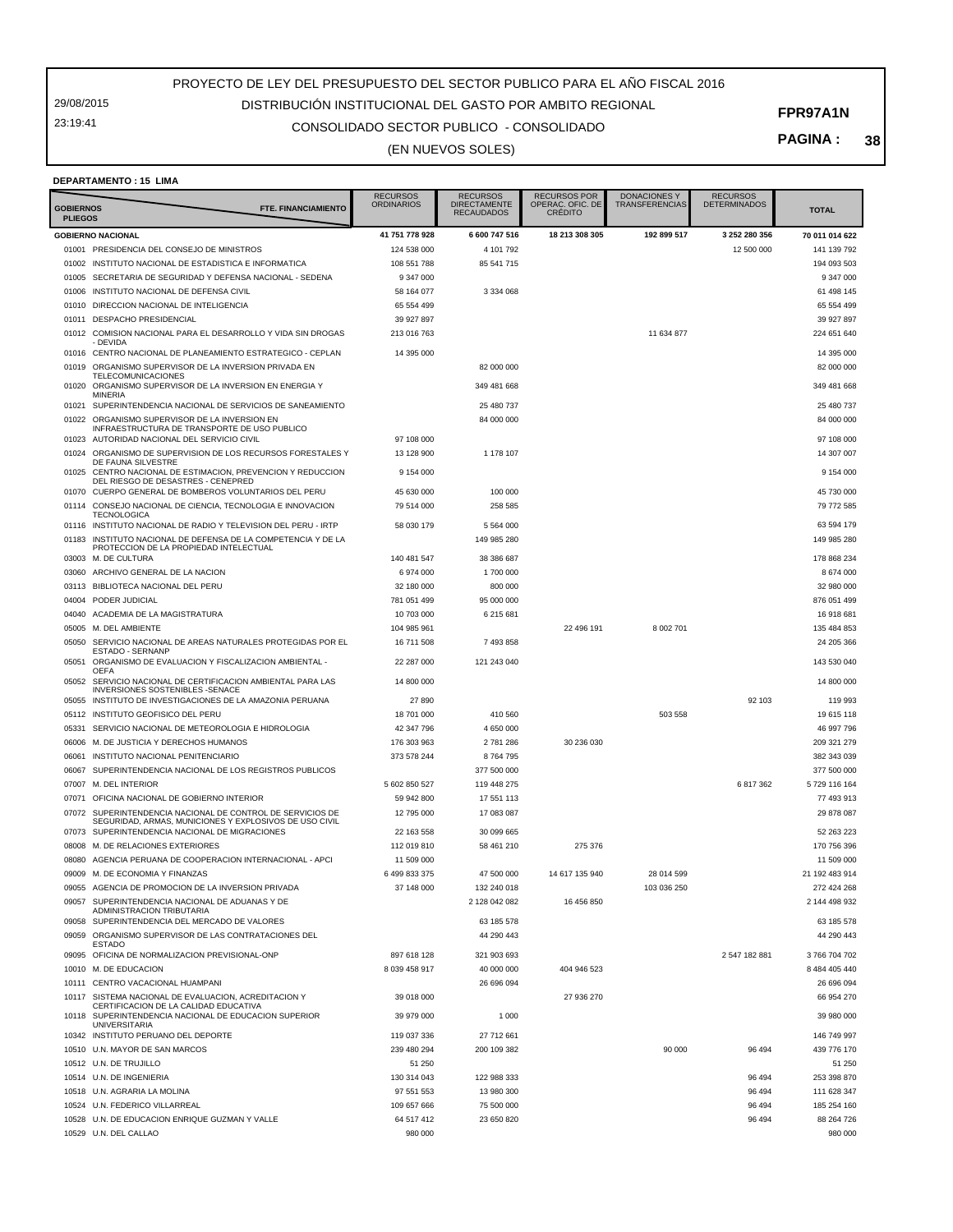29/08/2015 23:19:41

## CONSOLIDADO SECTOR PUBLICO - CONSOLIDADO DISTRIBUCIÓN INSTITUCIONAL DEL GASTO POR AMBITO REGIONAL

(EN NUEVOS SOLES)

#### **PAGINA : 39**

**DEPARTAMENTO : 15 LIMA**

|                                    | PLEANIAMLNIV.IJ LIMA                                                                         | <b>RECURSOS</b> | <b>RECURSOS</b>                          | <b>RECURSOS POR</b>                | <b>DONACIONES Y</b> | <b>RECURSOS</b>     |                |
|------------------------------------|----------------------------------------------------------------------------------------------|-----------------|------------------------------------------|------------------------------------|---------------------|---------------------|----------------|
| <b>GOBIERNOS</b><br><b>PLIEGOS</b> | FTE. FINANCIAMIENTO                                                                          | ORDINARIOS      | <b>DIRECTAMENTE</b><br><b>RECAUDADOS</b> | OPERAC. OFIC. DE<br><b>CRÉDITO</b> | TRANSFERENCIAS      | <b>DETERMINADOS</b> | <b>TOTAL</b>   |
|                                    | <b>GOBIERNO NACIONAL</b>                                                                     | 41 751 778 928  | 6 600 747 516                            | 18 213 308 305                     | 192 899 517         | 3 252 280 356       | 70 011 014 622 |
|                                    | 10530 U.N. JOSE FAUSTINO SANCHEZ CARRION                                                     | 50 616 214      | 17 321 668                               |                                    |                     | 4 880 095           | 72 817 977     |
|                                    | 10543 U.N. TECNOLOGICA DE LIMA SUR                                                           | 17 035 897      | 4 600 420                                |                                    |                     | 96 4 94             | 21 732 811     |
|                                    | 10547 U.N. DE CAÑETE                                                                         | 8 9 20 20 8     | 1 106 124                                |                                    |                     | 4 880 095           | 14 906 427     |
|                                    | 10549 U.N. DE BARRANCA                                                                       | 4 933 000       | 985 640                                  |                                    |                     | 4 880 095           | 10 798 735     |
|                                    | 11011 M. DE SALUD                                                                            | 1 690 235 752   | 62 785 482                               | 130 313 121                        |                     |                     | 1883 334 355   |
| 11131                              | INSTITUTO NACIONAL DE SALUD                                                                  | 115 800 000     | 8 000 000                                |                                    |                     |                     | 123 800 000    |
| 11134                              | SUPERINTENDENCIA NACIONAL DE SALUD                                                           | 45 544 000      | 31853                                    |                                    |                     |                     | 45 575 853     |
| 11135                              | SEGURO INTEGRAL DE SALUD                                                                     | 470 463 765     | 3 073 315                                |                                    |                     |                     | 473 537 080    |
| 11136                              | INSTITUTO NACIONAL DE ENFERMEDADES NEOPLASICAS - INEN                                        | 223 535 000     | 43 707 378                               |                                    |                     |                     | 267 242 378    |
| 11137                              | INSTITUTO DE GESTIÓN DE SERVICIOS DE SALUD                                                   | 2 292 662 000   | 223 359 047                              |                                    |                     |                     | 2516021047     |
|                                    | 12012 M. DE TRABAJO Y PROMOCION DEL EMPLEO                                                   | 133 075 647     | 29 792 916                               |                                    |                     |                     | 162 868 563    |
| 12121                              | SUPERINTENDENCIA NACIONAL DE FISCALIZACION LABORAL                                           | 73 020 327      | 3 000 000                                |                                    |                     |                     | 76 020 327     |
|                                    | 13013 M. DE AGRICULTURA Y RIEGO                                                              | 207 834 614     | 22 688 400                               | 34 064 259                         |                     | 500 000 000         | 764 587 273    |
|                                    | 13018 SIERRA EXPORTADORA                                                                     | 7 023 313       |                                          |                                    |                     |                     | 7 023 313      |
| 13160                              | SERVICIO NACIONAL DE SANIDAD AGRARIA - SENASA                                                | 30 982 447      | 32 001 461                               |                                    |                     |                     | 62 983 908     |
| 13163                              | INSTITUTO NACIONAL DE INNOVACION AGRARIA                                                     | 62 768 739      | 2 5 6 4 8 9 7                            | 83 989 690                         | 319816              |                     | 149 643 142    |
|                                    | 13164 AUTORIDAD NACIONAL DEL AGUA - ANA                                                      | 23 117 092      | 53 693 176                               |                                    |                     |                     | 76 810 268     |
| 13165                              | SERVICIO NACIONAL FORESTAL Y DE FAUNA SILVESTRE -                                            | 24 740 774      | 279 752                                  |                                    |                     |                     | 25 020 526     |
| 16016                              | <b>SERFOR</b><br>M. DE ENERGIA Y MINAS                                                       | 25 757 438      | 166 326 122                              | 51 253 304                         |                     | 8 3 68 7 61         | 251 705 625    |
| 16220                              | INSTITUTO PERUANO DE ENERGIA NUCLEAR                                                         | 24 985 685      | 5 265 572                                |                                    |                     |                     | 30 251 257     |
| 16221                              | INSTITUTO GEOLOGICO MINERO Y METALURGICO                                                     | 5 621 000       | 57 379 000                               |                                    |                     |                     | 63 000 000     |
| 19019                              | CONTRALORIA GENERAL                                                                          | 460 357 000     | 5 045 144                                | 18 805 060                         |                     |                     | 484 207 204    |
| 20020                              | DEFENSORIA DEL PUEBLO                                                                        | 55 137 788      |                                          |                                    | 3 630 000           |                     | 58 767 788     |
| 21021                              | CONSEJO NACIONAL DE LA MAGISTRATURA                                                          | 45 442 745      | 2 950 000                                |                                    |                     |                     | 48 392 745     |
| 22022                              | MINISTERIO PUBLICO                                                                           | 543 088 826     | 6 239 987                                |                                    |                     |                     | 549 328 813    |
| 24024                              | TRIBUNAL CONSTITUCIONAL                                                                      | 42 957 000      | 10 000                                   |                                    |                     |                     | 42 967 000     |
| 26026                              | M. DE DEFENSA                                                                                | 3 668 121 528   | 138 331 883                              | 453 743 024                        | 28 308 497          | 162 100 000         | 4 450 604 932  |
| 26332                              | INSTITUTO GEOGRAFICO NACIONAL                                                                | 1837000         | 3 595 306                                |                                    |                     |                     | 5 432 306      |
| 26335                              | AGENCIA DE COMPRAS DE LAS FUERZAS ARMADAS                                                    | 7 692 000       |                                          |                                    |                     |                     | 7 692 000      |
| 27027                              | FUERO MILITAR POLICIAL                                                                       | 9836056         | 1 000 000                                |                                    |                     |                     | 10 836 056     |
| 28028                              | CONGRESO DE LA REPUBLICA                                                                     | 516 468 000     | 564 300                                  |                                    | 128 000             |                     | 517 160 300    |
| 31031                              | JURADO NACIONAL DE ELECCIONES                                                                | 129 751 120     | 17 500 000                               |                                    |                     |                     | 147 251 120    |
| 32032                              | OFICINA NACIONAL DE PROCESOS ELECTORALES                                                     | 323 251 420     | 14 968 582                               |                                    |                     |                     | 338 220 002    |
| 33033                              | REGISTRO NACIONAL DE IDENTIFICACION Y ESTADO CIVIL                                           | 42 215 787      | 178 425 056                              |                                    |                     |                     | 220 640 843    |
| 35008                              | COMISION DE PROMOCION DEL PERU PARA LA EXPORTACION Y<br>EL TURISMO - PROMPERU                | 62 641 255      | 3 500 000                                |                                    |                     |                     | 66 141 255     |
| 35035                              | MINISTERIO DE COMERCIO EXTERIOR Y TURISMO                                                    | 171 276 012     | 43 704 656                               |                                    | 3 297 660           |                     | 218 278 328    |
| 35180                              | CENTRO DE FORMACION EN TURISMO                                                               | 10 798 911      | 7846886                                  |                                    |                     |                     | 18 645 797     |
| 36036                              | MINISTERIO DE TRANSPORTES Y COMUNICACIONES                                                   | 2 153 128 282   | 281 475 407                              | 1935993980                         |                     |                     | 4 370 597 669  |
| 36202                              | SUPERINTENDENCIA DE TRANSPORTE TERRESTRE DE<br>PERSONAS, CARGA Y MERCANCIAS - SUTRAN         | 42 384 000      | 16 141 400                               |                                    |                     |                     | 58 525 400     |
| 37037                              | MINISTERIO DE VIVIENDA, CONSTRUCCION Y SANEAMIENTO                                           | 1828 086 994    | 5775722                                  | 368 588 907                        | 4 2 2 3 2 5 9       |                     | 2 206 674 882  |
| 37056                              | SUPERINTENDENCIA NACIONAL DE BIENES ESTATALES                                                | 15 365 550      | 9 618 455                                |                                    |                     |                     | 24 984 005     |
| 37205                              | SERVICIO NACIONAL DE CAPACITACION PARA LA INDUSTRIA DE                                       | 30 000          | 67 611 187                               |                                    |                     |                     | 67 641 187     |
| 37207                              | LA CONSTRUCCION<br>ORGANISMO TECNICO DE LA ADMINISTRACION DE LOS<br>SERVICIOS DE SANEAMIENTO | 19 030 000      |                                          |                                    |                     |                     | 19 030 000     |
| 37211                              | ORGANISMO DE FORMALIZACION DE LA PROPIEDAD INFORMAL                                          | 82 814 000      | 6 700 000                                |                                    |                     |                     | 89 514 000     |
|                                    | 38038 MINISTERIO DE LA PRODUCCION                                                            | 174 992 362     | 67 510 807                               | 17 073 780                         |                     |                     | 259 576 949    |
| 38059                              | FONDO NACIONAL DE DESARROLLO PESQUERO - FONDEPES                                             | 49 717 232      | 2736902                                  |                                    |                     |                     | 52 454 134     |
| 38240                              | INSTITUTO DEL MAR DEL PERU - IMARPE                                                          | 1748809         |                                          |                                    |                     |                     | 1748809        |
| 38241                              | INSTITUTO TECNOLOGICO DE LA PRODUCCION - ITP                                                 | 32 347 113      | 800 000                                  |                                    |                     |                     | 33 147 113     |
| 38243                              | ORGANISMO NACIONAL DE SANIDAD PESQUERA - SANIPES                                             | 11 170 330      | 7 000 000                                |                                    |                     |                     | 18 170 330     |
| 38244                              | INSTITUTO NACIONAL DE CALIDAD - INACAL                                                       | 26 500 000      | 6 500 000                                |                                    |                     |                     | 33 000 000     |
|                                    | 39039 MINISTERIO DE LA MUJER Y POBLACIONES VULNERABLES                                       | 283 956 055     | 818 000                                  |                                    | 1710300             |                     | 286 484 355    |
| 39345                              | CONSEJO NACIONAL PARA LA INTEGRACION DE LA PERSONA CON<br>DISCAPACIDAD - CONADIS             | 10 184 193      |                                          |                                    |                     |                     | 10 184 193     |
|                                    | 40040 MINISTERIO DE DESARROLLO E INCLUSION SOCIAL                                            | 577 659 468     |                                          |                                    |                     |                     | 577 659 468    |
|                                    | <b>GOBIERNOS REGIONALES</b>                                                                  | 802 748 705     | 25 355 487                               |                                    |                     | 40 483 795          | 868 587 987    |
|                                    | 99463 GOBIERNO REGIONAL DEL DEPARTAMENTO DE LIMA                                             | 768 424 551     | 25 355 487                               |                                    |                     | 37 935 714          | 831 715 752    |
|                                    | 99465 MUNICIPALIDAD METROPOLITANA DE LIMA                                                    | 34 324 154      |                                          |                                    |                     | 2 548 081           | 36 872 235     |
|                                    | <b>GOBIERNOS LOCALES</b>                                                                     | 169 844 312     | 1 432 706 119                            |                                    | 156 919 507         | 2716 428 528        | 4 475 898 466  |
|                                    | 150101 MUNICIPALIDAD METROPOLITANA DE LIMA                                                   | 4898151         | 338 393 600                              |                                    | 156 919 507         | 851 112 885         | 1 351 324 143  |
|                                    | 150102 MUNICIPALIDAD DISTRITAL DE ANCON                                                      | 1 173 765       | 4 236 964                                |                                    |                     | 8 3 3 1 8 0 8       | 13 742 537     |
|                                    | 150103 MUNICIPALIDAD DISTRITAL DE ATE                                                        | 9 437 047       | 49 243 797                               |                                    |                     | 100 530 123         | 159 210 967    |
|                                    | 150104 MUNICIPALIDAD DISTRITAL DE BARRANCO                                                   | 275 502         | 13 446 680                               |                                    |                     | 12 700 957          | 26 423 139     |
|                                    | 150105 MUNICIPALIDAD DISTRITAL DE BREÑA                                                      | 625 724         | 11 734 000                               |                                    |                     | 11 888 542          | 24 248 266     |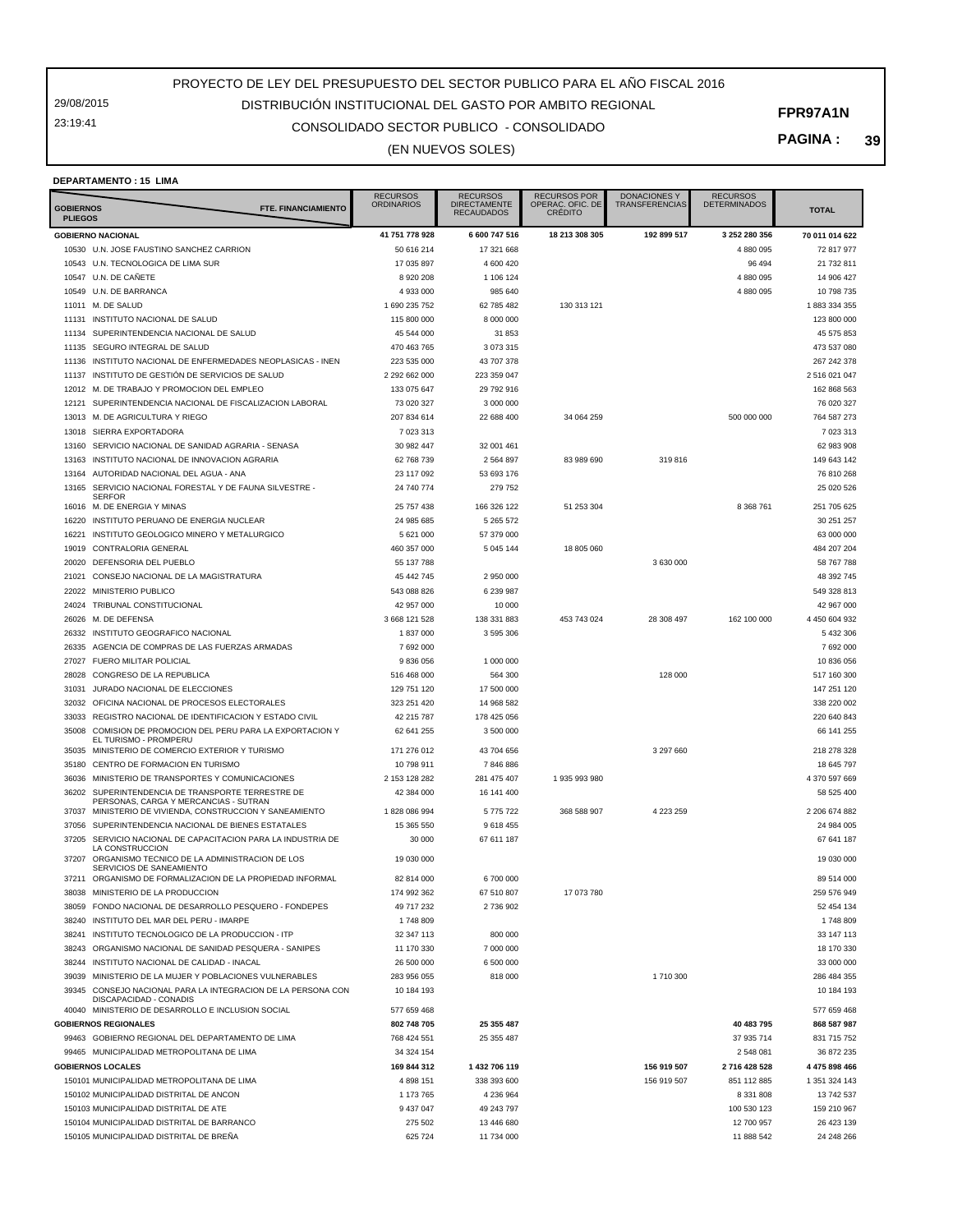29/08/2015 23:19:41

## CONSOLIDADO SECTOR PUBLICO - CONSOLIDADO DISTRIBUCIÓN INSTITUCIONAL DEL GASTO POR AMBITO REGIONAL

(EN NUEVOS SOLES)

**PAGINA : 40**

#### **DEPARTAMENTO : 15 LIMA**

| <b>GOBIERNOS</b><br><b>PLIEGOS</b>                                                                     | FTE. FINANCIAMIENTO | <b>RECURSOS</b><br><b>ORDINARIOS</b> | <b>RECURSOS</b><br><b>DIRECTAMENTE</b><br><b>RECAUDADOS</b> | RECURSOS POR<br>OPERAÇ. OFIC. DE<br><b>CRÉDITO</b> | <b>DONACIONES Y</b><br><b>TRANSFERENCIAS</b> | <b>RECURSOS</b><br>DETERMINADOS | <b>TOTAL</b>             |
|--------------------------------------------------------------------------------------------------------|---------------------|--------------------------------------|-------------------------------------------------------------|----------------------------------------------------|----------------------------------------------|---------------------------------|--------------------------|
| <b>GOBIERNOS LOCALES</b>                                                                               |                     | 169 844 312                          | 1 432 706 119                                               |                                                    | 156 919 507                                  | 2716 428 528                    | 4 475 898 466            |
| 150106 MUNICIPALIDAD DISTRITAL DE CARABAYLLO                                                           |                     | 6 178 445                            | 9 439 000                                                   |                                                    |                                              | 45 184 258                      | 60 801 703               |
| 150107 MUNICIPALIDAD DISTRITAL DE CHACLACAYO                                                           |                     | 1 191 489                            | 5 938 107                                                   |                                                    |                                              | 9 9 2 0 6 2                     | 17 051 658               |
| 150108 MUNICIPALIDAD DISTRITAL DE CHORRILLOS                                                           |                     | 4 809 564                            | 48 690 776                                                  |                                                    |                                              | 43 932 740                      | 97 433 080               |
| 150109 MUNICIPALIDAD DISTRITAL DE CIENEGUILLA                                                          |                     | 391 087                              | 1 972 328                                                   |                                                    |                                              | 16 578 177                      | 18 941 592               |
| 150110 MUNICIPALIDAD DISTRITAL DE COMAS                                                                |                     | 18 644 136                           | 25 888 492                                                  |                                                    |                                              | 43 235 907                      | 87 768 535               |
| 150111 MUNICIPALIDAD DISTRITAL DE EL AGUSTINO                                                          |                     | 6 174 062                            | 14 901 300                                                  |                                                    |                                              | 19 026 420                      | 40 101 782               |
| 150112 MUNICIPALIDAD DISTRITAL DE INDEPENDENCIA                                                        |                     | 6 2 5 3 1 8 7                        | 12 019 884                                                  |                                                    |                                              | 25 276 923                      | 43 549 994               |
| 150113 MUNICIPALIDAD DISTRITAL DE JESUS MARIA                                                          |                     | 202 001                              | 32 286 923                                                  |                                                    |                                              | 25 647 312                      | 58 136 236               |
| 150114 MUNICIPALIDAD DISTRITAL DE LA MOLINA                                                            |                     | 480 997                              | 53 446 333                                                  |                                                    |                                              | 61 127 163                      | 115 054 493              |
| 150115 MUNICIPALIDAD DISTRITAL DE LA VICTORIA<br>150116 MUNICIPALIDAD DISTRITAL DE LINCE               |                     | 2 450 427                            | 45 943 134                                                  |                                                    |                                              | 39 932 211                      | 88 325 772               |
| 150117 MUNICIPALIDAD DISTRITAL DE LOS OLIVOS                                                           |                     | 210 596<br>5 449 766                 | 16 414 041<br>39 443 142                                    |                                                    |                                              | 13 867 340<br>38 131 512        | 30 491 977<br>83 024 420 |
| 150118 MUNICIPALIDAD DISTRITAL DE LURIGANCHO                                                           |                     | 5456166                              | 21 930 428                                                  |                                                    |                                              | 53 169 435                      | 80 556 029               |
| 150119 MUNICIPALIDAD DISTRITAL DE LURIN                                                                |                     | 1 603 327                            | 8 442 320                                                   |                                                    |                                              | 37 615 498                      | 47 661 145               |
| 150120 MUNICIPALIDAD DISTRITAL DE MAGDALENA DEL MAR                                                    |                     | 229 954                              | 19 521 635                                                  |                                                    |                                              | 18 960 089                      | 38 711 678               |
| 150121 MUNICIPALIDAD DISTRITAL DE PUEBLO LIBRE                                                         |                     | 238 559                              | 20 178 414                                                  |                                                    |                                              | 18 543 920                      | 38 960 893               |
| 150122 MUNICIPALIDAD DISTRITAL DE MIRAFLORES                                                           |                     | 164 534                              | 76 266 522                                                  |                                                    |                                              | 108 877 092                     | 185 308 148              |
| 150123 MUNICIPALIDAD DISTRITAL DE PACHACAMAC                                                           |                     | 2 011 624                            | 4 700 000                                                   |                                                    |                                              | 33 089 346                      | 39 800 970               |
| 150124 MUNICIPALIDAD DISTRITAL DE PUCUSANA                                                             |                     | 278 212                              | 2 035 000                                                   |                                                    |                                              | 7 058 077                       | 9 371 289                |
| 150125 MUNICIPALIDAD DISTRITAL DE PUENTE PIEDRA                                                        |                     | 5 677 931                            | 7 742 874                                                   |                                                    |                                              | 60 186 623                      | 73 607 428               |
| 150126 MUNICIPALIDAD DISTRITAL DE PUNTA HERMOSA                                                        |                     | 77 564                               | 4 345 591                                                   |                                                    |                                              | 7 062 266                       | 11 485 421               |
| 150127 MUNICIPALIDAD DISTRITAL DE PUNTA NEGRA                                                          |                     | 227 671                              | 1774 650                                                    |                                                    |                                              | 5 270 015                       | 7 272 336                |
| 150128 MUNICIPALIDAD DISTRITAL DE RIMAC                                                                |                     | 3797961                              | 11 849 074                                                  |                                                    |                                              | 13 986 216                      | 29 633 251               |
| 150129 MUNICIPALIDAD DISTRITAL DE SAN BARTOLO                                                          |                     | 180 488                              | 6 047 816                                                   |                                                    |                                              | 3 508 699                       | 9 737 003                |
| 150130 MUNICIPALIDAD DISTRITAL DE SAN BORJA                                                            |                     | 223 952                              | 40 801 022                                                  |                                                    |                                              | 48 358 036                      | 89 383 010               |
| 150131 MUNICIPALIDAD DISTRITAL DE SAN ISIDRO                                                           |                     | 70 889                               | 90 402 509                                                  |                                                    |                                              | 92 359 050                      | 182 832 448              |
| 150132 MUNICIPALIDAD DISTRITAL DE SAN JUAN DE LURIGANCHO                                               |                     | 17 581 343                           | 24 567 319                                                  |                                                    |                                              | 86 101 391                      | 128 250 053              |
| 150133 MUNICIPALIDAD DISTRITAL DE SAN JUAN DE MIRAFLORES                                               |                     | 8 9 9 7 2 4 6                        | 23 932 161                                                  |                                                    |                                              | 33 178 511                      | 66 107 918               |
| 150134 MUNICIPALIDAD DISTRITAL DE SAN LUIS                                                             |                     | 441 561                              | 9 391 202                                                   |                                                    |                                              | 12 224 304                      | 22 057 067               |
| 150135 MUNICIPALIDAD DISTRITAL DE SAN MARTIN DE PORRES<br>150136 MUNICIPALIDAD DISTRITAL DE SAN MIGUEL |                     | 9845045                              | 41 585 256                                                  |                                                    |                                              | 59 276 433                      | 110 706 734              |
| 150137 MUNICIPALIDAD DISTRITAL DE SANTA ANITA                                                          |                     | 606 417<br>3793508                   | 45 321 244<br>17 334 709                                    |                                                    |                                              | 35 345 225<br>19 774 053        | 81 272 886<br>40 902 270 |
| 150138 MUNICIPALIDAD DISTRITAL DE SANTA MARIA DEL MAR                                                  |                     | 39 680                               | 2 122 353                                                   |                                                    |                                              | 2 494 145                       | 4 656 178                |
| 150139 MUNICIPALIDAD DISTRITAL DE SANTA ROSA                                                           |                     | 202 032                              | 1 379 127                                                   |                                                    |                                              | 4 045 325                       | 5 626 484                |
| 150140 MUNICIPALIDAD DISTRITAL DE SANTIAGO DE SURCO                                                    |                     | 1 307 527                            | 101 924 893                                                 |                                                    |                                              | 125 260 414                     | 228 492 834              |
| 150141 MUNICIPALIDAD DISTRITAL DE SURQUILLO                                                            |                     | 1 009 495                            | 20 605 155                                                  |                                                    |                                              | 20 583 859                      | 42 198 509               |
| 150142 MUNICIPALIDAD DISTRITAL DE VILLA EL SALVADOR                                                    |                     | 13 312 636                           | 16 148 456                                                  |                                                    |                                              | 43 080 045                      | 72 541 137               |
| 150143 MUNICIPALIDAD DISTRITAL DE VILLA MARIA DEL TRIUNFO                                              |                     | 10 659 862                           | 12 182 409                                                  |                                                    |                                              | 36 913 868                      | 59 756 139               |
| 150201 MUNICIPALIDAD PROVINCIAL DE BARRANCA                                                            |                     | 1 280 635                            | 5 693 476                                                   |                                                    |                                              | 17 302 981                      | 24 277 092               |
| 150202 MUNICIPALIDAD DISTRITAL DE PARAMONGA                                                            |                     | 271 044                              | 624 451                                                     |                                                    |                                              | 5 113 368                       | 6 008 863                |
| 150203 MUNICIPALIDAD DISTRITAL DE PATIVILCA                                                            |                     | 155 540                              | 872 089                                                     |                                                    |                                              | 3 698 882                       | 4 726 511                |
| 150204 MUNICIPALIDAD DISTRITAL DE SUPE                                                                 |                     | 200 700                              | 1 022 362                                                   |                                                    |                                              | 5 068 870                       | 6 291 932                |
| 150205 MUNICIPALIDAD DISTRITAL DE SUPE PUERTO                                                          |                     | 124 639                              | 632 109                                                     |                                                    |                                              | 2 510 755                       | 3 267 503                |
| 150301 MUNICIPALIDAD PROVINCIAL DE CAJATAMBO                                                           |                     | 310783                               | 104 500                                                     |                                                    |                                              | 1 296 168                       | 1 711 451                |
| 150302 MUNICIPALIDAD DISTRITAL DE COPA                                                                 |                     | 22 744                               | 120 000                                                     |                                                    |                                              | 500 668                         | 643 412                  |
| 150303 MUNICIPALIDAD DISTRITAL DE GORGOR                                                               |                     | 23 4 27                              | 35 400                                                      |                                                    |                                              | 903 856                         | 962 683                  |
| 150304 MUNICIPALIDAD DISTRITAL DE HUANCAPON                                                            |                     | 23 513                               | 24 960                                                      |                                                    |                                              | 516 320                         | 564 793                  |
| 150305 MUNICIPALIDAD DISTRITAL DE MANAS<br>150401 MUNICIPALIDAD PROVINCIAL DE CANTA                    |                     | 19 655                               | 121 000                                                     |                                                    |                                              | 847 086                         | 987 741                  |
| 150402 MUNICIPALIDAD DISTRITAL DE ARAHUAY                                                              |                     | 164 286<br>8763                      | 775 680<br>40 000                                           |                                                    |                                              | 1 647 820<br>439 237            | 2 587 786<br>488 000     |
| 150403 MUNICIPALIDAD DISTRITAL DE HUAMANTANGA                                                          |                     | 13 953                               | 79 552                                                      |                                                    |                                              | 508 223                         | 601 728                  |
| 150404 MUNICIPALIDAD DISTRITAL DE HUAROS                                                               |                     | 15 2 28                              | 224 000                                                     |                                                    |                                              | 437 521                         | 676 749                  |
| 150405 MUNICIPALIDAD DISTRITAL DE LACHAQUI                                                             |                     | 11 532                               | 60746                                                       |                                                    |                                              | 457 722                         | 530 000                  |
| 150406 MUNICIPALIDAD DISTRITAL DE SAN BUENAVENTURA                                                     |                     | 7 109                                | 50 232                                                      |                                                    |                                              | 426 659                         | 484 000                  |
| 150407 MUNICIPALIDAD DISTRITAL DE SANTA ROSA DE QUIVES                                                 |                     | 39 763                               | 476 317                                                     |                                                    |                                              | 2 449 222                       | 2 965 302                |
| 150501 MUNICIPALIDAD PROVINCIAL DE CAÑETE -SAN VICENTE DE<br>CAÑETE                                    |                     | 1 086 113                            | 6 277 404                                                   |                                                    |                                              | 47 466 441                      | 54 829 958               |
| 150502 MUNICIPALIDAD DISTRITAL DE ASIA                                                                 |                     | 34 358                               | 6 666 223                                                   |                                                    |                                              | 14 038 790                      | 20 739 371               |
| 150503 MUNICIPALIDAD DISTRITAL DE CALANGO                                                              |                     | 18 0 21                              | 114 240                                                     |                                                    |                                              | 1 184 816                       | 1 317 077                |
| 150504 MUNICIPALIDAD DISTRITAL DE CERRO AZUL                                                           |                     | 47 702                               | 1 490 625                                                   |                                                    |                                              | 4 395 068                       | 5 933 395                |
| 150505 MUNICIPALIDAD DISTRITAL DE CHILCA<br>150506 MUNICIPALIDAD DISTRITAL DE COAYLLO                  |                     | 129 093                              | 2718617                                                     |                                                    |                                              | 7 276 985                       | 10 124 695<br>1883 543   |
| 150507 MUNICIPALIDAD DISTRITAL DE IMPERIAL                                                             |                     | 9542<br>290 801                      | 814 250<br>1 924 607                                        |                                                    |                                              | 1 059 751<br>7 651 610          | 9 867 018                |
| 150508 MUNICIPALIDAD DISTRITAL DE LUNAHUANA                                                            |                     | 37 380                               | 275 000                                                     |                                                    |                                              | 1 698 427                       | 2 010 807                |
| 150509 MUNICIPALIDAD DISTRITAL DE MALA                                                                 |                     | 173 618                              | 2 942 564                                                   |                                                    |                                              | 9 553 698                       | 12 669 880               |
|                                                                                                        |                     |                                      |                                                             |                                                    |                                              |                                 |                          |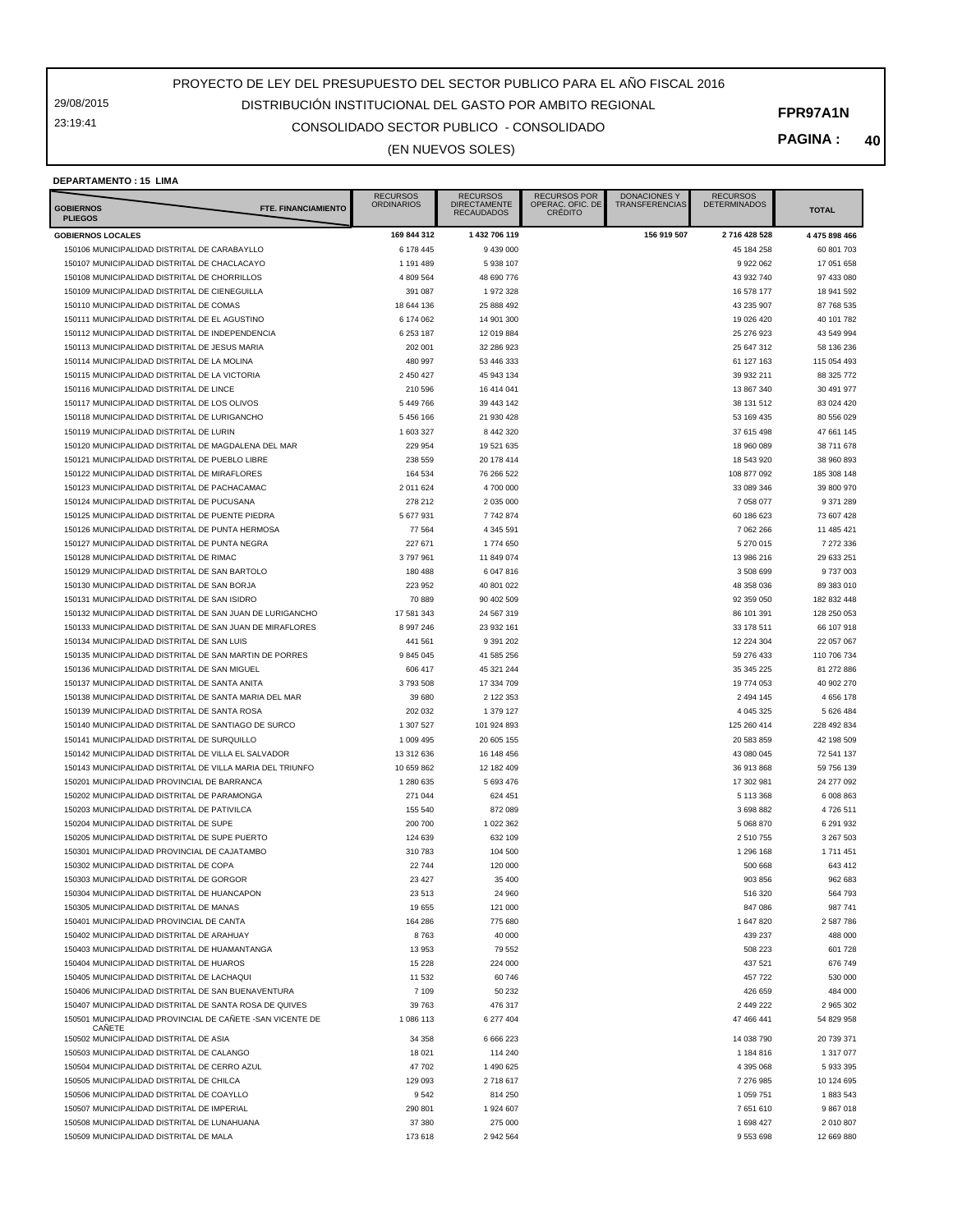29/08/2015 23:19:41

## CONSOLIDADO SECTOR PUBLICO - CONSOLIDADO DISTRIBUCIÓN INSTITUCIONAL DEL GASTO POR AMBITO REGIONAL

(EN NUEVOS SOLES)

**PAGINA : 41**

#### **DEPARTAMENTO : 15 LIMA**

| <b>GOBIERNOS</b><br><b>PLIEGOS</b>                                                                          | <b>FTE. FINANCIAMIENTO</b> | <b>RECURSOS</b><br><b>ORDINARIOS</b> | <b>RECURSOS</b><br><b>DIRECTAMENTE</b><br><b>RECAUDADOS</b> | <b>RECURSOS POR</b><br>OPERAC. OFIC. DE<br><b>CRÉDITO</b> | <b>DONACIONES Y</b><br><b>TRANSFERENCIAS</b> | <b>RECURSOS</b><br><b>DETERMINADOS</b> | <b>TOTAL</b>           |
|-------------------------------------------------------------------------------------------------------------|----------------------------|--------------------------------------|-------------------------------------------------------------|-----------------------------------------------------------|----------------------------------------------|----------------------------------------|------------------------|
| <b>GOBIERNOS LOCALES</b>                                                                                    |                            | 169 844 312                          | 1 432 706 119                                               |                                                           | 156 919 507                                  | 2716 428 528                           | 4 475 898 466          |
| 150510 MUNICIPALIDAD DISTRITAL DE NUEVO IMPERIAL                                                            |                            | 168 256                              | 700 000                                                     |                                                           |                                              | 5 961 513                              | 6 829 769              |
| 150511 MUNICIPALIDAD DISTRITAL DE PACARAN                                                                   |                            | 15 195                               | 123 400                                                     |                                                           |                                              | 693 178                                | 831 773                |
| 150512 MUNICIPALIDAD DISTRITAL DE QUILMANA                                                                  |                            | 98 913                               | 1 525 343                                                   |                                                           |                                              | 5 374 261                              | 6 998 517              |
| 150513 MUNICIPALIDAD DISTRITAL DE SAN ANTONIO                                                               |                            | 30 623                               | 1 078 762                                                   |                                                           |                                              | 3 256 225                              | 4 365 610              |
| 150514 MUNICIPALIDAD DISTRITAL DE SAN LUIS                                                                  |                            | 99 786                               | 300 000                                                     |                                                           |                                              | 3 666 288                              | 4 0 66 0 74            |
| 150515 MUNICIPALIDAD DISTRITAL DE SANTA CRUZ DE FLORES                                                      |                            | 14 8 10                              | 800 000                                                     |                                                           |                                              | 2 349 064                              | 3 163 874              |
| 150516 MUNICIPALIDAD DISTRITAL DE ZUÑIGA                                                                    |                            | 16 554                               | 14 3 69                                                     |                                                           |                                              | 1 402 003                              | 1 432 926              |
| 150601 MUNICIPALIDAD PROVINCIAL DE HUARAL                                                                   |                            | 1 336 270                            | 3 552 488                                                   |                                                           |                                              | 31 547 745                             | 36 436 503             |
| 150602 MUNICIPALIDAD DISTRITAL DE ATAVILLOS ALTO<br>150603 MUNICIPALIDAD DISTRITAL DE ATAVILLOS BAJO        |                            | 21 111<br>15 702                     | 487 270<br>15 000                                           |                                                           |                                              | 469 682                                | 978 063<br>562 086     |
| 150604 MUNICIPALIDAD DISTRITAL DE AUCALLAMA                                                                 |                            | 126 330                              | 780 000                                                     |                                                           |                                              | 531 384<br>6 620 900                   | 7 527 230              |
| 150605 MUNICIPALIDAD DISTRITAL DE CHANCAY                                                                   |                            | 309 049                              | 2 694 200                                                   |                                                           |                                              | 15 576 566                             | 18 579 815             |
| 150606 MUNICIPALIDAD DISTRITAL DE IHUARI                                                                    |                            | 44 938                               | 428 000                                                     |                                                           |                                              | 1 035 297                              | 1 508 235              |
| 150607 MUNICIPALIDAD DISTRITAL DE LAMPIAN                                                                   |                            | 6 2 3 2                              | 10 000                                                      |                                                           |                                              | 418 693                                | 434 925                |
| 150608 MUNICIPALIDAD DISTRITAL DE PACARAOS                                                                  |                            | 17 449                               | 206 000                                                     |                                                           |                                              | 452 407                                | 675 856                |
| 150609 MUNICIPALIDAD DISTRITAL DE SAN MIGUEL DE ACOS                                                        |                            | 7 1 2 1                              | 27 500                                                      |                                                           |                                              | 448 500                                | 483 121                |
| 150610 MUNICIPALIDAD DISTRITAL DE SANTA CRUZ DE ANDAMARCA                                                   |                            | 9855                                 | 75 700                                                      |                                                           |                                              | 986 856                                | 1 072 411              |
| 150611 MUNICIPALIDAD DISTRITAL DE SUMBILCA                                                                  |                            | 19 109                               | 29 000                                                      |                                                           |                                              | 537879                                 | 585 988                |
| 150612 MUNICIPALIDAD DISTRITAL DE VEINTISIETE DE NOVIEMBRE                                                  |                            | 6 4 8 5                              | 2 0 0 0                                                     |                                                           |                                              | 424 370                                | 432 855                |
| 150701 MUNICIPALIDAD PROVINCIAL DE HUAROCHIRI -MATUCANA                                                     |                            | 762 228                              | 2 055 618                                                   |                                                           |                                              | 7 328 684                              | 10 146 530             |
| 150702 MUNICIPALIDAD DISTRITAL DE ANTIOQUIA                                                                 |                            | 17 316                               | 78515                                                       |                                                           |                                              | 692 484                                | 788 315                |
| 150703 MUNICIPALIDAD DISTRITAL DE CALLAHUANCA                                                               |                            | 9 1 4 6                              | 116 500                                                     |                                                           |                                              | 1 451 806                              | 1 577 452              |
| 150704 MUNICIPALIDAD DISTRITAL DE CARAMPOMA                                                                 |                            | 8 2 8 8                              | 309 998                                                     |                                                           |                                              | 1 018 190                              | 1 336 476              |
| 150705 MUNICIPALIDAD DISTRITAL DE CHICLA                                                                    |                            | 91 054                               | 10 000                                                      |                                                           |                                              | 3780 559                               | 3 881 613              |
| 150706 MUNICIPALIDAD DISTRITAL DE CUENCA                                                                    |                            | 7 4 0 0                              | 51 600                                                      |                                                           |                                              | 487 271                                | 546 271                |
| 150707 MUNICIPALIDAD DISTRITAL DE HUACHUPAMPA<br>150708 MUNICIPALIDAD DISTRITAL DE HUANZA                   |                            | 7 1 3 2                              | 47 000                                                      |                                                           |                                              | 1 319 386<br>1 329 452                 | 1 373 518<br>1 388 558 |
| 150709 MUNICIPALIDAD DISTRITAL DE HUAROCHIRI                                                                |                            | 14 10 6<br>34 334                    | 45 000<br>6800                                              |                                                           |                                              | 751 605                                | 792 739                |
| 150710 MUNICIPALIDAD DISTRITAL DE LAHUAYTAMBO                                                               |                            | 30 079                               | 5 0 0 0                                                     |                                                           |                                              | 570 478                                | 605 557                |
| 150711 MUNICIPALIDAD DISTRITAL DE LANGA                                                                     |                            | 17 707                               | 14 148                                                      |                                                           |                                              | 574 711                                | 606 566                |
| 150712 MUNICIPALIDAD DISTRITAL DE LARAOS                                                                    |                            | 8 4 4 8                              | 18 500                                                      |                                                           |                                              | 1 266 258                              | 1 293 206              |
| 150713 MUNICIPALIDAD DISTRITAL DE MARIATANA                                                                 |                            | 22 946                               | 5800                                                        |                                                           |                                              | 787 631                                | 816 377                |
| 150714 MUNICIPALIDAD DISTRITAL DE RICARDO PALMA                                                             |                            | 52 873                               | 500 000                                                     |                                                           |                                              | 1789429                                | 2 342 302              |
| 150715 MUNICIPALIDAD DISTRITAL DE SAN ANDRES DE TUPICOCHA                                                   |                            | 28 615                               | 14 600                                                      |                                                           |                                              | 705 642                                | 748 857                |
| 150716 MUNICIPALIDAD DISTRITAL DE SAN ANTONIO                                                               |                            | 55 037                               | 1 350 954                                                   |                                                           |                                              | 3 978 935                              | 5 384 926              |
| 150717 MUNICIPALIDAD DISTRITAL DE SAN BARTOLOME                                                             |                            | 10 502                               | 56 700                                                      |                                                           |                                              | 922 174                                | 989 376                |
| 150718 MUNICIPALIDAD DISTRITAL DE SAN DAMIAN                                                                |                            | 33 441                               | 7572                                                        |                                                           |                                              | 661 601                                | 702 614                |
| 150719 MUNICIPALIDAD DISTRITAL DE SAN JUAN DE IRIS                                                          |                            | 3567                                 | 27 400                                                      |                                                           |                                              | 1 146 001                              | 1 176 968              |
| 150720 MUNICIPALIDAD DISTRITAL DE SAN JUAN DE TANTARANCHE                                                   |                            | 8 1 6 8                              | 35 000                                                      |                                                           |                                              | 503 860                                | 547 028                |
| 150721 MUNICIPALIDAD DISTRITAL DE SAN LORENZO DE QUINTI                                                     |                            | 25 207                               | 16 500                                                      |                                                           |                                              | 649 883                                | 691 590                |
| 150722 MUNICIPALIDAD DISTRITAL DE SAN MATEO                                                                 |                            | 114 636                              | 1 088 440                                                   |                                                           |                                              | 2 508 192                              | 3711268                |
| 150723 MUNICIPALIDAD DISTRITAL DE SAN MATEO DE OTAO<br>150724 MUNICIPALIDAD DISTRITAL DE SAN PEDRO DE CASTA |                            | 29 4 15                              | 150 132                                                     |                                                           |                                              | 1 047 811                              | 1 227 358<br>1 549 288 |
| 150725 MUNICIPALIDAD DISTRITAL DE SAN PEDRO DE HUANCAYRE                                                    |                            | 18 287<br>4 2 8 1                    | 344 200                                                     |                                                           |                                              | 1 186 801<br>442 875                   | 447 156                |
| 150726 MUNICIPALIDAD DISTRITAL DE SANGALLAYA                                                                |                            | 10 606                               | 12 000                                                      |                                                           |                                              | 539 948                                | 562 554                |
| 150727 MUNICIPALIDAD DISTRITAL DE SANTA CRUZ DE COCACHACRA                                                  |                            | 25 621                               | 120 000                                                     |                                                           |                                              | 700 679                                | 846 300                |
| 150728 MUNICIPALIDAD DISTRITAL DE SANTA EULALIA                                                             |                            | 75 237                               | 1 128 261                                                   |                                                           |                                              | 4 387 412                              | 5 590 910              |
| 150729 MUNICIPALIDAD DISTRITAL DE SANTIAGO DE ANCHUCAYA                                                     |                            | 9 3 7 7                              | 36 000                                                      |                                                           |                                              | 505 480                                | 550 857                |
| 150730 MUNICIPALIDAD DISTRITAL DE SANTIAGO DE TUNA                                                          |                            | 7475                                 | 2 0 0 0                                                     |                                                           |                                              | 578 839                                | 588 314                |
| 150731 MUNICIPALIDAD DISTRITAL DE SANTO DOMINGO DE LOS OLLEROS                                              |                            | 16 624                               | 304 226                                                     |                                                           |                                              | 2 475 773                              | 2796623                |
| 150732 MUNICIPALIDAD DISTRITAL DE SURCO                                                                     |                            | 19894                                | 170 100                                                     |                                                           |                                              | 1 293 438                              | 1 483 432              |
| 150801 MUNICIPALIDAD PROVINCIAL DE HUAURA -HUACHO                                                           |                            | 1 802 425                            | 10 911 796                                                  |                                                           |                                              | 22 185 544                             | 34 899 765             |
| 150802 MUNICIPALIDAD DISTRITAL DE AMBAR                                                                     |                            | 40 804                               | 139 900                                                     |                                                           |                                              | 1 157 515                              | 1 338 219              |
| 150803 MUNICIPALIDAD DISTRITAL DE CALETA DE CARQUIN                                                         |                            | 51 656                               | 308 115                                                     |                                                           |                                              | 1 472 111                              | 1831882                |
| 150804 MUNICIPALIDAD DISTRITAL DE CHECRAS                                                                   |                            | 12 471                               | 18 000                                                      |                                                           |                                              | 608 719                                | 639 190                |
| 150805 MUNICIPALIDAD DISTRITAL DE HUALMAY                                                                   |                            | 241 517                              | 901 450                                                     |                                                           |                                              | 4 100 225                              | 5 243 192              |
| 150806 MUNICIPALIDAD DISTRITAL DE HUAURA<br>150807 MUNICIPALIDAD DISTRITAL DE LEONCIO PRADO                 |                            | 293 654<br>44 667                    | 1 650 000<br>59 690                                         |                                                           |                                              | 7 077 596<br>774 243                   | 9 0 21 2 50<br>878 600 |
| 150808 MUNICIPALIDAD DISTRITAL DE PACCHO                                                                    |                            | 32 045                               | 55 000                                                      |                                                           |                                              | 688 191                                | 775 236                |
| 150809 MUNICIPALIDAD DISTRITAL DE SANTA LEONOR                                                              |                            | 23 933                               | 41 845                                                      |                                                           |                                              | 673 434                                | 739 212                |
| 150810 MUNICIPALIDAD DISTRITAL DE SANTA MARIA                                                               |                            | 184 952                              | 2 212 678                                                   |                                                           |                                              | 7810898                                | 10 208 528             |
| 150811 MUNICIPALIDAD DISTRITAL DE SAYAN                                                                     |                            | 208 861                              | 924 010                                                     |                                                           |                                              | 7 017 568                              | 8 150 439              |
| 150812 MUNICIPALIDAD DISTRITAL DE VEGUETA                                                                   |                            | 141 091                              | 633 500                                                     |                                                           |                                              | 6 051 919                              | 6 826 510              |
| 150901 MUNICIPALIDAD PROVINCIAL DE OYON                                                                     |                            | 318 934                              | 2 300 000                                                   |                                                           |                                              | 6 186 131                              | 8 805 065              |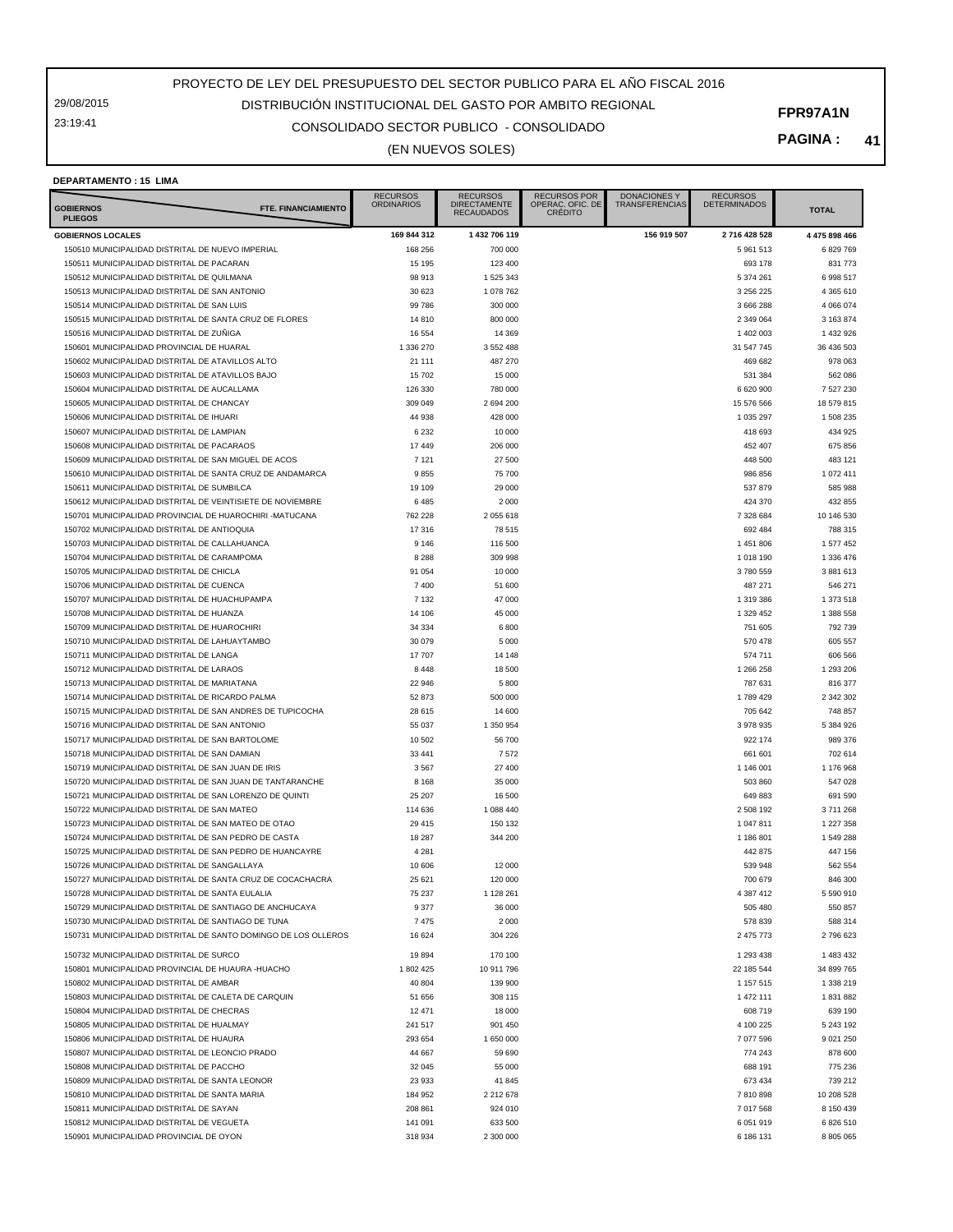29/08/2015 23:19:41

## CONSOLIDADO SECTOR PUBLICO - CONSOLIDADO DISTRIBUCIÓN INSTITUCIONAL DEL GASTO POR AMBITO REGIONAL

(EN NUEVOS SOLES)

**PAGINA : 42**

**FPR97A1N**

**DEPARTAMENTO : 15 LIMA**

| FTE. FINANCIAMIENTO<br><b>GOBIERNOS</b><br><b>PLIEGOS</b> | <b>RECURSOS</b><br><b>ORDINARIOS</b> | <b>RECURSOS</b><br><b>DIRECTAMENTE</b><br><b>RECAUDADOS</b> | <b>RECURSOS POR</b><br>OPERAC. OFIC. DE<br><b>CRÉDITO</b> | <b>DONACIONES Y</b><br><b>TRANSFERENCIAS</b> | <b>RECURSOS</b><br><b>DETERMINADOS</b> | <b>TOTAL</b>   |
|-----------------------------------------------------------|--------------------------------------|-------------------------------------------------------------|-----------------------------------------------------------|----------------------------------------------|----------------------------------------|----------------|
| <b>GOBIERNOS LOCALES</b>                                  | 169 844 312                          | 1 432 706 119                                               |                                                           | 156 919 507                                  | 2716 428 528                           | 4 475 898 466  |
| 150902 MUNICIPALIDAD DISTRITAL DE ANDAJES                 | 21 218                               | 60 000                                                      |                                                           |                                              | 548 921                                | 630 139        |
| 150903 MUNICIPALIDAD DISTRITAL DE CAUJUL                  | 12 834                               | 11 900                                                      |                                                           |                                              | 511 294                                | 536 028        |
| 150904 MUNICIPALIDAD DISTRITAL DE COCHAMARCA              | 25 131                               | 6 0 0 0                                                     |                                                           |                                              | 714 484                                | 745 615        |
| 150905 MUNICIPALIDAD DISTRITAL DE NAVAN                   | 16 287                               | 2 1 6 0                                                     |                                                           |                                              | 585 782                                | 604 229        |
| 150906 MUNICIPALIDAD DISTRITAL DE PACHANGARA              | 52 912                               | 803 520                                                     |                                                           |                                              | 1 084 687                              | 1941119        |
| 151001 MUNICIPALIDAD PROVINCIAL DE YAUYOS                 | 560 549                              | 100 000                                                     |                                                           |                                              | 3712938                                | 4 373 487      |
| 151002 MUNICIPALIDAD DISTRITAL DE ALIS                    | 46 629                               |                                                             |                                                           |                                              | 1648710                                | 1 695 339      |
| 151003 MUNICIPALIDAD DISTRITAL DE AYAUCA                  | 16 124                               | 6439                                                        |                                                           |                                              | 2 070 911                              | 2 093 474      |
| 151004 MUNICIPALIDAD DISTRITAL DE AYAVIRI                 | 14 4 96                              | 4 0 0 0                                                     |                                                           |                                              | 540 230                                | 558 726        |
| 151005 MUNICIPALIDAD DISTRITAL DE AZANGARO                | 10 638                               | 1 0 0 0                                                     |                                                           |                                              | 515 761                                | 527 399        |
| 151006 MUNICIPALIDAD DISTRITAL DE CACRA                   | 16 113                               |                                                             |                                                           |                                              | 483 884                                | 499 997        |
| 151007 MUNICIPALIDAD DISTRITAL DE CARANIA                 | 4 4 4 6                              |                                                             |                                                           |                                              | 492 483                                | 496 929        |
| 151008 MUNICIPALIDAD DISTRITAL DE CATAHUASI               | 20 24 6                              | 15 000                                                      |                                                           |                                              | 695 421                                | 730 667        |
| 151009 MUNICIPALIDAD DISTRITAL DE CHOCOS                  | 16 442                               | 12 608                                                      |                                                           |                                              | 755 272                                | 784 322        |
| 151010 MUNICIPALIDAD DISTRITAL DE COCHAS                  | 3 0 9 2                              | 1 3 2 7                                                     |                                                           |                                              | 498 869                                | 503 288        |
| 151011 MUNICIPALIDAD DISTRITAL DE COLONIA                 | 25 7 7 9                             | 50 941                                                      |                                                           |                                              | 814 949                                | 891 669        |
| 151012 MUNICIPALIDAD DISTRITAL DE HONGOS                  | 7455                                 | 41 800                                                      |                                                           |                                              | 503 266                                | 552 521        |
| 151013 MUNICIPALIDAD DISTRITAL DE HUAMPARA                | 6483                                 | 10 000                                                      |                                                           |                                              | 399 880                                | 416 363        |
| 151014 MUNICIPALIDAD DISTRITAL DE HUANCAYA                | 6 3 8 7                              |                                                             |                                                           |                                              | 787 583                                | 793 970        |
| 151015 MUNICIPALIDAD DISTRITAL DE HUANGASCAR              | 12 218                               |                                                             |                                                           |                                              | 560 593                                | 572 811        |
| 151016 MUNICIPALIDAD DISTRITAL DE HUANTAN                 | 14 099                               | 106 000                                                     |                                                           |                                              | 709 645                                | 829 744        |
| 151017 MUNICIPALIDAD DISTRITAL DE HUAÑEC                  | 5980                                 | 9 0 0 0                                                     |                                                           |                                              | 476 000                                | 490 980        |
| 151018 MUNICIPALIDAD DISTRITAL DE LARAOS                  | 16 14 6                              |                                                             |                                                           |                                              | 1 667 925                              | 1684071        |
| 151019 MUNICIPALIDAD DISTRITAL DE LINCHA                  | 7858                                 |                                                             |                                                           |                                              | 676 577                                | 684 435        |
| 151020 MUNICIPALIDAD DISTRITAL DE MADEAN                  | 17870                                |                                                             |                                                           |                                              | 619 174                                | 637 044        |
| 151021 MUNICIPALIDAD DISTRITAL DE MIRAFLORES              | 6 4 9 7                              |                                                             |                                                           |                                              | 479 143                                | 485 640        |
| 151022 MUNICIPALIDAD DISTRITAL DE OMAS                    | 9994                                 |                                                             |                                                           |                                              | 524 105                                | 534 099        |
| 151023 MUNICIPALIDAD DISTRITAL DE PUTINZA                 | 5 2 7 3                              | 13800                                                       |                                                           |                                              | 530 676                                | 549 749        |
| 151024 MUNICIPALIDAD DISTRITAL DE QUINCHES                | 24 4 14                              |                                                             |                                                           |                                              | 606 024                                | 630 438        |
| 151025 MUNICIPALIDAD DISTRITAL DE QUINOCAY                | 10 045                               | 10 000                                                      |                                                           |                                              | 522 854                                | 542 899        |
| 151026 MUNICIPALIDAD DISTRITAL DE SAN JOAQUIN             | 2 0 0 3                              |                                                             |                                                           |                                              | 444 351                                | 446 354        |
| 151027 MUNICIPALIDAD DISTRITAL DE SAN PEDRO DE PILAS      | 9 0 6 0                              | 6000                                                        |                                                           |                                              | 460 046                                | 475 106        |
| 151028 MUNICIPALIDAD DISTRITAL DE TANTA                   | 8748                                 | 100 000                                                     |                                                           |                                              | 588 337                                | 697 085        |
| 151029 MUNICIPALIDAD DISTRITAL DE TAURIPAMPA              | 11 360                               | 20 000                                                      |                                                           |                                              | 511 042                                | 542 402        |
| 151030 MUNICIPALIDAD DISTRITAL DE TOMAS                   | 13 094                               |                                                             |                                                           |                                              | 1 432 368                              | 1 445 462      |
| 151031 MUNICIPALIDAD DISTRITAL DE TUPE                    | 9 9 9 6                              | 30 000                                                      |                                                           |                                              | 587 375                                | 627 371        |
| 151032 MUNICIPALIDAD DISTRITAL DE VINAC                   | 30 812                               |                                                             |                                                           |                                              | 947 059                                | 977 871        |
| 151033 MUNICIPALIDAD DISTRITAL DE VITIS                   | 4 6 6 7                              |                                                             |                                                           |                                              | 580 497                                | 585 164        |
| TOTAL DEPARTAMENTO : 15 LIMA                              | 42 724 371 945                       | 8 058 809 122                                               | 18 213 308 305                                            | 349 819 024                                  | 6 009 192 679                          | 75 355 501 075 |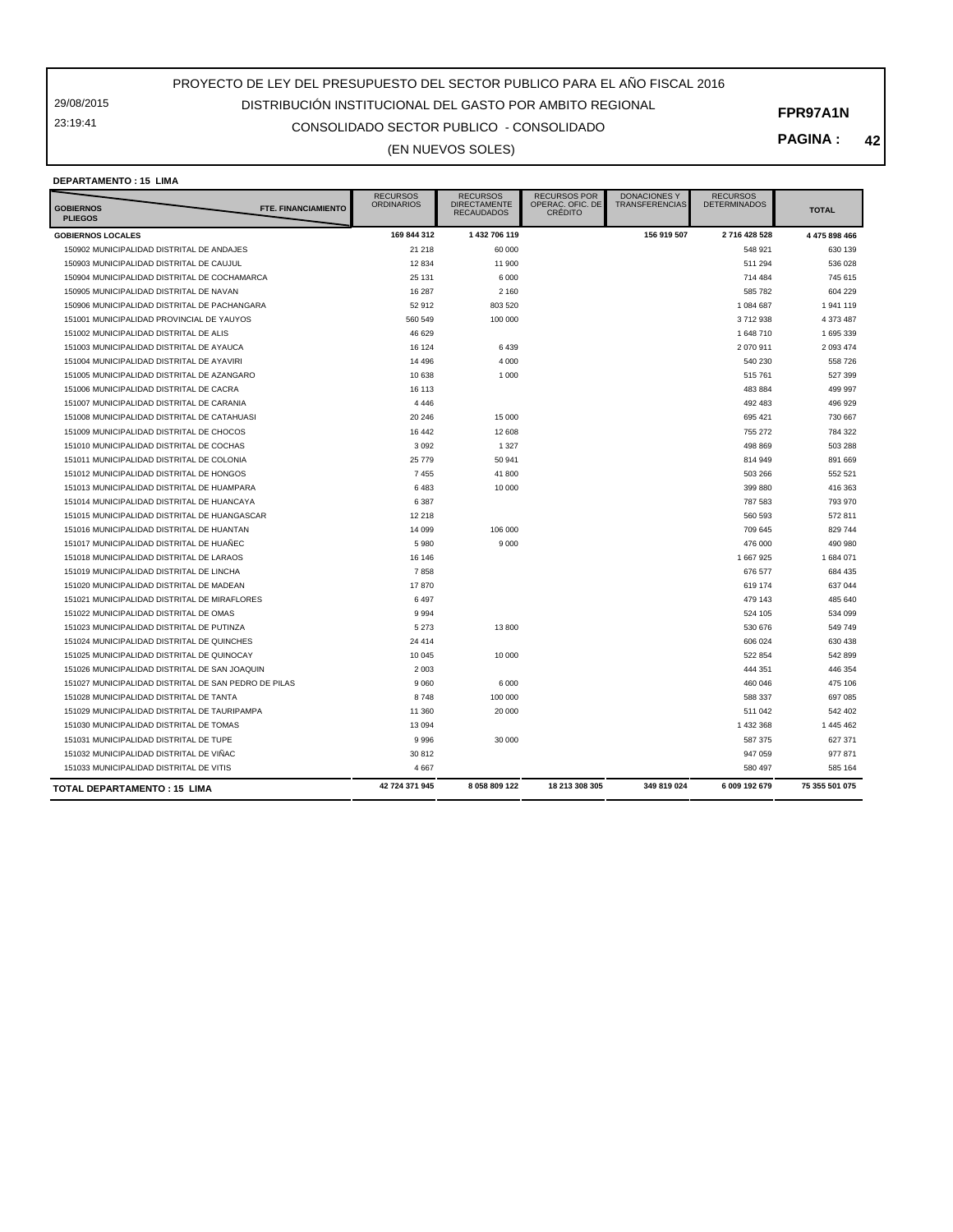29/08/2015 23:19:41

## CONSOLIDADO SECTOR PUBLICO - CONSOLIDADO DISTRIBUCIÓN INSTITUCIONAL DEL GASTO POR AMBITO REGIONAL

#### **PAGINA : 43**

(EN NUEVOS SOLES)

#### **DEPARTAMENTO : 16 LORETO**

|                                    |                                                                                  | <b>RECURSOS</b><br><b>ORDINARIOS</b> | <b>RECURSOS</b><br><b>DIRECTAMENTE</b> | <b>RECURSOS POR</b><br>OPERAÇ. OFIC. DE | <b>DONACIONES Y</b><br>TRANSFERENCIAS | <b>RECURSOS</b><br><b>DETERMINADOS</b> |               |
|------------------------------------|----------------------------------------------------------------------------------|--------------------------------------|----------------------------------------|-----------------------------------------|---------------------------------------|----------------------------------------|---------------|
| <b>GOBIERNOS</b><br><b>PLIEGOS</b> | FTE. FINANCIAMIENTO                                                              |                                      | <b>RECAUDADOS</b>                      | <b>CRÉDITO</b>                          |                                       |                                        | <b>TOTAL</b>  |
|                                    | <b>GOBIERNO NACIONAL</b>                                                         | 1 372 648 876                        | 42 823 612                             | 99 698 672                              | 237 966                               | 49 111 462                             | 1 564 520 588 |
|                                    | 01002 INSTITUTO NACIONAL DE ESTADISTICA E INFORMATICA                            | 312 968                              |                                        |                                         |                                       |                                        | 312 968       |
|                                    | 01006 INSTITUTO NACIONAL DE DEFENSA CIVIL                                        | 485 163                              |                                        |                                         |                                       |                                        | 485 163       |
|                                    | 01012 COMISION NACIONAL PARA EL DESARROLLO Y VIDA SIN DROGAS<br>- DEVIDA         | 791 139                              |                                        |                                         | 237 966                               |                                        | 1 029 105     |
|                                    | 01021 SUPERINTENDENCIA NACIONAL DE SERVICIOS DE SANEAMIENTO                      |                                      | 97 231                                 |                                         |                                       |                                        | 97 231        |
| 01024                              | ORGANISMO DE SUPERVISION DE LOS RECURSOS FORESTALES Y                            | 2 0 64 4 58                          | 192 402                                |                                         |                                       |                                        | 2 256 860     |
|                                    | DE FAUNA SILVESTRE<br>03003 M. DE CULTURA                                        | 605 816                              | 10 200                                 |                                         |                                       |                                        | 616 016       |
|                                    | 04004 PODER JUDICIAL                                                             | 23 656 576                           |                                        |                                         |                                       |                                        | 23 656 576    |
|                                    | 05050 SERVICIO NACIONAL DE AREAS NATURALES PROTEGIDAS POR EL                     | 4 581 227                            | 488 660                                |                                         |                                       |                                        | 5 069 887     |
|                                    | ESTADO - SERNANP                                                                 |                                      |                                        |                                         |                                       |                                        |               |
| 05051                              | ORGANISMO DE EVALUACION Y FISCALIZACION AMBIENTAL -<br><b>OEFA</b>               |                                      | 608 390                                |                                         |                                       |                                        | 608 390       |
| 05055                              | INSTITUTO DE INVESTIGACIONES DE LA AMAZONIA PERUANA                              | 4 105 386                            | 185 500                                |                                         |                                       | 3 7 3 2 5 7 9                          | 8 0 23 4 65   |
| 05331                              | SERVICIO NACIONAL DE METEOROLOGIA E HIDROLOGIA                                   | 232 876                              |                                        |                                         |                                       |                                        | 232 876       |
| 06006                              | M. DE JUSTICIA Y DERECHOS HUMANOS                                                | 2 048 303                            |                                        |                                         |                                       |                                        | 2 048 303     |
| 06061                              | INSTITUTO NACIONAL PENITENCIARIO                                                 | 4 946 171                            | 52 4 4 4                               |                                         |                                       |                                        | 4 998 615     |
| 06067                              | SUPERINTENDENCIA NACIONAL DE LOS REGISTROS PUBLICOS                              |                                      | 8 000 000                              |                                         |                                       |                                        | 8 000 000     |
| 07007                              | M. DEL INTERIOR                                                                  | 95 531 945                           |                                        |                                         |                                       | 18 025 812                             | 113 557 757   |
| 07073                              | SUPERINTENDENCIA NACIONAL DE MIGRACIONES                                         | 464 920                              | 263 660                                |                                         |                                       |                                        | 728 580       |
| 09059                              | ORGANISMO SUPERVISOR DE LAS CONTRATACIONES DEL<br><b>ESTADO</b>                  |                                      | 284 046                                |                                         |                                       |                                        | 284 046       |
| 09095                              | OFICINA DE NORMALIZACION PREVISIONAL-ONP                                         | 19 495 800                           |                                        |                                         |                                       | 4 929 291                              | 24 425 091    |
|                                    | 10010 M. DE EDUCACION                                                            | 249 807 688                          |                                        | 26 089 334                              |                                       |                                        | 275 897 022   |
| 10342                              | INSTITUTO PERUANO DEL DEPORTE                                                    | 218 899                              | 98769                                  |                                         |                                       |                                        | 317 668       |
|                                    | 10514 U.N. DE INGENIERIA                                                         | 557 094                              |                                        |                                         |                                       |                                        | 557 094       |
| 10519                              | U.N. DE LA AMAZONIA PERUANA                                                      | 60 422 635                           | 7 925 300                              |                                         |                                       | 3 241 134                              | 71 589 069    |
| 10557                              | U.N. AUTÓNOMA DE ALTO AMAZONAS                                                   | 3 446 000                            | 117 000                                |                                         |                                       | 3 241 132                              | 6 804 132     |
| 11011                              | M. DE SALUD                                                                      | 108 919 825                          |                                        |                                         |                                       |                                        | 108 919 825   |
| 11135                              | SEGURO INTEGRAL DE SALUD                                                         | 62 076 365                           | 136 001                                |                                         |                                       |                                        | 62 212 366    |
| 12012                              | M. DE TRABAJO Y PROMOCION DEL EMPLEO                                             | 3 186 622                            |                                        |                                         |                                       |                                        | 3 186 622     |
| 12121                              | SUPERINTENDENCIA NACIONAL DE FISCALIZACION LABORAL                               | 671 001                              |                                        |                                         |                                       |                                        | 671 001       |
| 13013                              | M. DE AGRICULTURA Y RIEGO                                                        | 25 628 738                           | 45 000                                 | 10 218 730                              |                                       |                                        | 35 892 468    |
| 13160                              | SERVICIO NACIONAL DE SANIDAD AGRARIA - SENASA                                    | 322 646                              | 665 162                                |                                         |                                       |                                        | 987 808       |
| 13163                              | INSTITUTO NACIONAL DE INNOVACION AGRARIA                                         | 1 184 191                            | 124 851                                |                                         |                                       |                                        | 1 309 042     |
| 13164                              | AUTORIDAD NACIONAL DEL AGUA - ANA                                                |                                      | 2 2 1 8 5 6                            |                                         |                                       |                                        | 2 211 856     |
| 16016                              | M. DE ENERGIA Y MINAS                                                            |                                      | 4 082 450                              |                                         |                                       | 3 441 514                              | 7 523 964     |
| 22022                              | MINISTERIO PUBLICO                                                               | 36 957 905                           | 669 560                                |                                         |                                       |                                        | 37 627 465    |
| 26026                              | M. DE DEFENSA                                                                    | 113 046 856                          | 7 660 701                              | 12 103 081                              |                                       |                                        | 132 810 638   |
| 27027                              | <b>FUERO MILITAR POLICIAL</b>                                                    | 496 967                              |                                        |                                         |                                       |                                        | 496 967       |
| 33033                              | REGISTRO NACIONAL DE IDENTIFICACION Y ESTADO CIVIL                               | 853729                               | 2 507 206                              |                                         |                                       |                                        | 3 360 935     |
| 36036                              | MINISTERIO DE TRANSPORTES Y COMUNICACIONES                                       | 121 598 761                          | 5 082 018                              |                                         |                                       |                                        | 126 680 779   |
| 37037                              | MINISTERIO DE VIVIENDA, CONSTRUCCION Y SANEAMIENTO                               | 163 530 857                          |                                        | 51 287 527                              |                                       |                                        | 214 818 384   |
| 37205                              | SERVICIO NACIONAL DE CAPACITACION PARA LA INDUSTRIA DE<br>LA CONSTRUCCION        |                                      | 1 269 267                              |                                         |                                       |                                        | 1 269 267     |
| 38059                              | FONDO NACIONAL DE DESARROLLO PESQUERO - FONDEPES                                 | 682 207                              | 45 938                                 |                                         |                                       |                                        | 728 145       |
| 38241                              | INSTITUTO TECNOLOGICO DE LA PRODUCCION - ITP                                     | 10 376 746                           |                                        |                                         |                                       |                                        | 10 376 746    |
| 39039                              | MINISTERIO DE LA MUJER Y POBLACIONES VULNERABLES                                 | 3 908 053                            |                                        |                                         |                                       |                                        | 3 908 053     |
| 39345                              | CONSEJO NACIONAL PARA LA INTEGRACION DE LA PERSONA CON<br>DISCAPACIDAD - CONADIS | 51 849                               |                                        |                                         |                                       |                                        | 51 849        |
|                                    | 40040 MINISTERIO DE DESARROLLO E INCLUSION SOCIAL                                | 245 380 494                          |                                        |                                         |                                       | 12 500 000                             | 257 880 494   |
|                                    | <b>GOBIERNOS REGIONALES</b>                                                      | 874 806 650                          | 21 032 499                             |                                         |                                       | 89 159 317                             | 984 998 466   |
|                                    | 99453 GOBIERNO REGIONAL DEL DEPARTAMENTO DE LORETO                               | 874 806 650                          | 21 032 499                             |                                         |                                       | 89 159 317                             | 984 998 466   |
|                                    | <b>GOBIERNOS LOCALES</b>                                                         | 25 030 493                           | 18 902 590                             |                                         | 108 137                               | 322 306 645                            | 366 347 865   |
|                                    | 160101 MUNICIPALIDAD PROVINCIAL DE MAYNAS -IQUITOS                               | 9 323 566                            | 7 617 717                              |                                         |                                       | 51 341 889                             | 68 283 172    |
|                                    | 160102 MUNICIPALIDAD DISTRITAL DE ALTO NANAY                                     | 63 976                               | 20 000                                 |                                         |                                       | 2 698 652                              | 2 782 628     |
|                                    | 160103 MUNICIPALIDAD DISTRITAL DE FERNANDO LORES                                 | 416 551                              | 49 945                                 |                                         |                                       | 5776128                                | 6 242 624     |
|                                    | 160104 MUNICIPALIDAD DISTRITAL DE INDIANA                                        | 342 182                              | 36 900                                 |                                         |                                       | 4 0 53 5 82                            | 4 4 3 2 6 6 4 |
|                                    | 160105 MUNICIPALIDAD DISTRITAL DE LAS AMAZONAS                                   | 265 277                              | 18 400                                 |                                         |                                       | 3 883 754                              | 4 167 431     |
|                                    | 160106 MUNICIPALIDAD DISTRITAL DE MAZAN                                          | 337 010                              | 150 000                                |                                         |                                       | 4729615                                | 5 216 625     |
|                                    | 160107 MUNICIPALIDAD DISTRITAL DE NAPO                                           | 329 923                              | 74 723                                 |                                         |                                       | 6 121 499                              | 6 5 2 6 1 4 5 |
|                                    | 160108 MUNICIPALIDAD DISTRITAL DE PUNCHANA                                       | 1 274 654                            | 1792 200                               |                                         |                                       | 15 431 636                             | 18 498 490    |
|                                    | 160110 MUNICIPALIDAD DISTRITAL DE TORRES CAUSANA                                 | 140 750                              | 61830                                  |                                         |                                       | 2 731 587                              | 2 934 167     |
|                                    | 160112 MUNICIPALIDAD DISTRITAL DE BELEN                                          | 988 605                              | 2 195 000                              |                                         |                                       | 13 885 987                             | 17 069 592    |
|                                    | 160113 MUNICIPALIDAD DISTRITAL DE SAN JUAN BAUTISTA                              | 1674960                              | 1 400 000                              |                                         |                                       | 25 037 873                             | 28 112 833    |
|                                    | 160201 MUNICIPALIDAD PROVINCIAL DE ALTO AMAZONAS - YURIMAGUAS                    | 1756 577                             | 2 0 2 1 1 9 7                          |                                         |                                       | 21 933 145                             | 25 711 919    |
|                                    | 160202 MUNICIPALIDAD DISTRITAL DE BALSAPUERTO                                    | 305 861                              |                                        |                                         |                                       | 5 5 5 2 1 9 7                          | 5 858 058     |
|                                    | 160205 MUNICIPALIDAD DISTRITAL DE JEBEROS                                        | 82 834                               | 10 000                                 |                                         |                                       | 2 2 2 3 3 4 7                          | 2 316 181     |
|                                    | 160206 MUNICIPALIDAD DISTRITAL DE LAGUNAS                                        | 298 461                              | 30 000                                 |                                         |                                       | 4 006 356                              | 4 3 3 4 8 1 7 |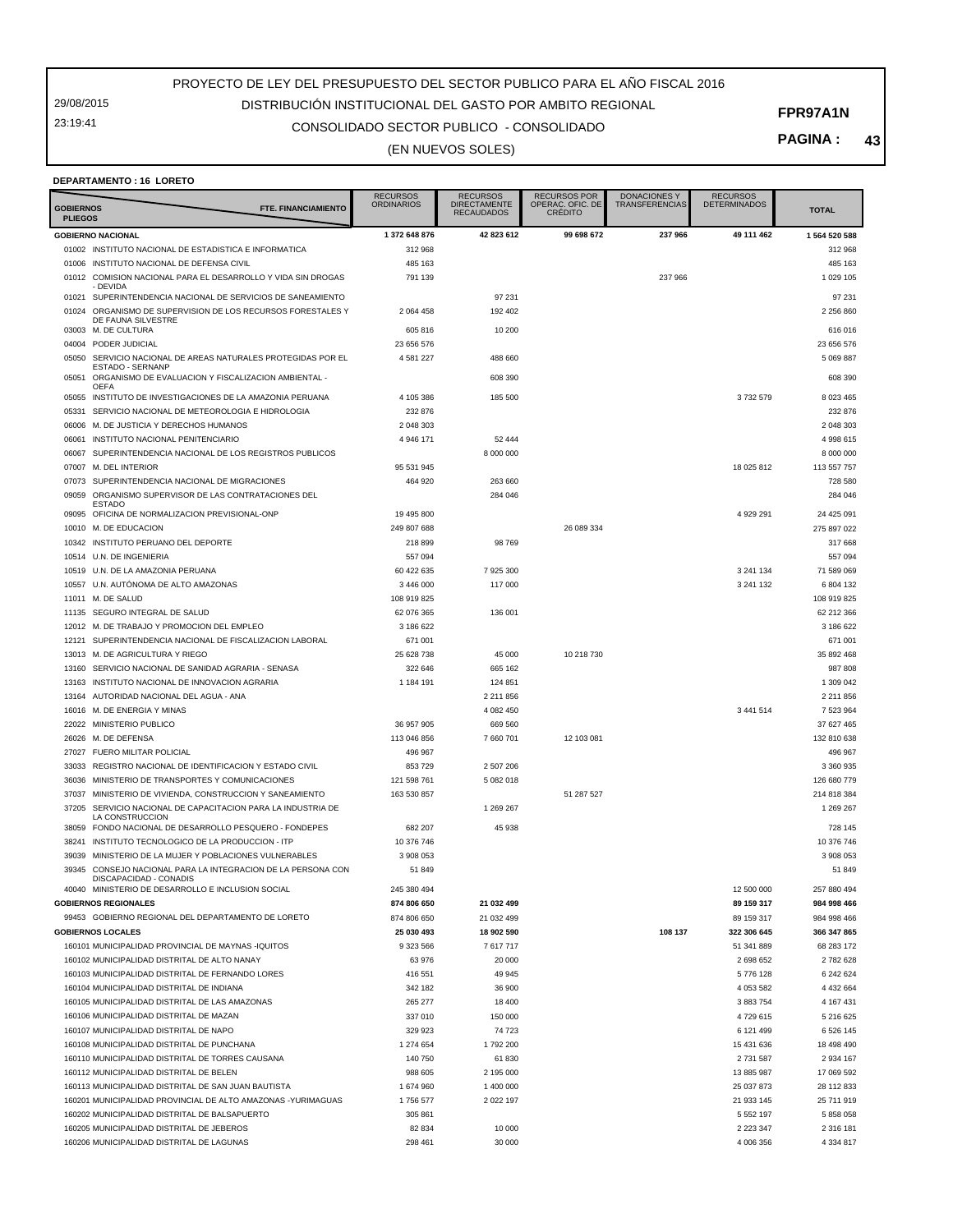29/08/2015 23:19:41

## CONSOLIDADO SECTOR PUBLICO - CONSOLIDADO DISTRIBUCIÓN INSTITUCIONAL DEL GASTO POR AMBITO REGIONAL

(EN NUEVOS SOLES)

**PAGINA : 44**

#### **DEPARTAMENTO : 16 LORETO**

| <b>יים או-יומיה והיה וש</b><br><b>GOBIERNOS</b><br>FTE. FINANCIAMIENTO<br><b>PLIEGOS</b> | <b>RECURSOS</b><br><b>ORDINARIOS</b> | <b>RECURSOS</b><br><b>DIRECTAMENTE</b><br><b>RECAUDADOS</b> | <b>RECURSOS POR</b><br>OPERAC. OFIC. DE<br><b>CRÉDITO</b> | <b>DONACIONES Y</b><br><b>TRANSFERENCIAS</b> | <b>RECURSOS</b><br><b>DETERMINADOS</b> | <b>TOTAL</b> |
|------------------------------------------------------------------------------------------|--------------------------------------|-------------------------------------------------------------|-----------------------------------------------------------|----------------------------------------------|----------------------------------------|--------------|
| <b>GOBIERNOS LOCALES</b>                                                                 | 25 030 493                           | 18 902 590                                                  |                                                           | 108 137                                      | 322 306 645                            | 366 347 865  |
| 160210 MUNICIPALIDAD DISTRITAL DE SANTA CRUZ                                             | 104 665                              |                                                             |                                                           |                                              | 2 0 2 6 5 1 7                          | 2 131 182    |
| 160211 MUNICIPALIDAD DISTRITAL DE TENIENTE CESAR LOPEZ ROJAS                             | 132 389                              | 38 400                                                      |                                                           |                                              | 2 524 732                              | 2 695 521    |
| 160301 MUNICIPALIDAD PROVINCIAL DE LORETO -NAUTA                                         | 968 765                              | 293 101                                                     |                                                           |                                              | 13 305 809                             | 14 567 675   |
| 160302 MUNICIPALIDAD DISTRITAL DE PARINARI                                               | 163 293                              | 15 000                                                      |                                                           |                                              | 3 494 405                              | 3 672 698    |
| 160303 MUNICIPALIDAD DISTRITAL DE TIGRE                                                  | 135 113                              | 20 000                                                      |                                                           |                                              | 3791567                                | 3 946 680    |
| 160304 MUNICIPALIDAD DISTRITAL DE TROMPETEROS                                            | 133818                               | 10 000                                                      |                                                           |                                              | 4 478 834                              | 4 622 652    |
| 160305 MUNICIPALIDAD DISTRITAL DE URARINAS                                               | 226 303                              | 15 5 8 2                                                    |                                                           |                                              | 5 393 580                              | 5 635 465    |
| 160401 MUNICIPALIDAD PROVINCIAL DE MARISCAL RAMON CASTILLA -<br><b>RAMON CASTILLA</b>    | 465 985                              | 200 000                                                     |                                                           | 108 137                                      | 13 092 429                             | 13 866 551   |
| 160402 MUNICIPALIDAD DISTRITAL DE PEBAS                                                  | 263 425                              | 150 000                                                     |                                                           |                                              | 5 900 475                              | 6 313 900    |
| 160403 MUNICIPALIDAD DISTRITAL DE YAVARI                                                 | 153 929                              | 138 000                                                     |                                                           |                                              | 5 828 153                              | 6 120 082    |
| 160404 MUNICIPALIDAD DISTRITAL DE SAN PABLO                                              | 174 893                              | 64 450                                                      |                                                           |                                              | 5 497 375                              | 5736718      |
| 160501 MUNICIPALIDAD PROVINCIAL DE REQUENA                                               | 687 161                              | 335 832                                                     |                                                           |                                              | 10 977 958                             | 12 000 951   |
| 160502 MUNICIPALIDAD DISTRITAL DE ALTO TAPICHE                                           | 45 898                               |                                                             |                                                           |                                              | 1 152 665                              | 1 198 563    |
| 160503 MUNICIPALIDAD DISTRITAL DE CAPELO                                                 | 93 706                               | 24 300                                                      |                                                           |                                              | 1 479 746                              | 1 597 752    |
| 160504 MUNICIPALIDAD DISTRITAL DE EMILIO SAN MARTIN                                      | 131 720                              | 5 0 0 0                                                     |                                                           |                                              | 2 768 714                              | 2 905 434    |
| 160505 MUNICIPALIDAD DISTRITAL DE MAQUIA                                                 | 165 220                              | 25 358                                                      |                                                           |                                              | 2 742 805                              | 2 933 383    |
| 160506 MUNICIPALIDAD DISTRITAL DE PUINAHUA                                               | 102 614                              | 271 000                                                     |                                                           |                                              | 2 119 929                              | 2 493 543    |
| 160507 MUNICIPALIDAD DISTRITAL DE SAQUENA                                                | 121 507                              | 6600                                                        |                                                           |                                              | 1 634 667                              | 1762774      |
| 160508 MUNICIPALIDAD DISTRITAL DE SOPLIN                                                 | 12 24 2                              | 1 0 0 0                                                     |                                                           |                                              | 735 630                                | 748 872      |
| 160509 MUNICIPALIDAD DISTRITAL DE TAPICHE                                                | 19781                                | 3 0 0 0                                                     |                                                           |                                              | 794 385                                | 817 166      |
| 160510 MUNICIPALIDAD DISTRITAL DE JENARO HERRERA                                         | 128 579                              | 16 000                                                      |                                                           |                                              | 1 614 276                              | 1758855      |
| 160511 MUNICIPALIDAD DISTRITAL DE YAQUERANA                                              | 53 956                               | 3 0 0 0                                                     |                                                           |                                              | 1 667 469                              | 1 724 425    |
| 160601 MUNICIPALIDAD PROVINCIAL DE UCAYALI -CONTAMANA                                    | 581 594                              | 474 780                                                     |                                                           |                                              | 12 674 797                             | 13 731 171   |
| 160602 MUNICIPALIDAD DISTRITAL DE INAHUAYA                                               | 44 754                               | 50 000                                                      |                                                           |                                              | 1 396 127                              | 1 490 881    |
| 160603 MUNICIPALIDAD DISTRITAL DE PADRE MARQUEZ                                          | 156 204                              | 20 000                                                      |                                                           |                                              | 2 833 739                              | 3 009 943    |
| 160604 MUNICIPALIDAD DISTRITAL DE PAMPA HERMOSA                                          | 88 021                               | 99 250                                                      |                                                           |                                              | 3 503 995                              | 3 691 266    |
| 160605 MUNICIPALIDAD DISTRITAL DE SARAYACU                                               | 322 158                              | 5 0 0 0                                                     |                                                           |                                              | 5 419 637                              | 5746795      |
| 160606 MUNICIPALIDAD DISTRITAL DE VARGAS GUERRA                                          | 183883                               | 155 000                                                     |                                                           |                                              | 2 734 384                              | 3 073 267    |
| 160701 MUNICIPALIDAD DISTRITAL DE BARRANCA                                               | 466 008                              | 684 000                                                     |                                                           |                                              | 8 627 432                              | 9777440      |
| 160702 MUNICIPALIDAD DISTRITAL DE CAHUAPANAS                                             | 253817                               |                                                             |                                                           |                                              | 3 108 032                              | 3 361 849    |
| 160703 MUNICIPALIDAD DISTRITAL DE MANSERICHE                                             | 205 367                              | 135 000                                                     |                                                           |                                              | 3 553 045                              | 3 893 412    |
| 160704 MUNICIPALIDAD DISTRITAL DE MORONA                                                 | 34 801                               | 35 000                                                      |                                                           |                                              | 4 302 450                              | 4 372 251    |
| 160705 MUNICIPALIDAD DISTRITAL DE PASTAZA                                                | 189738                               | 55 0 25                                                     |                                                           |                                              | 2 460 557                              | 2 705 320    |
| 160706 MUNICIPALIDAD DISTRITAL DE ANDOAS                                                 | 180 466                              |                                                             |                                                           |                                              | 4 023 852                              | 4 204 318    |
| 160801 MUNICIPALIDAD PROVINCIAL DE PUTUMAYO                                              | 123 976                              | 40 000                                                      |                                                           |                                              | 2 344 121                              | 2 508 097    |
| 160802 MUNICIPALIDAD DISTRITAL DE ROSA PANDURO                                           | 23 811                               |                                                             |                                                           |                                              | 428 305                                | 452 116      |
| 160803 MUNICIPALIDAD DISTRITAL DE TENIENTE MANUEL CLAVERO                                | 56 674                               | 35 000                                                      |                                                           |                                              | 1896779                                | 1988 453     |
| 160804 MUNICIPALIDAD DISTRITAL DE YAGUAS                                                 | 33 072                               |                                                             |                                                           |                                              | 570 026                                | 603 098      |
| TOTAL DEPARTAMENTO : 16 LORETO                                                           | 2 272 486 019                        | 82 758 701                                                  | 99 698 672                                                | 346 103                                      | 460 577 424                            | 2915866919   |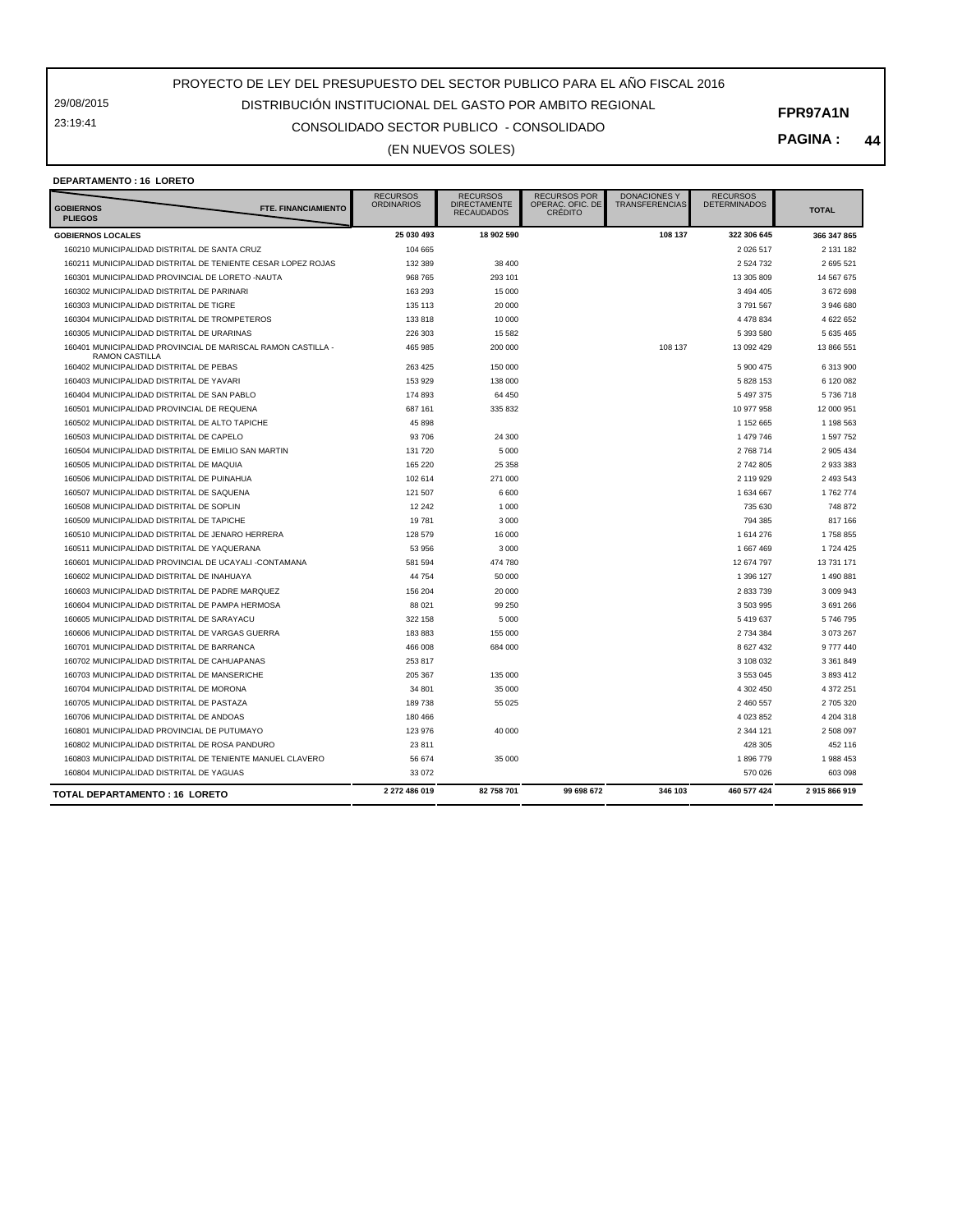29/08/2015 23:19:41

## CONSOLIDADO SECTOR PUBLICO - CONSOLIDADO DISTRIBUCIÓN INSTITUCIONAL DEL GASTO POR AMBITO REGIONAL

#### **PAGINA : 45**

(EN NUEVOS SOLES)

| <b>DEPARTAMENTO : 17 MADRE DE DIOS</b> |
|----------------------------------------|
|----------------------------------------|

| <b>GOBIERNOS</b><br><b>PLIEGOS</b> | <b>FTE. FINANCIAMIENTO</b>                                                       | <b>RECURSOS</b><br><b>ORDINARIOS</b> | <b>RECURSOS</b><br><b>DIRECTAMENTE</b><br><b>RECAUDADOS</b> | <b>RECURSOS POR</b><br>OPERAÇ. OFIC. DE<br><b>CREDITO</b> | <b>DONACIONES Y</b><br><b>TRANSFERENCIAS</b> | <b>RECURSOS</b><br><b>DETERMINADOS</b> | <b>TOTAL</b>  |
|------------------------------------|----------------------------------------------------------------------------------|--------------------------------------|-------------------------------------------------------------|-----------------------------------------------------------|----------------------------------------------|----------------------------------------|---------------|
|                                    | <b>GOBIERNO NACIONAL</b>                                                         | 506 910 741                          | 12 231 286                                                  | 57 548 442                                                | 77 050                                       | 13 189 757                             | 589 957 276   |
|                                    | 01002 INSTITUTO NACIONAL DE ESTADISTICA E INFORMATICA                            | 213 065                              |                                                             |                                                           |                                              |                                        | 213 065       |
| 01006                              | INSTITUTO NACIONAL DE DEFENSA CIVIL                                              | 410 566                              |                                                             |                                                           |                                              |                                        | 410 566       |
| 01024                              | ORGANISMO DE SUPERVISION DE LOS RECURSOS FORESTALES Y<br>DE FAUNA SILVESTRE      | 1 173 421                            | 263 447                                                     |                                                           |                                              |                                        | 1 436 868     |
| 03003                              | M. DE CULTURA                                                                    | 142 120                              |                                                             |                                                           |                                              |                                        | 142 120       |
| 04004                              | PODER JUDICIAL                                                                   | 11 777 768                           |                                                             |                                                           |                                              |                                        | 11 777 768    |
|                                    | 05005 M. DEL AMBIENTE                                                            | 310 447                              |                                                             | 1886545                                                   |                                              |                                        | 2 196 992     |
| 05050                              | SERVICIO NACIONAL DE AREAS NATURALES PROTEGIDAS POR EL                           | 2740049                              | 700 273                                                     |                                                           |                                              |                                        | 3 440 322     |
| 05051                              | ESTADO - SERNANP<br>ORGANISMO DE EVALUACION Y FISCALIZACION AMBIENTAL -          |                                      | 714 390                                                     |                                                           |                                              |                                        | 714 390       |
| 05055                              | <b>OEFA</b><br>INSTITUTO DE INVESTIGACIONES DE LA AMAZONIA PERUANA               | 149 909                              | 153 000                                                     |                                                           | 77 050                                       | 361 562                                | 741 521       |
| 06006                              | M. DE JUSTICIA Y DERECHOS HUMANOS                                                | 2 416 666                            |                                                             |                                                           |                                              |                                        | 2 416 666     |
| 06061                              | INSTITUTO NACIONAL PENITENCIARIO                                                 | 2 683 460                            | 29 000                                                      |                                                           |                                              |                                        | 2 712 460     |
| 07007                              | M. DEL INTERIOR                                                                  | 31 333 831                           | 300 000                                                     |                                                           |                                              |                                        | 31 633 831    |
|                                    |                                                                                  |                                      |                                                             |                                                           |                                              |                                        |               |
| 07073                              | SUPERINTENDENCIA NACIONAL DE MIGRACIONES                                         | 10 200                               | 520 697                                                     |                                                           |                                              |                                        | 530 897       |
| 09059                              | ORGANISMO SUPERVISOR DE LAS CONTRATACIONES DEL<br><b>ESTADO</b>                  |                                      | 98 185                                                      |                                                           |                                              |                                        | 98 185        |
| 09095                              | OFICINA DE NORMALIZACION PREVISIONAL-ONP                                         | 1548173                              |                                                             |                                                           |                                              | 780 972                                | 2 3 2 1 4 5   |
| 10010                              | M. DE EDUCACION                                                                  | 22 167 196                           |                                                             | 17 469 810                                                |                                              |                                        | 39 637 006    |
| 10342                              | INSTITUTO PERUANO DEL DEPORTE                                                    | 199 356                              | 189 226                                                     |                                                           |                                              |                                        | 388 582       |
| 10511                              | U.N. DE SAN ANTONIO ABAD DEL CUSCO                                               |                                      |                                                             |                                                           |                                              | 391 105                                | 391 105       |
| 10538                              | U.N. AMAZONICA DE MADRE DE DIOS                                                  | 27 614 250                           | 2 695 592                                                   |                                                           |                                              | 16 491                                 | 30 326 333    |
| 11011                              | M. DE SALUD                                                                      | 28 387 239                           |                                                             |                                                           |                                              |                                        | 28 387 239    |
|                                    | 11135 SEGURO INTEGRAL DE SALUD                                                   | 10 886 662                           | 62 259                                                      |                                                           |                                              |                                        | 10 948 921    |
| 12012                              | M. DE TRABAJO Y PROMOCION DEL EMPLEO                                             | 710 027                              |                                                             |                                                           |                                              |                                        | 710 027       |
| 13013                              | M. DE AGRICULTURA Y RIEGO                                                        | 2 500 495                            |                                                             | 9690000                                                   |                                              |                                        | 12 190 495    |
| 13160                              | SERVICIO NACIONAL DE SANIDAD AGRARIA - SENASA                                    | 154 176                              | 842 892                                                     |                                                           |                                              |                                        | 997 068       |
|                                    |                                                                                  |                                      |                                                             |                                                           |                                              |                                        |               |
| 13164                              | AUTORIDAD NACIONAL DEL AGUA - ANA                                                |                                      | 3 463 561                                                   |                                                           |                                              |                                        | 3 463 561     |
| 16016                              | M. DE ENERGIA Y MINAS                                                            | 52 360                               | 227 080                                                     |                                                           |                                              | 139 627                                | 419 067       |
| 22022                              | MINISTERIO PUBLICO                                                               | 23 502 893                           | 56 136                                                      |                                                           |                                              |                                        | 23 559 029    |
| 26026                              | M. DE DEFENSA                                                                    | 3 536 351                            |                                                             |                                                           |                                              |                                        | 3 536 351     |
| 33033                              | REGISTRO NACIONAL DE IDENTIFICACION Y ESTADO CIVIL                               | 129 537                              |                                                             |                                                           |                                              |                                        | 129 537       |
| 36036                              | MINISTERIO DE TRANSPORTES Y COMUNICACIONES                                       | 255 196 951                          | 1 395 466                                                   | 6769270                                                   |                                              |                                        | 263 361 687   |
| 37037                              | MINISTERIO DE VIVIENDA, CONSTRUCCION Y SANEAMIENTO                               | 49 314 737                           |                                                             | 21 732 817                                                |                                              |                                        | 71 047 554    |
| 37205                              | SERVICIO NACIONAL DE CAPACITACION PARA LA INDUSTRIA DE<br>LA CONSTRUCCION        |                                      | 396 402                                                     |                                                           |                                              |                                        | 396 402       |
| 38059                              | FONDO NACIONAL DE DESARROLLO PESQUERO - FONDEPES                                 | 308 194                              | 123 680                                                     |                                                           |                                              |                                        | 431 874       |
| 38241                              | INSTITUTO TECNOLOGICO DE LA PRODUCCION - ITP                                     | 9831719                              |                                                             |                                                           |                                              |                                        | 9831719       |
| 39039                              | MINISTERIO DE LA MUJER Y POBLACIONES VULNERABLES                                 | 2610959                              |                                                             |                                                           |                                              |                                        | 2 610 959     |
| 39345                              | CONSEJO NACIONAL PARA LA INTEGRACION DE LA PERSONA CON<br>DISCAPACIDAD - CONADIS | 49 611                               |                                                             |                                                           |                                              |                                        | 49 611        |
| 40040                              | MINISTERIO DE DESARROLLO E INCLUSION SOCIAL                                      | 14 848 353                           |                                                             |                                                           |                                              | 11 500 000                             | 26 348 353    |
|                                    | <b>GOBIERNOS REGIONALES</b>                                                      | 219 967 877                          | 8 8 5 0 4 5 3                                               |                                                           |                                              | 65 962                                 | 228 884 292   |
|                                    | 99454 GOBIERNO REGIONAL DEL DEPARTAMENTO DE MADRE DE DIOS                        | 219 967 877                          | 8 8 5 0 4 5 3                                               |                                                           |                                              | 65 962                                 | 228 884 292   |
|                                    | <b>GOBIERNOS LOCALES</b>                                                         | 2 182 472                            | 11 631 901                                                  |                                                           |                                              | 36 973 818                             | 50 788 191    |
|                                    | 170101 MUNICIPALIDAD PROVINCIAL DE TAMBOPATA                                     | 918 841                              | 6 545 166                                                   |                                                           |                                              | 19 539 438                             | 27 003 445    |
|                                    | 170102 MUNICIPALIDAD DISTRITAL DE INAMBARI                                       | 125 455                              | 1 167 000                                                   |                                                           |                                              | 2 425 910                              | 3718365       |
|                                    | 170103 MUNICIPALIDAD DISTRITAL DE LAS PIEDRAS                                    | 81 480                               | 275 348                                                     |                                                           |                                              | 1804958                                | 2 161 786     |
|                                    | 170104 MUNICIPALIDAD DISTRITAL DE LABERINTO                                      | 85 575                               | 618715                                                      |                                                           |                                              | 1 312 367                              | 2 016 657     |
|                                    | 170201 MUNICIPALIDAD PROVINCIAL DE MANU                                          | 298 259                              | 250 000                                                     |                                                           |                                              | 2 390 824                              | 2 939 083     |
|                                    | 170202 MUNICIPALIDAD DISTRITAL DE FITZCARRALD                                    | 17 560                               | 20 000                                                      |                                                           |                                              | 583 189                                | 620 749       |
|                                    | 170203 MUNICIPALIDAD DISTRITAL DE MADRE DE DIOS                                  | 254 495                              | 805 200                                                     |                                                           |                                              | 3 227 230                              | 4 286 925     |
|                                    | 170204 MUNICIPALIDAD DISTRITAL DE HUEPETUHE                                      | 72 927                               | 924 326                                                     |                                                           |                                              | 1 364 866                              | 2 3 6 2 1 1 9 |
|                                    | 170301 MUNICIPALIDAD PROVINCIAL DE TAHUAMANU -IÑAPARI                            | 226 346                              | 443 000                                                     |                                                           |                                              | 1 654 042                              | 2 323 388     |
|                                    | 170302 MUNICIPALIDAD DISTRITAL DE IBERIA                                         | 64 742                               | 539718                                                      |                                                           |                                              | 1730 511                               | 2 334 971     |
|                                    | 170303 MUNICIPALIDAD DISTRITAL DE TAHUAMANU                                      | 36 792                               | 43 4 28                                                     |                                                           |                                              | 940 483                                | 1 020 703     |
|                                    | TOTAL DEPARTAMENTO : 17 MADRE DE DIOS                                            | 729 061 090                          | 32 713 640                                                  | 57 548 442                                                | 77 050                                       | 50 229 537                             | 869 629 759   |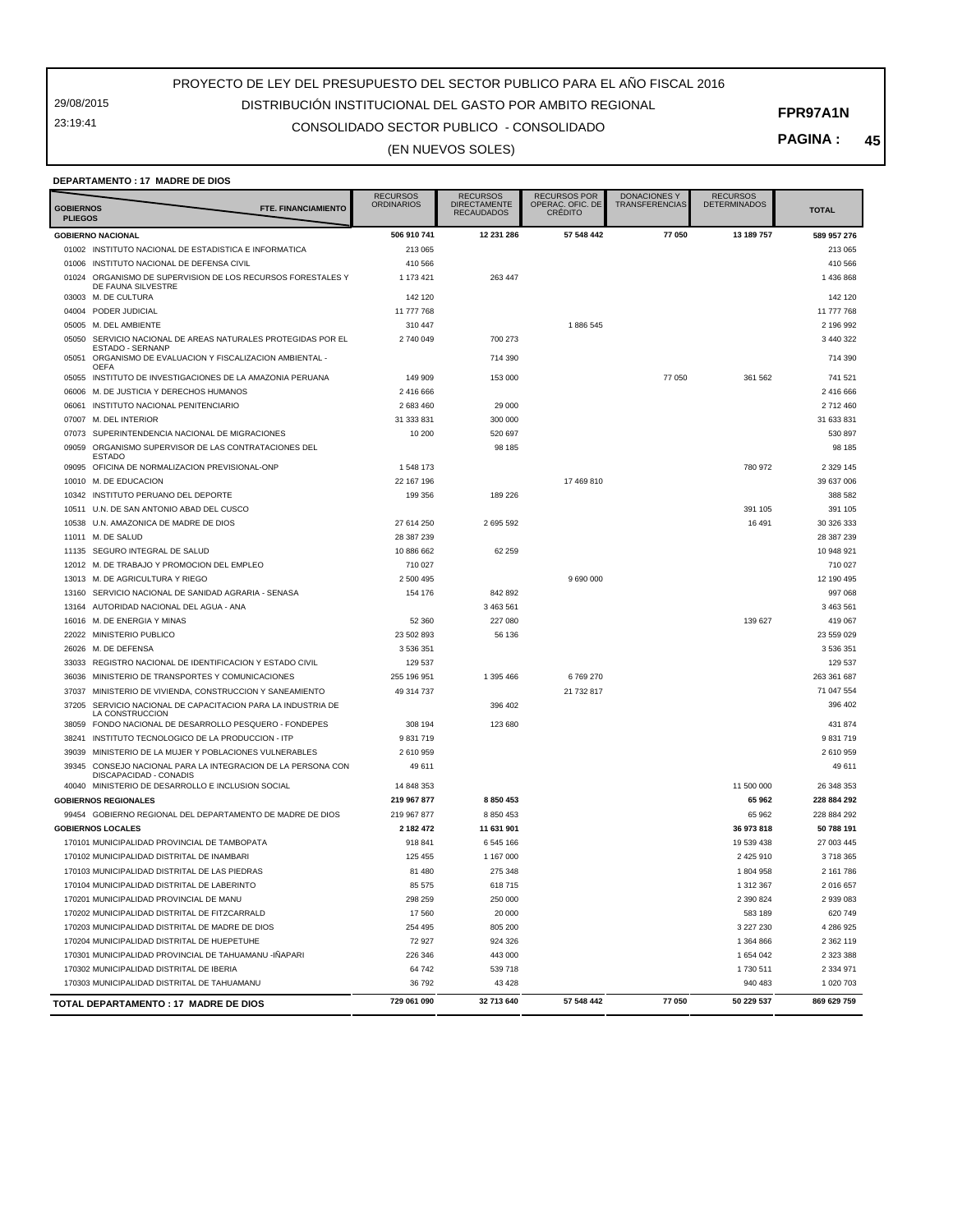29/08/2015 23:19:41

## CONSOLIDADO SECTOR PUBLICO - CONSOLIDADO DISTRIBUCIÓN INSTITUCIONAL DEL GASTO POR AMBITO REGIONAL

**PAGINA : 46**

#### (EN NUEVOS SOLES)

#### **DEPARTAMENTO : 18 MOQUEGUA**

| <b>GOBIERNOS</b><br><b>PLIEGOS</b> | FTE. FINANCIAMIENTO                                                              | <b>RECURSOS</b><br><b>ORDINARIOS</b> | <b>RECURSOS</b><br><b>DIRECTAMENTE</b><br><b>RECAUDADOS</b> | <b>RECURSOS POR</b><br>OPERAÇ. OFIC. DE<br><b>CRÉDITO</b> | <b>DONACIONES Y</b><br><b>TRANSFERENCIAS</b> | <b>RECURSOS</b><br><b>DETERMINADOS</b> | <b>TOTAL</b> |
|------------------------------------|----------------------------------------------------------------------------------|--------------------------------------|-------------------------------------------------------------|-----------------------------------------------------------|----------------------------------------------|----------------------------------------|--------------|
|                                    | <b>GOBIERNO NACIONAL</b>                                                         | 319 145 263                          | 5 357 329                                                   | 2 951 312                                                 |                                              | 32 522 855                             | 359 976 759  |
|                                    | 01002 INSTITUTO NACIONAL DE ESTADISTICA E INFORMATICA                            | 255 822                              |                                                             |                                                           |                                              |                                        | 255 822      |
|                                    | 01006 INSTITUTO NACIONAL DE DEFENSA CIVIL                                        | 458 690                              |                                                             |                                                           |                                              |                                        | 458 690      |
|                                    | 03003 M. DE CULTURA                                                              | 301 196                              |                                                             |                                                           |                                              |                                        | 301 196      |
|                                    | 04004 PODER JUDICIAL                                                             | 14 843 225                           |                                                             |                                                           |                                              |                                        | 14 843 225   |
| 05051                              | ORGANISMO DE EVALUACION Y FISCALIZACION AMBIENTAL -                              |                                      | 588 510                                                     |                                                           |                                              |                                        | 588 510      |
|                                    | OEFA<br>06006 M. DE JUSTICIA Y DERECHOS HUMANOS                                  | 1585070                              |                                                             |                                                           |                                              |                                        | 1 585 070    |
| 06061                              | INSTITUTO NACIONAL PENITENCIARIO                                                 | 579 031                              | 30 186                                                      |                                                           |                                              |                                        | 609 217      |
| 07007                              | M. DEL INTERIOR                                                                  | 42 309 256                           | 168 142                                                     |                                                           |                                              |                                        | 42 477 398   |
|                                    | 07073 SUPERINTENDENCIA NACIONAL DE MIGRACIONES                                   | 8 3 6 2                              | 268 192                                                     |                                                           |                                              |                                        | 276 554      |
| 09095                              | OFICINA DE NORMALIZACION PREVISIONAL-ONP                                         | 27 353 583                           |                                                             |                                                           |                                              | 21 301 455                             | 48 655 038   |
|                                    | 10010 M. DE EDUCACION                                                            | 30 923 010                           |                                                             | 2 0 2 7 5 9 8                                             |                                              |                                        | 32 950 608   |
|                                    | 10342 INSTITUTO PERUANO DEL DEPORTE                                              | 399 966                              | 329 114                                                     |                                                           |                                              |                                        | 729 080      |
|                                    | 10545 U.N. DE MOQUEGUA                                                           | 6 298 000                            | 1 100 000                                                   |                                                           |                                              | 11 221 400                             | 18 619 400   |
|                                    | 11011 M. DE SALUD                                                                | 6 139 483                            |                                                             |                                                           |                                              |                                        | 6 139 483    |
|                                    | 11135 SEGURO INTEGRAL DE SALUD                                                   | 7 326 853                            | 34 937                                                      |                                                           |                                              |                                        | 7 361 790    |
|                                    | 12012 M. DE TRABAJO Y PROMOCION DEL EMPLEO                                       | 672 243                              |                                                             |                                                           |                                              |                                        | 672 243      |
| 12121                              | SUPERINTENDENCIA NACIONAL DE FISCALIZACION LABORAL                               | 767 295                              |                                                             |                                                           |                                              |                                        | 767 295      |
|                                    | 13013 M. DE AGRICULTURA Y RIEGO                                                  | 34 140 187                           | 24 000                                                      |                                                           |                                              |                                        | 34 164 187   |
|                                    | 13018 SIERRA EXPORTADORA                                                         | 503 157                              |                                                             |                                                           |                                              |                                        | 503 157      |
| 13160                              | SERVICIO NACIONAL DE SANIDAD AGRARIA - SENASA                                    | 3 095 668                            | 1519966                                                     |                                                           |                                              |                                        | 4 615 634    |
| 13163                              | INSTITUTO NACIONAL DE INNOVACION AGRARIA                                         | 235 062                              | 130 000                                                     |                                                           |                                              |                                        | 365 062      |
| 13164                              | AUTORIDAD NACIONAL DEL AGUA - ANA                                                |                                      | 563 561                                                     |                                                           |                                              |                                        | 563 561      |
|                                    | 22022 MINISTERIO PUBLICO                                                         | 22 474 703                           | 35 4 31                                                     |                                                           |                                              |                                        | 22 510 134   |
|                                    | 26026 M. DE DEFENSA                                                              | 16 658 712                           | 338 878                                                     |                                                           |                                              |                                        | 16 997 590   |
|                                    | 33033 REGISTRO NACIONAL DE IDENTIFICACION Y ESTADO CIVIL                         | 50 768                               |                                                             |                                                           |                                              |                                        | 50768        |
|                                    | 36036 MINISTERIO DE TRANSPORTES Y COMUNICACIONES                                 | 73 521 052                           | 78 072                                                      |                                                           |                                              |                                        | 73 599 124   |
| 37037                              | MINISTERIO DE VIVIENDA, CONSTRUCCION Y SANEAMIENTO                               | 330 979                              |                                                             | 923 714                                                   |                                              |                                        | 1 254 693    |
| 38059                              | FONDO NACIONAL DE DESARROLLO PESQUERO - FONDEPES                                 | 1569929                              | 148 340                                                     |                                                           |                                              |                                        | 1718 269     |
| 38240                              | INSTITUTO DEL MAR DEL PERU - IMARPE                                              | 1788499                              |                                                             |                                                           |                                              |                                        | 1788 499     |
| 38241                              | INSTITUTO TECNOLOGICO DE LA PRODUCCION - ITP                                     | 6 507 428                            |                                                             |                                                           |                                              |                                        | 6 507 428    |
| 39039                              | MINISTERIO DE LA MUJER Y POBLACIONES VULNERABLES                                 | 1486370                              |                                                             |                                                           |                                              |                                        | 1 486 370    |
| 39345                              | CONSEJO NACIONAL PARA LA INTEGRACION DE LA PERSONA CON<br>DISCAPACIDAD - CONADIS | 51 849                               |                                                             |                                                           |                                              |                                        | 51 849       |
|                                    | 40040 MINISTERIO DE DESARROLLO E INCLUSION SOCIAL                                | 16 509 815                           |                                                             |                                                           |                                              |                                        | 16 509 815   |
|                                    | <b>GOBIERNOS REGIONALES</b>                                                      | 255 663 235                          | 9 345 059                                                   |                                                           |                                              | 43 054 180                             | 308 062 474  |
|                                    | 99455 GOBIERNO REGIONAL DEL DEPARTAMENTO DE MOQUEGUA                             | 255 663 235                          | 9 345 059                                                   |                                                           |                                              | 43 054 180                             | 308 062 474  |
|                                    | <b>GOBIERNOS LOCALES</b>                                                         | 2636593                              | 77 311 764                                                  |                                                           |                                              | 208 046 281                            | 287 994 638  |
|                                    | 180101 MUNICIPALIDAD PROVINCIAL DE MARISCAL NIETO -MOQUEGUA                      | 983 253                              | 39 226 518                                                  |                                                           |                                              | 63 315 974                             | 103 525 745  |
|                                    | 180102 MUNICIPALIDAD DISTRITAL DE CARUMAS                                        | 43 207                               | 2 000 000                                                   |                                                           |                                              | 16 246 549                             | 18 289 756   |
|                                    | 180103 MUNICIPALIDAD DISTRITAL DE CUCHUMBAYA                                     | 24 346                               | 200 000                                                     |                                                           |                                              | 4 812 486                              | 5 036 832    |
|                                    | 180104 MUNICIPALIDAD DISTRITAL DE SAMEGUA                                        | 61 111                               | 1 227 648                                                   |                                                           |                                              | 6722333                                | 8 011 092    |
|                                    | 180105 MUNICIPALIDAD DISTRITAL DE SAN CRISTOBAL                                  | 40 652                               | 420 000                                                     |                                                           |                                              | 9 089 024                              | 9 549 676    |
|                                    | 180106 MUNICIPALIDAD DISTRITAL DE TORATA                                         | 72 126                               | 5 130 328                                                   |                                                           |                                              | 33 323 192                             | 38 525 646   |
|                                    | 180201 MUNICIPALIDAD PROVINCIAL DE GENERAL SANCHEZ CERRO -                       | 396 565                              | 327 349                                                     |                                                           |                                              | 7 496 206                              | 8 2 2 1 2 0  |
|                                    | OMATE<br>180202 MUNICIPALIDAD DISTRITAL DE CHOJATA                               | 21 241                               | 100 000                                                     |                                                           |                                              | 3 382 574                              | 3 503 815    |
|                                    | 180203 MUNICIPALIDAD DISTRITAL DE COALAQUE                                       | 22 834                               | 200 000                                                     |                                                           |                                              | 1 583 406                              | 1 806 240    |
|                                    | 180204 MUNICIPALIDAD DISTRITAL DE ICHUÑA                                         | 39 388                               | 876 758                                                     |                                                           |                                              | 5 988 547                              | 6 904 693    |
|                                    | 180205 MUNICIPALIDAD DISTRITAL DE LA CAPILLA                                     | 19836                                |                                                             |                                                           |                                              | 3 030 395                              | 3 050 231    |
|                                    | 180206 MUNICIPALIDAD DISTRITAL DE LLOQUE                                         | 10 960                               | 37 555                                                      |                                                           |                                              | 2 526 281                              | 2 574 796    |
|                                    | 180207 MUNICIPALIDAD DISTRITAL DE MATALAQUE                                      | 6 6 2 2                              | 194 340                                                     |                                                           |                                              | 1 381 125                              | 1 582 087    |
|                                    | 180208 MUNICIPALIDAD DISTRITAL DE PUQUINA                                        | 44 4 25                              | 25 000                                                      |                                                           |                                              | 3 149 643                              | 3 219 068    |
|                                    | 180209 MUNICIPALIDAD DISTRITAL DE QUINISTAQUILLAS                                | 6 1 6 6                              | 70 654                                                      |                                                           |                                              | 1 143 651                              | 1 220 471    |
|                                    | 180210 MUNICIPALIDAD DISTRITAL DE UBINAS                                         | 50 0 25                              | 197 076                                                     |                                                           |                                              | 3764637                                | 4 011 738    |
|                                    | 180211 MUNICIPALIDAD DISTRITAL DE YUNGA                                          | 11 253                               | 20 000                                                      |                                                           |                                              | 3 016 708                              | 3 047 961    |
|                                    | 180301 MUNICIPALIDAD PROVINCIAL DE ILO                                           | 646 983                              | 25 552 686                                                  |                                                           |                                              | 34 006 828                             | 60 206 497   |
|                                    | 180302 MUNICIPALIDAD DISTRITAL DE EL ALGARROBAL                                  | 5 1 3 7                              | 226 273                                                     |                                                           |                                              | 1 454 895                              | 1 686 305    |
|                                    | 180303 MUNICIPALIDAD DISTRITAL DE PACOCHA                                        | 130 463                              | 1 279 579                                                   |                                                           |                                              | 2 611 827                              | 4 0 21 8 69  |
|                                    | <b>TOTAL DEPARTAMENTO: 18 MOQUEGUA</b>                                           | 577 445 091                          | 92 014 152                                                  | 2951312                                                   |                                              | 283 623 316                            | 956 033 871  |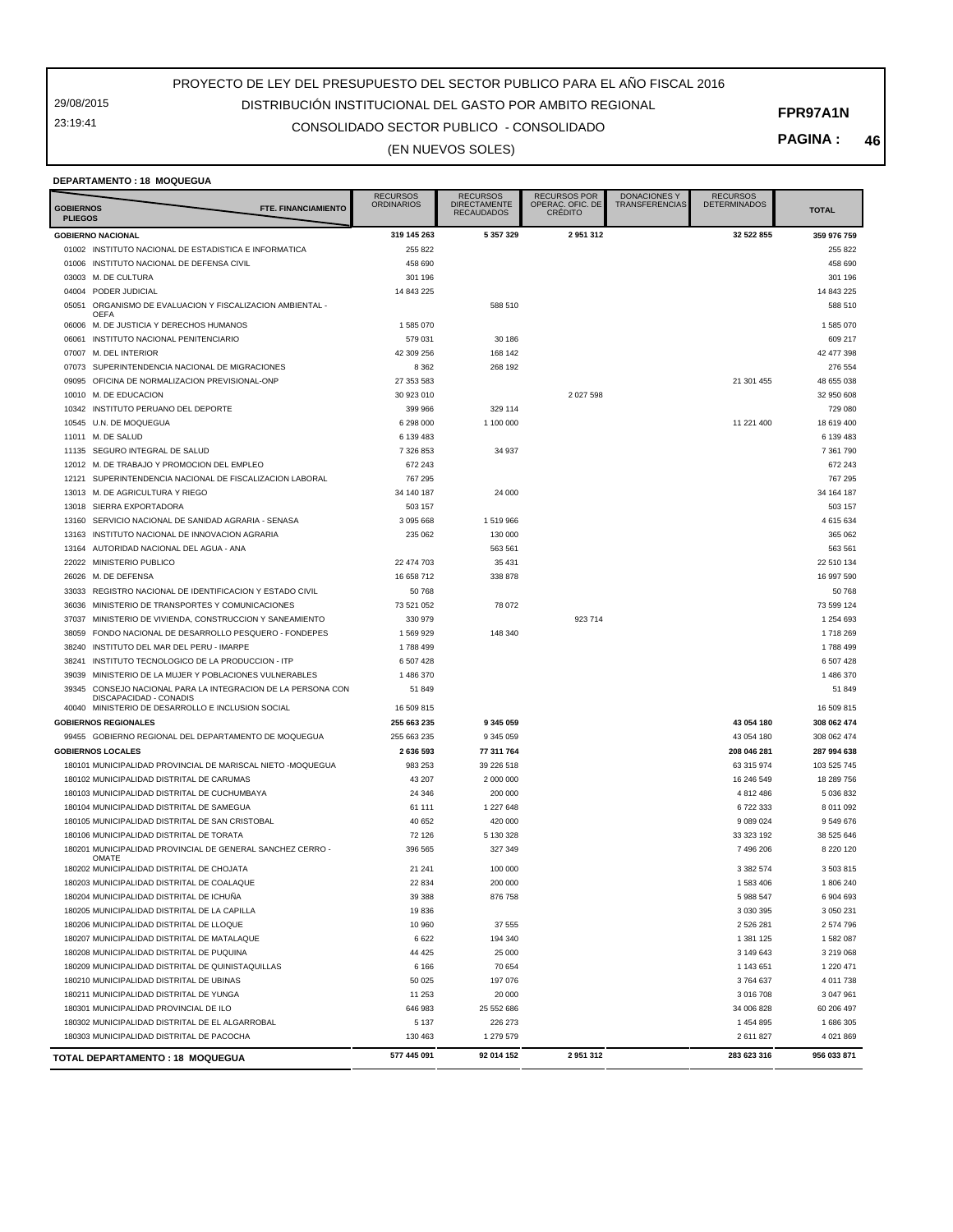29/08/2015 23:19:41

## CONSOLIDADO SECTOR PUBLICO - CONSOLIDADO DISTRIBUCIÓN INSTITUCIONAL DEL GASTO POR AMBITO REGIONAL

**PAGINA : 47**

(EN NUEVOS SOLES)

#### **DEPARTAMENTO : 19 PASCO**

| <b>GOBIERNOS</b><br><b>PLIEGOS</b> | FTE. FINANCIAMIENTO                                           | <b>RECURSOS</b><br><b>ORDINARIOS</b> | <b>RECURSOS</b><br><b>DIRECTAMENTE</b><br><b>RECAUDADOS</b> | <b>RECURSOS POR</b><br>OPERAC. OFIC. DE<br><b>CREDITO</b> | <b>DONACIONES Y</b><br><b>TRANSFERENCIAS</b> | <b>RECURSOS</b><br><b>DETERMINADOS</b> | <b>TOTAL</b>  |
|------------------------------------|---------------------------------------------------------------|--------------------------------------|-------------------------------------------------------------|-----------------------------------------------------------|----------------------------------------------|----------------------------------------|---------------|
|                                    | <b>GOBIERNO NACIONAL</b>                                      | 598 066 199                          | 19 377 467                                                  | 60 806 839                                                |                                              | 69 782 172                             | 748 032 677   |
|                                    | 01002 INSTITUTO NACIONAL DE ESTADISTICA E INFORMATICA         | 209 086                              |                                                             |                                                           |                                              |                                        | 209 086       |
| 01006                              | INSTITUTO NACIONAL DE DEFENSA CIVIL                           | 568 689                              |                                                             |                                                           |                                              |                                        | 568 689       |
| 03003                              | M. DE CULTURA                                                 | 327 032                              |                                                             |                                                           |                                              |                                        | 327 032       |
| 04004                              | PODER JUDICIAL                                                | 9976887                              |                                                             |                                                           |                                              |                                        | 9 976 887     |
| 05050                              | SERVICIO NACIONAL DE AREAS NATURALES PROTEGIDAS POR EL        | 1775069                              | 7846                                                        |                                                           |                                              |                                        | 1782915       |
|                                    | ESTADO - SERNANP                                              |                                      |                                                             |                                                           |                                              |                                        |               |
| 05051                              | ORGANISMO DE EVALUACION Y FISCALIZACION AMBIENTAL -<br>OEFA   |                                      | 588 510                                                     |                                                           |                                              |                                        | 588 510       |
| 06006                              | M. DE JUSTICIA Y DERECHOS HUMANOS                             | 1 259 700                            |                                                             |                                                           |                                              |                                        | 1 259 700     |
| 06061                              | INSTITUTO NACIONAL PENITENCIARIO                              | 6766350                              | 27 500                                                      |                                                           |                                              |                                        | 6793850       |
| 07007                              | M. DEL INTERIOR                                               | 24 665 711                           | 29 000                                                      |                                                           |                                              | 1 268 855                              | 25 963 566    |
| 09095                              | OFICINA DE NORMALIZACION PREVISIONAL-ONP                      | 35 280 670                           |                                                             |                                                           |                                              | 53 923 511                             | 89 204 181    |
| 10010                              | M. DE EDUCACION                                               | 52 513 435                           |                                                             | 1 533 498                                                 |                                              |                                        | 54 046 933    |
| 10342                              | INSTITUTO PERUANO DEL DEPORTE                                 | 236 782                              | 291 616                                                     |                                                           |                                              |                                        | 528 398       |
| 10527                              | U.N. DANIEL ALCIDES CARRION                                   | 46 950 000                           | 12 506 709                                                  |                                                           |                                              | 2 974 958                              | 62 431 667    |
| 11011                              | M. DE SALUD                                                   | 162 289 027                          |                                                             | 392 209                                                   |                                              |                                        | 162 681 236   |
| 11135                              | SEGURO INTEGRAL DE SALUD                                      | 9 449 590                            | 63 569                                                      |                                                           |                                              |                                        | 9513159       |
| 12012                              | M. DE TRABAJO Y PROMOCION DEL EMPLEO                          | 1 378 147                            |                                                             |                                                           |                                              |                                        | 1 378 147     |
| 13013                              | M. DE AGRICULTURA Y RIEGO                                     | 2 926 324                            | 24 000                                                      | 1 347 428                                                 |                                              |                                        | 4 297 752     |
| 13018                              | SIERRA EXPORTADORA                                            | 514 018                              |                                                             |                                                           |                                              |                                        | 514 018       |
| 13160                              | SERVICIO NACIONAL DE SANIDAD AGRARIA - SENASA                 | 499 838                              | 814 660                                                     |                                                           |                                              |                                        | 1 314 498     |
| 13164                              | AUTORIDAD NACIONAL DEL AGUA - ANA                             |                                      | 583 307                                                     |                                                           |                                              |                                        | 583 307       |
| 16016                              | M. DE ENERGIA Y MINAS                                         | 55 505                               | 2 066 705                                                   | 513887                                                    |                                              | 1 614 848                              | 4 250 945     |
| 22022                              | MINISTERIO PUBLICO                                            | 19 590 351                           | 33 0 20                                                     |                                                           |                                              |                                        | 19 623 371    |
| 26026                              | M. DE DEFENSA                                                 | 1481349                              |                                                             |                                                           |                                              |                                        | 1 481 349     |
| 33033                              | REGISTRO NACIONAL DE IDENTIFICACION Y ESTADO CIVIL            | 229 409                              |                                                             |                                                           |                                              |                                        | 229 409       |
| 36036                              | MINISTERIO DE TRANSPORTES Y COMUNICACIONES                    | 96 040 800                           | 2 176 025                                                   | 21 993 394                                                |                                              |                                        | 120 210 219   |
| 37037                              | MINISTERIO DE VIVIENDA, CONSTRUCCION Y SANEAMIENTO            | 63 813 788                           |                                                             | 35 026 423                                                |                                              |                                        | 98 840 211    |
| 38059                              | FONDO NACIONAL DE DESARROLLO PESQUERO - FONDEPES              | 29 050                               | 165 000                                                     |                                                           |                                              |                                        | 194 050       |
| 39039                              | MINISTERIO DE LA MUJER Y POBLACIONES VULNERABLES              | 226 250                              |                                                             |                                                           |                                              |                                        | 226 250       |
| 39345                              | CONSEJO NACIONAL PARA LA INTEGRACION DE LA PERSONA CON        | 51 890                               |                                                             |                                                           |                                              |                                        | 51 890        |
|                                    | DISCAPACIDAD - CONADIS                                        |                                      |                                                             |                                                           |                                              |                                        |               |
| 40040                              | MINISTERIO DE DESARROLLO E INCLUSION SOCIAL                   | 58 961 452                           |                                                             |                                                           |                                              | 10 000 000                             | 68 961 452    |
|                                    | <b>GOBIERNOS REGIONALES</b>                                   | 319 648 398                          | 4730327                                                     |                                                           |                                              | 11 427 832                             | 335 806 557   |
|                                    | 99456 GOBIERNO REGIONAL DEL DEPARTAMENTO DE PASCO             | 319 648 398                          | 4730327                                                     |                                                           |                                              | 11 427 832                             | 335 806 557   |
|                                    | <b>GOBIERNOS LOCALES</b>                                      | 10 090 769                           | 12 618 269                                                  |                                                           |                                              | 126 280 844                            | 148 989 882   |
|                                    | 190101 MUNICIPALIDAD PROVINCIAL DE PASCO -CHAUPIMARCA         | 2 642 045                            | 3744614                                                     |                                                           |                                              | 14 279 432                             | 20 666 091    |
|                                    | 190102 MUNICIPALIDAD DISTRITAL DE HUACHON                     | 87 374                               | 62794                                                       |                                                           |                                              | 2 789 008                              | 2 939 176     |
|                                    | 190103 MUNICIPALIDAD DISTRITAL DE HUARIACA                    | 107 439                              | 279 400                                                     |                                                           |                                              | 2 2 8 3 4 3 1                          | 2 670 270     |
|                                    | 190104 MUNICIPALIDAD DISTRITAL DE HUAYLLAY                    | 151 427                              | 282 865                                                     |                                                           |                                              | 7 631 445                              | 8 0 65 7 37   |
|                                    | 190105 MUNICIPALIDAD DISTRITAL DE NINACACA                    | 88 119                               | 129 497                                                     |                                                           |                                              | 1694786                                | 1 912 402     |
|                                    | 190106 MUNICIPALIDAD DISTRITAL DE PALLANCHACRA                | 69 534                               | 129 919                                                     |                                                           |                                              | 2 128 477                              | 2 327 930     |
|                                    | 190107 MUNICIPALIDAD DISTRITAL DE PAUCARTAMBO                 | 281 663                              | 341 000                                                     |                                                           |                                              | 9 866 945                              | 10 489 608    |
|                                    | 190108 MUNICIPALIDAD DISTRITAL DE SAN FCO. DE ASIS DE         | 199 142                              | 367876                                                      |                                                           |                                              | 5 247 944                              | 5 814 962     |
|                                    | YARUSYACAN<br>190109 MUNICIPALIDAD DISTRITAL DE SIMON BOLIVAR | 242 380                              | 1 201 698                                                   |                                                           |                                              | 4 118 656                              | 5 5 6 2 7 3 4 |
|                                    | 190110 MUNICIPALIDAD DISTRITAL DE TICLACAYAN                  | 78 133                               | 400 000                                                     |                                                           |                                              | 5 401 064                              | 5 879 197     |
|                                    | 190111 MUNICIPALIDAD DISTRITAL DE TINYAHUARCO                 | 76 472                               | 160 000                                                     |                                                           |                                              | 2 397 822                              | 2 634 294     |
|                                    | 190112 MUNICIPALIDAD DISTRITAL DE VICCO                       | 49 199                               | 124 000                                                     |                                                           |                                              | 1 120 649                              | 1 293 848     |
|                                    | 190113 MUNICIPALIDAD DISTRITAL DE YANACANCHA                  | 328 627                              | 992 085                                                     |                                                           |                                              | 7 628 302                              | 8 949 014     |
|                                    | 190201 MUNICIPALIDAD PROVINCIAL DE DANIEL ALCIDES CARRION -   | 1853075                              | 279 000                                                     |                                                           |                                              | 7 475 042                              | 9 607 117     |
|                                    | YANAHUANCA                                                    |                                      |                                                             |                                                           |                                              |                                        |               |
|                                    | 190202 MUNICIPALIDAD DISTRITAL DE CHACAYAN                    | 66 332                               | 115815                                                      |                                                           |                                              | 1 402 859                              | 1 585 006     |
|                                    | 190203 MUNICIPALIDAD DISTRITAL DE GOYLLARISQUIZGA             | 15 170                               | 44 100                                                      |                                                           |                                              | 1 120 398                              | 1 179 668     |
|                                    | 190204 MUNICIPALIDAD DISTRITAL DE PAUCAR                      | 51 946                               | 35 000                                                      |                                                           |                                              | 680 599                                | 767 545       |
|                                    | 190205 MUNICIPALIDAD DISTRITAL DE SAN PEDRO DE PILLAO         | 31 981                               | 53 316                                                      |                                                           |                                              | 739 679                                | 824 976       |
|                                    | 190206 MUNICIPALIDAD DISTRITAL DE SANTA ANA DE TUSI           | 172 127                              | 200 000                                                     |                                                           |                                              | 7 566 101                              | 7 938 228     |
|                                    | 190207 MUNICIPALIDAD DISTRITAL DE TAPUC                       | 54 967                               | 17 000                                                      |                                                           |                                              | 1 270 157                              | 1 342 124     |
|                                    | 190208 MUNICIPALIDAD DISTRITAL DE VILCABAMBA                  | 43 679                               | 59810                                                       |                                                           |                                              | 691 382                                | 794 871       |
|                                    | 190301 MUNICIPALIDAD PROVINCIAL DE OXAPAMPA                   | 2 199 914                            | 1 580 200                                                   |                                                           |                                              | 10 869 768                             | 14 649 882    |
|                                    | 190302 MUNICIPALIDAD DISTRITAL DE CHONTABAMBA                 | 57 597                               | 214 570                                                     |                                                           |                                              | 1 460 593                              | 1 732 760     |
|                                    | 190303 MUNICIPALIDAD DISTRITAL DE HUANCABAMBA                 | 139 150                              | 120 892                                                     |                                                           |                                              | 2 437 851                              | 2 697 893     |
|                                    | 190304 MUNICIPALIDAD DISTRITAL DE PALCAZU                     | 149 036                              | 150 504                                                     |                                                           |                                              | 4 038 002                              | 4 337 542     |
|                                    | 190305 MUNICIPALIDAD DISTRITAL DE POZUZO                      | 140 707                              | 394 116                                                     |                                                           |                                              | 3 518 201                              | 4 053 024     |
|                                    | 190306 MUNICIPALIDAD DISTRITAL DE PUERTO BERMUDEZ             | 248 205                              | 257 448                                                     |                                                           |                                              | 6 415 403                              | 6 921 056     |
|                                    | 190307 MUNICIPALIDAD DISTRITAL DE VILLA RICA                  | 304 401                              | 734 050                                                     |                                                           |                                              | 5 734 779                              | 6773230       |
|                                    | 190308 MUNICIPALIDAD DISTRITAL DE CONSTITUCION                | 160 928                              | 146 700                                                     |                                                           |                                              | 4 272 069                              | 4 579 697     |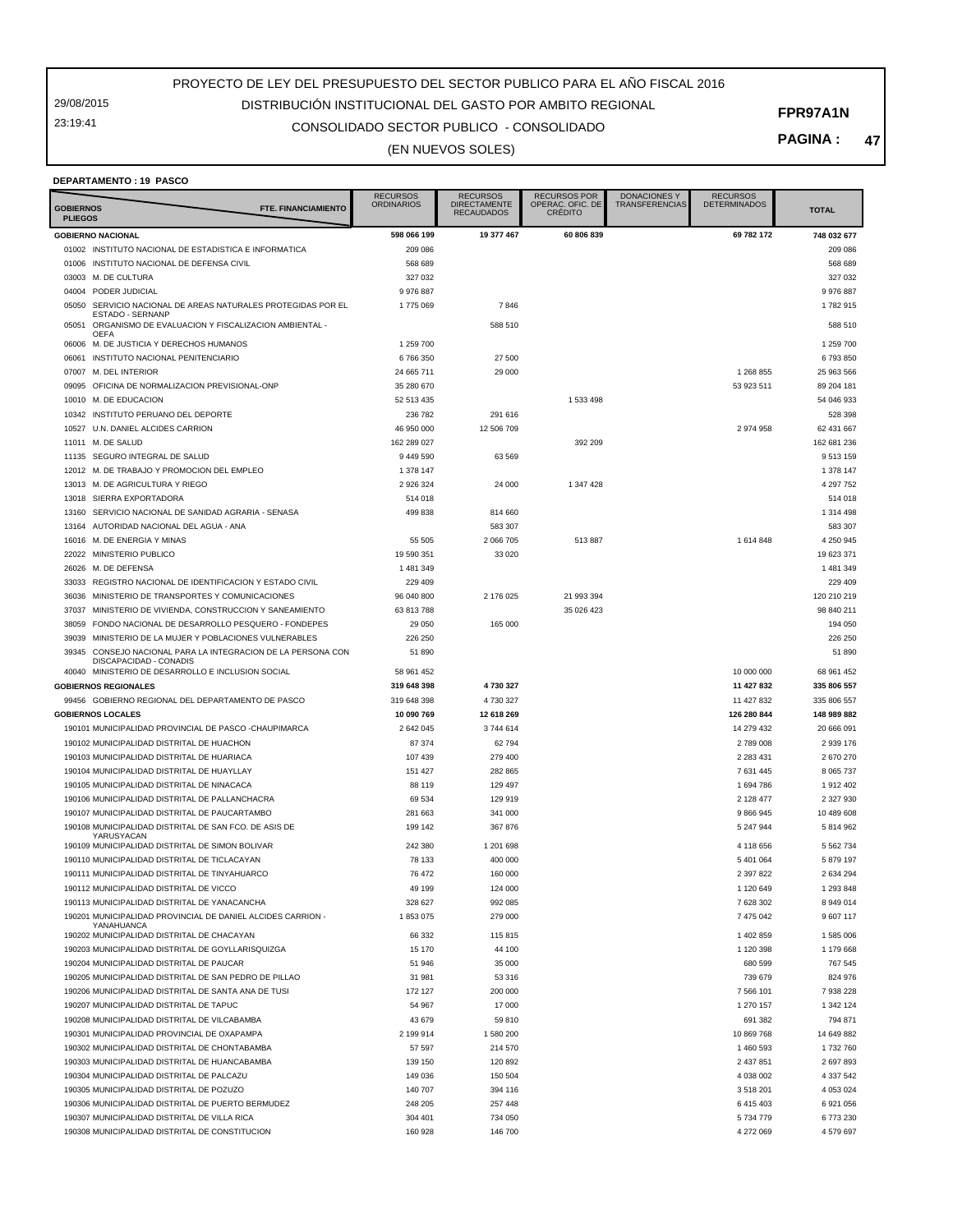29/08/2015 23:19:41

## CONSOLIDADO SECTOR PUBLICO - CONSOLIDADO DISTRIBUCIÓN INSTITUCIONAL DEL GASTO POR AMBITO REGIONAL

**PAGINA : 48**

**FPR97A1N**

#### (EN NUEVOS SOLES)

| <b>DEPARTAMENTO:19 PASCO</b> |  |  |
|------------------------------|--|--|
|------------------------------|--|--|

| <b>FTE. FINANCIAMIENTO</b><br><b>GOBIERNOS</b><br><b>PLIEGOS</b> | <b>RECURSOS</b><br><b>ORDINARIOS</b> | <b>RECURSOS</b><br><b>DIRECTAMENTE</b><br><b>RECAUDADOS</b> | <b>RECURSOS POR</b><br>OPERAC, OFIC, DE<br><b>CRÉDITO</b> | DONACIONES Y<br><b>TRANSFERENCIAS</b> | <b>RECURSOS</b><br><b>DETERMINADOS</b> | <b>TOTAL</b>  |
|------------------------------------------------------------------|--------------------------------------|-------------------------------------------------------------|-----------------------------------------------------------|---------------------------------------|----------------------------------------|---------------|
| <b>TOTAL DEPARTAMENTO: 19 PASCO</b>                              | 927 805 366                          | 36 726 063                                                  | 60 806 839                                                |                                       | 207 490 848                            | 1 232 829 116 |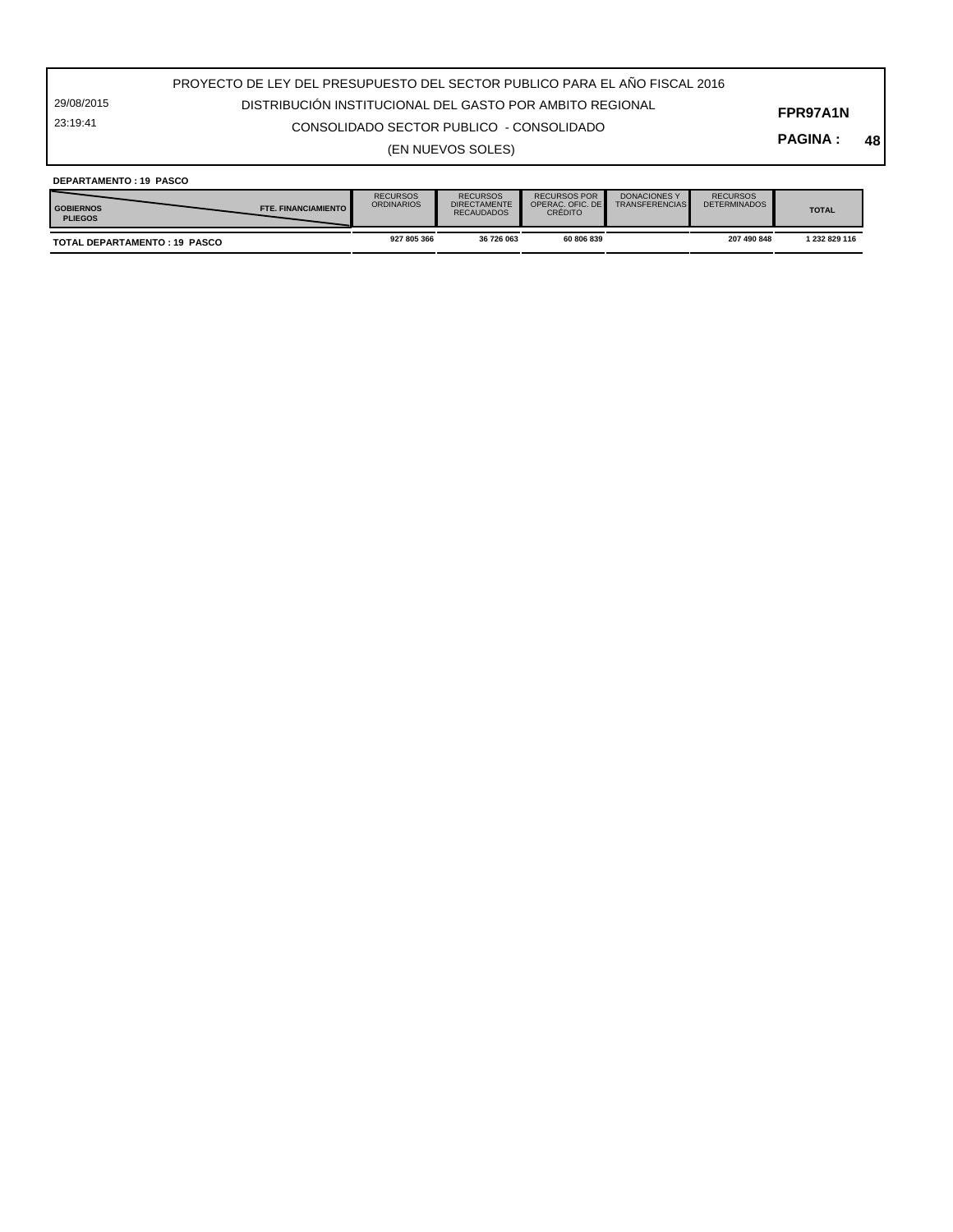29/08/2015 23:19:41

## CONSOLIDADO SECTOR PUBLICO - CONSOLIDADO DISTRIBUCIÓN INSTITUCIONAL DEL GASTO POR AMBITO REGIONAL

**PAGINA : 49**

**FPR97A1N**

#### (EN NUEVOS SOLES)

#### **DEPARTAMENTO : 20 PIURA**

| <b>GOBIERNOS</b><br><b>PLIEGOS</b> | FTE. FINANCIAMIENTO                                                                 | <b>RECURSOS</b><br><b>ORDINARIOS</b> | <b>RECURSOS</b><br><b>DIRECTAMENTE</b><br><b>RECAUDADOS</b> | <b>RECURSOS POR</b><br>OPERAC. OFIC. DE<br><b>CRÉDITO</b> | <b>DONACIONES Y</b><br>TRANSFERENCIAS | <b>RECURSOS</b><br>DETERMINADOS | <b>TOTAL</b>         |
|------------------------------------|-------------------------------------------------------------------------------------|--------------------------------------|-------------------------------------------------------------|-----------------------------------------------------------|---------------------------------------|---------------------------------|----------------------|
|                                    | <b>GOBIERNO NACIONAL</b>                                                            | 1 678 478 175                        | 106 763 234                                                 | 473 018 996                                               |                                       | 145 269 852                     | 2 403 530 257        |
|                                    | 01002 INSTITUTO NACIONAL DE ESTADISTICA E INFORMATICA                               | 476 723                              |                                                             |                                                           |                                       |                                 | 476 723              |
| 01006                              | INSTITUTO NACIONAL DE DEFENSA CIVIL                                                 | 682 083                              |                                                             |                                                           |                                       |                                 | 682 083              |
| 01021                              | SUPERINTENDENCIA NACIONAL DE SERVICIOS DE SANEAMIENTO                               |                                      | 107 363                                                     |                                                           |                                       |                                 | 107 363              |
| 03003                              | M. DE CULTURA                                                                       | 726 212                              |                                                             |                                                           |                                       |                                 | 726 212              |
| 04004                              | PODER JUDICIAL                                                                      | 66 871 053                           |                                                             |                                                           |                                       |                                 | 66 871 053           |
| 05005                              | M. DEL AMBIENTE                                                                     | 1 385 352                            |                                                             | 14 078 377                                                |                                       |                                 | 15 463 729           |
| 05050                              | SERVICIO NACIONAL DE AREAS NATURALES PROTEGIDAS POR EL<br>ESTADO - SERNANP          | 580 679                              |                                                             |                                                           |                                       |                                 | 580 679              |
| 05051                              | ORGANISMO DE EVALUACION Y FISCALIZACION AMBIENTAL -                                 |                                      | 600 510                                                     |                                                           |                                       |                                 | 600 510              |
|                                    | <b>OEFA</b>                                                                         |                                      |                                                             |                                                           |                                       |                                 |                      |
| 05331<br>06006                     | SERVICIO NACIONAL DE METEOROLOGIA E HIDROLOGIA<br>M. DE JUSTICIA Y DERECHOS HUMANOS | 146 685<br>5 807 549                 |                                                             |                                                           |                                       |                                 | 146 685<br>5 807 549 |
| 06061                              | INSTITUTO NACIONAL PENITENCIARIO                                                    | 5 875 801                            | 300 930                                                     |                                                           |                                       |                                 | 6 176 731            |
| 06067                              | SUPERINTENDENCIA NACIONAL DE LOS REGISTROS PUBLICOS                                 |                                      | 19 240 000                                                  |                                                           |                                       |                                 | 19 240 000           |
| 07007                              | M. DEL INTERIOR                                                                     | 165 180 010                          | 706 075                                                     |                                                           |                                       | 5 896 972                       | 171 783 057          |
| 07073                              | SUPERINTENDENCIA NACIONAL DE MIGRACIONES                                            | 33 205                               | 604 305                                                     |                                                           |                                       |                                 | 637 510              |
| 09057                              | SUPERINTENDENCIA NACIONAL DE ADUANAS Y DE                                           |                                      | 365 952                                                     |                                                           |                                       |                                 | 365 952              |
|                                    | ADMINISTRACION TRIBUTARIA                                                           |                                      |                                                             |                                                           |                                       |                                 |                      |
| 09059                              | ORGANISMO SUPERVISOR DE LAS CONTRATACIONES DEL<br><b>ESTADO</b>                     |                                      | 330 465                                                     |                                                           |                                       |                                 | 330 465              |
|                                    | 09095 OFICINA DE NORMALIZACION PREVISIONAL-ONP                                      | 76 064 552                           |                                                             |                                                           |                                       | 107 794 530                     | 183 859 082          |
|                                    | 10010 M. DE EDUCACION                                                               | 274 537 032                          |                                                             | 46 531 078                                                |                                       |                                 | 321 068 110          |
|                                    | 10342 INSTITUTO PERUANO DEL DEPORTE                                                 | 760 157                              | 427 205                                                     |                                                           |                                       |                                 | 1 187 362            |
| 10521                              | U.N. DE PIURA                                                                       | 71 968 000                           | 50 900 921                                                  |                                                           |                                       | 10 789 175                      | 133 658 096          |
|                                    | 10548 U.N. DE FRONTERA                                                              | 5 139 000                            | 693 901                                                     |                                                           |                                       | 10 789 175                      | 16 622 076           |
|                                    | 11011 M. DE SALUD                                                                   | 51 123 441                           |                                                             |                                                           |                                       |                                 | 51 123 441           |
| 11135                              | SEGURO INTEGRAL DE SALUD                                                            | 78 725 047                           | 91 320                                                      |                                                           |                                       |                                 | 78 816 367           |
|                                    | 12012 M. DE TRABAJO Y PROMOCION DEL EMPLEO                                          | 5 844 040                            |                                                             |                                                           |                                       |                                 | 5 844 040            |
|                                    | 13013 M. DE AGRICULTURA Y RIEGO                                                     | 11 055 801                           | 24 000                                                      | 2 621 577                                                 |                                       |                                 | 13 701 378           |
|                                    | 13018 SIERRA EXPORTADORA                                                            | 509 332                              |                                                             |                                                           |                                       |                                 | 509 332              |
| 13160                              | SERVICIO NACIONAL DE SANIDAD AGRARIA - SENASA                                       | 5 109 575                            | 1 306 114                                                   |                                                           |                                       |                                 | 6 415 689            |
| 13163                              | INSTITUTO NACIONAL DE INNOVACION AGRARIA                                            | 237 432                              | 350 000                                                     |                                                           |                                       |                                 | 587 432              |
|                                    | 13164 AUTORIDAD NACIONAL DEL AGUA - ANA                                             | 107 016                              | 5 360 812                                                   |                                                           |                                       |                                 | 5 467 828            |
| 13165                              | SERVICIO NACIONAL FORESTAL Y DE FAUNA SILVESTRE -<br><b>SERFOR</b>                  | 568 512                              | 194 465                                                     |                                                           |                                       |                                 | 762 977              |
|                                    | 16016 M. DE ENERGIA Y MINAS                                                         |                                      | 100 000                                                     |                                                           |                                       |                                 | 100 000              |
|                                    | 22022 MINISTERIO PUBLICO                                                            | 47 764 629                           | 386                                                         |                                                           |                                       |                                 | 47 765 015           |
| 26026                              | M. DE DEFENSA                                                                       | 90 490 186                           | 5 537 645                                                   | 160 000 000                                               |                                       |                                 | 256 027 831          |
| 33033                              | REGISTRO NACIONAL DE IDENTIFICACION Y ESTADO CIVIL                                  | 361 354                              | 6 174 835                                                   |                                                           |                                       |                                 | 6 536 189            |
| 36036                              | MINISTERIO DE TRANSPORTES Y COMUNICACIONES                                          | 271 911 759                          | 8 436 209                                                   | 202 386 451                                               |                                       |                                 | 482 734 419          |
| 37037                              | MINISTERIO DE VIVIENDA, CONSTRUCCION Y SANEAMIENTO                                  | 155 744 006                          |                                                             | 47 401 513                                                |                                       |                                 | 203 145 519          |
| 37205                              | SERVICIO NACIONAL DE CAPACITACION PARA LA INDUSTRIA DE<br>LA CONSTRUCCION           |                                      | 3 270 969                                                   |                                                           |                                       |                                 | 3 270 969            |
| 38059                              | FONDO NACIONAL DE DESARROLLO PESQUERO - FONDEPES                                    | 3 632 152                            | 1 188 852                                                   |                                                           |                                       |                                 | 4 821 004            |
| 38240                              | INSTITUTO DEL MAR DEL PERU - IMARPE                                                 | 1 099 363                            | 450 000                                                     |                                                           |                                       |                                 | 1 549 363            |
| 38241                              | INSTITUTO TECNOLOGICO DE LA PRODUCCION - ITP                                        | 6 830 338                            |                                                             |                                                           |                                       |                                 | 6 830 338            |
| 39039                              | MINISTERIO DE LA MUJER Y POBLACIONES VULNERABLES                                    | 4 5 3 4 2 4 6                        |                                                             |                                                           |                                       |                                 | 4 534 246            |
| 39345                              | CONSEJO NACIONAL PARA LA INTEGRACION DE LA PERSONA CON                              | 55 305                               |                                                             |                                                           |                                       |                                 | 55 305               |
|                                    | DISCAPACIDAD - CONADIS<br>40040 MINISTERIO DE DESARROLLO E INCLUSION SOCIAL         | 266 540 548                          |                                                             |                                                           |                                       | 10 000 000                      | 276 540 548          |
|                                    | <b>GOBIERNOS REGIONALES</b>                                                         | 1 041 148 458                        | 41 094 614                                                  |                                                           |                                       | 107 761 452                     | 1 190 004 524        |
|                                    | 99457 GOBIERNO REGIONAL DEL DEPARTAMENTO DE PIURA                                   | 1 041 148 458                        | 41 094 614                                                  |                                                           |                                       | 107 761 452                     | 1 190 004 524        |
|                                    | <b>GOBIERNOS LOCALES</b>                                                            | 31 437 014                           | 82 084 070                                                  |                                                           |                                       | 723 456 827                     | 836 977 911          |
|                                    | 200101 MUNICIPALIDAD PROVINCIAL DE PIURA                                            | 5457983                              | 26 297 808                                                  |                                                           |                                       | 78 081 120                      | 109 836 911          |
|                                    | 200104 MUNICIPALIDAD DISTRITAL DE CASTILLA                                          | 1 282 526                            | 5 121 204                                                   |                                                           |                                       | 25 676 015                      | 32 079 745           |
|                                    | 200105 MUNICIPALIDAD DISTRITAL DE CATACAOS                                          | 927 670                              | 1868 577                                                    |                                                           |                                       | 16 124 146                      | 18 920 393           |
|                                    | 200107 MUNICIPALIDAD DISTRITAL DE CURA MORI                                         | 302 687                              | 180 000                                                     |                                                           |                                       | 4 205 764                       | 4 688 451            |
|                                    | 200108 MUNICIPALIDAD DISTRITAL DE EL TALLAN                                         | 85 003                               | 105 734                                                     |                                                           |                                       | 2 197 341                       | 2 388 078            |
|                                    | 200109 MUNICIPALIDAD DISTRITAL DE LA ARENA                                          | 621 576                              | 300 000                                                     |                                                           |                                       | 6913052                         | 7834628              |
|                                    | 200110 MUNICIPALIDAD DISTRITAL DE LA UNION                                          | 507 535                              | 905 462                                                     |                                                           |                                       | 6 989 913                       | 8 402 910            |
|                                    | 200111 MUNICIPALIDAD DISTRITAL DE LAS LOMAS                                         | 544 298                              | 374 359                                                     |                                                           |                                       | 6652189                         | 7 570 846            |
|                                    | 200114 MUNICIPALIDAD DISTRITAL DE TAMBO GRANDE                                      | 1 082 193                            | 1 673 150                                                   |                                                           |                                       | 26 316 703                      | 29 072 046           |
|                                    | 200115 MUNICIPALIDAD DISTRITAL VEINTISEIS DE OCTUBRE                                | 1598350                              | 287 212                                                     |                                                           |                                       | 19 457 101                      | 21 342 663           |
|                                    | 200201 MUNICIPALIDAD PROVINCIAL DE AYABACA                                          | 1 388 744                            | 368 101                                                     |                                                           |                                       | 26 350 292                      | 28 107 137           |
|                                    | 200202 MUNICIPALIDAD DISTRITAL DE FRIAS                                             | 431 270                              | 55 833                                                      |                                                           |                                       | 10 821 825                      | 11 308 928           |
|                                    | 200203 MUNICIPALIDAD DISTRITAL DE JILILI                                            | 63 402                               | 5 0 0 0                                                     |                                                           |                                       | 1 481 360                       | 1 549 762            |
|                                    | 200204 MUNICIPALIDAD DISTRITAL DE LAGUNAS                                           | 119 666                              | 40 000                                                      |                                                           |                                       | 4 042 830                       | 4 202 496            |
|                                    | 200205 MUNICIPALIDAD DISTRITAL DE MONTERO                                           | 171 967                              | 24 000                                                      |                                                           |                                       | 3 018 152                       | 3 214 119            |
|                                    | 200206 MUNICIPALIDAD DISTRITAL DE PACAIPAMPA                                        | 513 022                              | 100 000                                                     |                                                           |                                       | 12 358 325                      | 12 971 347           |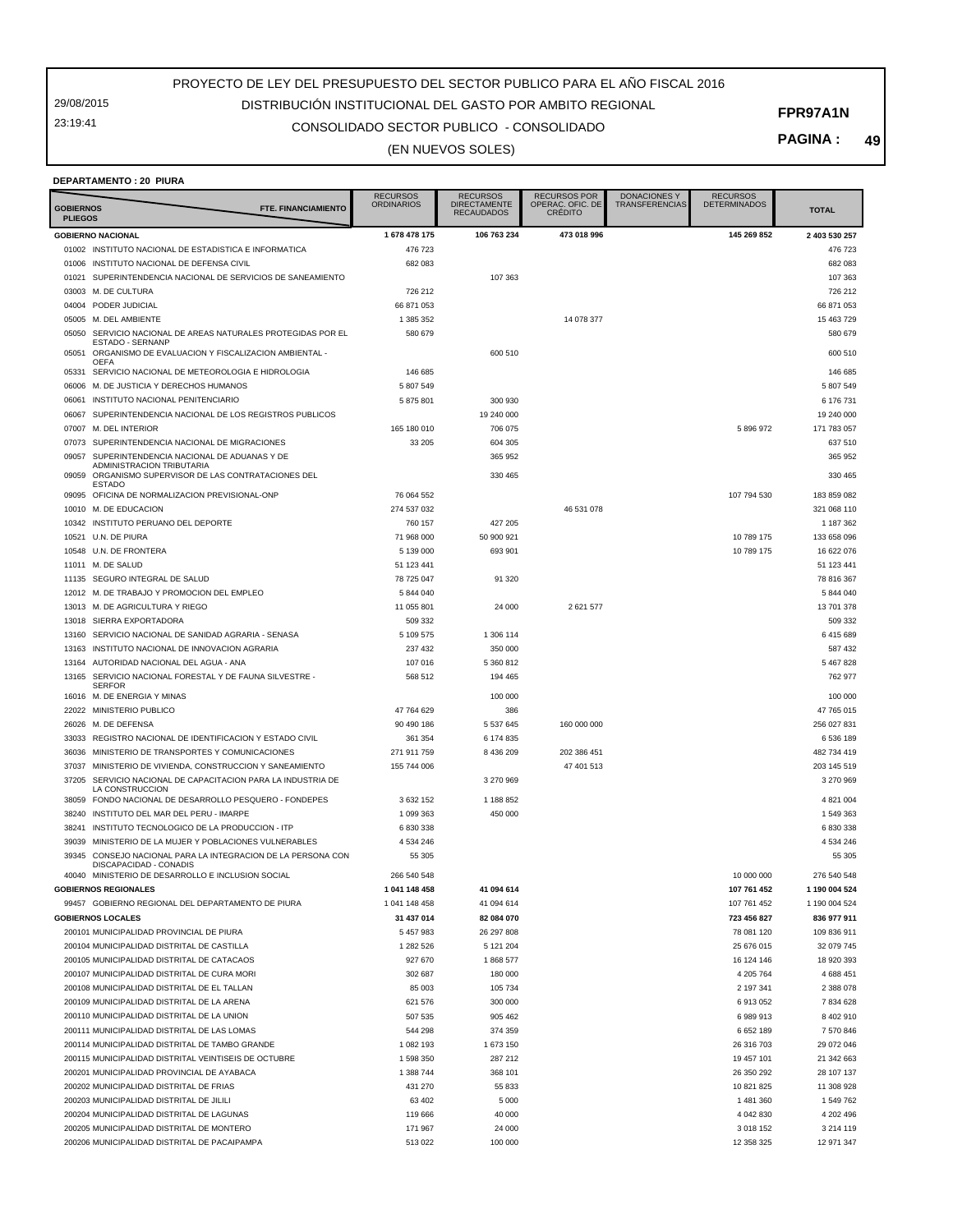29/08/2015 23:19:41

## CONSOLIDADO SECTOR PUBLICO - CONSOLIDADO DISTRIBUCIÓN INSTITUCIONAL DEL GASTO POR AMBITO REGIONAL

(EN NUEVOS SOLES)

**PAGINA : 50**

**FPR97A1N**

#### **DEPARTAMENTO : 20 PIURA**

| FTE. FINANCIAMIENTO<br><b>GOBIERNOS</b><br><b>PLIEGOS</b>  | <b>RECURSOS</b><br><b>ORDINARIOS</b> | <b>RECURSOS</b><br><b>DIRECTAMENTE</b><br><b>RECAUDADOS</b> | <b>RECURSOS POR</b><br>OPERAC. OFIC. DE<br><b>CRÉDITO</b> | <b>DONACIONES Y</b><br><b>TRANSFERENCIAS</b> | <b>RECURSOS</b><br><b>DETERMINADOS</b> | <b>TOTAL</b>  |
|------------------------------------------------------------|--------------------------------------|-------------------------------------------------------------|-----------------------------------------------------------|----------------------------------------------|----------------------------------------|---------------|
| <b>GOBIERNOS LOCALES</b>                                   | 31 437 014                           | 82 084 070                                                  |                                                           |                                              | 723 456 827                            | 836 977 911   |
| 200207 MUNICIPALIDAD DISTRITAL DE PAIMAS                   | 172 539                              | 221 110                                                     |                                                           |                                              | 4 626 457                              | 5 020 106     |
| 200208 MUNICIPALIDAD DISTRITAL DE SAPILLICA                | 193 661                              | 7 0 0 0                                                     |                                                           |                                              | 6 256 584                              | 6 457 245     |
| 200209 MUNICIPALIDAD DISTRITAL DE SICCHEZ                  | 43 682                               | 5 0 0 0                                                     |                                                           |                                              | 1 103 124                              | 1 151 806     |
| 200210 MUNICIPALIDAD DISTRITAL DE SUYO                     | 207 511                              | 187 384                                                     |                                                           |                                              | 5 538 723                              | 5 933 618     |
| 200301 MUNICIPALIDAD PROVINCIAL DE HUANCABAMBA             | 1 160 084                            | 561 715                                                     |                                                           |                                              | 21 731 859                             | 23 453 658    |
| 200302 MUNICIPALIDAD DISTRITAL DE CANCHAQUE                | 178 544                              | 82 500                                                      |                                                           |                                              | 3709997                                | 3 971 041     |
| 200303 MUNICIPALIDAD DISTRITAL DE EL CARMEN DE LA FRONTERA | 233 948                              | 25 000                                                      |                                                           |                                              | 6 791 484                              | 7 050 432     |
| 200304 MUNICIPALIDAD DISTRITAL DE HUARMACA                 | 767 248                              | 121 000                                                     |                                                           |                                              | 21 139 155                             | 22 027 403    |
| 200305 MUNICIPALIDAD DISTRITAL DE LALAQUIZ                 | 117 546                              | 13 000                                                      |                                                           |                                              | 2 779 162                              | 2 909 708     |
| 200306 MUNICIPALIDAD DISTRITAL DE SAN MIGUEL DE EL FAIQUE  | 166 931                              | 50 000                                                      |                                                           |                                              | 4 397 892                              | 4 614 823     |
| 200307 MUNICIPALIDAD DISTRITAL DE SONDOR                   | 157 744                              | 24 5 11                                                     |                                                           |                                              | 4 223 049                              | 4 4 0 5 3 0 4 |
| 200308 MUNICIPALIDAD DISTRITAL DE SONDORILLO               | 215 937                              | 30 000                                                      |                                                           |                                              | 5 488 173                              | 5 734 110     |
| 200401 MUNICIPALIDAD PROVINCIAL DE MORROPON -CHULUCANAS    | 2 313 702                            | 2 676 670                                                   |                                                           |                                              | 30 223 001                             | 35 213 373    |
| 200402 MUNICIPALIDAD DISTRITAL DE BUENOS AIRES             | 138 275                              | 224 000                                                     |                                                           |                                              | 2 801 833                              | 3 164 108     |
| 200403 MUNICIPALIDAD DISTRITAL DE CHALACO                  | 201 805                              | 65 870                                                      |                                                           |                                              | 3 946 477                              | 4 214 152     |
| 200404 MUNICIPALIDAD DISTRITAL DE LA MATANZA               | 249 071                              | 281 130                                                     |                                                           |                                              | 4 868 925                              | 5 399 126     |
| 200405 MUNICIPALIDAD DISTRITAL DE MORROPON                 | 190 377                              | 230 000                                                     |                                                           |                                              | 4 874 756                              | 5 295 133     |
| 200406 MUNICIPALIDAD DISTRITAL DE SALITRAL                 | 130 645                              | 95 400                                                      |                                                           |                                              | 3 578 316                              | 3 804 361     |
| 200407 MUNICIPALIDAD DISTRITAL DE SAN JUAN DE BIGOTE       | 126 753                              | 35 900                                                      |                                                           |                                              | 2 655 764                              | 2 818 417     |
| 200408 MUNICIPALIDAD DISTRITAL DE SANTA CATALINA DE MOSSA  | 63 633                               | 10 000                                                      |                                                           |                                              | 1780 088                               | 1853721       |
| 200409 MUNICIPALIDAD DISTRITAL DE SANTO DOMINGO            | 145 432                              | 25 000                                                      |                                                           |                                              | 2 933 614                              | 3 104 046     |
| 200410 MUNICIPALIDAD DISTRITAL DE YAMANGO                  | 196 965                              | 10 000                                                      |                                                           |                                              | 4 272 123                              | 4 479 088     |
| 200501 MUNICIPALIDAD PROVINCIAL DE PAITA                   | 997 698                              | 4 111 837                                                   |                                                           |                                              | 49 285 612                             | 54 395 147    |
| 200502 MUNICIPALIDAD DISTRITAL DE AMOTAPE                  | 30 483                               | 52 4 9 2                                                    |                                                           |                                              | 1 733 520                              | 1816495       |
| 200503 MUNICIPALIDAD DISTRITAL DE ARENAL                   | 18 960                               | 81 272                                                      |                                                           |                                              | 1 357 090                              | 1 457 322     |
| 200504 MUNICIPALIDAD DISTRITAL DE COLAN                    | 172 298                              | 118741                                                      |                                                           |                                              | 9 180 873                              | 9 471 912     |
| 200505 MUNICIPALIDAD DISTRITAL DE LA HUACA                 | 138 954                              | 295 000                                                     |                                                           |                                              | 6716119                                | 7 150 073     |
| 200506 MUNICIPALIDAD DISTRITAL DE TAMARINDO                | 51 703                               | 317822                                                      |                                                           |                                              | 3 243 957                              | 3 613 482     |
| 200507 MUNICIPALIDAD DISTRITAL DE VICHAYAL                 | 79 414                               | 36 000                                                      |                                                           |                                              | 12 239 297                             | 12 354 711    |
| 200601 MUNICIPALIDAD PROVINCIAL DE SULLANA                 | 2711367                              | 8 677 615                                                   |                                                           |                                              | 46 511 940                             | 57 900 922    |
| 200602 MUNICIPALIDAD DISTRITAL DE BELLAVISTA               | 396 477                              | 900 000                                                     |                                                           |                                              | 6 477 494                              | 7 773 971     |
| 200603 MUNICIPALIDAD DISTRITAL DE IGNACIO ESCUDERO         | 211 329                              | 352 000                                                     |                                                           |                                              | 5 106 054                              | 5 669 383     |
| 200604 MUNICIPALIDAD DISTRITAL DE LANCONES                 | 201 180                              | 120 000                                                     |                                                           |                                              | 5 495 488                              | 5 816 668     |
| 200605 MUNICIPALIDAD DISTRITAL DE MARCAVELICA              | 310 099                              | 90 000                                                      |                                                           |                                              | 6 509 704                              | 6 909 803     |
| 200606 MUNICIPALIDAD DISTRITAL DE MIGUEL CHECA             | 100 345                              | 1 346 262                                                   |                                                           |                                              | 2 3 2 1 2 5 5                          | 3767862       |
| 200607 MUNICIPALIDAD DISTRITAL DE QUERECOTILLO             | 322 821                              | 399 500                                                     |                                                           |                                              | 5 356 498                              | 6 078 819     |
| 200608 MUNICIPALIDAD DISTRITAL DE SALITRAL                 | 67 803                               | 56 231                                                      |                                                           |                                              | 1 593 588                              | 1 717 622     |
| 200701 MUNICIPALIDAD PROVINCIAL DE TALARA -PARIÑAS         | 1588757                              | 12 834 324                                                  |                                                           |                                              | 59 551 031                             | 73 974 112    |
| 200702 MUNICIPALIDAD DISTRITAL DE EL ALTO                  | 91 339                               | 1518510                                                     |                                                           |                                              | 20 312 964                             | 21 922 813    |
| 200703 MUNICIPALIDAD DISTRITAL DE LA BREA                  | 151 506                              | 932727                                                      |                                                           |                                              | 13 268 609                             | 14 352 842    |
| 200704 MUNICIPALIDAD DISTRITAL DE LOBITOS                  | 17 137                               | 418 900                                                     |                                                           |                                              | 6712954                                | 7 148 991     |
| 200705 MUNICIPALIDAD DISTRITAL DE LOS ORGANOS              | 131 022                              | 450 000                                                     |                                                           |                                              | 7 153 873                              | 7 734 895     |
| 200706 MUNICIPALIDAD DISTRITAL DE MANCORA                  | 88 878                               | 1 625 581                                                   |                                                           |                                              | 9875973                                | 11 590 432    |
| 200801 MUNICIPALIDAD PROVINCIAL DE SECHURA                 | 666 261                              | 4 056 126                                                   |                                                           |                                              | 25 667 638                             | 30 390 025    |
| 200802 MUNICIPALIDAD DISTRITAL DE BELLAVISTA DE LA UNION   | 55 205                               | 150 000                                                     |                                                           |                                              | 2 159 451                              | 2 3 6 4 6 5 6 |
| 200803 MUNICIPALIDAD DISTRITAL DE BERNAL                   | 94 122                               | 110 000                                                     |                                                           |                                              | 3 511 654                              | 3715776       |
| 200804 MUNICIPALIDAD DISTRITAL DE CRISTO NOS VALGA         | 51 400                               | 81 500                                                      |                                                           |                                              | 2 767 388                              | 2 900 288     |
| 200805 MUNICIPALIDAD DISTRITAL DE VICE                     | 180 332                              | 123 000                                                     |                                                           |                                              | 7 438 655                              | 7 741 987     |
| 200806 MUNICIPALIDAD DISTRITAL DE RINCONADA LLICUAR        | 40 199                               | 140 000                                                     |                                                           |                                              | 1 501 464                              | 1681663       |
| TOTAL DEPARTAMENTO : 20 PIURA                              | 2751 063 647                         | 229 941 918                                                 | 473 018 996                                               |                                              | 976 488 131                            | 4 430 512 692 |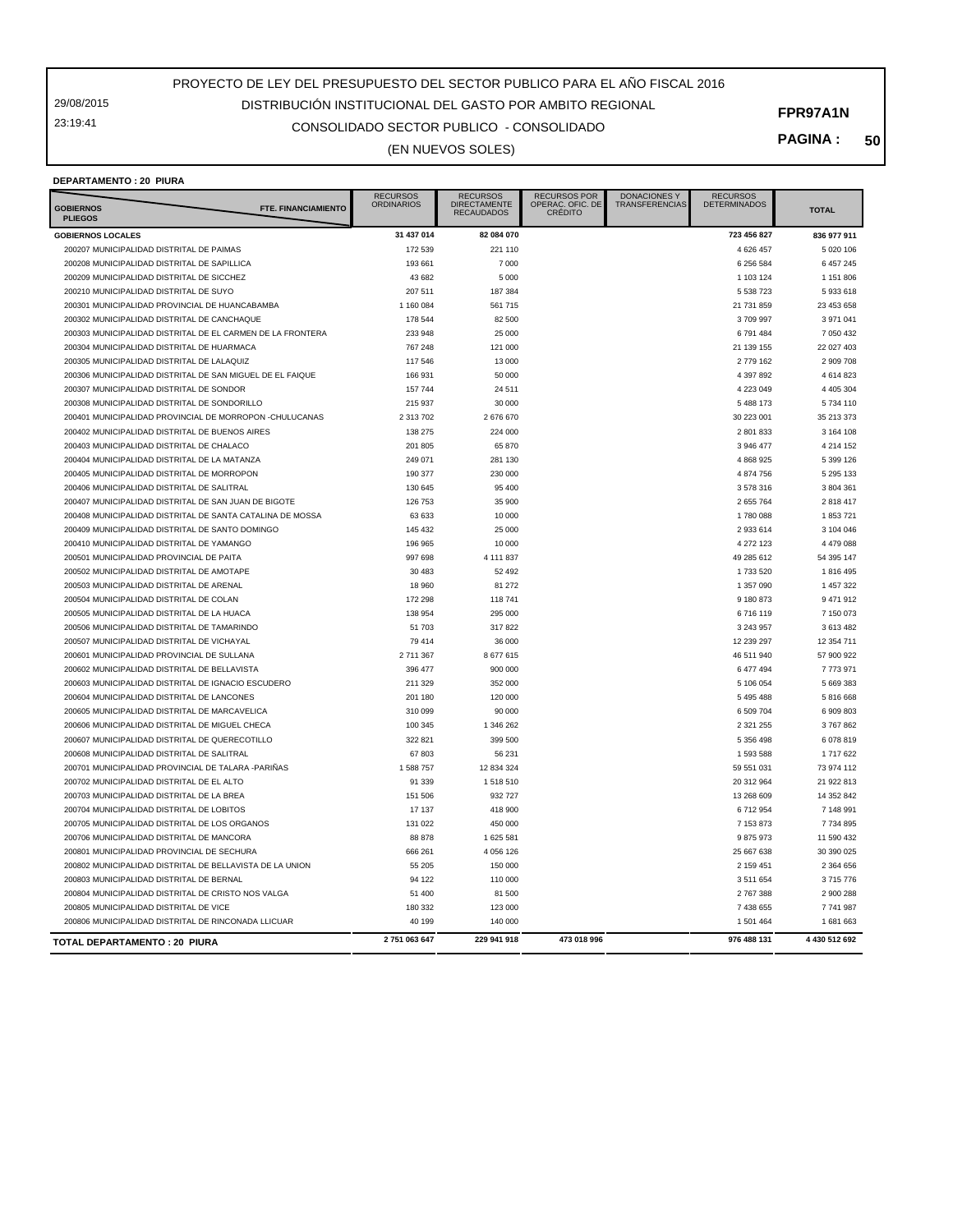29/08/2015 23:19:41

## CONSOLIDADO SECTOR PUBLICO - CONSOLIDADO DISTRIBUCIÓN INSTITUCIONAL DEL GASTO POR AMBITO REGIONAL

#### **PAGINA : 51**

**FPR97A1N**

#### (EN NUEVOS SOLES)

|  |  | <b>DEPARTAMENTO: 21 PUNO</b> |
|--|--|------------------------------|
|  |  |                              |

| <b>GOBIERNOS</b><br><b>PLIEGOS</b> | <b>FTE. FINANCIAMIENTO</b>                                                             | <b>RECURSOS</b><br><b>ORDINARIOS</b> | <b>RECURSOS</b><br><b>DIRECTAMENTE</b><br><b>RECAUDADOS</b> | <b>RECURSOS POR</b><br>OPERAC. OFIC. DE<br><b>CRÉDITO</b> | <b>DONACIONES Y</b><br><b>TRANSFERENCIAS</b> | <b>RECURSOS</b><br><b>DETERMINADOS</b> | <b>TOTAL</b>  |
|------------------------------------|----------------------------------------------------------------------------------------|--------------------------------------|-------------------------------------------------------------|-----------------------------------------------------------|----------------------------------------------|----------------------------------------|---------------|
|                                    | <b>GOBIERNO NACIONAL</b>                                                               | 1966 089 900                         | 71 074 231                                                  | 76 919 509                                                | 17955813                                     | 45 279 642                             | 2 177 319 095 |
|                                    | 01002 INSTITUTO NACIONAL DE ESTADISTICA E INFORMATICA                                  | 378 693                              |                                                             |                                                           |                                              |                                        | 378 693       |
|                                    | 01006 INSTITUTO NACIONAL DE DEFENSA CIVIL                                              | 661 102                              |                                                             |                                                           |                                              |                                        | 661 102       |
|                                    | 01012 COMISION NACIONAL PARA EL DESARROLLO Y VIDA SIN DROGAS                           | 978 403                              |                                                             |                                                           | 178 625                                      |                                        | 1 157 028     |
|                                    | - DEVIDA                                                                               |                                      |                                                             |                                                           |                                              |                                        |               |
|                                    | 01021 SUPERINTENDENCIA NACIONAL DE SERVICIOS DE SANEAMIENTO                            |                                      | 88795                                                       |                                                           |                                              |                                        | 88 795        |
| 03003                              | M. DE CULTURA                                                                          | 255 096                              |                                                             |                                                           |                                              |                                        | 255 096       |
| 04004                              | PODER JUDICIAL                                                                         | 39 118 920                           |                                                             |                                                           |                                              |                                        | 39 118 920    |
| 05005                              | M. DEL AMBIENTE                                                                        | 1 383 392                            |                                                             | 12 150 000                                                |                                              |                                        | 13 533 392    |
| 05050                              | SERVICIO NACIONAL DE AREAS NATURALES PROTEGIDAS POR EL                                 | 1 182 415                            | 5 5 6 5                                                     |                                                           |                                              |                                        | 1 187 980     |
| 05051                              | ESTADO - SERNANP<br>ORGANISMO DE EVALUACION Y FISCALIZACION AMBIENTAL -<br><b>OEFA</b> |                                      | 741 390                                                     |                                                           |                                              |                                        | 741 390       |
| 05331                              | SERVICIO NACIONAL DE METEOROLOGIA E HIDROLOGIA                                         | 181 249                              |                                                             |                                                           |                                              |                                        | 181 249       |
| 06006                              | M. DE JUSTICIA Y DERECHOS HUMANOS                                                      | 5 082 817                            |                                                             |                                                           |                                              |                                        | 5 082 817     |
| 06061                              | INSTITUTO NACIONAL PENITENCIARIO                                                       | 15 208 144                           | 262 880                                                     |                                                           |                                              |                                        | 15 471 024    |
|                                    | 07007 M. DEL INTERIOR                                                                  | 136 896 900                          |                                                             |                                                           |                                              | 850 000                                | 137 746 900   |
| 07073                              | SUPERINTENDENCIA NACIONAL DE MIGRACIONES                                               | 43 295                               | 714 930                                                     |                                                           |                                              |                                        | 758 225       |
| 08008                              | M. DE RELACIONES EXTERIORES                                                            | 1571567                              |                                                             | 325 404                                                   |                                              |                                        | 1896971       |
| 09057                              | SUPERINTENDENCIA NACIONAL DE ADUANAS Y DE                                              |                                      | 364 538                                                     |                                                           |                                              |                                        | 364 538       |
| 09059                              | ADMINISTRACION TRIBUTARIA<br>ORGANISMO SUPERVISOR DE LAS CONTRATACIONES DEL            |                                      | 335 215                                                     |                                                           |                                              |                                        | 335 215       |
|                                    | <b>ESTADO</b>                                                                          |                                      |                                                             |                                                           |                                              | 17 418 023                             |               |
|                                    | 09095 OFICINA DE NORMALIZACION PREVISIONAL-ONP                                         | 37 658 970                           |                                                             |                                                           |                                              |                                        | 55 076 993    |
|                                    | 10010 M. DE EDUCACION                                                                  | 265 366 695                          |                                                             | 34 117 686                                                |                                              |                                        | 299 484 381   |
| 10342                              | INSTITUTO PERUANO DEL DEPORTE                                                          | 378 356                              | 354 226                                                     |                                                           |                                              |                                        | 732 582       |
| 10520                              | U.N. DEL ALTIPLANO                                                                     | 134 235 898                          | 33 112 602                                                  |                                                           |                                              | 3 164 208                              | 170 512 708   |
| 10552                              | U.N. DE JULIACA                                                                        | 14 454 622                           | 698 500                                                     |                                                           |                                              | 3 164 208                              | 18 317 330    |
| 11011                              | M. DE SALUD                                                                            | 49 527 958                           |                                                             |                                                           |                                              |                                        | 49 527 958    |
| 11135                              | SEGURO INTEGRAL DE SALUD                                                               | 77 184 346                           | 17469                                                       |                                                           |                                              |                                        | 77 201 815    |
|                                    | 12012 M. DE TRABAJO Y PROMOCION DEL EMPLEO                                             | 3771400                              |                                                             |                                                           |                                              |                                        | 3771400       |
|                                    | 13013 M. DE AGRICULTURA Y RIEGO                                                        | 58 413 836                           | 57 600                                                      | 296 062                                                   |                                              |                                        | 58 767 498    |
| 13018                              | SIERRA EXPORTADORA                                                                     | 566 058                              |                                                             |                                                           |                                              |                                        | 566 058       |
| 13160                              | SERVICIO NACIONAL DE SANIDAD AGRARIA - SENASA                                          | 937 830                              | 1 517 786                                                   |                                                           |                                              |                                        | 2 455 616     |
| 13163                              | INSTITUTO NACIONAL DE INNOVACION AGRARIA                                               | 5967196                              | 1 950 000                                                   |                                                           |                                              |                                        | 7 917 196     |
| 13164                              | AUTORIDAD NACIONAL DEL AGUA - ANA                                                      |                                      | 5740014                                                     |                                                           |                                              |                                        | 5740014       |
| 13165                              | SERVICIO NACIONAL FORESTAL Y DE FAUNA SILVESTRE -                                      | 456 024                              | 186 346                                                     |                                                           |                                              |                                        | 642 370       |
|                                    | <b>SERFOR</b><br>16016 M. DE ENERGIA Y MINAS                                           | 349 972                              | 10 405 808                                                  |                                                           |                                              | 8 683 203                              | 19 438 983    |
|                                    | 22022 MINISTERIO PUBLICO                                                               | 36 508 490                           | 311 039                                                     |                                                           |                                              |                                        | 36 819 529    |
| 26026                              | M. DE DEFENSA                                                                          | 29 072 774                           | 159 559                                                     |                                                           |                                              |                                        | 29 232 333    |
| 33033                              | REGISTRO NACIONAL DE IDENTIFICACION Y ESTADO CIVIL                                     | 543 039                              | 3 131 407                                                   |                                                           |                                              |                                        | 3 674 446     |
| 36036                              | MINISTERIO DE TRANSPORTES Y COMUNICACIONES                                             | 683 683 236                          | 7 311 773                                                   | 11 167 915                                                |                                              |                                        | 702 162 924   |
| 37037                              | MINISTERIO DE VIVIENDA, CONSTRUCCION Y SANEAMIENTO                                     | 56 162 851                           |                                                             | 18 862 442                                                | 17 777 188                                   |                                        | 92 802 481    |
| 37205                              | SERVICIO NACIONAL DE CAPACITACION PARA LA INDUSTRIA DE                                 |                                      | 3 603 505                                                   |                                                           |                                              |                                        | 3 603 505     |
| 38059                              | LA CONSTRUCCION<br>FONDO NACIONAL DE DESARROLLO PESQUERO - FONDEPES                    | 469 303                              | 3 2 8 4                                                     |                                                           |                                              |                                        | 472 587       |
| 38240                              | INSTITUTO DEL MAR DEL PERU - IMARPE                                                    | 1 245 030                            |                                                             |                                                           |                                              |                                        | 1 245 030     |
| 38241                              | INSTITUTO TECNOLOGICO DE LA PRODUCCION - ITP                                           | 14 017 313                           |                                                             |                                                           |                                              |                                        | 14 017 313    |
| 39039                              | MINISTERIO DE LA MUJER Y POBLACIONES VULNERABLES                                       | 3992238                              |                                                             |                                                           |                                              |                                        | 3 992 238     |
|                                    | 39345 CONSEJO NACIONAL PARA LA INTEGRACION DE LA PERSONA CON                           | 54 795                               |                                                             |                                                           |                                              |                                        | 54 795        |
|                                    | DISCAPACIDAD - CONADIS<br>40040 MINISTERIO DE DESARROLLO E INCLUSION SOCIAL            | 288 129 677                          |                                                             |                                                           |                                              | 12 000 000                             | 300 129 677   |
|                                    | <b>GOBIERNOS REGIONALES</b>                                                            | 1 050 964 757                        | 17 717 089                                                  |                                                           |                                              | 24 136 798                             | 1 092 818 644 |
|                                    | 99458 GOBIERNO REGIONAL DEL DEPARTAMENTO DE PUNO                                       | 1 050 964 757                        | 17 717 089                                                  |                                                           |                                              | 24 136 798                             | 1 092 818 644 |
|                                    | <b>GOBIERNOS LOCALES</b>                                                               | 24 347 629                           | 38 892 635                                                  |                                                           |                                              | 474 461 527                            | 537 701 791   |
|                                    | 210101 MUNICIPALIDAD PROVINCIAL DE PUNO                                                | 2 2 3 7 9 5 7                        | 11 051 428                                                  |                                                           |                                              | 32 831 530                             | 46 120 915    |
|                                    | 210102 MUNICIPALIDAD DISTRITAL DE ACORA                                                | 357 931                              | 250 000                                                     |                                                           |                                              | 7 462 179                              | 8 070 110     |
|                                    | 210103 MUNICIPALIDAD DISTRITAL DE AMANTANI                                             |                                      | 17 000                                                      |                                                           |                                              | 1 311 986                              | 1 390 310     |
|                                    | 210104 MUNICIPALIDAD DISTRITAL DE ATUNCOLLA                                            | 61 324                               | 130 000                                                     |                                                           |                                              | 1 688 671                              | 1 905 278     |
|                                    |                                                                                        | 86 607                               |                                                             |                                                           |                                              |                                        |               |
|                                    | 210105 MUNICIPALIDAD DISTRITAL DE CAPACHICA                                            | 162 195                              | 110 000                                                     |                                                           |                                              | 2 931 607                              | 3 203 802     |
|                                    | 210106 MUNICIPALIDAD DISTRITAL DE CHUCUITO                                             | 156 051                              | 113 000                                                     |                                                           |                                              | 1 954 954                              | 2 2 2 4 0 0 5 |
|                                    | 210107 MUNICIPALIDAD DISTRITAL DE COATA                                                | 96 199                               | 75 696                                                      |                                                           |                                              | 1 998 127                              | 2 170 022     |
|                                    | 210108 MUNICIPALIDAD DISTRITAL DE HUATA                                                | 38 715                               | 1 070 000                                                   |                                                           |                                              | 2 726 311                              | 3 835 026     |
|                                    | 210109 MUNICIPALIDAD DISTRITAL DE MAÑAZO                                               | 92 095                               | 251 500                                                     |                                                           |                                              | 1 450 390                              | 1793985       |
|                                    | 210110 MUNICIPALIDAD DISTRITAL DE PAUCARCOLLA                                          | 76 525                               | 120 000                                                     |                                                           |                                              | 1 523 457                              | 1719982       |
|                                    | 210111 MUNICIPALIDAD DISTRITAL DE PICHACANI                                            | 102 690                              | 119 454                                                     |                                                           |                                              | 1875232                                | 2 097 376     |
|                                    | 210112 MUNICIPALIDAD DISTRITAL DE PLATERIA                                             | 120 363                              | 27 000                                                      |                                                           |                                              | 2 185 103                              | 2 332 466     |
|                                    | 210113 MUNICIPALIDAD DISTRITAL DE SAN ANTONIO                                          | 23 289                               | 40 000                                                      |                                                           |                                              | 1 284 453                              | 1 347 742     |
|                                    | 210114 MUNICIPALIDAD DISTRITAL DE TIQUILLACA                                           | 47 706                               | 85 000                                                      |                                                           |                                              | 773734                                 | 906 440       |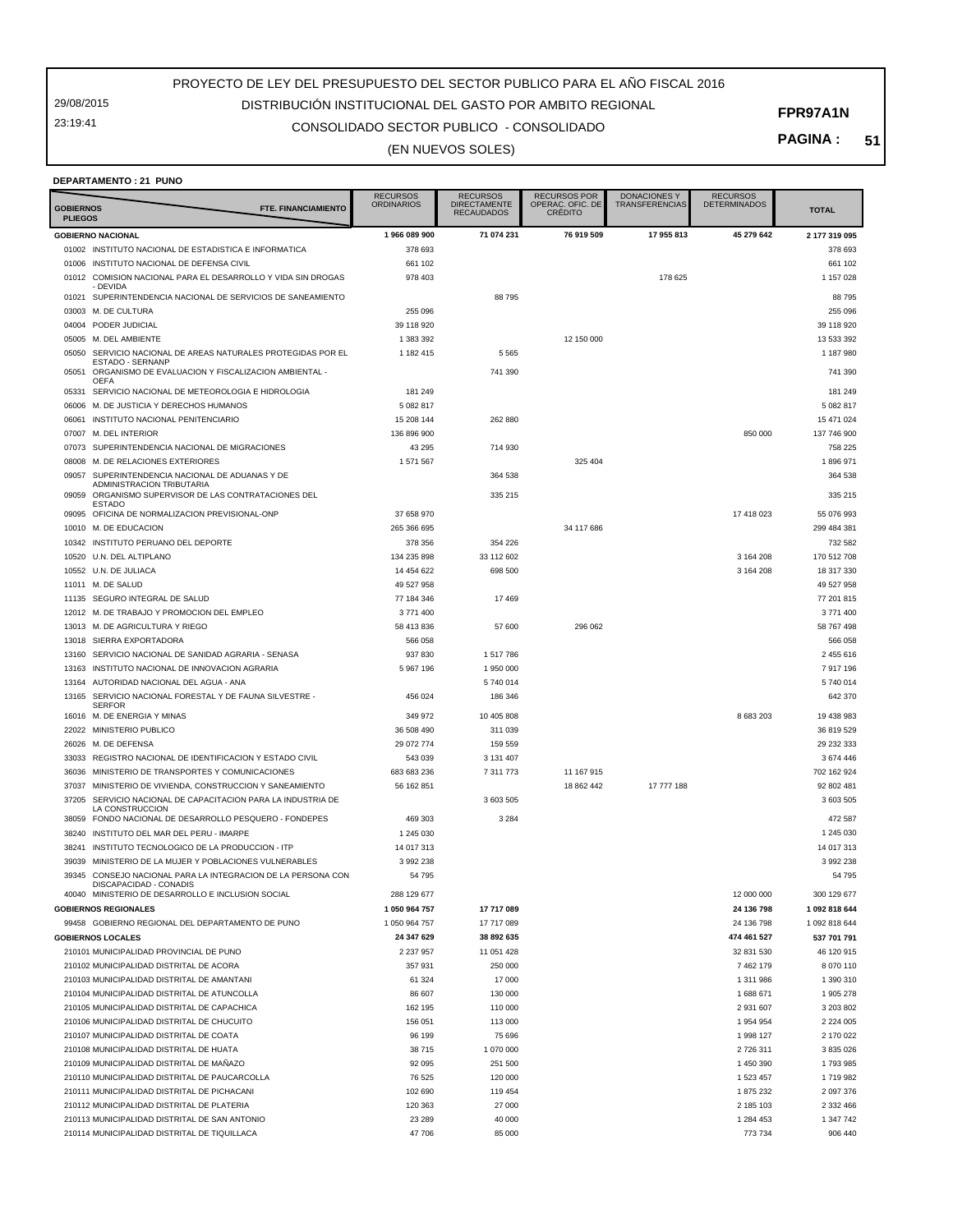29/08/2015 23:19:41

## CONSOLIDADO SECTOR PUBLICO - CONSOLIDADO DISTRIBUCIÓN INSTITUCIONAL DEL GASTO POR AMBITO REGIONAL

(EN NUEVOS SOLES)

**PAGINA : 52**

#### **DEPARTAMENTO : 21 PUNO**

| FTE. FINANCIAMIENTO<br><b>GOBIERNOS</b><br><b>PLIEGOS</b>                                                     | <b>RECURSOS</b><br><b>ORDINARIOS</b> | <b>RECURSOS</b><br><b>DIRECTAMENTE</b><br><b>RECAUDADOS</b> | <b>RECURSOS POR</b><br>OPERAÇ. OFIC. DE<br><b>CRÉDITO</b> | DONACIONES Y<br><b>TRANSFERENCIAS</b> | <b>RECURSOS</b><br><b>DETERMINADOS</b> | <b>TOTAL</b>            |
|---------------------------------------------------------------------------------------------------------------|--------------------------------------|-------------------------------------------------------------|-----------------------------------------------------------|---------------------------------------|----------------------------------------|-------------------------|
| <b>GOBIERNOS LOCALES</b>                                                                                      | 24 347 629                           | 38 892 635                                                  |                                                           |                                       | 474 461 527                            | 537 701 791             |
| 210115 MUNICIPALIDAD DISTRITAL DE VILQUE                                                                      | 66 895                               | 35 000                                                      |                                                           |                                       | 965 394                                | 1 067 289               |
| 210201 MUNICIPALIDAD PROVINCIAL DE AZANGARO                                                                   | 1 210 241                            | 711 897                                                     |                                                           |                                       | 16 545 599                             | 18 467 737              |
| 210202 MUNICIPALIDAD DISTRITAL DE ACHAYA                                                                      | 56 000                               |                                                             |                                                           |                                       | 1818519                                | 1874519                 |
| 210203 MUNICIPALIDAD DISTRITAL DE ARAPA                                                                       | 184 972                              | 300 000                                                     |                                                           |                                       | 2 894 173                              | 3 379 145               |
| 210204 MUNICIPALIDAD DISTRITAL DE ASILLO                                                                      | 279 375                              | 566 465                                                     |                                                           |                                       | 5 960 473                              | 6 806 313               |
| 210205 MUNICIPALIDAD DISTRITAL DE CAMINACA                                                                    | 82 145                               | 50 000                                                      |                                                           |                                       | 1 542 654                              | 1 674 799               |
| 210206 MUNICIPALIDAD DISTRITAL DE CHUPA                                                                       | 245 764                              | 150 000                                                     |                                                           |                                       | 4 669 709                              | 5 065 473               |
| 210207 MUNICIPALIDAD DISTRITAL DE JOSE DOMINGO CHOQUEHUANCA                                                   | 62 984                               | 130 000                                                     |                                                           |                                       | 1 697 892                              | 1890876                 |
| 210208 MUNICIPALIDAD DISTRITAL DE MUÑANI                                                                      | 140 632                              | 84 000                                                      |                                                           |                                       | 2 950 604                              | 3 175 236               |
| 210209 MUNICIPALIDAD DISTRITAL DE POTONI                                                                      | 199 298                              | 54 000                                                      |                                                           |                                       | 4 292 270                              | 4 545 568               |
| 210210 MUNICIPALIDAD DISTRITAL DE SAMAN                                                                       | 189 175                              | 29 550                                                      |                                                           |                                       | 5 246 928                              | 5 465 653               |
| 210211 MUNICIPALIDAD DISTRITAL DE SAN ANTON                                                                   | 115 320                              | 305 890                                                     |                                                           |                                       | 3 243 321                              | 3 664 531               |
| 210212 MUNICIPALIDAD DISTRITAL DE SAN JOSE                                                                    | 125 969                              | 36 500                                                      |                                                           |                                       | 2 096 234                              | 2 2 58 7 0 3            |
| 210213 MUNICIPALIDAD DISTRITAL DE SAN JUAN DE SALINAS<br>210214 MUNICIPALIDAD DISTRITAL DE SANTIAGO DE PUPUJA | 65 765<br>109 308                    | 262 600<br>22 500                                           |                                                           |                                       | 1761774<br>2 114 435                   | 2 090 139<br>2 246 243  |
| 210215 MUNICIPALIDAD DISTRITAL DE TIRAPATA                                                                    | 64 733                               | 60 000                                                      |                                                           |                                       | 1 262 616                              | 1 387 349               |
| 210301 MUNICIPALIDAD PROVINCIAL DE CARABAYA -MACUSANI                                                         | 709 724                              | 1 506 500                                                   |                                                           |                                       | 12 147 972                             | 14 364 196              |
| 210302 MUNICIPALIDAD DISTRITAL DE AJOYANI                                                                     | 28 147                               | 92 273                                                      |                                                           |                                       | 4 131 097                              | 4 2 5 1 5 1 7           |
| 210303 MUNICIPALIDAD DISTRITAL DE AYAPATA                                                                     | 113 267                              | 100 000                                                     |                                                           |                                       | 5 178 664                              | 5 391 931               |
| 210304 MUNICIPALIDAD DISTRITAL DE COASA                                                                       | 149 536                              | 7 0 6 0                                                     |                                                           |                                       | 6 291 059                              | 6 447 655               |
| 210305 MUNICIPALIDAD DISTRITAL DE CORANI                                                                      | 63 202                               | 50 000                                                      |                                                           |                                       | 1815611                                | 1928813                 |
| 210306 MUNICIPALIDAD DISTRITAL DE CRUCERO                                                                     | 108 811                              | 154 200                                                     |                                                           |                                       | 3 473 779                              | 3736790                 |
| 210307 MUNICIPALIDAD DISTRITAL DE ITUATA                                                                      | 130 733                              | 24 000                                                      |                                                           |                                       | 2 995 212                              | 3 149 945               |
| 210308 MUNICIPALIDAD DISTRITAL DE OLLACHEA                                                                    | 71 226                               | 150 000                                                     |                                                           |                                       | 2 729 454                              | 2 950 680               |
| 210309 MUNICIPALIDAD DISTRITAL DE SAN GABAN                                                                   | 75 069                               | 98 400                                                      |                                                           |                                       | 2 504 650                              | 2 678 119               |
| 210310 MUNICIPALIDAD DISTRITAL DE USICAYOS                                                                    | 54 877                               | 104 800                                                     |                                                           |                                       | 8 618 574                              | 8778251                 |
| 210401 MUNICIPALIDAD PROVINCIAL DE CHUCUITO -JULI                                                             | 1 188 856                            | 314 370                                                     |                                                           |                                       | 15 605 050                             | 17 108 276              |
| 210402 MUNICIPALIDAD DISTRITAL DE DESAGUADERO<br>210403 MUNICIPALIDAD DISTRITAL DE HUACULLANI                 | 139 246<br>101 398                   | 69 958<br>40 000                                            |                                                           |                                       | 6 662 317<br>7 302 973                 | 6 871 521<br>7 444 371  |
| 210404 MUNICIPALIDAD DISTRITAL DE KELLUYO                                                                     | 108 481                              | 13 000                                                      |                                                           |                                       | 7 725 425                              | 7 846 906               |
| 210405 MUNICIPALIDAD DISTRITAL DE PISACOMA                                                                    | 155 297                              | 52 000                                                      |                                                           |                                       | 4 631 170                              | 4 838 467               |
| 210406 MUNICIPALIDAD DISTRITAL DE POMATA                                                                      | 314 567                              | 35 000                                                      |                                                           |                                       | 5 259 351                              | 5 608 918               |
| 210407 MUNICIPALIDAD DISTRITAL DE ZEPITA                                                                      | 310 359                              | 20 000                                                      |                                                           |                                       | 6 114 510                              | 6 444 869               |
| 210501 MUNICIPALIDAD PROVINCIAL DE EL COLLAO -ILAVE                                                           | 1 236 658                            | 1747196                                                     |                                                           |                                       | 18 561 083                             | 21 544 937              |
| 210502 MUNICIPALIDAD DISTRITAL DE CAPASO                                                                      | 19 925                               | 1498                                                        |                                                           |                                       | 1 141 128                              | 1 162 551               |
| 210503 MUNICIPALIDAD DISTRITAL DE PILCUYO                                                                     | 205 288                              | 20 000                                                      |                                                           |                                       | 3702543                                | 3 927 831               |
| 210504 MUNICIPALIDAD DISTRITAL DE SANTA ROSA                                                                  | 110 046                              | 89 110                                                      |                                                           |                                       | 2 806 477                              | 3 005 633               |
| 210505 MUNICIPALIDAD DISTRITAL DE CONDURIRI                                                                   | 90 467                               | 15 000                                                      |                                                           |                                       | 1 612 078                              | 1 717 545               |
| 210601 MUNICIPALIDAD PROVINCIAL DE HUANCANE                                                                   | 841 505                              | 200 500                                                     |                                                           |                                       | 8 547 415                              | 9 589 420               |
| 210602 MUNICIPALIDAD DISTRITAL DE COJATA                                                                      | 92 194                               | 4 0 0 0                                                     |                                                           |                                       | 1 490 105                              | 1586299                 |
| 210603 MUNICIPALIDAD DISTRITAL DE HUATASANI                                                                   | 48 588                               | 13 500                                                      |                                                           |                                       | 1 393 019<br>1 137 605                 | 1 455 107               |
| 210604 MUNICIPALIDAD DISTRITAL DE INCHUPALLA<br>210605 MUNICIPALIDAD DISTRITAL DE PUSI                        | 80 275<br>114 419                    | 10 000<br>20 390                                            |                                                           |                                       | 1889935                                | 1 227 880<br>2 0 24 744 |
| 210606 MUNICIPALIDAD DISTRITAL DE ROSASPATA                                                                   | 123 481                              | 40 000                                                      |                                                           |                                       | 1 627 373                              | 1790854                 |
| 210607 MUNICIPALIDAD DISTRITAL DE TARACO                                                                      | 196 479                              | 30 000                                                      |                                                           |                                       | 3 979 141                              | 4 205 620               |
| 210608 MUNICIPALIDAD DISTRITAL DE VILQUE CHICO                                                                | 1918841                              | 32 900                                                      |                                                           |                                       | 2 559 008                              | 2 783 749               |
| 210701 MUNICIPALIDAD PROVINCIAL DE LAMPA                                                                      | 659 355                              | 400 000                                                     |                                                           |                                       | 6734697                                | 7794052                 |
| 210702 MUNICIPALIDAD DISTRITAL DE CABANILLA                                                                   | 88 868                               | 20 000                                                      |                                                           |                                       | 2 088 943                              | 2 197 811               |
| 210703 MUNICIPALIDAD DISTRITAL DE CALAPUJA                                                                    | 20 880                               | 5 0 0 0                                                     |                                                           |                                       | 646 692                                | 672 572                 |
| 210704 MUNICIPALIDAD DISTRITAL DE NICASIO                                                                     | 50 653                               | 6 200                                                       |                                                           |                                       | 1 070 575                              | 1 127 428               |
| 210705 MUNICIPALIDAD DISTRITAL DE OCUVIRI                                                                     | 36 221                               | 48 500                                                      |                                                           |                                       | 3 283 240                              | 3 367 961               |
| 210706 MUNICIPALIDAD DISTRITAL DE PALCA                                                                       | 57 486                               | 30 532                                                      |                                                           |                                       | 1 161 944                              | 1 249 962               |
| 210707 MUNICIPALIDAD DISTRITAL DE PARATIA                                                                     | 60 685                               | 12 000                                                      |                                                           |                                       | 3 077 162                              | 3 149 847               |
| 210708 MUNICIPALIDAD DISTRITAL DE PUCARA                                                                      | 95 4 20                              | 165 000                                                     |                                                           |                                       | 1840 568                               | 2 100 988               |
| 210709 MUNICIPALIDAD DISTRITAL DE SANTA LUCIA                                                                 | 124 601                              | 89 500                                                      |                                                           |                                       | 2 517 141                              | 2 731 242               |
| 210710 MUNICIPALIDAD DISTRITAL DE VILAVILA<br>210801 MUNICIPALIDAD PROVINCIAL DE MELGAR -AYAVIRI              | 14 905<br>990 366                    | 10 000<br>780 000                                           |                                                           |                                       | 1 542 725<br>10 679 779                | 1 567 630<br>12 450 145 |
| 210802 MUNICIPALIDAD DISTRITAL DE ANTAUTA                                                                     | 93 942                               | 124 000                                                     |                                                           |                                       | 5 610 549                              | 5 828 491               |
| 210803 MUNICIPALIDAD DISTRITAL DE CUPI                                                                        | 27 765                               | 120 000                                                     |                                                           |                                       | 1 613 522                              | 1761287                 |
| 210804 MUNICIPALIDAD DISTRITAL DE LLALLI                                                                      | 40 515                               | 56 870                                                      |                                                           |                                       | 1 929 800                              | 2 027 185               |
| 210805 MUNICIPALIDAD DISTRITAL DE MACARI                                                                      | 124 556                              | 52 200                                                      |                                                           |                                       | 3 496 782                              | 3 673 538               |
| 210806 MUNICIPALIDAD DISTRITAL DE NUÑOA                                                                       | 204 547                              | 999 333                                                     |                                                           |                                       | 4 542 347                              | 5 746 227               |
| 210807 MUNICIPALIDAD DISTRITAL DE ORURILLO                                                                    | 162 478                              | 200 000                                                     |                                                           |                                       | 4 5 69 4 22                            | 4 931 900               |
| 210808 MUNICIPALIDAD DISTRITAL DE SANTA ROSA                                                                  | 105 583                              | 337 000                                                     |                                                           |                                       | 2 933 938                              | 3 376 521               |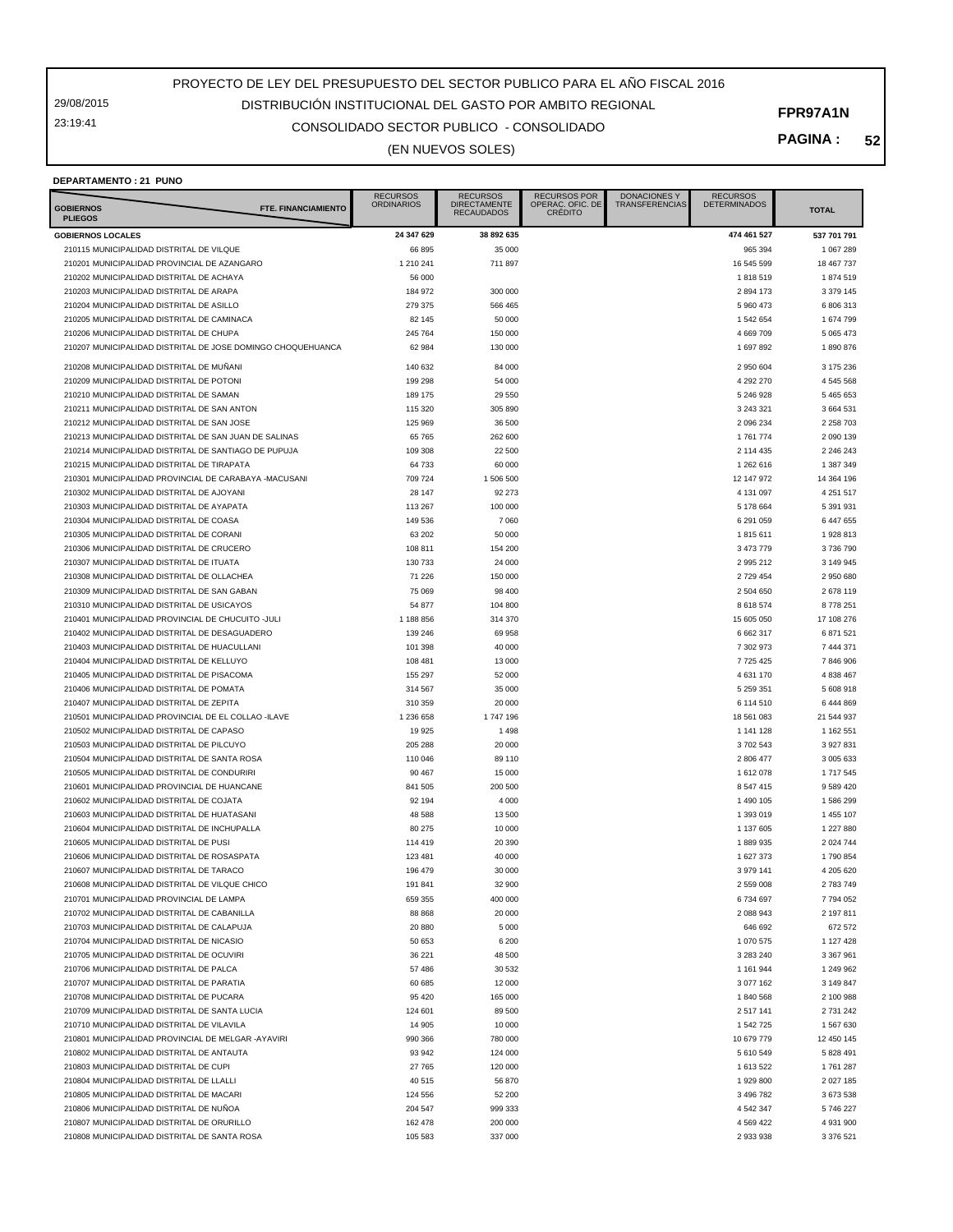29/08/2015 23:19:41

## CONSOLIDADO SECTOR PUBLICO - CONSOLIDADO DISTRIBUCIÓN INSTITUCIONAL DEL GASTO POR AMBITO REGIONAL

(EN NUEVOS SOLES)

**PAGINA : 53**

**FPR97A1N**

#### **DEPARTAMENTO : 21 PUNO**

| <b>GOBIERNOS</b><br><b>FTE. FINANCIAMIENTO</b><br><b>PLIEGOS</b>     | <b>RECURSOS</b><br><b>ORDINARIOS</b> | <b>RECURSOS</b><br><b>DIRECTAMENTE</b><br><b>RECAUDADOS</b> | <b>RECURSOS POR</b><br>OPERAC. OFIC. DE<br><b>CRÉDITO</b> | <b>DONACIONES Y</b><br><b>TRANSFERENCIAS</b> | <b>RECURSOS</b><br><b>DETERMINADOS</b> | <b>TOTAL</b>  |
|----------------------------------------------------------------------|--------------------------------------|-------------------------------------------------------------|-----------------------------------------------------------|----------------------------------------------|----------------------------------------|---------------|
| <b>GOBIERNOS LOCALES</b>                                             | 24 347 629                           | 38 892 635                                                  |                                                           |                                              | 474 461 527                            | 537 701 791   |
| 210809 MUNICIPALIDAD DISTRITAL DE UMACHIRI                           | 48744                                | 205 705                                                     |                                                           |                                              | 1957805                                | 2 2 1 2 2 5 4 |
| 210901 MUNICIPALIDAD PROVINCIAL DE MOHO                              | 679 964                              | 90 000                                                      |                                                           |                                              | 5 195 686                              | 5 965 650     |
| 210902 MUNICIPALIDAD DISTRITAL DE CONIMA                             | 76 982                               | 15 000                                                      |                                                           |                                              | 802 582                                | 894 564       |
| 210903 MUNICIPALIDAD DISTRITAL DE HUAYRAPATA                         | 84 493                               | 140 000                                                     |                                                           |                                              | 1 233 424                              | 1 457 917     |
| 210904 MUNICIPALIDAD DISTRITAL DE TILALI                             | 69 946                               | 5 0 0 0                                                     |                                                           |                                              | 785 968                                | 860 914       |
| 211001 MUNICIPALIDAD PROVINCIAL DE SAN ANTONIO DE PUTINA -<br>PUTINA | 502 173                              | 1 100 000                                                   |                                                           |                                              | 12 765 654                             | 14 367 827    |
| 211002 MUNICIPALIDAD DISTRITAL DE ANANEA                             | 263 282                              | 200 000                                                     |                                                           |                                              | 9 493 164                              | 9 9 5 6 4 4 6 |
| 211003 MUNICIPALIDAD DISTRITAL DE PEDRO VILCA APAZA                  | 44 4 25                              | 18 600                                                      |                                                           |                                              | 1573879                                | 1 636 904     |
| 211004 MUNICIPALIDAD DISTRITAL DE QUILCAPUNCU                        | 80 577                               | 31 010                                                      |                                                           |                                              | 2 383 958                              | 2 495 545     |
| 211005 MUNICIPALIDAD DISTRITAL DE SINA                               | 24 4 4 4                             | 157 000                                                     |                                                           |                                              | 1 047 529                              | 1 228 973     |
| 211101 MUNICIPALIDAD PROVINCIAL DE SAN ROMAN -JULIACA                | 2845086                              | 10 628 270                                                  |                                                           |                                              | 56 165 058                             | 69 638 414    |
| 211102 MUNICIPALIDAD DISTRITAL DE CABANA                             | 77 758                               | 120 000                                                     |                                                           |                                              | 1 933 765                              | 2 131 523     |
| 211103 MUNICIPALIDAD DISTRITAL DE CABANILLAS                         | 83 336                               | 100 000                                                     |                                                           |                                              | 3 191 791                              | 3 375 127     |
| 211104 MUNICIPALIDAD DISTRITAL DE CARACOTO                           | 118 336                              | 192 500                                                     |                                                           |                                              | 2 404 499                              | 2 715 335     |
| 211201 MUNICIPALIDAD PROVINCIAL DE SANDIA                            | 590 720                              | 40 000                                                      |                                                           |                                              | 7966627                                | 8 597 347     |
| 211202 MUNICIPALIDAD DISTRITAL DE CUYOCUYO                           | 144 505                              | 61 760                                                      |                                                           |                                              | 1 622 330                              | 1828 595      |
| 211203 MUNICIPALIDAD DISTRITAL DE LIMBANI                            | 53 327                               | 48 000                                                      |                                                           |                                              | 1 345 588                              | 1 446 915     |
| 211204 MUNICIPALIDAD DISTRITAL DE PATAMBUCO                          | 101 613                              | 15 000                                                      |                                                           |                                              | 1 358 157                              | 1 474 770     |
| 211205 MUNICIPALIDAD DISTRITAL DE PHARA                              | 115 787                              | 171 000                                                     |                                                           |                                              | 1 533 738                              | 1 820 525     |
| 211206 MUNICIPALIDAD DISTRITAL DE QUIACA                             | 57 754                               | 83 000                                                      |                                                           |                                              | 1 198 901                              | 1 339 655     |
| 211207 MUNICIPALIDAD DISTRITAL DE SAN JUAN DEL ORO                   | 91 209                               | 50 000                                                      |                                                           |                                              | 3 494 471                              | 3 635 680     |
| 211208 MUNICIPALIDAD DISTRITAL DE YANAHUAYA                          | 48 806                               | 70850                                                       |                                                           |                                              | 783 265                                | 902 921       |
| 211209 MUNICIPALIDAD DISTRITAL DE ALTO INAMBARI                      | 92 343                               | 16 500                                                      |                                                           |                                              | 2 852 329                              | 2 961 172     |
| 211210 MUNICIPALIDAD DISTRITAL DE SAN PEDRO DE PUTINA PUNCO          | 106 735                              | 37 000                                                      |                                                           |                                              | 4 447 027                              | 4 590 762     |
| 211301 MUNICIPALIDAD PROVINCIAL DE YUNGUYO                           | 668 498                              | 356 700                                                     |                                                           |                                              | 7 731 767                              | 8756965       |
| 211302 MUNICIPALIDAD DISTRITAL DE ANAPIA                             | 18 068                               | 8 0 0 0                                                     |                                                           |                                              | 689 351                                | 715 419       |
| 211303 MUNICIPALIDAD DISTRITAL DE COPANI                             | 102 277                              | 15 200                                                      |                                                           |                                              | 1 344 751                              | 1 462 228     |
| 211304 MUNICIPALIDAD DISTRITAL DE CUTURAPI                           | 46 606                               | 48 070                                                      |                                                           |                                              | 429 584                                | 524 260       |
| 211305 MUNICIPALIDAD DISTRITAL DE OLLARAYA                           | 45 938                               | 54 000                                                      |                                                           |                                              | 1 337 591                              | 1 437 529     |
| 211306 MUNICIPALIDAD DISTRITAL DE TINICACHI                          | 17 463                               | 12 800                                                      |                                                           |                                              | 446 643                                | 476 906       |
| 211307 MUNICIPALIDAD DISTRITAL DE UNICACHI                           | 55 423                               | 31 400                                                      |                                                           |                                              | 910 712                                | 997 535       |
| TOTAL DEPARTAMENTO : 21 PUNO                                         | 3 041 402 286                        | 127 683 955                                                 | 76 919 509                                                | 17 955 813                                   | 543 877 967                            | 3807839530    |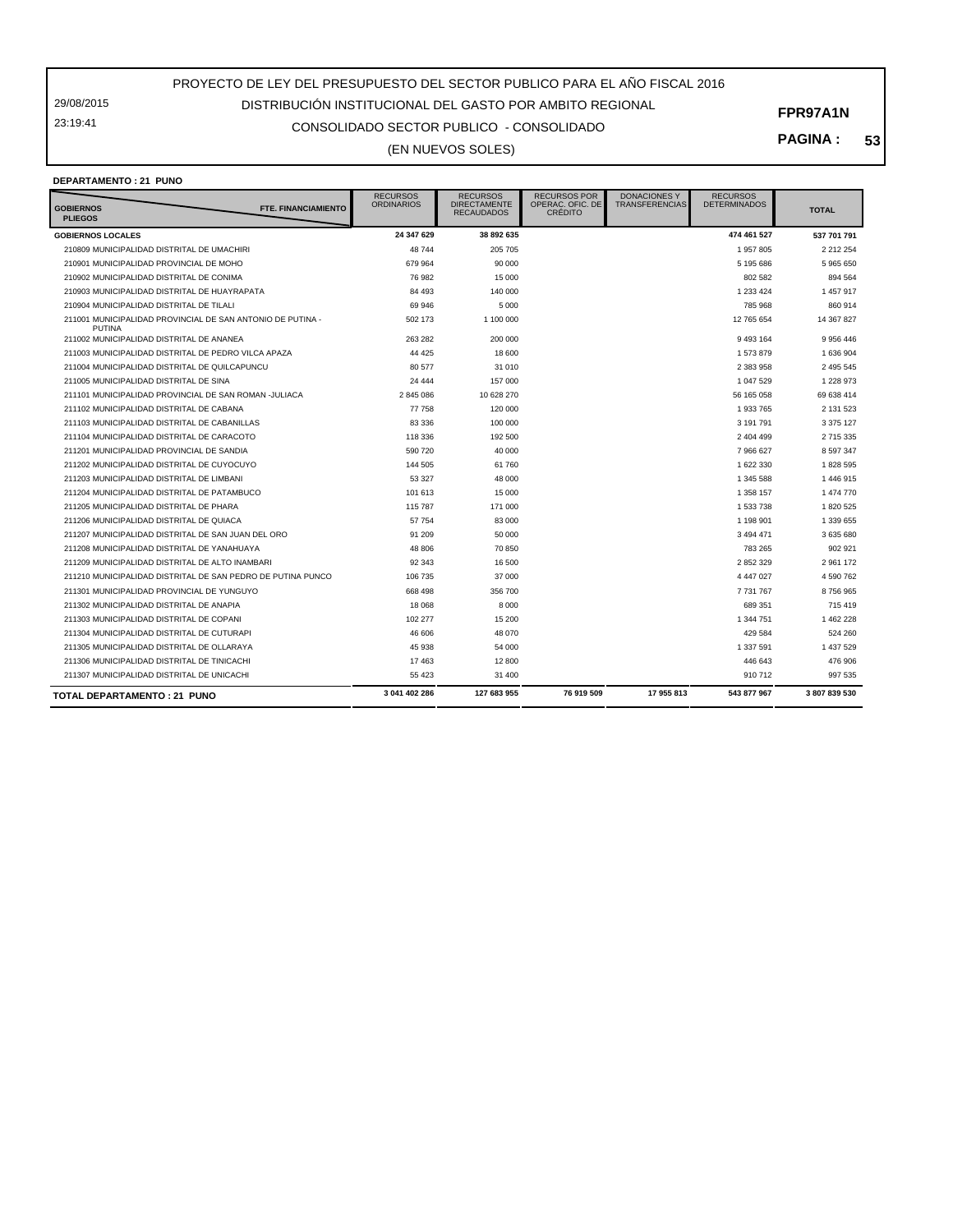29/08/2015 23:19:41

## CONSOLIDADO SECTOR PUBLICO - CONSOLIDADO DISTRIBUCIÓN INSTITUCIONAL DEL GASTO POR AMBITO REGIONAL

**PAGINA : 54**

#### (EN NUEVOS SOLES)

#### **DEPARTAMENTO : 22 SAN MARTIN**

| <b>GOBIERNOS</b><br><b>PLIEGOS</b> | FTE. FINANCIAMIENTO                                                                                    | <b>RECURSOS</b><br><b>ORDINARIOS</b> | <b>RECURSOS</b><br>DIRECTAMENTE<br><b>RECAUDADOS</b> | <b>RECURSOS POR</b><br>OPERAC. OFIC. DE<br><b>CREDITO</b> | <b>DONACIONES Y</b><br>TRANSFERENCIAS | <b>RECURSOS</b><br><b>DETERMINADOS</b> | <b>TOTAL</b>           |
|------------------------------------|--------------------------------------------------------------------------------------------------------|--------------------------------------|------------------------------------------------------|-----------------------------------------------------------|---------------------------------------|----------------------------------------|------------------------|
|                                    | <b>GOBIERNO NACIONAL</b>                                                                               | 909 130 115                          | 41 491 541                                           | 235 844 761                                               | 682 501                               | 18 366 266                             | 1 205 515 184          |
|                                    | 01002 INSTITUTO NACIONAL DE ESTADISTICA E INFORMATICA                                                  | 518 861                              |                                                      |                                                           |                                       |                                        | 518 861                |
| 01006                              | INSTITUTO NACIONAL DE DEFENSA CIVIL                                                                    | 460 613                              |                                                      |                                                           |                                       |                                        | 460 613                |
|                                    | 01012 COMISION NACIONAL PARA EL DESARROLLO Y VIDA SIN DROGAS                                           | 1835214                              |                                                      |                                                           | 682 501                               |                                        | 2 517 715              |
|                                    | - DEVIDA                                                                                               |                                      |                                                      |                                                           |                                       |                                        |                        |
| 01024                              | ORGANISMO DE SUPERVISION DE LOS RECURSOS FORESTALES Y<br>DE FAUNA SILVESTRE                            | 377 166                              | 130 664                                              |                                                           |                                       |                                        | 507 830                |
| 03003                              | M. DE CULTURA                                                                                          | 295 088                              |                                                      |                                                           |                                       |                                        | 295 088                |
| 04004                              | PODER JUDICIAL                                                                                         | 33 073 534                           |                                                      |                                                           |                                       |                                        | 33 073 534             |
| 05005                              | M. DEL AMBIENTE                                                                                        | 1051603                              |                                                      | 9786859                                                   |                                       |                                        | 10 838 462             |
| 05050                              | SERVICIO NACIONAL DE AREAS NATURALES PROTEGIDAS POR EL<br>ESTADO - SERNANP                             | 1530946                              |                                                      |                                                           |                                       |                                        | 1 530 946              |
| 05051                              | ORGANISMO DE EVALUACION Y FISCALIZACION AMBIENTAL -                                                    |                                      | 519910                                               |                                                           |                                       |                                        | 519 910                |
|                                    | <b>OEFA</b>                                                                                            |                                      |                                                      |                                                           |                                       |                                        |                        |
| 05055<br>05331                     | INSTITUTO DE INVESTIGACIONES DE LA AMAZONIA PERUANA<br>SERVICIO NACIONAL DE METEOROLOGIA E HIDROLOGIA  | 202 653<br>296 914                   | 84 500                                               |                                                           |                                       | 433 865                                | 721 018<br>296 914     |
| 06006                              | M. DE JUSTICIA Y DERECHOS HUMANOS                                                                      | 3 2 2 5 5 8 7                        |                                                      |                                                           |                                       |                                        | 3 2 2 5 5 8 7          |
| 06061                              | INSTITUTO NACIONAL PENITENCIARIO                                                                       | 7 292 559                            | 289 592                                              |                                                           |                                       |                                        | 7 582 151              |
| 06067                              | SUPERINTENDENCIA NACIONAL DE LOS REGISTROS PUBLICOS                                                    |                                      | 11 380 000                                           |                                                           |                                       |                                        | 11 380 000             |
| 07007                              | M. DEL INTERIOR                                                                                        | 134 792 711                          |                                                      |                                                           |                                       | 4 582 746                              | 139 375 457            |
| 09057                              | SUPERINTENDENCIA NACIONAL DE ADUANAS Y DE                                                              |                                      | 743 541                                              |                                                           |                                       |                                        | 743 541                |
|                                    | ADMINISTRACION TRIBUTARIA                                                                              |                                      |                                                      |                                                           |                                       |                                        |                        |
| 09059                              | ORGANISMO SUPERVISOR DE LAS CONTRATACIONES DEL<br><b>ESTADO</b>                                        |                                      | 320 047                                              |                                                           |                                       |                                        | 320 047                |
| 09095                              | OFICINA DE NORMALIZACION PREVISIONAL-ONP                                                               | 9 210 087                            |                                                      |                                                           |                                       | 3 113 752                              | 12 323 839             |
| 10010                              | M. DE EDUCACION                                                                                        | 130 009 133                          |                                                      | 75 973 713                                                |                                       |                                        | 205 982 846            |
| 10342                              | INSTITUTO PERUANO DEL DEPORTE                                                                          | 312 078                              | 310 061                                              |                                                           |                                       |                                        | 622 139                |
| 10533                              | <b>U.N. DE SAN MARTIN</b>                                                                              | 49 922 951                           | 12 812 654                                           |                                                           |                                       | 84 878                                 | 62 820 483             |
| 11011                              | M. DE SALUD                                                                                            | 150 202 555                          |                                                      |                                                           |                                       |                                        | 150 202 555            |
| 11135                              | SEGURO INTEGRAL DE SALUD                                                                               | 51 151 088                           | 4 9 9 4                                              |                                                           |                                       |                                        | 51 156 082             |
| 12012                              | M. DE TRABAJO Y PROMOCION DEL EMPLEO                                                                   | 2 415 352                            |                                                      |                                                           |                                       |                                        | 2 415 352              |
| 13013                              | M. DE AGRICULTURA Y RIEGO                                                                              | 34 170 050                           |                                                      | 12 592 478                                                |                                       |                                        | 46 762 528             |
| 13160                              | SERVICIO NACIONAL DE SANIDAD AGRARIA - SENASA                                                          | 1 087 310                            | 853 507                                              |                                                           |                                       |                                        | 1940817                |
| 13163                              | INSTITUTO NACIONAL DE INNOVACION AGRARIA                                                               | 2694440                              | 1 211 149                                            |                                                           |                                       |                                        | 3 905 589              |
| 13164                              | AUTORIDAD NACIONAL DEL AGUA - ANA                                                                      |                                      | 4 510 008                                            |                                                           |                                       |                                        | 4 510 008              |
| 16016                              | M. DE ENERGIA Y MINAS                                                                                  | 56 634                               | 249 903                                              |                                                           |                                       | 151 025                                | 457 562                |
| 22022                              | MINISTERIO PUBLICO                                                                                     | 42 003 353                           |                                                      |                                                           |                                       |                                        | 42 003 353             |
| 26026                              | M. DE DEFENSA                                                                                          | 13 670 672                           |                                                      |                                                           |                                       |                                        | 13 670 672             |
| 33033                              | REGISTRO NACIONAL DE IDENTIFICACION Y ESTADO CIVIL                                                     | 428 797                              | 4 540 959                                            |                                                           |                                       |                                        | 4 969 756              |
| 36036                              | MINISTERIO DE TRANSPORTES Y COMUNICACIONES                                                             | 92 642 427                           | 3 422 052                                            | 106 566 308                                               |                                       |                                        | 202 630 787            |
| 37037<br>38059                     | MINISTERIO DE VIVIENDA, CONSTRUCCION Y SANEAMIENTO<br>FONDO NACIONAL DE DESARROLLO PESQUERO - FONDEPES | 3 5 5 7 5 0 1<br>462 232             | 108 000                                              | 30 925 403                                                |                                       |                                        | 34 482 904<br>570 232  |
| 38241                              | INSTITUTO TECNOLOGICO DE LA PRODUCCION - ITP                                                           | 9821088                              |                                                      |                                                           |                                       |                                        | 9 821 088              |
| 39039                              | MINISTERIO DE LA MUJER Y POBLACIONES VULNERABLES                                                       | 138736                               |                                                      |                                                           |                                       |                                        | 138 736                |
| 39345                              | CONSEJO NACIONAL PARA LA INTEGRACION DE LA PERSONA CON                                                 | 54 750                               |                                                      |                                                           |                                       |                                        | 54 750                 |
|                                    | DISCAPACIDAD - CONADIS                                                                                 |                                      |                                                      |                                                           |                                       |                                        |                        |
| 40040                              | MINISTERIO DE DESARROLLO E INCLUSION SOCIAL                                                            | 130 165 432                          |                                                      |                                                           |                                       | 10 000 000                             | 140 165 432            |
|                                    | <b>GOBIERNOS REGIONALES</b>                                                                            | 704 101 798                          | 18 387 592                                           |                                                           |                                       | 49 767 021                             | 772 256 411            |
|                                    | 99459 GOBIERNO REGIONAL DEL DEPARTAMENTO DE SAN MARTIN                                                 | 704 101 798                          | 18 387 592                                           |                                                           |                                       | 49 767 021                             | 772 256 411            |
|                                    | <b>GOBIERNOS LOCALES</b>                                                                               | 15 299 540                           | 31 426 902                                           |                                                           |                                       | 218 321 114                            | 265 047 556            |
|                                    | 220101 MUNICIPALIDAD PROVINCIAL DE MOYOBAMBA                                                           | 1 024 327                            | 3 086 309                                            |                                                           |                                       | 22 219 986                             | 26 330 622             |
|                                    | 220102 MUNICIPALIDAD DISTRITAL DE CALZADA                                                              | 58 190                               | 100 000                                              |                                                           |                                       | 1 148 236                              | 1 306 426              |
|                                    | 220103 MUNICIPALIDAD DISTRITAL DE HABANA                                                               | 19 969                               | 117800                                               |                                                           |                                       | 752 946                                | 890 715                |
|                                    | 220104 MUNICIPALIDAD DISTRITAL DE JEPELACIO                                                            | 374 523                              | 183 300                                              |                                                           |                                       | 4 538 347                              | 5 096 170              |
|                                    | 220105 MUNICIPALIDAD DISTRITAL DE SORITOR                                                              | 218 090                              | 942781                                               |                                                           |                                       | 6 019 129                              | 7 180 000              |
|                                    | 220106 MUNICIPALIDAD DISTRITAL DE YANTALO<br>220201 MUNICIPALIDAD PROVINCIAL DE BELLAVISTA             | 33 183                               | 32 600                                               |                                                           |                                       | 1 068 488                              | 1 134 271<br>7 355 788 |
|                                    | 220202 MUNICIPALIDAD DISTRITAL DE ALTO BIAVO                                                           | 821 234<br>84 662                    | 578 202<br>109 100                                   |                                                           |                                       | 5 956 352<br>2 204 807                 | 2 398 569              |
|                                    | 220203 MUNICIPALIDAD DISTRITAL DE BAJO BIAVO                                                           | 69 898                               | 170 000                                              |                                                           |                                       | 5 007 719                              | 5 247 617              |
|                                    | 220204 MUNICIPALIDAD DISTRITAL DE HUALLAGA                                                             | 38 291                               | 23750                                                |                                                           |                                       | 887 603                                | 949 644                |
|                                    | 220205 MUNICIPALIDAD DISTRITAL DE SAN PABLO                                                            | 208 133                              | 289 350                                              |                                                           |                                       | 1829089                                | 2 3 2 6 5 7 2          |
|                                    | 220206 MUNICIPALIDAD DISTRITAL DE SAN RAFAEL                                                           | 57 958                               | 90 000                                               |                                                           |                                       | 1 495 771                              | 1 643 729              |
|                                    | 220301 MUNICIPALIDAD PROVINCIAL DE EL DORADO -SAN JOSE DE SISA                                         | 595 767                              | 339 800                                              |                                                           |                                       | 4 776 237                              | 5 711 804              |
|                                    | 220302 MUNICIPALIDAD DISTRITAL DE AGUA BLANCA                                                          | 38 131                               | 10 000                                               |                                                           |                                       | 642 514                                | 690 645                |
|                                    | 220303 MUNICIPALIDAD DISTRITAL DE SAN MARTIN                                                           | 96 682                               | 250 000                                              |                                                           |                                       | 3 163 514                              | 3510196                |
|                                    | 220304 MUNICIPALIDAD DISTRITAL DE SANTA ROSA                                                           | 29 4 89                              | 77 600                                               |                                                           |                                       | 2 648 836                              | 2 755 925              |
|                                    | 220305 MUNICIPALIDAD DISTRITAL DE SHATOJA                                                              | 28 736                               | 40 100                                               |                                                           |                                       | 799 567                                | 868 403                |
|                                    | 220401 MUNICIPALIDAD PROVINCIAL DE HUALLAGA -SAPOSOA                                                   | 467 538                              | 368 869                                              |                                                           |                                       | 3 496 628                              | 4 333 035              |
|                                    | 220402 MUNICIPALIDAD DISTRITAL DE ALTO SAPOSOA                                                         | 35 584                               | 150 200                                              |                                                           |                                       | 818 143                                | 1 003 927              |
|                                    | 220403 MUNICIPALIDAD DISTRITAL DE EL ESLABON                                                           | 19 643                               | 30 000                                               |                                                           |                                       | 776 404                                | 826 047                |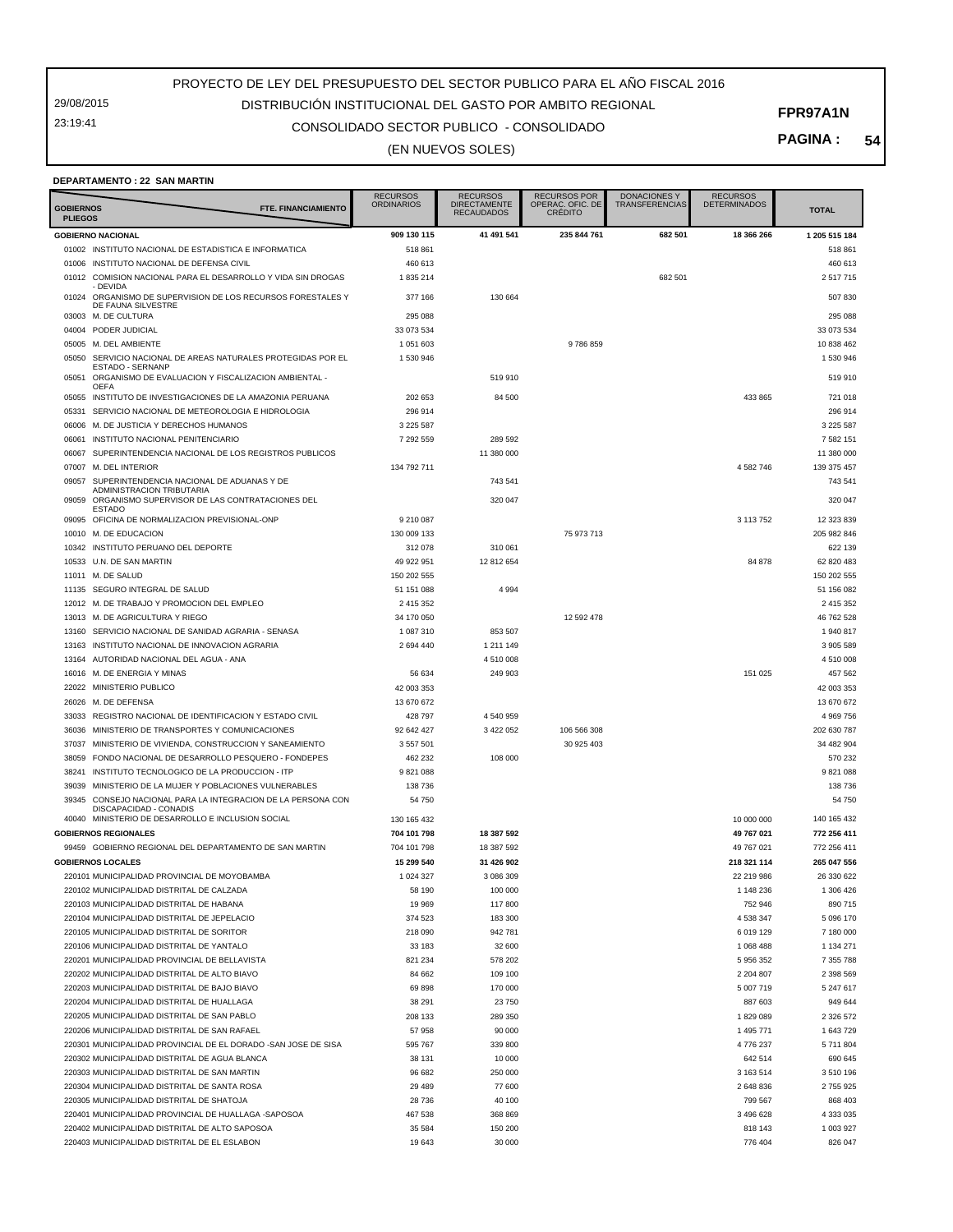29/08/2015 23:19:41

## CONSOLIDADO SECTOR PUBLICO - CONSOLIDADO DISTRIBUCIÓN INSTITUCIONAL DEL GASTO POR AMBITO REGIONAL

(EN NUEVOS SOLES)

**PAGINA : 55**

## **DEPARTAMENTO : 22 SAN MARTIN**

| FTE. FINANCIAMIENTO<br><b>GOBIERNOS</b><br><b>PLIEGOS</b>                                | <b>RECURSOS</b><br><b>ORDINARIOS</b> | <b>RECURSOS</b><br>DIRECTAMENTE<br><b>RECAUDADOS</b> | <b>RECURSOS POR</b><br>OPERAÇ. OFIC. DE<br><b>CRÉDITO</b> | <b>DONACIONES Y</b><br><b>TRANSFERENCIAS</b> | <b>RECURSOS</b><br><b>DETERMINADOS</b> | <b>TOTAL</b>           |
|------------------------------------------------------------------------------------------|--------------------------------------|------------------------------------------------------|-----------------------------------------------------------|----------------------------------------------|----------------------------------------|------------------------|
| <b>GOBIERNOS LOCALES</b>                                                                 | 15 299 540                           | 31 426 902                                           |                                                           |                                              | 218 321 114                            | 265 047 556            |
| 220404 MUNICIPALIDAD DISTRITAL DE PISCOYACU                                              | 50 294                               | 80 450                                               |                                                           |                                              | 787 143                                | 917 887                |
| 220405 MUNICIPALIDAD DISTRITAL DE SACANCHE                                               | 43 739                               | 60 000                                               |                                                           |                                              | 581 397                                | 685 136                |
| 220406 MUNICIPALIDAD DISTRITAL DE TINGO DE SAPOSOA                                       | 10 801                               | 40 000                                               |                                                           |                                              | 375 222                                | 426 023                |
| 220501 MUNICIPALIDAD PROVINCIAL DE LAMAS                                                 | 952 496                              | 909 350                                              |                                                           |                                              | 7 558 384                              | 9 420 230              |
| 220502 MUNICIPALIDAD DISTRITAL DE ALONSO DE ALVARADO                                     | 186 299                              | 93 209                                               |                                                           |                                              | 4 226 191                              | 4 505 699              |
| 220503 MUNICIPALIDAD DISTRITAL DE BARRANQUITA                                            | 112 386                              | 45 000                                               |                                                           |                                              | 1 523 238                              | 1 680 624              |
| 220504 MUNICIPALIDAD DISTRITAL DE CAYNARACHI                                             | 150 274                              | 120 000                                              |                                                           |                                              | 2 061 137                              | 2 3 3 1 4 1 1          |
| 220505 MUNICIPALIDAD DISTRITAL DE CUÑUMBUQUI                                             | 58 518                               | 36 000                                               |                                                           |                                              | 1 343 395                              | 1 437 913              |
| 220506 MUNICIPALIDAD DISTRITAL DE PINTO RECODO                                           | 193 211                              | 160 000                                              |                                                           |                                              | 2785088                                | 3 138 299              |
| 220507 MUNICIPALIDAD DISTRITAL DE RUMISAPA                                               | 47 853                               | 72 000                                               |                                                           |                                              | 683 204                                | 803 057                |
| 220508 MUNICIPALIDAD DISTRITAL DE SAN ROQUE DE CUMBAZA                                   | 25 346                               | 30 000                                               |                                                           |                                              | 630 057                                | 685 403                |
| 220509 MUNICIPALIDAD DISTRITAL DE SHANAO                                                 | 16 019                               | 23 000                                               |                                                           |                                              | 895 884                                | 934 903                |
| 220510 MUNICIPALIDAD DISTRITAL DE TABALOSOS                                              | 192 012                              | 73 800                                               |                                                           |                                              | 2 479 701                              | 2 745 513              |
| 220511 MUNICIPALIDAD DISTRITAL DE ZAPATERO                                               | 85 366                               | 92 500                                               |                                                           |                                              | 1 417 060                              | 1 594 926              |
| 220601 MUNICIPALIDAD PROVINCIAL DE MARISCAL CACERES -JUANJUI                             | 837 258                              | 2 538 500                                            |                                                           |                                              | 6 896 090                              | 10 271 848             |
| 220602 MUNICIPALIDAD DISTRITAL DE CAMPANILLA                                             | 192 062                              | 72 501                                               |                                                           |                                              | 1825219                                | 2 089 782              |
| 220603 MUNICIPALIDAD DISTRITAL DE HUICUNGO                                               | 98 853                               | 230 750                                              |                                                           |                                              | 1 695 946                              | 2 0 2 5 5 4 9          |
| 220604 MUNICIPALIDAD DISTRITAL DE PACHIZA                                                | 94 40 6                              | 73 103                                               |                                                           |                                              | 1 046 858                              | 1 214 367              |
| 220605 MUNICIPALIDAD DISTRITAL DE PAJARILLO                                              | 83 281                               | 60 918                                               |                                                           |                                              | 1 473 925                              | 1 618 124              |
| 220701 MUNICIPALIDAD PROVINCIAL DE PICOTA                                                | 552 871                              | 800 000                                              |                                                           |                                              | 3 634 903                              | 4 987 774              |
| 220702 MUNICIPALIDAD DISTRITAL DE BUENOS AIRES                                           | 45 369                               | 35 000                                               |                                                           |                                              | 785 768                                | 866 137                |
| 220703 MUNICIPALIDAD DISTRITAL DE CASPISAPA                                              | 21 791                               | 11 300                                               |                                                           |                                              | 426 968                                | 460 059                |
| 220704 MUNICIPALIDAD DISTRITAL DE PILLUANA<br>220705 MUNICIPALIDAD DISTRITAL DE PUCACACA | 29 227                               | 12 000                                               |                                                           |                                              | 372 791                                | 414 018                |
| 220706 MUNICIPALIDAD DISTRITAL DE SAN CRISTOBAL                                          | 42 016                               | 8 6 0 0                                              |                                                           |                                              | 576 449                                | 627 065                |
| 220707 MUNICIPALIDAD DISTRITAL DE SAN HILARION                                           | 14 786                               | 47 550                                               |                                                           |                                              | 376 471                                | 438 807                |
| 220708 MUNICIPALIDAD DISTRITAL DE SHAMBOYACU                                             | 58 346<br>51 887                     | 90 000<br>195 225                                    |                                                           |                                              | 1 091 389<br>2 408 543                 | 1 239 735<br>2 655 655 |
| 220709 MUNICIPALIDAD DISTRITAL DE TINGO DE PONASA                                        | 42 701                               | 255 801                                              |                                                           |                                              |                                        | 1 246 763              |
| 220710 MUNICIPALIDAD DISTRITAL DE TRES UNIDOS                                            | 40 474                               | 36 000                                               |                                                           |                                              | 948 261<br>1 055 506                   | 1 131 980              |
| 220801 MUNICIPALIDAD PROVINCIAL DE RIOJA                                                 | 863 876                              | 1 300 000                                            |                                                           |                                              | 11 786 874                             | 13 950 750             |
| 220802 MUNICIPALIDAD DISTRITAL DE AWAJUN                                                 | 63 486                               | 201700                                               |                                                           |                                              | 3 340 057                              | 3 605 243              |
| 220803 MUNICIPALIDAD DISTRITAL DE ELIAS SOPLIN VARGAS                                    | 97 874                               | 520 000                                              |                                                           |                                              | 3 375 864                              | 3 993 738              |
| 220804 MUNICIPALIDAD DISTRITAL DE NUEVA CAJAMARCA                                        | 525 552                              | 2 681 000                                            |                                                           |                                              | 9 046 064                              | 12 252 616             |
| 220805 MUNICIPALIDAD DISTRITAL DE PARDO MIGUEL                                           | 195 973                              | 500 000                                              |                                                           |                                              | 5 567 846                              | 6 263 819              |
| 220806 MUNICIPALIDAD DISTRITAL DE POSIC                                                  | 17 686                               | 41 628                                               |                                                           |                                              | 680 600                                | 739 914                |
| 220807 MUNICIPALIDAD DISTRITAL DE SAN FERNANDO                                           | 75 019                               | 105 551                                              |                                                           |                                              | 1 087 536                              | 1 268 106              |
| 220808 MUNICIPALIDAD DISTRITAL DE YORONGOS                                               | 42 854                               | 80 654                                               |                                                           |                                              | 1 037 362                              | 1 160 870              |
| 220809 MUNICIPALIDAD DISTRITAL DE YURACYACU                                              | 73 987                               | 60 000                                               |                                                           |                                              | 946 280                                | 1 080 267              |
| 220901 MUNICIPALIDAD PROVINCIAL DE SAN MARTIN -TARAPOTO                                  | 1 359 891                            | 7 690 158                                            |                                                           |                                              | 19 862 136                             | 28 912 185             |
| 220902 MUNICIPALIDAD DISTRITAL DE ALBERTO LEVEAU                                         | 15 245                               | 45 000                                               |                                                           |                                              | 378 638                                | 438 883                |
| 220903 MUNICIPALIDAD DISTRITAL DE CACATACHI                                              | 35 977                               | 152 184                                              |                                                           |                                              | 644 954                                | 833 115                |
| 220904 MUNICIPALIDAD DISTRITAL DE CHAZUTA                                                | 170 618                              | 49 691                                               |                                                           |                                              | 1 278 684                              | 1 498 993              |
| 220905 MUNICIPALIDAD DISTRITAL DE CHIPURANA                                              | 35 511                               | 4500                                                 |                                                           |                                              | 466 770                                | 506 781                |
| 220906 MUNICIPALIDAD DISTRITAL DE EL PORVENIR                                            | 25 539                               | 110 394                                              |                                                           |                                              | 630 757                                | 766 690                |
| 220907 MUNICIPALIDAD DISTRITAL DE HUIMBAYOC                                              | 131 307                              | 16 600                                               |                                                           |                                              | 893 803                                | 1 041 710              |
| 220908 MUNICIPALIDAD DISTRITAL DE JUAN GUERRA                                            | 36 412                               | 176 000                                              |                                                           |                                              | 527 991                                | 740 403                |
| 220909 MUNICIPALIDAD DISTRITAL DE LA BANDA DE SHILCAYO                                   | 191724                               | 670 000                                              |                                                           |                                              | 5 612 627                              | 6 474 351              |
| 220910 MUNICIPALIDAD DISTRITAL DE MORALES                                                | 291 350                              | 1 238 000                                            |                                                           |                                              | 4 979 975                              | 6 509 325              |
| 220911 MUNICIPALIDAD DISTRITAL DE PAPAPLAYA                                              | 71 085                               | 14 000                                               |                                                           |                                              | 530 654                                | 615 739                |
| 220912 MUNICIPALIDAD DISTRITAL DE SAN ANTONIO                                            | 19742                                | 18 000                                               |                                                           |                                              | 387 297                                | 425 039                |
| 220913 MUNICIPALIDAD DISTRITAL DE SAUCE                                                  | 92 238                               | 60 000                                               |                                                           |                                              | 1 903 254                              | 2 055 492              |
| 220914 MUNICIPALIDAD DISTRITAL DE SHAPAJA                                                | 31 533                               | 40 000                                               |                                                           |                                              | 381 485                                | 453 018                |
| 221001 MUNICIPALIDAD PROVINCIAL DE TOCACHE                                               | 1 249 059                            | 1 650 000                                            |                                                           |                                              | 9 167 510                              | 12 066 569             |
| 221002 MUNICIPALIDAD DISTRITAL DE NUEVO PROGRESO                                         | 166 553                              | 140 000                                              |                                                           |                                              | 2 968 267                              | 3 274 820              |
| 221003 MUNICIPALIDAD DISTRITAL DE POLVORA                                                | 131 599                              | 55 344                                               |                                                           |                                              | 3 567 294                              | 3 754 237              |
| 221004 MUNICIPALIDAD DISTRITAL DE SHUNTE                                                 | 45 284                               | 146 878                                              |                                                           |                                              | 591 994                                | 784 156                |
| 221005 MUNICIPALIDAD DISTRITAL DE UCHIZA                                                 | 592 596                              | 367 302                                              |                                                           |                                              | 4 466 037                              | 5 425 935              |
| TOTAL DEPARTAMENTO : 22 SAN MARTIN                                                       | 1 628 531 453                        | 91 306 035                                           | 235 844 761                                               | 682 501                                      | 286 454 401                            | 2 242 819 151          |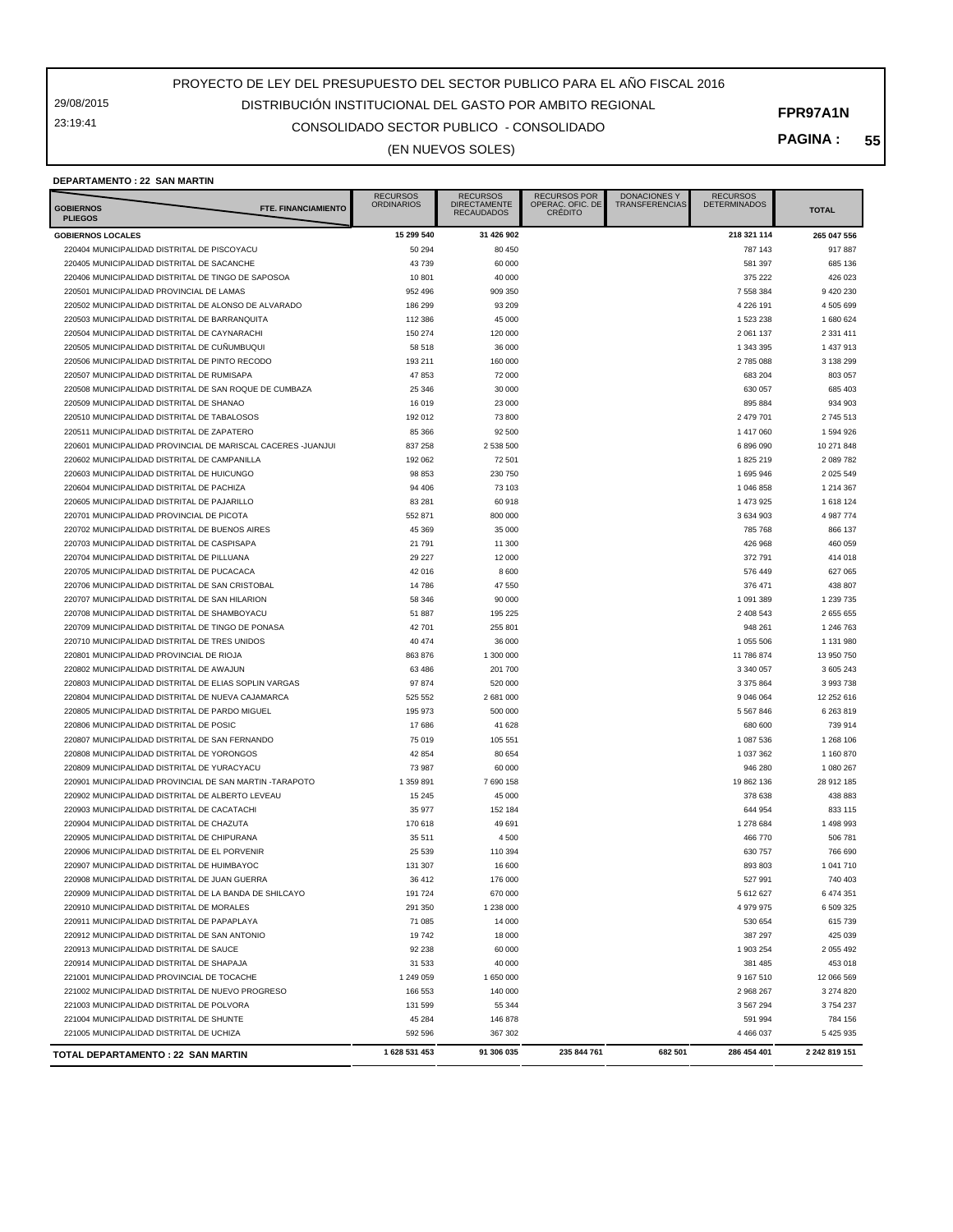29/08/2015 23:19:41

## CONSOLIDADO SECTOR PUBLICO - CONSOLIDADO DISTRIBUCIÓN INSTITUCIONAL DEL GASTO POR AMBITO REGIONAL

**PAGINA : 56**

#### (EN NUEVOS SOLES)

#### **DEPARTAMENTO : 23 TACNA**

| <b>GOBIERNOS</b><br><b>PLIEGOS</b> | FTE. FINANCIAMIENTO                                                                              | <b>RECURSOS</b><br><b>ORDINARIOS</b> | <b>RECURSOS</b><br><b>DIRECTAMENTE</b><br><b>RECAUDADOS</b> | RECURSOS POR<br>OPERAÇ. OFIC. DE<br><b>CRÉDITO</b> | <b>DONACIONES Y</b><br>TRANSFERENCIAS | <b>RECURSOS</b><br><b>DETERMINADOS</b> | <b>TOTAL</b>             |
|------------------------------------|--------------------------------------------------------------------------------------------------|--------------------------------------|-------------------------------------------------------------|----------------------------------------------------|---------------------------------------|----------------------------------------|--------------------------|
|                                    | <b>GOBIERNO NACIONAL</b>                                                                         | 435 289 229                          | 46 302 715                                                  | 96 244 504                                         |                                       | 20 208 491                             | 598 044 939              |
|                                    | 01002 INSTITUTO NACIONAL DE ESTADISTICA E INFORMATICA                                            | 321 054                              |                                                             |                                                    |                                       |                                        | 321 054                  |
|                                    | 01006 INSTITUTO NACIONAL DE DEFENSA CIVIL                                                        | 403 230                              |                                                             |                                                    |                                       |                                        | 403 230                  |
| 01021                              | SUPERINTENDENCIA NACIONAL DE SERVICIOS DE SANEAMIENTO                                            |                                      | 103727                                                      |                                                    |                                       |                                        | 103 727                  |
| 03003                              | M. DE CULTURA                                                                                    | 236 052                              |                                                             |                                                    |                                       |                                        | 236 052                  |
| 04004                              | PODER JUDICIAL                                                                                   | 19 938 603                           |                                                             |                                                    |                                       |                                        | 19 938 603               |
| 05051                              | ORGANISMO DE EVALUACION Y FISCALIZACION AMBIENTAL -<br>OEFA                                      |                                      | 588 510                                                     |                                                    |                                       |                                        | 588 510                  |
| 05331                              | SERVICIO NACIONAL DE METEOROLOGIA E HIDROLOGIA                                                   | 146 117                              |                                                             |                                                    |                                       |                                        | 146 117                  |
| 06006                              | M. DE JUSTICIA Y DERECHOS HUMANOS                                                                | 1796731                              |                                                             |                                                    |                                       |                                        | 1796731                  |
| 06061                              | INSTITUTO NACIONAL PENITENCIARIO                                                                 | 2871906                              | 84 250                                                      |                                                    |                                       |                                        | 2 956 156                |
| 06067                              | SUPERINTENDENCIA NACIONAL DE LOS REGISTROS PUBLICOS                                              |                                      | 19 990 000                                                  |                                                    |                                       |                                        | 19 990 000               |
| 07007                              | M. DEL INTERIOR                                                                                  | 79 164 313                           | 859773                                                      |                                                    |                                       |                                        | 80 024 086               |
| 07073                              | SUPERINTENDENCIA NACIONAL DE MIGRACIONES                                                         | 80 270                               | 2 806 174                                                   |                                                    |                                       |                                        | 2 886 444                |
| 09057                              | SUPERINTENDENCIA NACIONAL DE ADUANAS Y DE                                                        |                                      | 2 183 372                                                   |                                                    |                                       |                                        | 2 183 372                |
| 09059                              | ADMINISTRACION TRIBUTARIA<br>ORGANISMO SUPERVISOR DE LAS CONTRATACIONES DEL                      |                                      | 162 540                                                     |                                                    |                                       |                                        | 162 540                  |
|                                    | <b>ESTADO</b>                                                                                    |                                      |                                                             |                                                    |                                       |                                        |                          |
|                                    | 09095 OFICINA DE NORMALIZACION PREVISIONAL-ONP                                                   | 27 760 580                           |                                                             |                                                    |                                       | 10 201 750                             | 37 962 330               |
|                                    | 10010 M. DE EDUCACION<br>10342 INSTITUTO PERUANO DEL DEPORTE                                     | 45 422 398                           |                                                             | 9 4 6 9 4 2 5                                      |                                       |                                        | 54 891 823               |
| 10531                              | U.N. JORGE BASADRE GROHMANN                                                                      | 495 275                              | 378 227                                                     |                                                    |                                       |                                        | 873 502                  |
|                                    | 11011 M. DE SALUD                                                                                | 45 218 556                           | 9518945                                                     |                                                    |                                       | 9 9 65 747                             | 64 703 248               |
| 11135                              | SEGURO INTEGRAL DE SALUD                                                                         | 8 2 2 0 2 1 7<br>16 529 591          | 130 364                                                     |                                                    |                                       |                                        | 8 2 20 217<br>16 659 955 |
|                                    | 12012 M. DE TRABAJO Y PROMOCION DEL EMPLEO                                                       | 976 024                              |                                                             |                                                    |                                       |                                        | 976 024                  |
|                                    | 13013 M. DE AGRICULTURA Y RIEGO                                                                  | 2 565 663                            | 24 000                                                      |                                                    |                                       |                                        | 2 589 663                |
| 13018                              | SIERRA EXPORTADORA                                                                               | 91 000                               |                                                             |                                                    |                                       |                                        | 91 000                   |
| 13160                              | SERVICIO NACIONAL DE SANIDAD AGRARIA - SENASA                                                    | 2 434 757                            | 1 208 794                                                   |                                                    |                                       |                                        | 3 643 551                |
| 13164                              | AUTORIDAD NACIONAL DEL AGUA - ANA                                                                |                                      | 899 160                                                     |                                                    |                                       |                                        | 899 160                  |
| 13165                              | SERVICIO NACIONAL FORESTAL Y DE FAUNA SILVESTRE -                                                | 1 136 712                            | 229 326                                                     |                                                    |                                       |                                        | 1 366 038                |
|                                    | <b>SERFOR</b>                                                                                    |                                      |                                                             |                                                    |                                       |                                        |                          |
| 16016                              | M. DE ENERGIA Y MINAS                                                                            | 15 373                               | 46 119                                                      |                                                    |                                       | 40 994                                 | 102 486                  |
| 22022                              | MINISTERIO PUBLICO                                                                               | 22 619 344                           | 472 940                                                     |                                                    |                                       |                                        | 23 092 284               |
| 26026                              | M. DE DEFENSA                                                                                    | 44 534 929                           | 379 538                                                     |                                                    |                                       |                                        | 44 914 467               |
| 33033<br>36036                     | REGISTRO NACIONAL DE IDENTIFICACION Y ESTADO CIVIL<br>MINISTERIO DE TRANSPORTES Y COMUNICACIONES | 118 902                              | 14741<br>4 258 603                                          | 80 982 102                                         |                                       |                                        | 133 643<br>177 679 835   |
| 37037                              | MINISTERIO DE VIVIENDA, CONSTRUCCION Y SANEAMIENTO                                               | 92 439 130                           |                                                             | 5792977                                            |                                       |                                        | 5 792 977                |
| 37205                              | SERVICIO NACIONAL DE CAPACITACION PARA LA INDUSTRIA DE                                           |                                      | 1876072                                                     |                                                    |                                       |                                        | 1876072                  |
|                                    | LA CONSTRUCCION                                                                                  |                                      |                                                             |                                                    |                                       |                                        |                          |
|                                    | 38059 FONDO NACIONAL DE DESARROLLO PESQUERO - FONDEPES                                           | 627 764                              | 87 540                                                      |                                                    |                                       |                                        | 715 304                  |
|                                    | 39039 MINISTERIO DE LA MUJER Y POBLACIONES VULNERABLES                                           | 1542863                              |                                                             |                                                    |                                       |                                        | 1 542 863                |
| 39345                              | CONSEJO NACIONAL PARA LA INTEGRACION DE LA PERSONA CON<br>DISCAPACIDAD - CONADIS                 | 54 886                               |                                                             |                                                    |                                       |                                        | 54 886                   |
|                                    | 40040 MINISTERIO DE DESARROLLO E INCLUSION SOCIAL                                                | 17 526 989                           |                                                             |                                                    |                                       |                                        | 17 526 989               |
|                                    | <b>GOBIERNOS REGIONALES</b>                                                                      | 286 864 689                          | 29 211 332                                                  |                                                    |                                       | 37 863 409                             | 353 939 430              |
|                                    | 99460 GOBIERNO REGIONAL DEL DEPARTAMENTO DE TACNA                                                | 286 864 689                          | 29 211 332                                                  |                                                    |                                       | 37 863 409                             | 353 939 430              |
|                                    | <b>GOBIERNOS LOCALES</b>                                                                         | 4 4 4 4 4 4 7                        | 107 506 420                                                 |                                                    | 2 452 671                             | 219 458 482                            | 333 864 020              |
|                                    | 230101 MUNICIPALIDAD PROVINCIAL DE TACNA                                                         | 1996780                              | 50 150 325                                                  |                                                    | 1800000                               | 44 825 015                             | 98 772 120               |
|                                    | 230102 MUNICIPALIDAD DISTRITAL DE ALTO DE LA ALIANZA                                             | 253469                               | 10 010 375                                                  |                                                    | 652 671                               | 9 2 64 141                             | 20 180 656               |
|                                    | 230103 MUNICIPALIDAD DISTRITAL DE CALANA                                                         | 23 542                               | 1 046 290                                                   |                                                    |                                       | 2 073 718                              | 3 143 550                |
|                                    | 230104 MUNICIPALIDAD DISTRITAL DE CIUDAD NUEVA                                                   | 242 472                              | 14 349 458                                                  |                                                    |                                       | 10 194 028                             | 24 785 958               |
|                                    | 230105 MUNICIPALIDAD DISTRITAL DE INCLAN                                                         | 8 0 5 0                              | 1 693 975                                                   |                                                    |                                       | 6 843 006                              | 8 545 031                |
|                                    | 230106 MUNICIPALIDAD DISTRITAL DE PACHIA                                                         | 19 959                               | 587 568                                                     |                                                    |                                       | 2 071 114                              | 2 678 641                |
|                                    | 230107 MUNICIPALIDAD DISTRITAL DE PALCA                                                          | 16 601                               | 782 549                                                     |                                                    |                                       | 4 736 522                              | 5 535 672                |
|                                    | 230108 MUNICIPALIDAD DISTRITAL DE POCOLLAY                                                       | 112 740                              | 6 000 000                                                   |                                                    |                                       | 8 862 066                              | 14 974 806               |
|                                    | 230109 MUNICIPALIDAD DISTRITAL DE SAMA                                                           | 17 773                               | 854 737                                                     |                                                    |                                       | 2 900 321                              | 3772831                  |
|                                    | 230110 MUNICIPALIDAD DISTRITAL DE CORONEL GREGORIO ALBARRACIN<br>LANCHIPA                        | 345 244                              | 3 810 000                                                   |                                                    |                                       | 45 109 852                             | 49 265 096               |
|                                    | 230201 MUNICIPALIDAD PROVINCIAL DE CANDARAVE                                                     | 617 698                              | 1 606 410                                                   |                                                    |                                       | 2 721 182                              | 4 945 290                |
|                                    | 230202 MUNICIPALIDAD DISTRITAL DE CAIRANI                                                        | 15 26 9                              | 473 500                                                     |                                                    |                                       | 1 195 951                              | 1 684 720                |
|                                    | 230203 MUNICIPALIDAD DISTRITAL DE CAMILACA                                                       | 35 032                               | 94 384                                                      |                                                    |                                       | 1 151 527                              | 1 280 943                |
|                                    | 230204 MUNICIPALIDAD DISTRITAL DE CURIBAYA                                                       | 2 4 9 9                              | 154 500                                                     |                                                    |                                       | 538 569                                | 695 568                  |
|                                    | 230205 MUNICIPALIDAD DISTRITAL DE HUANUARA                                                       | 10 4 98                              | 160 296                                                     |                                                    |                                       | 933 919                                | 1 104 713                |
|                                    | 230206 MUNICIPALIDAD DISTRITAL DE QUILAHUANI                                                     | 9866                                 | 121 960                                                     |                                                    |                                       | 956 076                                | 1 087 902                |
|                                    | 230301 MUNICIPALIDAD PROVINCIAL DE JORGE BASADRE -LOCUMBA                                        | 347 039                              | 4 834 989                                                   |                                                    |                                       | 16 466 292                             | 21 648 320               |
|                                    | 230302 MUNICIPALIDAD DISTRITAL DE ILABAYA                                                        | 64 511                               | 5 089 573                                                   |                                                    |                                       | 30 557 873                             | 35 711 957               |
|                                    | 230303 MUNICIPALIDAD DISTRITAL DE ITE                                                            | 62 282                               | 3 810 496                                                   |                                                    |                                       | 21 641 347                             | 25 514 125               |
|                                    | 230401 MUNICIPALIDAD PROVINCIAL DE TARATA                                                        | 185 697                              | 480 000                                                     |                                                    |                                       | 1 688 221                              | 2 353 918                |
|                                    | 230402 MUNICIPALIDAD DISTRITAL DE CHUCATAMANI                                                    | 4 4 7 7                              | 130 678                                                     |                                                    |                                       | 778 942                                | 914 097                  |
|                                    | 230403 MUNICIPALIDAD DISTRITAL DE ESTIQUE                                                        | 6 6 3 2                              | 359 440                                                     |                                                    |                                       | 639 664                                | 1 005 736                |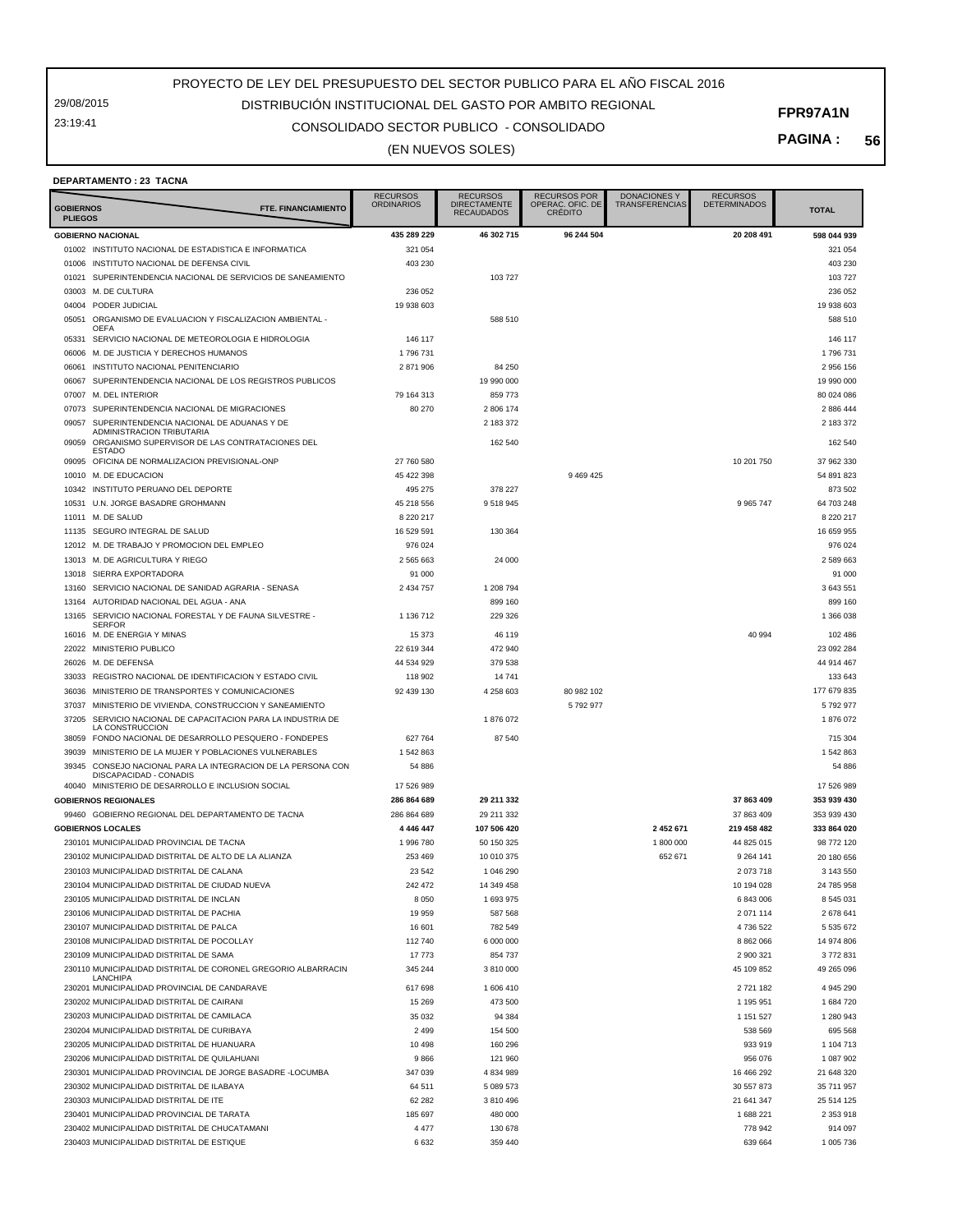#### PROYECTO DE LEY DEL PRESUPUESTO DEL SECTOR PUBLICO PARA EL AÑO FISCAL 2016 DISTRIBUCIÓN INSTITUCIONAL DEL GASTO POR AMBITO REGIONAL

29/08/2015 23:19:41

## CONSOLIDADO SECTOR PUBLICO - CONSOLIDADO

**PAGINA : 57**

**FPR97A1N**

#### (EN NUEVOS SOLES)

#### **DEPARTAMENTO : 23 TACNA**

| <b>FTE. FINANCIAMIENTO</b><br><b>GOBIERNOS</b><br><b>PLIEGOS</b> | <b>RECURSOS</b><br><b>ORDINARIOS</b> | <b>RECURSOS</b><br><b>DIRECTAMENTE</b><br><b>RECAUDADOS</b> | <b>RECURSOS POR</b><br>OPERAC, OFIC, DE<br><b>CRÉDITO</b> | <b>DONACIONES Y</b><br><b>TRANSFERENCIAS</b> | <b>RECURSOS</b><br><b>DETERMINADOS</b> | <b>TOTAL</b> |
|------------------------------------------------------------------|--------------------------------------|-------------------------------------------------------------|-----------------------------------------------------------|----------------------------------------------|----------------------------------------|--------------|
| <b>GOBIERNOS LOCALES</b>                                         | 4 4 4 4 4 4 7                        | 107 506 420                                                 |                                                           | 2 452 671                                    | 219 458 482                            | 333 864 020  |
| 230404 MUNICIPALIDAD DISTRITAL DE ESTIQUE-PAMPA                  | 1930                                 | 123 000                                                     |                                                           |                                              | 582 246                                | 707 176      |
| 230405 MUNICIPALIDAD DISTRITAL DE SITAJARA                       | 4 9 5 0                              | 200 000                                                     |                                                           |                                              | 663 233                                | 868 183      |
| 230406 MUNICIPALIDAD DISTRITAL DE SUSAPAYA                       | 18 306                               | 207 500                                                     |                                                           |                                              | 703837                                 | 929 643      |
| 230407 MUNICIPALIDAD DISTRITAL DE TARUCACHI                      | 6073                                 | 194 417                                                     |                                                           |                                              | 625 178                                | 825 668      |
| 230408 MUNICIPALIDAD DISTRITAL DE TICACO                         | 17 058                               | 180 000                                                     |                                                           |                                              | 734 642                                | 931 700      |
| TOTAL DEPARTAMENTO : 23 TACNA                                    | 726 600 365                          | 183 020 467                                                 | 96 244 504                                                | 2 452 671                                    | 277 530 382                            | 1285848389   |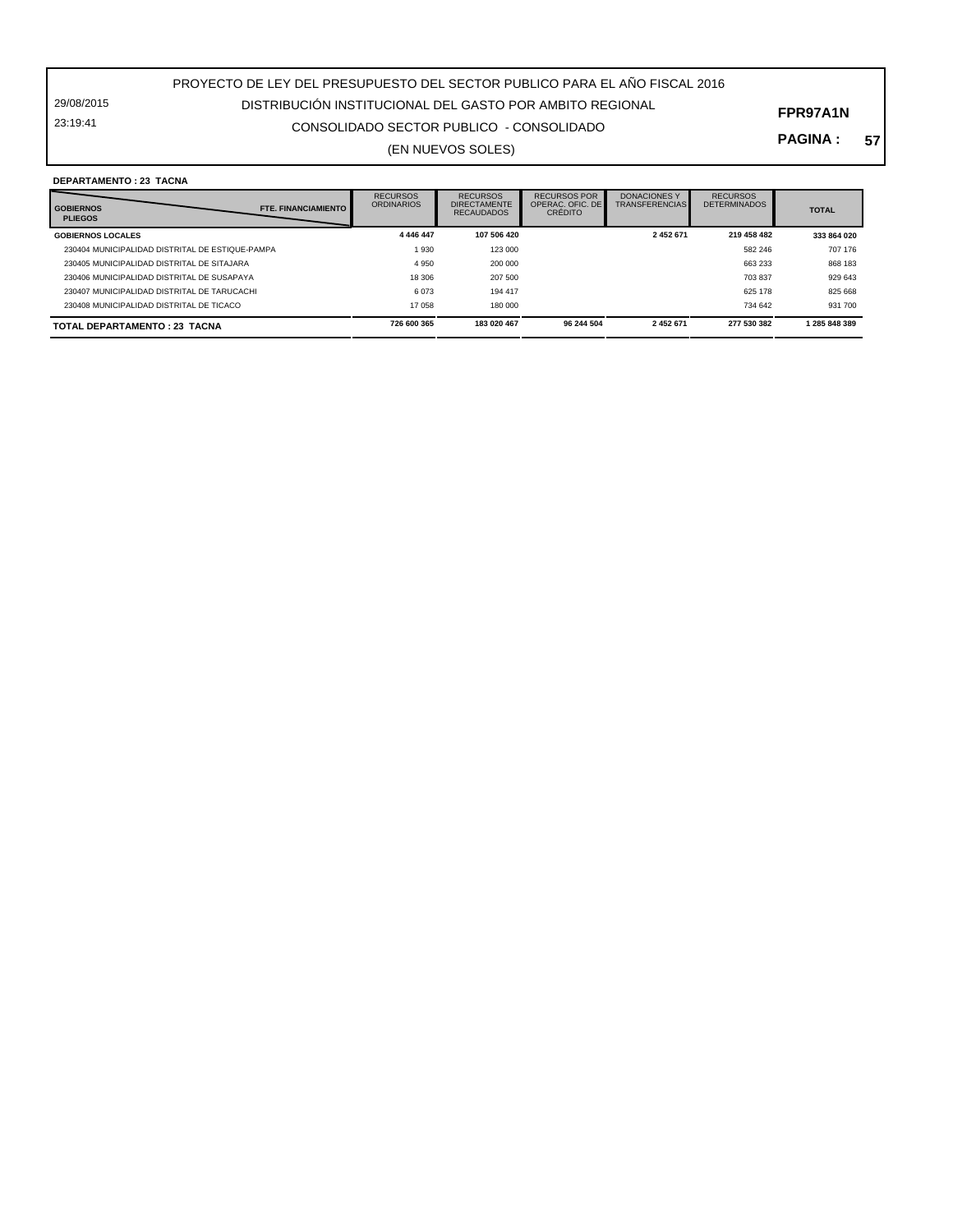29/08/2015 23:19:41

## CONSOLIDADO SECTOR PUBLICO - CONSOLIDADO DISTRIBUCIÓN INSTITUCIONAL DEL GASTO POR AMBITO REGIONAL

#### **PAGINA : 58**

(EN NUEVOS SOLES)

|  |  |  | <b>DEPARTAMENTO: 24 TUMBES</b> |
|--|--|--|--------------------------------|
|  |  |  |                                |

| <b>GOBIERNOS</b><br><b>PLIEGOS</b> | FTE. FINANCIAMIENTO                                                                                                                   | <b>RECURSOS</b><br>ORDINARIOS | <b>RECURSOS</b><br><b>DIRECTAMENTE</b><br><b>RECAUDADOS</b> | <b>RECURSOS POR</b><br>OPERAC. OFIC. DE<br><b>CRÉDITO</b> | <b>DONACIONES Y</b><br><b>TRANSFERENCIAS</b> | <b>RECURSOS</b><br><b>DETERMINADOS</b> | <b>TOTAL</b>         |
|------------------------------------|---------------------------------------------------------------------------------------------------------------------------------------|-------------------------------|-------------------------------------------------------------|-----------------------------------------------------------|----------------------------------------------|----------------------------------------|----------------------|
|                                    | <b>GOBIERNO NACIONAL</b>                                                                                                              | 362 911 366                   | 15 323 042                                                  | 5 630 502                                                 |                                              | 14 273 570                             | 398 138 480          |
|                                    | 01002 INSTITUTO NACIONAL DE ESTADISTICA E INFORMATICA                                                                                 | 284 115                       |                                                             |                                                           |                                              |                                        | 284 115              |
| 01006                              | INSTITUTO NACIONAL DE DEFENSA CIVIL                                                                                                   | 407 169                       |                                                             |                                                           |                                              |                                        | 407 169              |
|                                    | 01021 SUPERINTENDENCIA NACIONAL DE SERVICIOS DE SANEAMIENTO                                                                           |                               | 97 593                                                      |                                                           |                                              |                                        | 97 593               |
| 03003                              | M. DE CULTURA                                                                                                                         | 3 3 8 4 5 9 0                 |                                                             |                                                           |                                              |                                        | 3 384 590            |
| 04004                              | PODER JUDICIAL                                                                                                                        | 20 968 110                    |                                                             |                                                           |                                              |                                        | 20 968 110           |
| 05005                              | M. DEL AMBIENTE                                                                                                                       |                               |                                                             | 1 643 474                                                 |                                              |                                        | 1 643 474            |
| 05050                              | SERVICIO NACIONAL DE AREAS NATURALES PROTEGIDAS POR EL                                                                                | 967 751                       | 3899                                                        |                                                           |                                              |                                        | 971 650              |
| 05051                              | ESTADO - SERNANP<br>ORGANISMO DE EVALUACION Y FISCALIZACION AMBIENTAL -<br><b>OEFA</b>                                                |                               | 600 510                                                     |                                                           |                                              |                                        | 600 510              |
| 06006                              | M. DE JUSTICIA Y DERECHOS HUMANOS                                                                                                     | 1464961                       |                                                             |                                                           |                                              |                                        | 1464961              |
| 06061                              | INSTITUTO NACIONAL PENITENCIARIO                                                                                                      | 1753503                       | 95 248                                                      |                                                           |                                              |                                        | 1848751              |
| 07007                              | M. DEL INTERIOR                                                                                                                       | 48 799 211                    | 145 045                                                     |                                                           |                                              | 5 154 514                              | 54 098 770           |
| 07073                              | SUPERINTENDENCIA NACIONAL DE MIGRACIONES                                                                                              | 30 200                        | 1 185 459                                                   |                                                           |                                              |                                        | 1 215 659            |
| 09057                              | SUPERINTENDENCIA NACIONAL DE ADUANAS Y DE<br>ADMINISTRACION TRIBUTARIA                                                                |                               | 614 289                                                     |                                                           |                                              |                                        | 614 289              |
| 09059                              | ORGANISMO SUPERVISOR DE LAS CONTRATACIONES DEL<br><b>ESTADO</b>                                                                       |                               | 114 367                                                     |                                                           |                                              |                                        | 114 367              |
|                                    | 09095 OFICINA DE NORMALIZACION PREVISIONAL-ONP                                                                                        | 5 696 429                     |                                                             |                                                           |                                              | 1777480                                | 7 473 909            |
|                                    | 10010 M. DE EDUCACION                                                                                                                 | 32 974 857                    |                                                             | 608 943                                                   |                                              |                                        | 33 583 800           |
|                                    | 10342 INSTITUTO PERUANO DEL DEPORTE                                                                                                   | 285 474                       | 455 745                                                     |                                                           |                                              |                                        | 741 219              |
|                                    | 10535 U.N. DE TUMBES                                                                                                                  | 49 133 993                    | 5770 000                                                    |                                                           |                                              | 7 341 576                              | 62 245 569           |
|                                    | 11011 M. DE SALUD                                                                                                                     | 7764152                       |                                                             |                                                           |                                              |                                        | 7 7 64 1 52          |
| 11135                              | SEGURO INTEGRAL DE SALUD                                                                                                              | 11 796 434                    | 44 052                                                      |                                                           |                                              |                                        | 11 840 486           |
|                                    | 12012 M. DE TRABAJO Y PROMOCION DEL EMPLEO                                                                                            | 355 241                       |                                                             |                                                           |                                              |                                        | 355 241              |
|                                    | 12121 SUPERINTENDENCIA NACIONAL DE FISCALIZACION LABORAL                                                                              | 626 823                       |                                                             |                                                           |                                              |                                        | 626 823              |
|                                    | 13013 M. DE AGRICULTURA Y RIEGO                                                                                                       | 20 142 142                    | 1864000                                                     | 44 725                                                    |                                              |                                        | 22 050 867           |
| 13160                              | SERVICIO NACIONAL DE SANIDAD AGRARIA - SENASA                                                                                         | 825 911                       | 872 989                                                     |                                                           |                                              |                                        | 1 698 900            |
| 13164                              | AUTORIDAD NACIONAL DEL AGUA - ANA                                                                                                     |                               | 598 957                                                     |                                                           |                                              |                                        | 598 957              |
|                                    | 22022 MINISTERIO PUBLICO                                                                                                              | 18 428 665                    | 69 031                                                      |                                                           |                                              |                                        | 18 497 696           |
|                                    | 26026 M. DE DEFENSA                                                                                                                   | 20 581 385                    | 339 348                                                     |                                                           |                                              |                                        | 20 920 733           |
| 33033                              | REGISTRO NACIONAL DE IDENTIFICACION Y ESTADO CIVIL                                                                                    | 143 155                       |                                                             |                                                           |                                              |                                        | 143 155              |
| 36036                              | MINISTERIO DE TRANSPORTES Y COMUNICACIONES                                                                                            | 79 765 939                    | 2 101 553                                                   |                                                           |                                              |                                        | 81 867 492           |
| 37037                              | MINISTERIO DE VIVIENDA, CONSTRUCCION Y SANEAMIENTO                                                                                    | 94 626                        |                                                             | 3 333 360                                                 |                                              |                                        | 3 427 986            |
| 38059                              | FONDO NACIONAL DE DESARROLLO PESQUERO - FONDEPES                                                                                      | 403 625                       | 235 957                                                     |                                                           |                                              |                                        | 639 582              |
| 38240                              | INSTITUTO DEL MAR DEL PERU - IMARPE                                                                                                   | 1674958                       | 115 000                                                     |                                                           |                                              |                                        | 1789958              |
| 38243                              | ORGANISMO NACIONAL DE SANIDAD PESQUERA - SANIPES                                                                                      | 5 163 064                     |                                                             |                                                           |                                              |                                        | 5 163 064            |
| 39039                              | MINISTERIO DE LA MUJER Y POBLACIONES VULNERABLES                                                                                      | 1 211 520                     |                                                             |                                                           |                                              |                                        | 1 211 520            |
| 39345                              | CONSEJO NACIONAL PARA LA INTEGRACION DE LA PERSONA CON<br>DISCAPACIDAD - CONADIS<br>40040 MINISTERIO DE DESARROLLO E INCLUSION SOCIAL | 54 786<br>27 728 577          |                                                             |                                                           |                                              |                                        | 54 786<br>27 728 577 |
|                                    | <b>GOBIERNOS REGIONALES</b>                                                                                                           | 276 128 906                   | 10 209 133                                                  |                                                           |                                              | 45 553 603                             | 331 891 642          |
|                                    | 99461 GOBIERNO REGIONAL DEL DEPARTAMENTO DE TUMBES                                                                                    | 276 128 906                   | 10 209 133                                                  |                                                           |                                              | 45 553 603                             | 331 891 642          |
|                                    | <b>GOBIERNOS LOCALES</b>                                                                                                              | 4 282 711                     | 10 023 145                                                  |                                                           |                                              | 136 625 795                            | 150 931 651          |
|                                    | 240101 MUNICIPALIDAD PROVINCIAL DE TUMBES                                                                                             | 2 460 005                     | 4 593 942                                                   |                                                           |                                              | 37 319 272                             | 44 373 219           |
|                                    | 240102 MUNICIPALIDAD DISTRITAL DE CORRALES                                                                                            | 271 861                       | 328 000                                                     |                                                           |                                              | 7 627 039                              | 8 226 900            |
|                                    | 240103 MUNICIPALIDAD DISTRITAL DE LA CRUZ                                                                                             | 101 624                       | 200 000                                                     |                                                           |                                              | 2 866 987                              | 3 168 611            |
|                                    | 240104 MUNICIPALIDAD DISTRITAL DE PAMPAS DE HOSPITAL                                                                                  | 79 568                        | 30 000                                                      |                                                           |                                              | 3 246 508                              | 3 356 076            |
|                                    | 240105 MUNICIPALIDAD DISTRITAL DE SAN JACINTO                                                                                         | 102 219                       | 155 000                                                     |                                                           |                                              | 3 825 890                              | 4 083 109            |
|                                    | 240106 MUNICIPALIDAD DISTRITAL DE SAN JUAN DE LA VIRGEN                                                                               | 51 288                        | 47 305                                                      |                                                           |                                              | 1725 548                               | 1 824 141            |
|                                    | 240201 MUNICIPALIDAD PROVINCIAL DE CONTRALMIRANTE VILLAR -<br><b>ZORRITOS</b>                                                         | 307 496                       | 1 100 000                                                   |                                                           |                                              | 20 664 749                             | 22 072 245           |
|                                    | 240202 MUNICIPALIDAD DISTRITAL DE CASITAS                                                                                             | 36 837                        | 135 235                                                     |                                                           |                                              | 3727735                                | 3 899 807            |
|                                    | 240203 MUNICIPALIDAD DISTRITAL DE CANOAS DE PUNTA SAL                                                                                 | 59 926                        | 616 095                                                     |                                                           |                                              | 13 842 341                             | 14 518 362           |
|                                    | 240301 MUNICIPALIDAD PROVINCIAL DE ZARUMILLA                                                                                          | 516 959                       | 1 400 000                                                   |                                                           |                                              | 17 455 707                             | 19 372 666           |
|                                    | 240302 MUNICIPALIDAD DISTRITAL DE AGUAS VERDES                                                                                        | 192 895                       | 1 277 568                                                   |                                                           |                                              | 16 919 478                             | 18 389 941           |
|                                    | 240303 MUNICIPALIDAD DISTRITAL DE MATAPALO                                                                                            | 17 374                        | 100 000                                                     |                                                           |                                              | 2 475 520                              | 2 592 894            |
|                                    | 240304 MUNICIPALIDAD DISTRITAL DE PAPAYAL                                                                                             | 84 659                        | 40 000                                                      |                                                           |                                              | 4 929 021                              | 5 053 680            |
|                                    | <b>TOTAL DEPARTAMENTO: 24 TUMBES</b>                                                                                                  | 643 322 983                   | 35 555 320                                                  | 5 630 502                                                 |                                              | 196 452 968                            | 880 961 773          |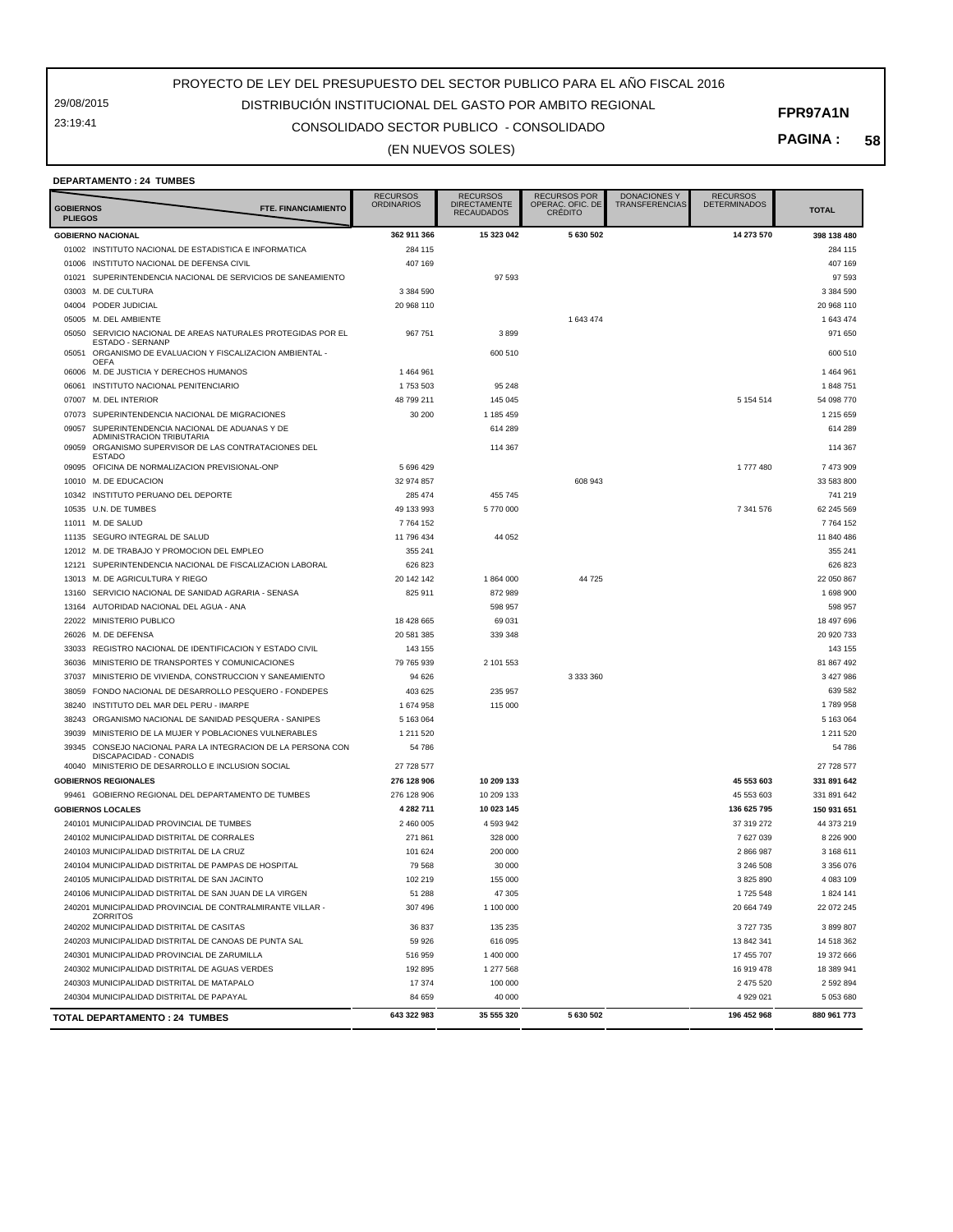29/08/2015 23:19:41

## CONSOLIDADO SECTOR PUBLICO - CONSOLIDADO DISTRIBUCIÓN INSTITUCIONAL DEL GASTO POR AMBITO REGIONAL

**PAGINA : 59**

#### (EN NUEVOS SOLES)

#### **DEPARTAMENTO : 25 UCAYALI**

|                                    |                                                                                                            | <b>RECURSOS</b><br>ORDINARIOS | <b>RECURSOS</b><br><b>DIRECTAMENTE</b> | <b>RECURSOS POR</b><br>OPERAC. OFIC. DE | <b>DONACIONES Y</b><br><b>TRANSFERENCIAS</b> | <b>RECURSOS</b><br><b>DETERMINADOS</b> |                   |
|------------------------------------|------------------------------------------------------------------------------------------------------------|-------------------------------|----------------------------------------|-----------------------------------------|----------------------------------------------|----------------------------------------|-------------------|
| <b>GOBIERNOS</b><br><b>PLIEGOS</b> | FTE. FINANCIAMIENTO                                                                                        |                               | <b>RECAUDADOS</b>                      | <b>CRÉDITO</b>                          |                                              |                                        | <b>TOTAL</b>      |
|                                    | <b>GOBIERNO NACIONAL</b>                                                                                   | 858 464 450                   | 31 192 180                             | 131 218 944                             | 746 083                                      | 32 982 798                             | 1 054 604 455     |
|                                    | 01002 INSTITUTO NACIONAL DE ESTADISTICA E INFORMATICA                                                      | 251 178                       |                                        |                                         |                                              |                                        | 251 178           |
|                                    | 01006 INSTITUTO NACIONAL DE DEFENSA CIVIL                                                                  | 579 524                       |                                        |                                         |                                              |                                        | 579 524           |
| 01012                              | COMISION NACIONAL PARA EL DESARROLLO Y VIDA SIN DROGAS<br>- DEVIDA                                         | 1800019                       |                                        |                                         | 584 883                                      |                                        | 2 384 902         |
| 01024                              | ORGANISMO DE SUPERVISION DE LOS RECURSOS FORESTALES Y<br>DE FAUNA SILVESTRE                                | 2 2 5 3 8 6 8                 | 367 473                                |                                         |                                              |                                        | 2 621 341         |
|                                    | 03003 M. DE CULTURA                                                                                        | 126 948                       |                                        |                                         |                                              |                                        | 126 948           |
| 04004                              | PODER JUDICIAL                                                                                             | 22 937 395                    |                                        |                                         |                                              |                                        | 22 937 395        |
| 05050                              | SERVICIO NACIONAL DE AREAS NATURALES PROTEGIDAS POR EL<br>ESTADO - SERNANP                                 | 932 319                       |                                        |                                         |                                              |                                        | 932 319           |
| 05051                              | ORGANISMO DE EVALUACION Y FISCALIZACION AMBIENTAL -<br><b>OEFA</b>                                         |                               | 521 260                                |                                         |                                              |                                        | 521 260           |
| 05055                              | INSTITUTO DE INVESTIGACIONES DE LA AMAZONIA PERUANA                                                        | 171 793                       | 64 500                                 |                                         | 161 200                                      | 632 740                                | 1 030 233         |
| 06006                              | M. DE JUSTICIA Y DERECHOS HUMANOS                                                                          | 2 433 347                     |                                        |                                         |                                              |                                        | 2 433 347         |
| 06061                              | INSTITUTO NACIONAL PENITENCIARIO                                                                           | 9585578                       | 32 300                                 |                                         |                                              |                                        | 9 617 878         |
| 06067                              | SUPERINTENDENCIA NACIONAL DE LOS REGISTROS PUBLICOS                                                        |                               | 10 270 000                             |                                         |                                              |                                        | 10 270 000        |
| 07007                              | M. DEL INTERIOR                                                                                            | 61 430 326                    |                                        |                                         |                                              | 11 941 139                             | 73 371 465        |
| 07073                              | SUPERINTENDENCIA NACIONAL DE MIGRACIONES                                                                   | 12 190                        | 302 062                                |                                         |                                              |                                        | 314 252           |
| 09059                              | ORGANISMO SUPERVISOR DE LAS CONTRATACIONES DEL<br><b>ESTADO</b>                                            |                               | 163 910                                |                                         |                                              |                                        | 163 910           |
| 09095                              | OFICINA DE NORMALIZACION PREVISIONAL-ONP                                                                   | 8 403 729                     |                                        |                                         |                                              | 2 627 743                              | 11 031 472        |
| 10010                              | M. DE EDUCACION                                                                                            | 67 646 337                    |                                        | 18 123 211                              |                                              |                                        | 85 769 548        |
| 10342                              | INSTITUTO PERUANO DEL DEPORTE                                                                              | 210 649                       | 149 907                                |                                         |                                              |                                        | 360 556           |
| 10534                              | U.N. DE UCAYALI                                                                                            | 32 203 418                    | 6 904 283                              |                                         |                                              | 2 789 481                              | 41 897 182        |
| 10542                              | U.N. INTERCULTURAL DE LA AMAZONIA                                                                          | 9950000                       | 650 000                                |                                         |                                              | 2 789 481                              | 13 389 481        |
| 11011                              | M. DE SALUD                                                                                                | 123 370 685                   |                                        |                                         |                                              |                                        | 123 370 685       |
| 11135                              | SEGURO INTEGRAL DE SALUD                                                                                   | 45 260 474                    | 42 859                                 |                                         |                                              |                                        | 45 303 333        |
| 12012                              | M. DE TRABAJO Y PROMOCION DEL EMPLEO                                                                       | 2 122 679                     |                                        |                                         |                                              |                                        | 2 122 679         |
| 13013                              | M. DE AGRICULTURA Y RIEGO                                                                                  | 4761336                       |                                        | 10 036 814                              |                                              |                                        | 14 798 150        |
| 13160                              | SERVICIO NACIONAL DE SANIDAD AGRARIA - SENASA                                                              | 142 296                       | 735 078                                |                                         |                                              |                                        | 877 374           |
| 13163                              | INSTITUTO NACIONAL DE INNOVACION AGRARIA                                                                   | 2951199                       | 270 000                                |                                         |                                              |                                        | 3 2 2 1 1 9 9     |
| 13164                              | AUTORIDAD NACIONAL DEL AGUA - ANA                                                                          |                               | 3755036                                |                                         |                                              |                                        | 3755036           |
| 16016                              | M. DE ENERGIA Y MINAS                                                                                      |                               | 2 832 492                              |                                         |                                              | 3 202 214                              | 6 034 706         |
| 22022                              | MINISTERIO PUBLICO                                                                                         | 38 486 245                    | 570 501                                |                                         |                                              |                                        | 39 056 746        |
| 26026                              | M. DE DEFENSA                                                                                              | 76 782 120                    | 1 173 556                              |                                         |                                              |                                        | 77 955 676        |
| 33033                              | REGISTRO NACIONAL DE IDENTIFICACION Y ESTADO CIVIL                                                         | 397 592                       | 1688215                                |                                         |                                              |                                        | 2 085 807         |
| 35035                              | MINISTERIO DE COMERCIO EXTERIOR Y TURISMO                                                                  | 33 727 299                    |                                        |                                         |                                              |                                        | 33 727 299        |
| 36036                              | MINISTERIO DE TRANSPORTES Y COMUNICACIONES                                                                 | 166 632 299                   | 698748                                 | 45 261 716                              |                                              |                                        | 212 592 763       |
| 37037                              | MINISTERIO DE VIVIENDA, CONSTRUCCION Y SANEAMIENTO                                                         | 11 160 675                    |                                        | 57 797 203                              |                                              |                                        | 68 957 878        |
| 38059                              | FONDO NACIONAL DE DESARROLLO PESQUERO - FONDEPES                                                           | 27 661                        |                                        |                                         |                                              |                                        | 27 661            |
| 38241                              | INSTITUTO TECNOLOGICO DE LA PRODUCCION - ITP                                                               | 48 052 878                    |                                        |                                         |                                              |                                        | 48 052 878        |
| 39039<br>39345                     | MINISTERIO DE LA MUJER Y POBLACIONES VULNERABLES<br>CONSEJO NACIONAL PARA LA INTEGRACION DE LA PERSONA CON | 180750<br>54 795              |                                        |                                         |                                              |                                        | 180 750<br>54 795 |
|                                    | DISCAPACIDAD - CONADIS<br>40040 MINISTERIO DE DESARROLLO E INCLUSION SOCIAL                                | 83 424 849                    |                                        |                                         |                                              | 9 000 000                              | 92 424 849        |
|                                    | <b>GOBIERNOS REGIONALES</b>                                                                                | 386 032 678                   | 15 479 915                             |                                         |                                              | 35 935 663                             | 437 448 256       |
|                                    | 99462 GOBIERNO REGIONAL DEL DEPARTAMENTO DE UCAYALI                                                        | 386 032 678                   | 15 479 915                             |                                         |                                              | 35 935 663                             | 437 448 256       |
|                                    | <b>GOBIERNOS LOCALES</b>                                                                                   | 9 149 816                     | 19863818                               |                                         |                                              | 213 939 855                            | 242 953 489       |
|                                    | 250101 MUNICIPALIDAD PROVINCIAL DE CORONEL PORTILLO -CALLARIA                                              | 3 070 569                     | 10 255 371                             |                                         |                                              | 56 609 122                             | 69 935 062        |
|                                    | 250102 MUNICIPALIDAD DISTRITAL DE CAMPOVERDE                                                               | 240 714                       | 288 373                                |                                         |                                              | 5 912 468                              | 6 441 555         |
|                                    | 250103 MUNICIPALIDAD DISTRITAL DE IPARIA                                                                   | 277 313                       | 6000                                   |                                         |                                              | 6 429 889                              | 6713202           |
|                                    | 250104 MUNICIPALIDAD DISTRITAL DE MASISEA                                                                  | 341 751                       | 50 000                                 |                                         |                                              | 6 993 742                              | 7 385 493         |
|                                    | 250105 MUNICIPALIDAD DISTRITAL DE YARINACOCHA                                                              | 1 402 637                     | 2 712 287                              |                                         |                                              | 22 439 187                             | 26 554 111        |
|                                    | 250106 MUNICIPALIDAD DISTRITAL DE NUEVA REQUENA                                                            | 115 485                       | 250 000                                |                                         |                                              | 2 814 029                              | 3 179 514         |
|                                    | 250107 MUNICIPALIDAD DISTRITAL DE MANANTAY                                                                 | 1016814                       | 1 127 175                              |                                         |                                              | 17 549 766                             | 19 693 755        |
|                                    | 250201 MUNICIPALIDAD PROVINCIAL DE ATALAYA -RAYMONDI                                                       | 939 509                       | 1 300 000                              |                                         |                                              | 29 998 548                             | 32 238 057        |
|                                    | 250202 MUNICIPALIDAD DISTRITAL DE SEPAHUA                                                                  | 118737                        | 800 000                                |                                         |                                              | 8 903 926                              | 9 822 663         |
|                                    | 250203 MUNICIPALIDAD DISTRITAL DE TAHUANIA                                                                 | 149 960                       | 70 000                                 |                                         |                                              | 8 695 217                              | 8 915 177         |
|                                    | 250204 MUNICIPALIDAD DISTRITAL DE YURUA                                                                    | 18 397                        | 60 000                                 |                                         |                                              | 6 287 121                              | 6 365 518         |
|                                    | 250301 MUNICIPALIDAD PROVINCIAL DE PADRE ABAD                                                              | 1 153 557                     | 1 661 574                              |                                         |                                              | 16 823 364                             | 19 638 495        |
|                                    | 250302 MUNICIPALIDAD DISTRITAL DE IRAZOLA                                                                  | 6 5 3 6                       | 844 065                                |                                         |                                              | 4 919 430                              | 5 770 031         |
|                                    | 250303 MUNICIPALIDAD DISTRITAL DE CURIMANA                                                                 | 58 917                        | 300 000                                |                                         |                                              | 7 219 373                              | 7 578 290         |
|                                    | 250304 MUNICIPALIDAD DISTRITAL DE NESHUYA                                                                  |                               |                                        |                                         |                                              | 3 649 602                              | 3 649 602         |
|                                    | 250305 MUNICIPALIDAD DISTRITAL DE ALEXANDER VON HUMBOLDT                                                   |                               |                                        |                                         |                                              | 2 751 069                              | 2 751 069         |
|                                    | 250401 MUNICIPALIDAD PROVINCIAL DE PURUS                                                                   | 238 920                       | 138 973                                |                                         |                                              | 5 944 002                              | 6 321 895         |
|                                    | TOTAL DEPARTAMENTO : 25 UCAYALI                                                                            | 1 253 646 944                 | 66 535 913                             | 131 218 944                             | 746 083                                      | 282 858 316                            | 1735 006 200      |